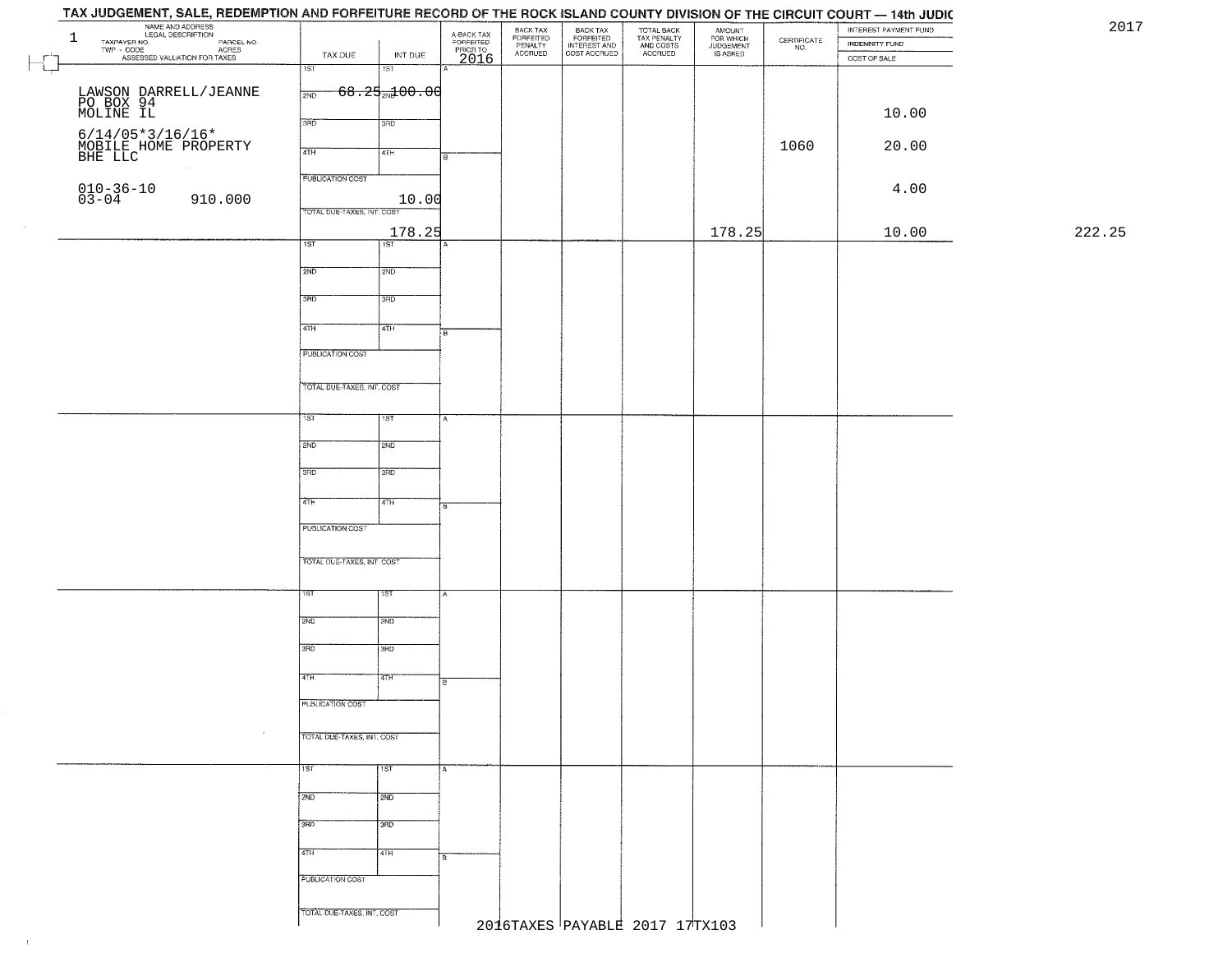| $\mathbf{1}$      | BY WHOM<br>PURCHASED | RATE<br>$\%$<br><b>BID</b> | DATE OF SALE | SUBSEQUENT TAXES PAID, FEES, AND TIME EXTENSION                                                                                                                                                                                             | TOTAL DUE<br>TO REDEEM<br>FROM SALE<br>LESS<br>COUNTY CLERK FEE                                                                                  | BY WHOM REDEEMED         | DATE OF REDEMP-<br>TION OR DEED<br><b>MO</b><br>DAY<br><b>YEAR</b> | RECEIVED REDEMPTION<br>MONEY IN FULL                                                    |
|-------------------|----------------------|----------------------------|--------------|---------------------------------------------------------------------------------------------------------------------------------------------------------------------------------------------------------------------------------------------|--------------------------------------------------------------------------------------------------------------------------------------------------|--------------------------|--------------------------------------------------------------------|-----------------------------------------------------------------------------------------|
| RICO TRUSTEE<br>1 |                      | 18                         | 12/28/2017   | $03/01/2018$ Time Ext & incl<br>$03/01/2018$ Take Notice Fee<br>$02/13/2020$ Take Notice Fee<br>$02/27/2020$ Circuit Clerks Fee<br>$02/27/2020$ Sublication Fee<br>$02/27/2020$ Publication Fee<br>$11/16/2019$ Subs paid<br>$11/17/2018$ S | $[0.873] \begin{array}{l} 0.777 \\ 20.70 \\ 3.00 \\ 41.40 \\ 14.43 \\ 3.04 \\ 1.43 \\ 3.04 \\ 1.43 \\ 3.04 \\ 1.48 \\ 2.5 \\ 198.25 \end{array}$ |                          |                                                                    | $\sim$ $\sim$<br>Certificate<br>Returned<br>& Cancelled<br>07/01/2020<br>$\overline{1}$ |
|                   |                      |                            |              |                                                                                                                                                                                                                                             |                                                                                                                                                  | $1,004.62$ JEANNE LAWSON | 06/09/2020                                                         | Karen Kinney                                                                            |
| $\overline{2}$    |                      |                            |              |                                                                                                                                                                                                                                             |                                                                                                                                                  |                          |                                                                    | $\overline{2}$                                                                          |
| 3                 |                      |                            |              |                                                                                                                                                                                                                                             |                                                                                                                                                  |                          |                                                                    | $\rm 3$                                                                                 |
|                   |                      |                            |              |                                                                                                                                                                                                                                             |                                                                                                                                                  |                          |                                                                    |                                                                                         |
| 4                 |                      |                            |              |                                                                                                                                                                                                                                             |                                                                                                                                                  |                          |                                                                    | 4                                                                                       |
|                   |                      |                            |              |                                                                                                                                                                                                                                             |                                                                                                                                                  |                          |                                                                    |                                                                                         |
| 5                 |                      |                            |              |                                                                                                                                                                                                                                             |                                                                                                                                                  |                          |                                                                    | 5.                                                                                      |
|                   |                      |                            |              | 2016TAXES PAYABLE 2017 17TX103                                                                                                                                                                                                              |                                                                                                                                                  |                          |                                                                    |                                                                                         |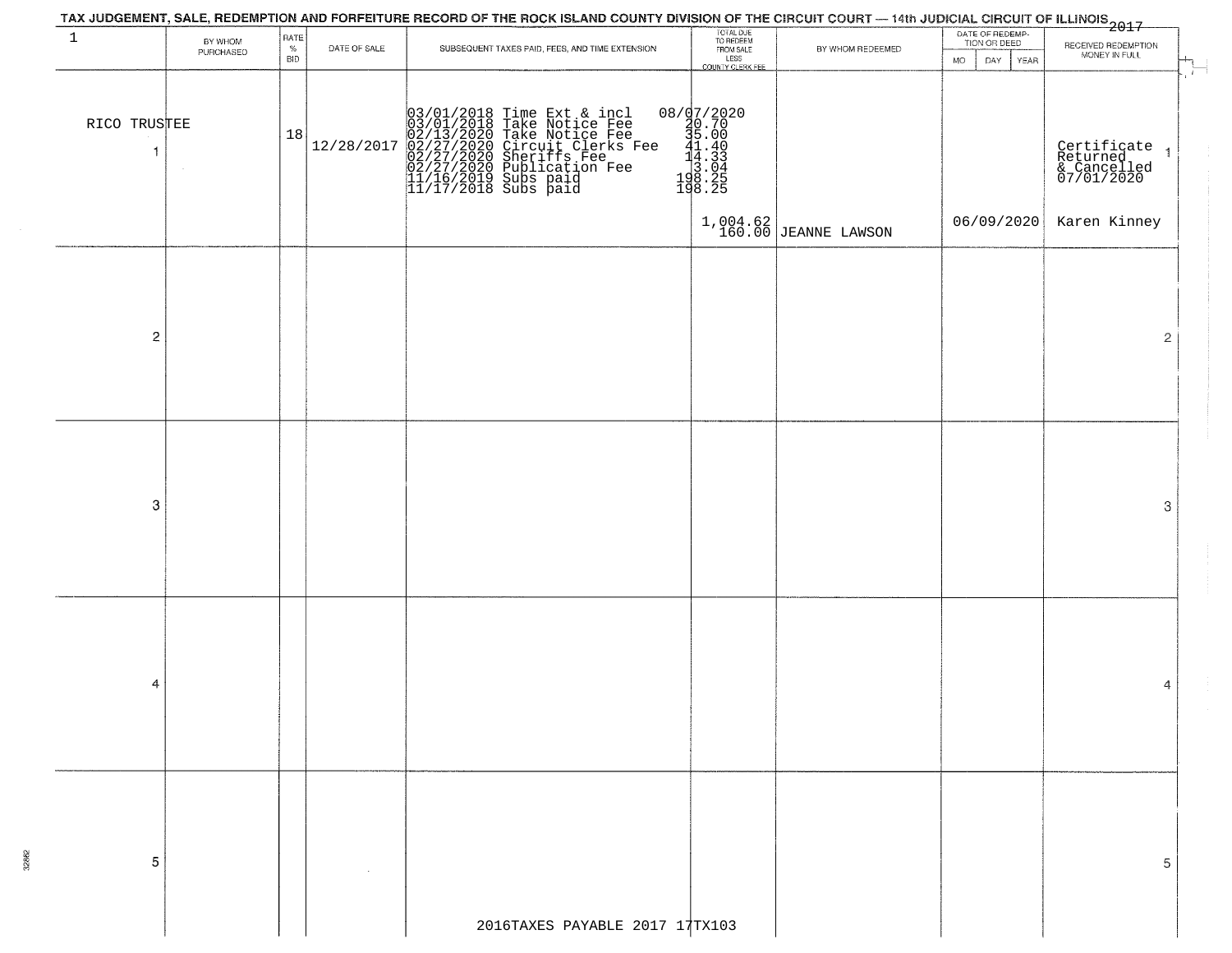| TAX JUDGEMENT, SALE, REDEMPTION AND FORFEITURE RECORD OF THE ROCK ISLAND COUNTY DIVISION OF THE CIRCUIT COURT — 14th JUDIC<br>NAME AND ADDRESS<br>LEGAL DESCRIPTION<br>2<br>TAXPAYER NO.<br>PARCEL NO. | HAMPTON                                               |                                     |                                             | BACK TAX                        | BACK TAX<br>FORFEITED<br>INTEREST AND<br>COST ACCRUED | TOTAL BACK<br>TAX PENALTY<br>AND COSTS<br>ACCRUED | <b>AMOUNT</b>                      | $\begin{array}{c} \text{CERTIFICATE} \\ \text{NO.} \end{array}$ | INTEREST PAYMENT FUND          | 2017   |
|--------------------------------------------------------------------------------------------------------------------------------------------------------------------------------------------------------|-------------------------------------------------------|-------------------------------------|---------------------------------------------|---------------------------------|-------------------------------------------------------|---------------------------------------------------|------------------------------------|-----------------------------------------------------------------|--------------------------------|--------|
| - CODE<br>ACRES<br>ASSESSED VALUATION FOR TAXES<br>$\texttt{TWP}$ - $\texttt{CODE}$                                                                                                                    | TAX DUE<br>1ST                                        | INT DUE<br>1ST                      | A-BACK TAX<br>FORFEITED<br>PRIOR TO<br>2016 | FORFEITED<br>PENALTY<br>ACCRUED |                                                       |                                                   | FOR WHICH<br>JUDGEMENT<br>IS ASKED |                                                                 | INDEMNITY FUND<br>COST OF SALE |        |
| SPARROWGROVE SARA<br>2507 214TH ST N<br>PORT BYRON IL                                                                                                                                                  | 2ND                                                   | <del>65.10<sub>20</sub>100.00</del> |                                             |                                 |                                                       |                                                   |                                    |                                                                 | 10.00                          |        |
| $6/2/11$ 9/20/13<br>MOBILE HOME PROPERTY<br>FALCON FARMS                                                                                                                                               | 3RD<br>4TH                                            | 3RD<br>41H                          |                                             |                                 |                                                       |                                                   |                                    | 1061                                                            | 20.00                          |        |
| $030 - 65 - 30$<br>$06 - 06$<br>868.000                                                                                                                                                                | <b>PUBLICATION COST</b><br>TOTAL DUE-TAXES, INT. COST | 10.00                               |                                             |                                 |                                                       |                                                   |                                    |                                                                 | 4.00                           |        |
|                                                                                                                                                                                                        | 1ST                                                   | 175.10<br>1ST                       |                                             |                                 |                                                       |                                                   | 175.10                             |                                                                 | 10.00                          | 219.10 |
| ERICKSON JUSTIN<br>2507 214TH ST N<br>PORT BYRON IL                                                                                                                                                    | $91 - 20$<br>2ND                                      | 00.00 <del>س</del>                  |                                             |                                 |                                                       |                                                   |                                    |                                                                 | 10.00                          |        |
| $7/27/07$ *11/15/07<br>MOBILE HOME PROPERTY<br>FALCON FARMS                                                                                                                                            | 3RD<br>47H                                            | 3RD<br>4TH                          |                                             |                                 |                                                       |                                                   |                                    | 1062                                                            | 20.00                          |        |
| $031 - 13 - 30$<br>06-06<br>1216.000                                                                                                                                                                   | PUBLICATION COST<br>TOTAL DUE-TAXES, INT. COST        | 10.00                               |                                             |                                 |                                                       |                                                   |                                    |                                                                 | 4.00                           |        |
|                                                                                                                                                                                                        | 1ST                                                   | 201.20                              |                                             |                                 |                                                       |                                                   | 201.20                             |                                                                 | 10.00                          | 245.20 |
| RICHARDSON HEATHER<br>2507 214TH ST N<br>PORT BYRON IL                                                                                                                                                 | 2ND                                                   | $86.40 - 00.00$                     |                                             |                                 |                                                       |                                                   |                                    |                                                                 | 10.00                          |        |
| $7 - 11 - 95 * 02 / 19 / 2013$<br>MOBILE HOME PROPERTY<br>FALCON FARMS                                                                                                                                 | 3RD<br>4TH                                            | 3 <sub>3</sub><br>4TH               |                                             |                                 |                                                       |                                                   |                                    | 1063                                                            | 20.00                          |        |
| $032 - 34 - 30$<br>06-06<br>1152.000                                                                                                                                                                   | <b>PUBLICATION COST</b><br>TOTAL OUE-TAXES, INT. COST | 10.00                               |                                             |                                 |                                                       |                                                   |                                    |                                                                 | 4.00                           |        |
|                                                                                                                                                                                                        |                                                       | 196.40<br>ख़ा                       |                                             |                                 |                                                       |                                                   | 196.40                             |                                                                 | 10.00                          | 240.40 |
| BROWN KIEL<br>2507 214TH ST N<br>PORT BYRON IL                                                                                                                                                         | 67.20<br>2ND                                          | 100.00                              |                                             |                                 |                                                       |                                                   |                                    |                                                                 | 10.00                          |        |
| $\begin{array}{l} 5/7/09*11/4/11*08/14/12*1 \\ \text{MOBILE HOME PROPERTIES}\\ \text{FALCON FARMS} \end{array}$                                                                                        | 3RD<br>4TH                                            | 3BD<br>4TH                          |                                             |                                 |                                                       |                                                   |                                    | 1064                                                            | 20.00                          |        |
| $032 - 63 - 30$<br>06-06<br>896.000<br>$\sim 100$                                                                                                                                                      | PUBLICATION COST                                      | 10.00                               |                                             |                                 |                                                       |                                                   |                                    |                                                                 | 4.00                           |        |
|                                                                                                                                                                                                        | TOTAL DUE-TAXES, INT. COST<br>1ST                     | 177.20<br>1ST                       |                                             |                                 |                                                       |                                                   | 177.20                             |                                                                 | 10.00                          | 221.20 |
| STEELE HARTWELL<br>2507 214TH ST N<br>PORT BYRON IL                                                                                                                                                    | 117.60 100.00<br>2ND                                  | $\overline{2ND}$                    |                                             |                                 |                                                       |                                                   |                                    |                                                                 | 10.00                          |        |
| 9/8/08*3/30/15<br>MOBILE HOME PROPERTY<br>FALCON FARMS                                                                                                                                                 | 3RD<br>4TH                                            | 3BD<br>4TH                          |                                             |                                 |                                                       |                                                   |                                    | 1065                                                            | 20.00                          |        |
| $032 - 89 - 30$<br>06-06<br>1568.000                                                                                                                                                                   | PUBLICATION COST                                      | 10.00                               |                                             |                                 |                                                       |                                                   |                                    |                                                                 | 4.00                           |        |
|                                                                                                                                                                                                        | TOTAL DUE-TAXES, INT. COST                            | 227.60                              |                                             |                                 |                                                       | 2016 TAVEC DAVARIE 2017 17 TAV102                 | 227.60                             |                                                                 | 10.00                          | 271.60 |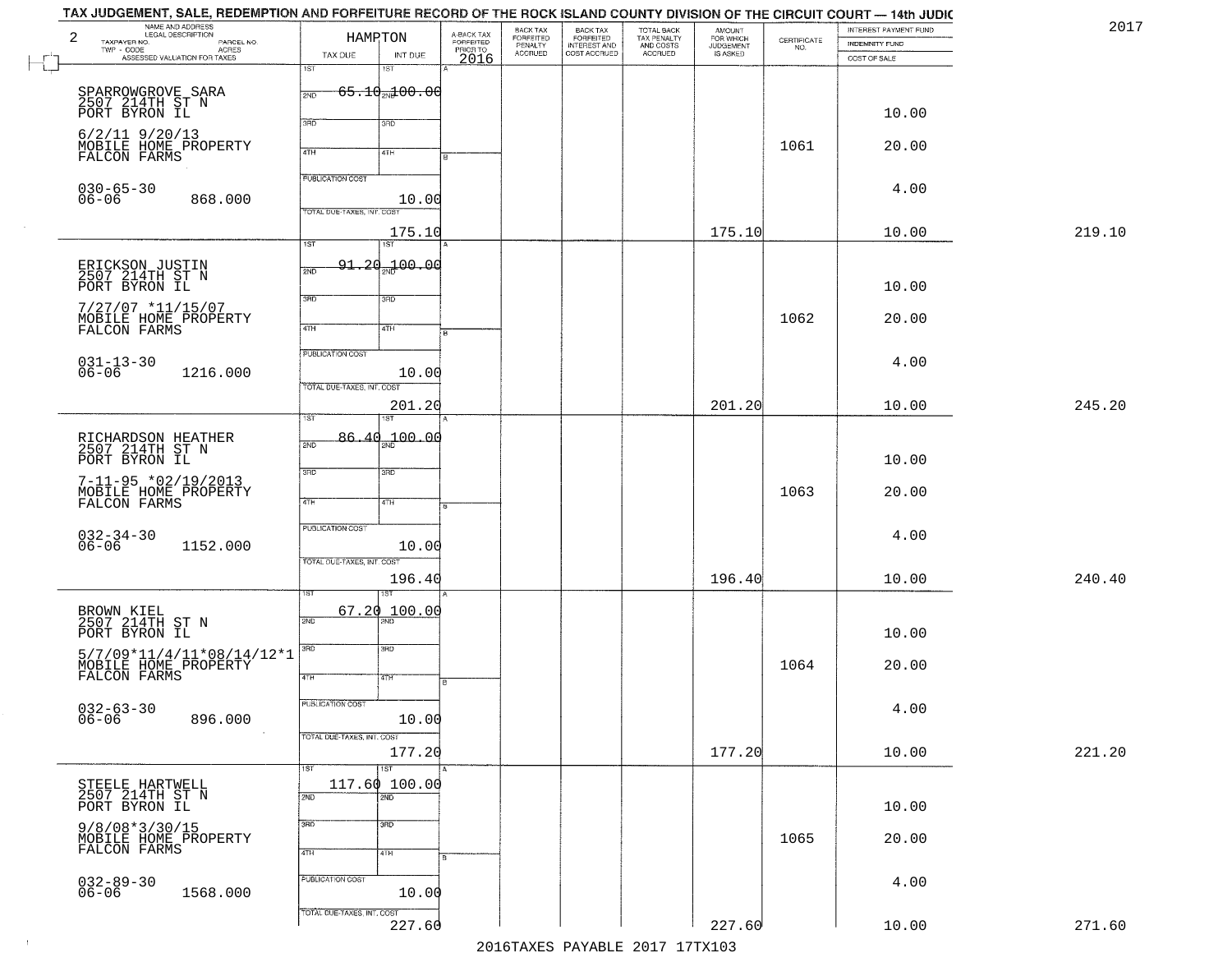| 2                 | BY WHOM<br>PURCHASED | RATE<br>$\%$<br><b>BID</b> | HAMPTON<br>DATE OF SALE | TAX JUDGEMENT, SALE, REDEMPTION AND FORFEITURE RECORD OF THE ROCK ISLAND COUNTY DIVISION OF THE CIRCUIT COURT - 14th JUDICIAL CIRCUIT OF ILLINOIS 2017<br>SUBSEQUENT TAXES PAID, FEES, AND TIME EXTENSION                           | TOTAL DUE<br>TO REDEEM<br>FROM SALE<br>LESS<br>COUNTY CLERK FEE                                           | BY WHOM REDEEMED                    | DATE OF REDEMP.<br>TION OR DEED<br>MO.<br>DAY.<br>YEAR | RECEIVED REDEMPTION<br>MONEY IN FULL                                                                 |
|-------------------|----------------------|----------------------------|-------------------------|-------------------------------------------------------------------------------------------------------------------------------------------------------------------------------------------------------------------------------------|-----------------------------------------------------------------------------------------------------------|-------------------------------------|--------------------------------------------------------|------------------------------------------------------------------------------------------------------|
| RICO TRUSTEE      |                      | 18                         | 12/28/2017              | 03/01/2018 Time Ext & incl<br>03/01/2018 Take Notice Fee                                                                                                                                                                            | 08/d7/2020<br>20.70                                                                                       |                                     |                                                        | Certificate<br>Returned<br>& Cancelled<br>07/06/2018                                                 |
|                   |                      |                            |                         |                                                                                                                                                                                                                                     | 279.24<br>160.00                                                                                          | SARA SPARROWGROVE                   | 05/25/2018                                             | Karen Kinney                                                                                         |
| RICO TRUSTEE<br>2 |                      | 18                         | 12/28/2017              | 03/01/2018 Time Ext & incl<br>03/01/2018 Take Notice Fee                                                                                                                                                                            | 08/07/2020<br>20.70                                                                                       |                                     |                                                        | Certificate<br>Returned<br>& Cancelled 2<br>03/07/2019                                               |
|                   |                      |                            |                         |                                                                                                                                                                                                                                     |                                                                                                           | 354.17<br>160.00 PRESTIGE SALES LLC | 11/13/2018                                             | Karen Kinney                                                                                         |
| RICO TRUSTEE<br>3 |                      | 18                         | 12/28/2017              | 03/01/2018 Time Ext & incl<br>03/01/2018 Take Notice Fee<br>02/13/2020 Take Notice Fee<br>02/27/2020 Circuit Clerks Fee<br>02/27/2020 Sublication Fee<br>02/27/2020 Publication Fee<br>11/16/2019 Subs paid<br>11/17/2018 Subs paid | ${\footnotesize \begin{matrix} 08/97/2020\\ 40.70\\ 35.00\\ 27.60\\ 3.04\\ 216.40\\ 216.40 \end{matrix}}$ |                                     |                                                        | TAX DEED ISSUED<br>Certificate<br>Returned<br>$\cdot$ 3<br>& Cancelled<br>05/02/2021<br>Karen Kinney |
| RICO TRUSTEE<br>4 |                      | 18                         | 12/28/2017              |                                                                                                                                                                                                                                     |                                                                                                           |                                     |                                                        | Certificate<br>Returned<br>& Cancelled 4<br>02/07/2018                                               |
|                   |                      |                            |                         |                                                                                                                                                                                                                                     |                                                                                                           | 261.02<br>160.00 KIEL BROWN         | 01/12/2018                                             | Karen Kinney                                                                                         |
| RICO TRUSTEE<br>5 |                      | 18                         | 12/28/2017              | 03/01/2018 Time Ext & incl<br>03/01/2018 Take Notice Fee                                                                                                                                                                            | 08/07/2020<br>20.70                                                                                       |                                     |                                                        | Certificate<br>Returned<br>& Cancelled 5<br>10/02/2018                                               |
|                   |                      |                            |                         |                                                                                                                                                                                                                                     |                                                                                                           | 390.08<br>160.00 HARTWELL STEELE    | 09/19/2018                                             | Karen Kinney                                                                                         |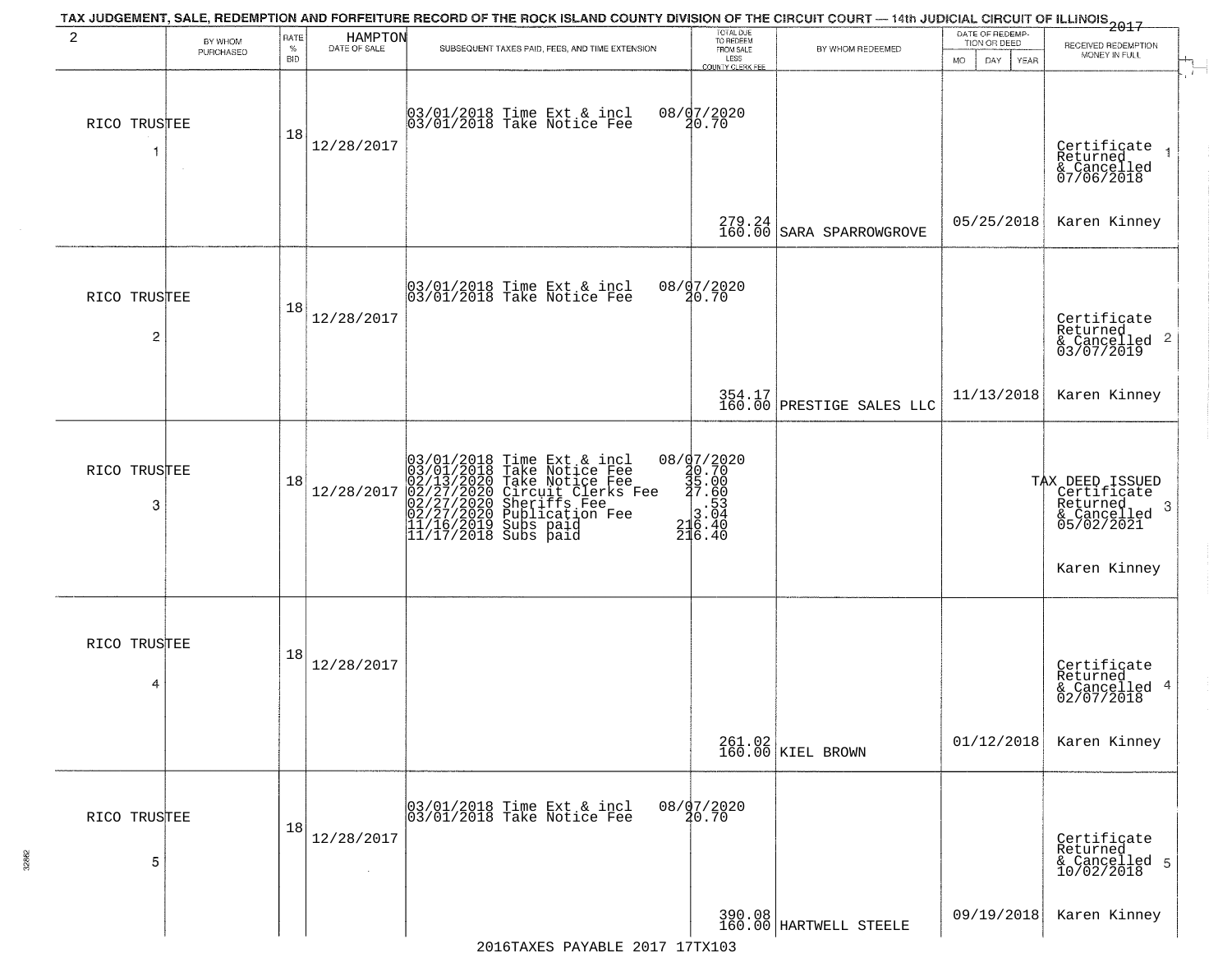| TAX JUDGEMENT, SALE, REDEMPTION AND FORFEITURE RECORD OF THE ROCK ISLAND COUNTY DIVISION OF THE CIRCUIT COURT — 14th JUDIC |                             |                            |                         |                              |                                                       |                                                   |                                    |                    |                       |        |
|----------------------------------------------------------------------------------------------------------------------------|-----------------------------|----------------------------|-------------------------|------------------------------|-------------------------------------------------------|---------------------------------------------------|------------------------------------|--------------------|-----------------------|--------|
| NAME AND ADDRESS<br>LEGAL DESCRIPTION<br>3                                                                                 | SOUTH MOLINE                |                            | A-BACK TAX<br>FORFEITED | BACK TAX<br><b>FORFEITED</b> |                                                       |                                                   | <b>AMOUNT</b>                      |                    | INTEREST PAYMENT FUND | 2017   |
| TAXPAYER NO.<br>PARCEL NO.<br>TWP - CODE<br>- CODE ACRES<br>ASSESSED VALUATION FOR TAXES                                   |                             |                            |                         | PENALTY<br><b>ACCRUED</b>    | BACK TAX<br>FORFEITED<br>INTEREST AND<br>COST ACCRUED | TOTAL BACK<br>TAX PENALTY<br>AND COSTS<br>ACCRUED | FOR WHICH<br>JUDGEMENT<br>IS ASKED | CERTIFICATE<br>NO. | <b>INDEMNITY FUND</b> |        |
|                                                                                                                            | TAX DUE<br>$\overline{1ST}$ | INT DUE<br>15T             | PRIORTO                 |                              |                                                       |                                                   |                                    |                    | COST OF SALE          |        |
|                                                                                                                            |                             |                            |                         |                              |                                                       |                                                   |                                    |                    |                       |        |
| GREENE TJ/TWIGG AMANDA<br>830 1ST AVE                                                                                      | 2ND                         | <del>55.50 M 00.00</del>   |                         |                              |                                                       |                                                   |                                    |                    |                       |        |
| EAST MOLINE IL                                                                                                             |                             |                            |                         |                              |                                                       |                                                   |                                    |                    | 10.00                 |        |
|                                                                                                                            | 3RD                         | 3RD                        |                         |                              |                                                       |                                                   |                                    |                    |                       |        |
| $9/9/09*12/1/14$                                                                                                           |                             |                            |                         |                              |                                                       |                                                   |                                    |                    |                       |        |
| MOBILE HOME PROPERTY<br>MISSISSIPPI                                                                                        | 4TH                         | 4TH                        |                         |                              |                                                       |                                                   |                                    | 1066               | 20.00                 |        |
|                                                                                                                            |                             |                            |                         |                              |                                                       |                                                   |                                    |                    |                       |        |
|                                                                                                                            | <b>PUBLICATION COST</b>     |                            |                         |                              |                                                       |                                                   |                                    |                    | 4.00                  |        |
| $020 - 02 - 44$<br>07-03<br>740.000                                                                                        |                             | 10.00                      |                         |                              |                                                       |                                                   |                                    |                    |                       |        |
|                                                                                                                            | TOTAL DUE-TAXES, INT. COST  |                            |                         |                              |                                                       |                                                   |                                    |                    |                       |        |
|                                                                                                                            |                             | 165.50                     |                         |                              |                                                       |                                                   | 165.50                             |                    | 10.00                 | 209.50 |
|                                                                                                                            | $\overline{1ST}$            | $\overline{1ST}$           |                         |                              |                                                       |                                                   |                                    |                    |                       |        |
|                                                                                                                            |                             | 43.20 <sub>2N</sub> 100.00 |                         |                              |                                                       |                                                   |                                    |                    |                       |        |
| SCALF KENNETH<br>830 1ST AVE                                                                                               | 2ND                         |                            |                         |                              |                                                       |                                                   |                                    |                    |                       |        |
| EAST MOLINE IL                                                                                                             | 3RD                         | 3RD                        |                         |                              |                                                       |                                                   |                                    |                    | 10.00                 |        |
| 7/27/10                                                                                                                    |                             |                            |                         |                              |                                                       |                                                   |                                    |                    |                       |        |
| MOBILE HOME PROPERTY<br>MISSISSIPPI                                                                                        | $\overline{47H}$            | 4TH                        |                         |                              |                                                       |                                                   |                                    | 1067               | 20.00                 |        |
|                                                                                                                            |                             |                            |                         |                              |                                                       |                                                   |                                    |                    |                       |        |
|                                                                                                                            | PUBLICATION COST            |                            |                         |                              |                                                       |                                                   |                                    |                    | 4.00                  |        |
| $020 - 15 - 44$<br>07-03<br>576.000                                                                                        |                             | 10.00                      |                         |                              |                                                       |                                                   |                                    |                    |                       |        |
|                                                                                                                            | TOTAL DUE-TAXES, INT. COST  |                            |                         |                              |                                                       |                                                   |                                    |                    |                       |        |
|                                                                                                                            |                             | 153.20                     |                         |                              |                                                       |                                                   | 153.20                             |                    | 10.00                 | 197.20 |
|                                                                                                                            | 1ST                         | ST                         |                         |                              |                                                       |                                                   |                                    |                    |                       |        |
|                                                                                                                            | $\overline{2ND}$            | $69.30 - 20.00$            |                         |                              |                                                       |                                                   |                                    |                    |                       |        |
| DECOCK NICHOLAS/LILIUS VE 830_1ST AVE                                                                                      |                             |                            |                         |                              |                                                       |                                                   |                                    |                    |                       |        |
| EAST MOLINE IL                                                                                                             | 3RD                         | 3BD                        |                         |                              |                                                       |                                                   |                                    |                    | 10.00                 |        |
| 12/14/06*11/03/11-DIDNT                                                                                                    |                             |                            |                         |                              |                                                       |                                                   |                                    |                    |                       |        |
| MOBILE HOME PROPERTY<br>MISSISSIPPI                                                                                        | 4TH                         | 4TH                        |                         |                              |                                                       |                                                   |                                    | 1068               | 20.00                 |        |
|                                                                                                                            |                             |                            |                         |                              |                                                       |                                                   |                                    |                    |                       |        |
|                                                                                                                            | <b>PUBLICATION COST</b>     |                            |                         |                              |                                                       |                                                   |                                    |                    | 4.00                  |        |
| $020 - 39 - 44$<br>07-03<br>924.000                                                                                        |                             | 10.00                      |                         |                              |                                                       |                                                   |                                    |                    |                       |        |
|                                                                                                                            | TOTAL OUE-TAXES, INT. COST  |                            |                         |                              |                                                       |                                                   |                                    |                    |                       |        |
|                                                                                                                            |                             | 179.30                     |                         |                              |                                                       |                                                   | 179.30                             |                    | 10.00                 | 223.30 |
|                                                                                                                            |                             | ख़                         |                         |                              |                                                       |                                                   |                                    |                    |                       |        |
| PIZANO CARMINA<br>830 1ST AVE                                                                                              | 63.00                       | 100.00                     |                         |                              |                                                       |                                                   |                                    |                    |                       |        |
| EAST MOLINE IL                                                                                                             | 2ND                         |                            |                         |                              |                                                       |                                                   |                                    |                    | 10.00                 |        |
|                                                                                                                            | 3RD                         | 3RD                        |                         |                              |                                                       |                                                   |                                    |                    |                       |        |
| $6/28/10*5/3/12*5/15/12*6/$                                                                                                |                             |                            |                         |                              |                                                       |                                                   |                                    |                    |                       |        |
| MOBILE HOME PROPERTY                                                                                                       | 4TH                         | 4TH                        |                         |                              |                                                       |                                                   |                                    | 1069               | 20.00                 |        |
|                                                                                                                            |                             |                            |                         |                              |                                                       |                                                   |                                    |                    |                       |        |
|                                                                                                                            | PUBLICATION COST            |                            |                         |                              |                                                       |                                                   |                                    |                    | 4.00                  |        |
| 020-54-44<br>07-03<br>840.000                                                                                              |                             | 10.00                      |                         |                              |                                                       |                                                   |                                    |                    |                       |        |
|                                                                                                                            | TOTAL DUE-TAXES, INT. COST  |                            |                         |                              |                                                       |                                                   |                                    |                    |                       |        |
|                                                                                                                            |                             | 173.00                     |                         |                              |                                                       |                                                   | 173.00                             |                    | 10.00                 | 217.00 |
|                                                                                                                            | 1ST                         | $\overline{1ST}$           |                         |                              |                                                       |                                                   |                                    |                    |                       |        |
| ST CLAIR BRYAN<br>830 IST AVE                                                                                              |                             | 50.40100.00                |                         |                              |                                                       |                                                   |                                    |                    |                       |        |
| EAST MOLINE IL                                                                                                             | 2ND                         | 2ND                        |                         |                              |                                                       |                                                   |                                    |                    | 10.00                 |        |
|                                                                                                                            | 3RD                         | $\overline{3}$ RD          |                         |                              |                                                       |                                                   |                                    |                    |                       |        |
| $8/18/04* 5/18/12$                                                                                                         |                             |                            |                         |                              |                                                       |                                                   |                                    | 1070               | 20.00                 |        |
| MOBILE HOME PROPERTY<br>MISSISSIPPI                                                                                        | 4TH                         | 4TH                        |                         |                              |                                                       |                                                   |                                    |                    |                       |        |
|                                                                                                                            |                             |                            |                         |                              |                                                       |                                                   |                                    |                    |                       |        |
| $020 - 76 - 44$<br>07-03                                                                                                   | PUBLICATION COST            |                            |                         |                              |                                                       |                                                   |                                    |                    | 4.00                  |        |
| 672.000                                                                                                                    |                             | 10.00                      |                         |                              |                                                       |                                                   |                                    |                    |                       |        |
|                                                                                                                            | TOTAL DUE-TAXES, INT. COST  |                            |                         |                              |                                                       |                                                   |                                    |                    |                       |        |
|                                                                                                                            |                             | 160.40                     |                         |                              |                                                       |                                                   | 160.40                             |                    | 10.00                 | 204.40 |
|                                                                                                                            |                             |                            |                         |                              |                                                       | 2016 TAVEC DAVARIE 2017 17 TAV102                 |                                    |                    |                       |        |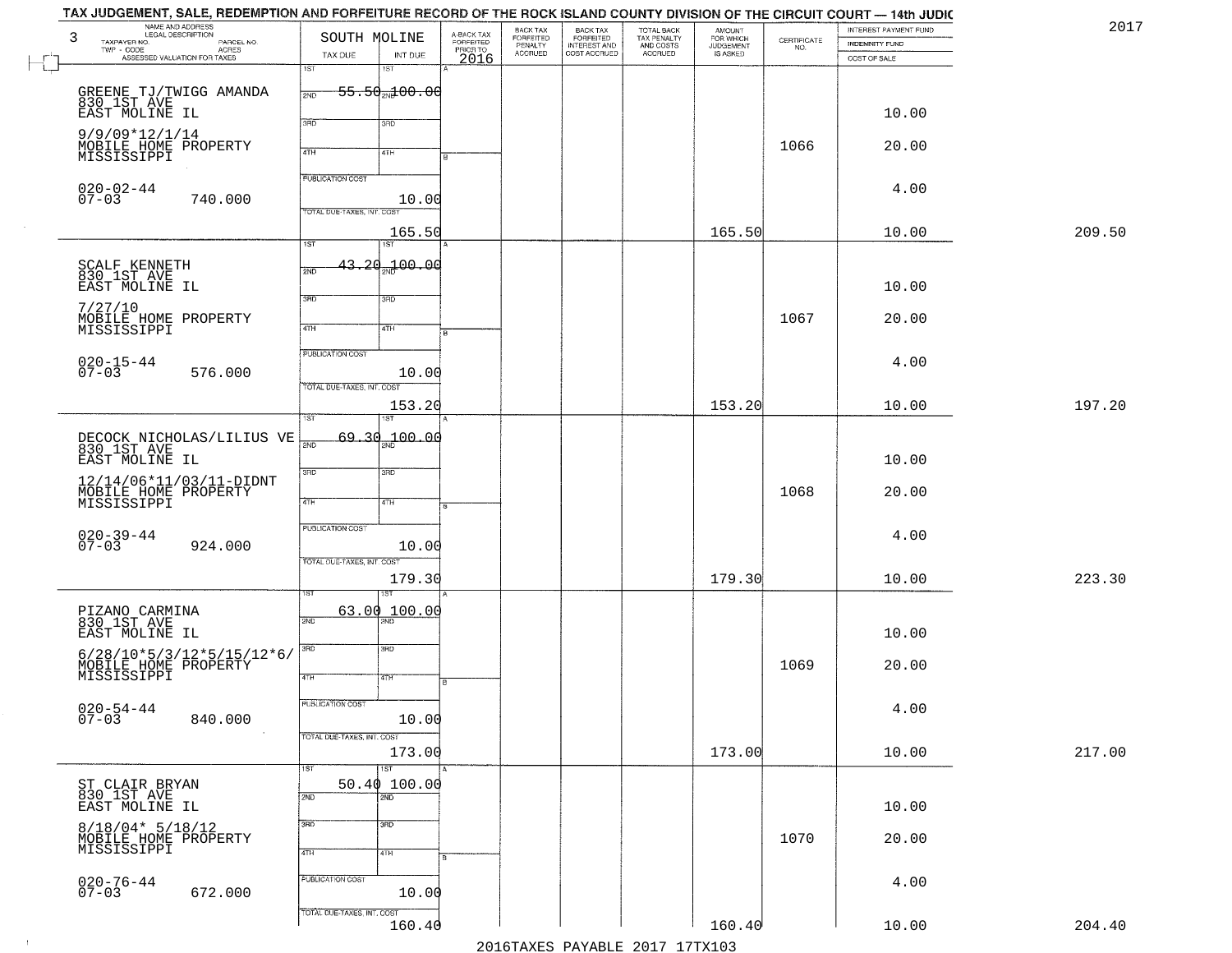| 3                              | BY WHOM<br>PURCHASED | RATE<br>$\%$<br><b>BID</b> | SOUTH MOLINE<br>DATE OF SALE | TAX JUDGEMENT, SALE, REDEMPTION AND FORFEITURE RECORD OF THE ROCK ISLAND COUNTY DIVISION OF THE CIRCUIT COURT — 14th JUDICIAL CIRCUIT OF ILLINOIS 2017<br>SUBSEQUENT TAXES PAID, FEES, AND TIME EXTENSION                        | TOTAL DUE<br>TO REDEEM<br>FROM SALE<br>LESS<br>COUNTY CLERK FEE          | BY WHOM REDEEMED                 | DATE OF REDEMP-<br>TION OR DEED<br><b>MO</b><br>DAY<br><b>YEAR</b> | RECEIVED REDEMPTION<br>MONEY IN FULL                               |
|--------------------------------|----------------------|----------------------------|------------------------------|----------------------------------------------------------------------------------------------------------------------------------------------------------------------------------------------------------------------------------|--------------------------------------------------------------------------|----------------------------------|--------------------------------------------------------------------|--------------------------------------------------------------------|
| RICO TRUSTEE                   |                      | 18                         | 12/28/2017                   | 03/01/2018 Time Ext & incl<br>03/01/2018 Take Notice Fee                                                                                                                                                                         | 08/07/2020<br>20.70                                                      |                                  |                                                                    | Certificate<br>Returned<br>& Cancelled<br>07/06/2018               |
|                                |                      |                            |                              |                                                                                                                                                                                                                                  |                                                                          | 267.91<br>160.00 AMANDA TWIGG    | 03/20/2018                                                         | Karen Kinney                                                       |
| RICO TRUSTEE<br>$\overline{c}$ |                      | 18                         | 12/28/2017                   | 03/01/2018 Time Ext & incl<br>03/01/2018 Take Notice Fee                                                                                                                                                                         | 08/07/2020<br>20.70                                                      |                                  |                                                                    | Certificate<br>Returned<br>$\frac{1}{6}$ Cancelled 2<br>08/14/2018 |
|                                |                      |                            |                              |                                                                                                                                                                                                                                  |                                                                          |                                  |                                                                    | Karen Kinney                                                       |
| RICO TRUSTEE<br>3              |                      | 18                         | 12/28/2017                   | 03/01/2018 Time Ext & incl<br>03/01/2018 Take Notice Fee                                                                                                                                                                         | 08/07/2020<br>20.70                                                      |                                  |                                                                    | Certificate<br>Returned<br>3<br>& Cancelled<br>07/06/2018          |
|                                |                      |                            |                              |                                                                                                                                                                                                                                  |                                                                          | 284.19<br>160.00 NICHOLAS DECOCK | 04/05/2018                                                         | Karen Kinney                                                       |
| RICO TRUSTEE<br>4              |                      | 18                         | 12/28/2017                   | 03/01/2018 Time Ext & incl<br>03/01/2018 Take Notice Fee                                                                                                                                                                         | 08/07/2020<br>20.70                                                      |                                  |                                                                    | Certificate<br>Returned<br>& Cancelled 4<br>07/06/2018             |
|                                |                      |                            |                              |                                                                                                                                                                                                                                  |                                                                          | 276.76<br>160.00 CARMINA PIZANO  | 03/26/2018                                                         | Karen Kinney                                                       |
| RICO TRUSTEE<br>5              |                      | 18                         | 12/28/2017                   | 03/01/2018 Time Ext & incl<br>03/01/2018 Take Notice Fee<br>02/13/2020 Take Notice Fee<br>02/27/2020 Circuit Clerks Fee<br>02/27/2020 Sheriffs Fee<br>02/27/2020 Publication Fee<br>11/16/2019 Subs paid<br>11/17/2018 Subs paid | 08/07/2020<br>30.70<br>35.00<br>3.80<br>3.04<br>3.04<br>480.40<br>180.40 |                                  |                                                                    | 5                                                                  |
|                                |                      |                            |                              | 2016TAXES PAYABLE 2017 17TX103                                                                                                                                                                                                   |                                                                          |                                  |                                                                    |                                                                    |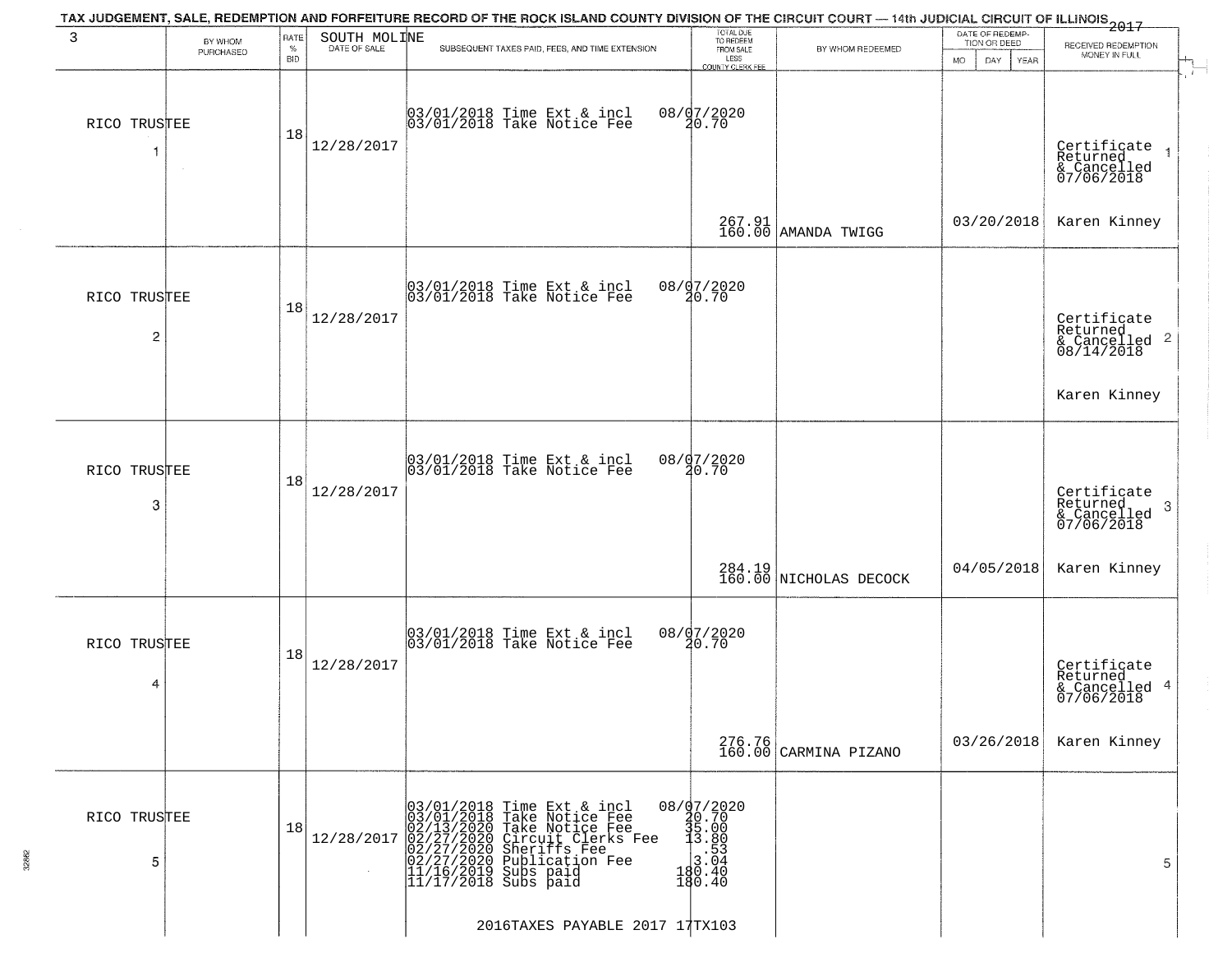| TAX JUDGEMENT, SALE, REDEMPTION AND FORFEITURE RECORD OF THE ROCK ISLAND COUNTY DIVISION OF THE CIRCUIT COURT — 14th JUDIC<br>NAME AND ADDRESS<br>LEGAL DESCRIPTION<br>4 | SOUTH MOLINE               |                            | A-BACK TAX<br>FORFEITED | BACK TAX                        |                                                       |                                                   | <b>AMOUNT</b>                      |                                                                 | INTEREST PAYMENT FUND                 | 2017   |
|--------------------------------------------------------------------------------------------------------------------------------------------------------------------------|----------------------------|----------------------------|-------------------------|---------------------------------|-------------------------------------------------------|---------------------------------------------------|------------------------------------|-----------------------------------------------------------------|---------------------------------------|--------|
| TAXPAYER NO.<br>PARCEL NO.<br>TWP - CODE<br>- CODE ACRES<br>ASSESSED VALUATION FOR TAXES                                                                                 | TAX DUE                    | INT DUE                    | PRIOR TO<br>2016        | FORFEITED<br>PENALTY<br>ACCRUED | BACK TAX<br>FORFEITED<br>INTEREST AND<br>COST ACCRUED | TOTAL BACK<br>TAX PENALTY<br>AND COSTS<br>ACCRUED | FOR WHICH<br>JUDGEMENT<br>IS ASKED | $\begin{array}{c} \text{CERTIFICATE} \\ \text{NO.} \end{array}$ | <b>INDEMNITY FUND</b><br>COST OF SALE |        |
|                                                                                                                                                                          | 1ST                        | 18T                        |                         |                                 |                                                       |                                                   |                                    |                                                                 |                                       |        |
| GUTIERREZ ROGELIO/RHONDA<br>830 IST AVE                                                                                                                                  | 2ND                        | $-54.00 - 00.00$           |                         |                                 |                                                       |                                                   |                                    |                                                                 |                                       |        |
| EAST MOLINE IL                                                                                                                                                           | 3BD                        | 3BD                        |                         |                                 |                                                       |                                                   |                                    |                                                                 | 10.00                                 |        |
| $6 - 19 - 98$ $10 - 02 - 01$<br>MOBILE HOME PROPERTY                                                                                                                     |                            |                            |                         |                                 |                                                       |                                                   |                                    | 1071                                                            | 20.00                                 |        |
| MISSISSIPPI                                                                                                                                                              | 4TH                        | 4TH                        |                         |                                 |                                                       |                                                   |                                    |                                                                 |                                       |        |
| $020 - 83 - 44$                                                                                                                                                          | <b>PUBLICATION COST</b>    |                            |                         |                                 |                                                       |                                                   |                                    |                                                                 | 4.00                                  |        |
| $07 - 03$<br>720.000                                                                                                                                                     | TOTAL DUE-TAXES, INT. COST | 10.00                      |                         |                                 |                                                       |                                                   |                                    |                                                                 |                                       |        |
|                                                                                                                                                                          | $\overline{\text{1ST}}$    | 164.00<br>1ST <sup>-</sup> |                         |                                 |                                                       |                                                   | 164.00                             |                                                                 | 10.00                                 | 208.00 |
|                                                                                                                                                                          |                            | 84.00.100.00               |                         |                                 |                                                       |                                                   |                                    |                                                                 |                                       |        |
| WHITMARSH CLIFFORD<br>830 1ST AVE<br>EAST MOLINE IL                                                                                                                      | 2ND                        |                            |                         |                                 |                                                       |                                                   |                                    |                                                                 | 10.00                                 |        |
| 06/18/2012                                                                                                                                                               | 3RD                        | 3RD                        |                         |                                 |                                                       |                                                   |                                    |                                                                 |                                       |        |
| MOBILE HOME PROPERTY<br>MISSISSIPPI                                                                                                                                      | $\overline{47H}$           | 4TH                        |                         |                                 |                                                       |                                                   |                                    | 1072                                                            | 20.00                                 |        |
|                                                                                                                                                                          | PUBLICATION COST           |                            |                         |                                 |                                                       |                                                   |                                    |                                                                 | 4.00                                  |        |
| $020 - 97 - 44$<br>07-03<br>1120.000                                                                                                                                     |                            | 10.00                      |                         |                                 |                                                       |                                                   |                                    |                                                                 |                                       |        |
|                                                                                                                                                                          | TOTAL DUE-TAXES, INT. COST | 194.00                     |                         |                                 |                                                       |                                                   | 194.00                             |                                                                 | 10.00                                 | 238.00 |
|                                                                                                                                                                          | ST                         |                            |                         |                                 |                                                       |                                                   |                                    |                                                                 |                                       |        |
| BEYER STACEY<br>830 1ST AVE                                                                                                                                              | 2ND                        | 63.00 <sub>m</sub> 100.00  |                         |                                 |                                                       |                                                   |                                    |                                                                 |                                       |        |
| EAST MOLINE IL<br>12/3/08 12/10/2012 12/13/                                                                                                                              | 3BD                        | 3 <sub>BD</sub>            |                         |                                 |                                                       |                                                   |                                    |                                                                 | 10.00                                 |        |
| MOBILE HOME PROPERTY<br>MISSISSIPPI                                                                                                                                      | 4TH                        | 4TH                        |                         |                                 |                                                       |                                                   |                                    | 1073                                                            | 20.00                                 |        |
|                                                                                                                                                                          | <b>PUBLICATION COST</b>    |                            |                         |                                 |                                                       |                                                   |                                    |                                                                 |                                       |        |
| 020-98-44<br>07-03<br>840.000                                                                                                                                            |                            | 10.00                      |                         |                                 |                                                       |                                                   |                                    |                                                                 | 4.00                                  |        |
|                                                                                                                                                                          | TOTAL OUE-TAXES, INT. COST |                            |                         |                                 |                                                       |                                                   |                                    |                                                                 |                                       |        |
|                                                                                                                                                                          |                            | 173.00<br>लि               |                         |                                 |                                                       |                                                   | 173.00                             |                                                                 | 10.00                                 | 217.00 |
| FISH KASEY/DIAZ JESUS<br>830 1ST AVE                                                                                                                                     | 73.50<br>2ND               | 100.00                     |                         |                                 |                                                       |                                                   |                                    |                                                                 |                                       |        |
| EAST MOLINE IL                                                                                                                                                           | 3RD                        | 3BD                        |                         |                                 |                                                       |                                                   |                                    |                                                                 | 10.00                                 |        |
| $5/11/06*11/29/11*6/24/15*$<br>MOBILE HOME PROPERTY<br>MISSISSIPPI                                                                                                       |                            |                            |                         |                                 |                                                       |                                                   |                                    | 1074                                                            | 20.00                                 |        |
|                                                                                                                                                                          | 4TH                        | याम                        |                         |                                 |                                                       |                                                   |                                    |                                                                 |                                       |        |
| $021 - 01 - 44$<br>07-03<br>980.000                                                                                                                                      | PUBLICATION COST           | 10.00                      |                         |                                 |                                                       |                                                   |                                    |                                                                 | 4.00                                  |        |
|                                                                                                                                                                          | TOTAL DUE-TAXES, INT. COST |                            |                         |                                 |                                                       |                                                   |                                    |                                                                 |                                       |        |
|                                                                                                                                                                          |                            | 183.50                     |                         |                                 |                                                       |                                                   | 183.50                             |                                                                 | 10.00                                 | 227.50 |
| CLINE RICHARD M<br>830 1ST AVE                                                                                                                                           | 1ST                        | 1ST<br>46.80 100.00        |                         |                                 |                                                       |                                                   |                                    |                                                                 |                                       |        |
| EAST MOLINE IL                                                                                                                                                           | 2ND                        | 2ND                        |                         |                                 |                                                       |                                                   |                                    |                                                                 | 10.00                                 |        |
|                                                                                                                                                                          | 3BD                        | 3 <sub>RD</sub>            |                         |                                 |                                                       |                                                   |                                    | 1075                                                            | 20.00                                 |        |
| MOBILE HOME PROPERTY<br>MISSISSIPPI                                                                                                                                      | 4TH                        | 4TH                        |                         |                                 |                                                       |                                                   |                                    |                                                                 |                                       |        |
|                                                                                                                                                                          | PUBLICATION COST           |                            |                         |                                 |                                                       |                                                   |                                    |                                                                 | 4.00                                  |        |
| $021 - 30 - 44$<br>07-03<br>780.000                                                                                                                                      |                            | 10.00                      |                         |                                 |                                                       |                                                   |                                    |                                                                 |                                       |        |
|                                                                                                                                                                          | TOTAL DUE-TAXES, INT. COST | 156.80                     |                         |                                 |                                                       |                                                   | 156.80                             |                                                                 | 10.00                                 | 200.80 |
|                                                                                                                                                                          |                            |                            |                         |                                 |                                                       | 2016TAXES PAYABLE 2017 17TX103                    |                                    |                                                                 |                                       |        |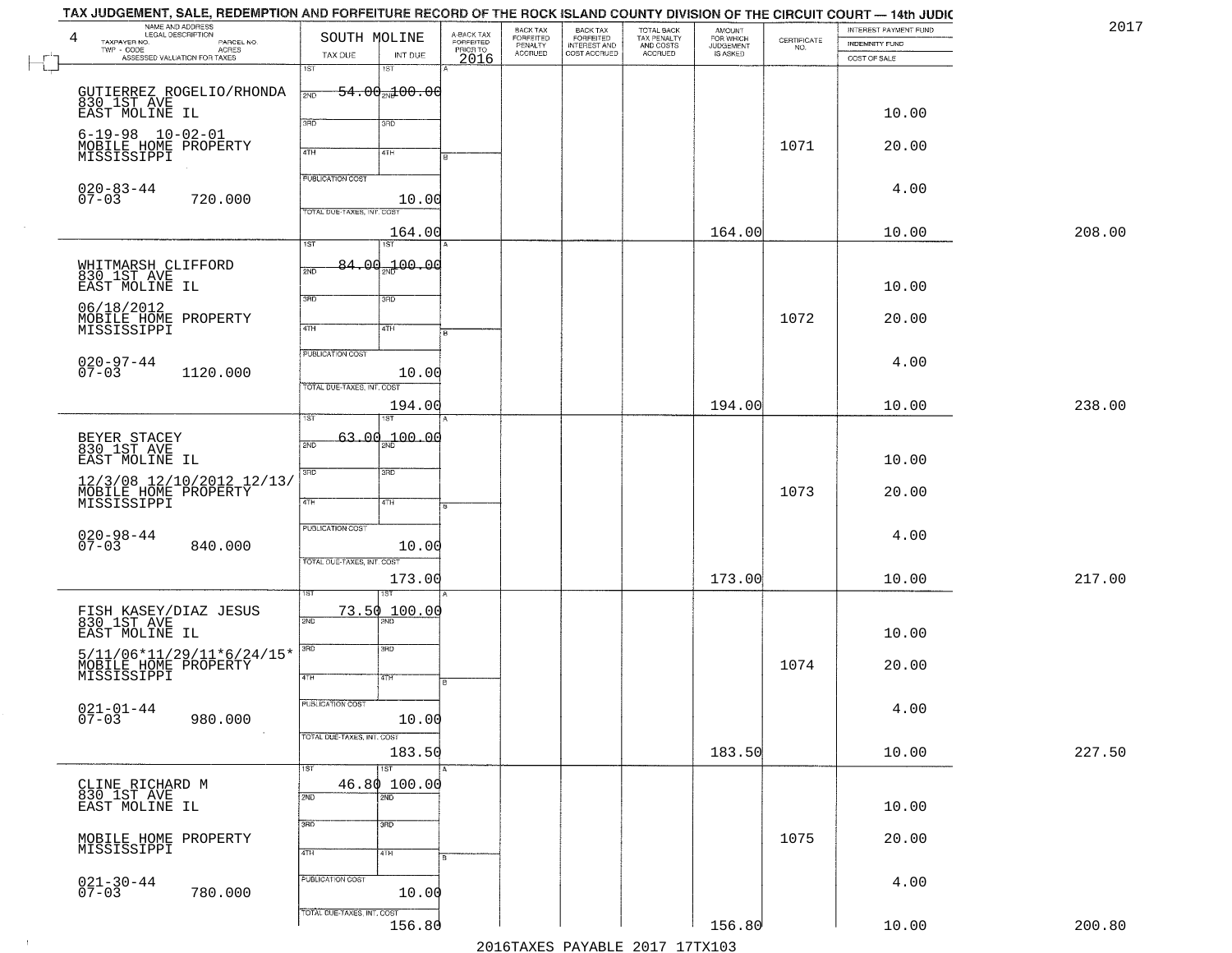| 4                 | BY WHOM<br>PURCHASED | <b>RATE</b><br>$\%$<br><b>BID</b> | SOUTH MOLINE | TAX JUDGEMENT, SALE, REDEMPTION AND FORFEITURE RECORD OF THE ROCK ISLAND COUNTY DIVISION OF THE CIRCUIT COURT — 14th JUDICIAL CIRCUIT OF ILLINOIS 2017<br>SUBSEQUENT TAXES PAID, FEES, AND TIME EXTENSION | TOTAL DUE<br>TO REDEEM<br>FROM SALE<br>LESS<br>COUNTY CLERK FEE | BY WHOM REDEEMED                  | DATE OF REDEMP-<br>TION OR DEED<br><b>MO</b><br>DAY<br><b>YEAR</b> | RECEIVED REDEMPTION<br>MONEY IN FULL                                 |
|-------------------|----------------------|-----------------------------------|--------------|-----------------------------------------------------------------------------------------------------------------------------------------------------------------------------------------------------------|-----------------------------------------------------------------|-----------------------------------|--------------------------------------------------------------------|----------------------------------------------------------------------|
| RICO TRUSTEE      |                      | 18                                | 12/28/2017   | 03/01/2018 Time Ext & incl<br>03/01/2018 Take Notice Fee<br>11/17/2018 Subs paid                                                                                                                          | 08/07/2020<br>10.70<br>184.00                                   |                                   |                                                                    | Certificate<br>Returned<br>& Cancelled<br>06/28/2019                 |
|                   |                      |                                   |              |                                                                                                                                                                                                           |                                                                 |                                   |                                                                    | Karen Kinney                                                         |
| RICO TRUSTEE<br>2 |                      | 18                                | 12/28/2017   |                                                                                                                                                                                                           |                                                                 |                                   |                                                                    | Certificate<br>Returned<br>& Cancelled 2<br>02/07/2018               |
|                   |                      |                                   |              |                                                                                                                                                                                                           |                                                                 | 280.84<br>160.00 CHOICE MARKETING | 01/31/2018                                                         | Karen Kinney                                                         |
| RICO TRUSTEE<br>3 |                      | 18                                | 12/28/2017   | 03/01/2018 Time Ext & incl<br>03/01/2018 Take Notice Fee                                                                                                                                                  | 08/07/2020<br>20.70                                             |                                   |                                                                    | Certificate<br>Returned<br>$\mathbf{3}$<br>& Cancelled<br>08/02/2018 |
|                   |                      |                                   |              |                                                                                                                                                                                                           |                                                                 | 315.82<br>160.00 STACEY BEYER     | 07/06/2018                                                         | Karen Kinney                                                         |
| RICO TRUSTEE<br>4 |                      | 18                                | 12/28/2017   |                                                                                                                                                                                                           |                                                                 |                                   |                                                                    | Certificate<br>Returned<br>& Cancelled 4<br>07/06/2018               |
|                   |                      |                                   |              |                                                                                                                                                                                                           |                                                                 | 268.45<br>160.00 KASEY FISH       | 03/01/2018                                                         | Karen Kinney                                                         |
| RICO TRUSTEE<br>5 |                      | 18                                | 12/28/2017   | 03/01/2018 Time Ext & incl<br>03/01/2018 Take Notice Fee                                                                                                                                                  | 08/07/2020<br>20.70                                             |                                   |                                                                    | Certificate<br>Returned<br>& Cancelled 5<br>03/07/2019               |
|                   |                      |                                   |              |                                                                                                                                                                                                           |                                                                 | 293.79<br>160.00 RICHARD CLINE    | 11/02/2018                                                         | Karen Kinney                                                         |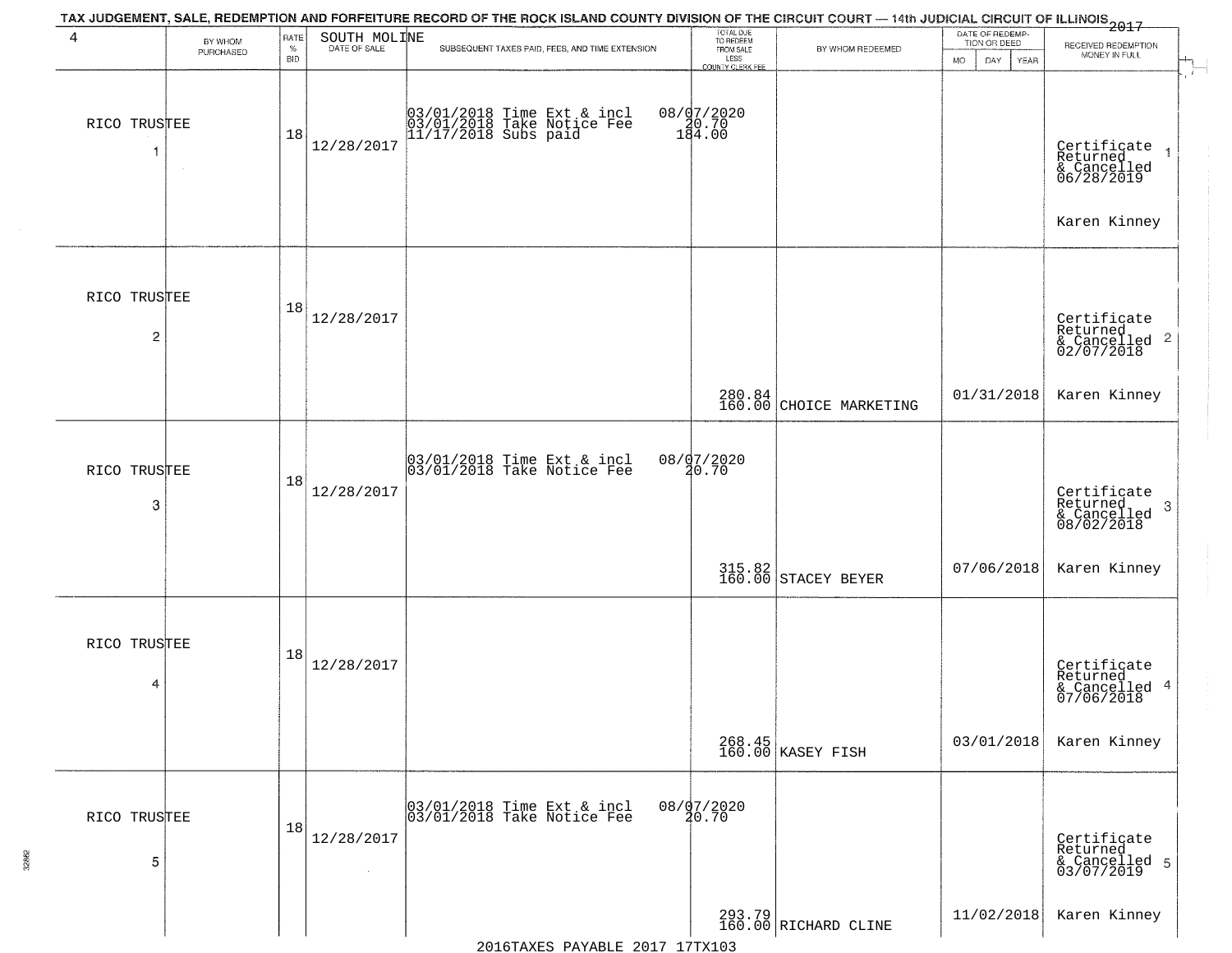## TAX JUDGEMENT, SALE, REDEMPTION AND FORFEITURE RECORD OF THE ROCK ISLAND COUNTY DIVISION OF THE CIRCUIT COURT - 14th JUDIC NAME AND ADDRESS<br>
TAXPAYER NO. LEGAL DESCRIPTION<br>
TWP - CODE CONCILIATION OR AGREE NO.<br>
ASSESSED VALUATION FOR TAXES TAX DUE INT DUE 2017BACK TAX<br>FORFEITED<br>INTEREST AND TOTAL BACK<br>TAX PENALTY<br>AND COSTS AMOUNT<br>FOR WHICH<br>JUDGEMENT<br>IS ASKED BACK TAX INTEREST PAYMENT FUND FORFEITED<br>PENALTY<br>ACCRUED  $\begin{array}{c} \text{CEPTIFICATE} \\ \text{NO.} \end{array}$ INDEMNITY FUND ACRES TAX DUE INT DUE COST ACCRUED ACCRUED COST OF SALE 2016  $\overline{\phantom{a}}$ ाडा 'ST  $54.00 \times 00.00$ MEEKS VICTOR HOLLOUS  $\frac{1}{200}$ 830 1ST AVE EAST MOLINE IL 10.00 11/14/08\*6/23/09\*5/1/12\*1<br>MOBILE HOME PROPERTY<br>MISSISSIPPI 1076 | 20.00 | 20.00 | 20.00 | 20.00 | 20.00 | 20.00 | 20.00 | 20.00 | 20.00 | 20 **PUBLICATION COST** 021-68-44<br>07-03 720.000 10.00 4.00 TOTAL DUE-TAXES INT COST 164.00 164.00 10.00 208.00 $\overline{1ST}$ 1ST<sup>1</sup>  $2ND$ 12ND 3RD 3RD 4TH ৰিয়া **FUBLICATION COST** TOTAL DUE-TAXES, INT. COST TST ST  $2ND$ **SMD**  $3BD$ 3RD  $4TH$  $4TH$ PUBLICATION COST TOTAL OUE-TAXES, INT. COST 2ND **T2ND** 3RD tarao 4TH īΤH PUBLICATION COST TOTAL DUE-TAXES, INT. COST 1ST 1ST  $2ND$  $\frac{1}{2ND}$ 3RD **JAD** 4TH 4TH **PUBLICATION COST** TOTAL DUE-TAXES, INT. COST 2016TAXES PAYABLE 2017 17TX103

 $\pm 1$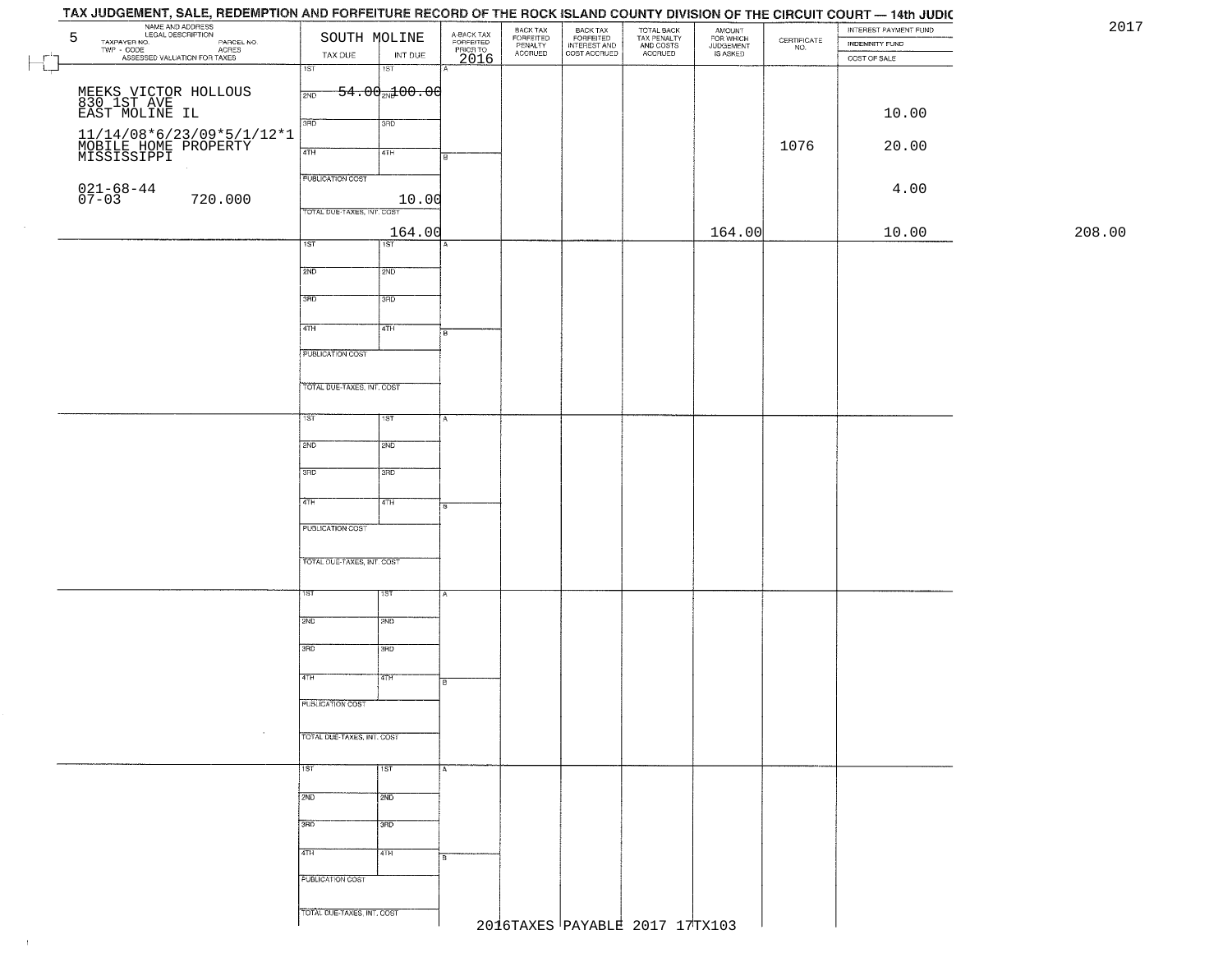|                              |                      |                                                  |              | TAX JUDGEMENT, SALE, REDEMPTION AND FORFEITURE RECORD OF THE ROCK ISLAND COUNTY DIVISION OF THE CIRCUIT COURT — 14th JUDICIAL CIRCUIT OF ILLINOIS<br>1991/1997 - 1992 - 1993 |                                                                 |                  |                                 |                                                        |
|------------------------------|----------------------|--------------------------------------------------|--------------|------------------------------------------------------------------------------------------------------------------------------------------------------------------------------|-----------------------------------------------------------------|------------------|---------------------------------|--------------------------------------------------------|
| 5                            | BY WHOM<br>PURCHASED | $\begin{array}{c} \text{RATE} \\ \% \end{array}$ | SOUTH MOLINE | SUBSEQUENT TAXES PAID, FEES, AND TIME EXTENSION                                                                                                                              | TOTAL DUE<br>TO REDEEM<br>FROM SALE<br>LESS<br>COUNTY CLERK FEE | BY WHOM REDEEMED | DATE OF REDEMP-<br>TION OR DEED | RECEIVED REDEMPTION<br>MONEY IN FULL                   |
|                              |                      | BID                                              |              |                                                                                                                                                                              |                                                                 |                  | DAY<br>YEAR<br><b>MO</b>        | $\overline{\phantom{a}}$                               |
| RICO TRUSTEE<br>$\mathbf{1}$ |                      | 18                                               | 12/28/2017   | 03/01/2018 Time Ext & incl<br>03/01/2018 Take Notice Fee                                                                                                                     | 08/07/2020<br>20.70                                             |                  |                                 | Certificate<br>Returned 1<br>& Cancelled<br>08/14/2018 |
|                              |                      |                                                  |              |                                                                                                                                                                              |                                                                 |                  |                                 |                                                        |
|                              |                      |                                                  |              |                                                                                                                                                                              |                                                                 |                  |                                 | Karen Kinney                                           |
|                              |                      |                                                  |              |                                                                                                                                                                              |                                                                 |                  |                                 |                                                        |
|                              |                      |                                                  |              |                                                                                                                                                                              |                                                                 |                  |                                 |                                                        |
| $\overline{\mathbf{c}}$      |                      |                                                  |              |                                                                                                                                                                              |                                                                 |                  |                                 | $\overline{2}$                                         |
|                              |                      |                                                  |              |                                                                                                                                                                              |                                                                 |                  |                                 |                                                        |
|                              |                      |                                                  |              |                                                                                                                                                                              |                                                                 |                  |                                 |                                                        |
|                              |                      |                                                  |              |                                                                                                                                                                              |                                                                 |                  |                                 |                                                        |
|                              |                      |                                                  |              |                                                                                                                                                                              |                                                                 |                  |                                 |                                                        |
| $\mbox{3}$                   |                      |                                                  |              |                                                                                                                                                                              |                                                                 |                  |                                 | 3                                                      |
|                              |                      |                                                  |              |                                                                                                                                                                              |                                                                 |                  |                                 |                                                        |
|                              |                      |                                                  |              |                                                                                                                                                                              |                                                                 |                  |                                 |                                                        |
|                              |                      |                                                  |              |                                                                                                                                                                              |                                                                 |                  |                                 |                                                        |
|                              |                      |                                                  |              |                                                                                                                                                                              |                                                                 |                  |                                 |                                                        |
|                              |                      |                                                  |              |                                                                                                                                                                              |                                                                 |                  |                                 |                                                        |
| 4                            |                      |                                                  |              |                                                                                                                                                                              |                                                                 |                  |                                 | 4                                                      |
|                              |                      |                                                  |              |                                                                                                                                                                              |                                                                 |                  |                                 |                                                        |
|                              |                      |                                                  |              |                                                                                                                                                                              |                                                                 |                  |                                 |                                                        |
|                              |                      |                                                  |              |                                                                                                                                                                              |                                                                 |                  |                                 |                                                        |
|                              |                      |                                                  |              |                                                                                                                                                                              |                                                                 |                  |                                 |                                                        |
| 5                            |                      |                                                  |              |                                                                                                                                                                              |                                                                 |                  |                                 | 5                                                      |
|                              |                      |                                                  |              |                                                                                                                                                                              |                                                                 |                  |                                 |                                                        |
|                              |                      |                                                  |              | 2016TAXES PAYABLE 2017 17TX103                                                                                                                                               |                                                                 |                  |                                 |                                                        |
|                              |                      |                                                  |              |                                                                                                                                                                              |                                                                 |                  |                                 |                                                        |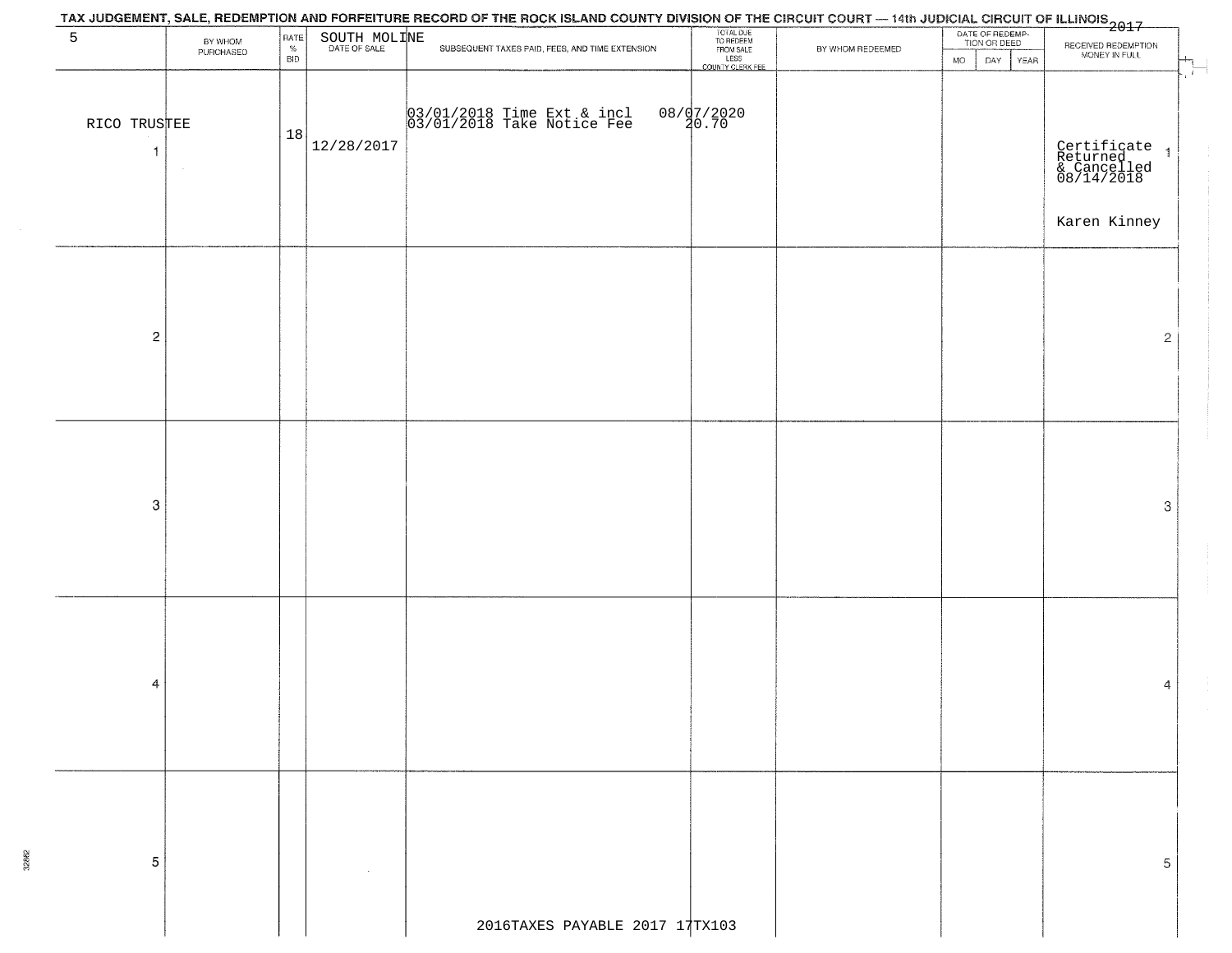| TAX JUDGEMENT, SALE, REDEMPTION AND FORFEITURE RECORD OF THE ROCK ISLAND COUNTY DIVISION OF THE CIRCUIT COURT — 14th JUDIC<br>NAME AND ADDRESS<br>LEGAL DESCRIPTION |                                            |                |                                     | BACK TAX                        | <b>BACK TAX</b>                           |                                                   | <b>AMOUNT</b>                      |                                                                 | INTEREST PAYMENT FUND | 2017   |
|---------------------------------------------------------------------------------------------------------------------------------------------------------------------|--------------------------------------------|----------------|-------------------------------------|---------------------------------|-------------------------------------------|---------------------------------------------------|------------------------------------|-----------------------------------------------------------------|-----------------------|--------|
| 6<br>TAXPAYER NO.<br>PARCEL NO.<br>- CODE<br>ACRES<br>ASSESSED VALUATION FOR TAXES<br>$TWP - CODE$                                                                  | SOUTH MOLINE<br>TAX DUE                    | INT DUE        | A-BACK TAX<br>FORFEITED<br>PRIOR TO | FORFEITED<br>PENALTY<br>ACCRUED | FORFEITED<br>INTEREST AND<br>COST ACCRUED | TOTAL BACK<br>TAX PENALTY<br>AND COSTS<br>ACCRUED | FOR WHICH<br>JUDGEMENT<br>IS ASKED | $\begin{array}{c} \text{CERTIFICATE} \\ \text{NO.} \end{array}$ | INDEMNITY FUND        |        |
|                                                                                                                                                                     | 1ST<br>1ST                                 |                | 2016                                |                                 |                                           |                                                   |                                    |                                                                 | COST OF SALE          |        |
| MUHAMMAD BLANCHE<br>1040 AVENUE OF THE CITIES<br>EAST MOLINE IL                                                                                                     | <del>43.20<sub>20</sub>100.00</del><br>2ND |                |                                     |                                 |                                           |                                                   |                                    |                                                                 |                       |        |
|                                                                                                                                                                     | 3RD<br>3RD                                 |                |                                     |                                 |                                           |                                                   |                                    |                                                                 | 10.00                 |        |
| 8/25/11*03/24/03<br>MOBILE HOME PROPERTY<br>MITCHELL                                                                                                                | 4TH<br>4TH                                 |                |                                     |                                 |                                           |                                                   |                                    | 1077                                                            | 20.00                 |        |
| $030 - 12 - 45$<br>$07 - 03$<br>720.000                                                                                                                             | <b>PUBLICATION COST</b>                    | 10.00          |                                     |                                 |                                           |                                                   |                                    |                                                                 | 4.00                  |        |
|                                                                                                                                                                     | TOTAL DUE-TAXES, INT. COST                 |                |                                     |                                 |                                           |                                                   |                                    |                                                                 |                       |        |
|                                                                                                                                                                     | 1ST<br>1ST                                 | 153.20         |                                     |                                 |                                           |                                                   | 153.20                             |                                                                 | 10.00                 | 197.20 |
| DUBIL NICK<br>1040 AVENUE OF THE CITIES<br>EAST MOLINE IL                                                                                                           | 54.00<br>2ND                               | <u>가 00.00</u> |                                     |                                 |                                           |                                                   |                                    |                                                                 | 10.00                 |        |
| $11/26/07$ *12/12/11<br>MOBILE HOME PROPERTY                                                                                                                        | 3RD<br>3RD                                 |                |                                     |                                 |                                           |                                                   |                                    | 1078                                                            | 20.00                 |        |
| MITCHELL                                                                                                                                                            | 47H<br>4TH<br><b>PUBLICATION COST</b>      |                |                                     |                                 |                                           |                                                   |                                    |                                                                 |                       |        |
| $030 - 14 - 45$<br>07-03<br>720.000                                                                                                                                 | TOTAL DUE-TAXES, INT. COST                 | 10.00          |                                     |                                 |                                           |                                                   |                                    |                                                                 | 4.00                  |        |
|                                                                                                                                                                     | isT<br>1ST                                 | 164.00         |                                     |                                 |                                           |                                                   | 164.00                             |                                                                 | 10.00                 | 208.00 |
| ROBERSON THOMAS W JR<br>1040 AVENUE OF THE CITIES                                                                                                                   | $51 - 24$<br>S/ID                          | 100.00         |                                     |                                 |                                           |                                                   |                                    |                                                                 |                       |        |
| EAST MOLINE IL                                                                                                                                                      | 3RD<br>3 <sub>3</sub>                      |                |                                     |                                 |                                           |                                                   |                                    |                                                                 | 10.00                 |        |
| $5/13/10*4/20/11*5/4/16*$<br>MOBILE HOME PROPERTY<br>MITCHELL                                                                                                       | 4TH<br>4TH                                 |                |                                     |                                 |                                           |                                                   |                                    | 1079                                                            | 20.00                 |        |
| $030 - 21 - 45$<br>07-03<br>854.000                                                                                                                                 | <b>PUBLICATION COST</b>                    | 10.00          |                                     |                                 |                                           |                                                   |                                    |                                                                 | 4.00                  |        |
|                                                                                                                                                                     | TOTAL OUE-TAXES, INT. COST                 | 161.24         |                                     |                                 |                                           |                                                   | 161.24                             |                                                                 | 10.00                 | 205.24 |
|                                                                                                                                                                     | ख़                                         |                |                                     |                                 |                                           |                                                   |                                    |                                                                 |                       |        |
| LINDSEY STEVEN/MORRIS L<br>1040 AVENUE OF THE CITIES<br>EAST MOLINE IL                                                                                              | 50.40                                      | 100.00         |                                     |                                 |                                           |                                                   |                                    |                                                                 | 10.00                 |        |
| $6/25/04$ * 3/19/08 DON'T C<br>MOBILE HOME PROPERTY                                                                                                                 | 3BD<br>3RD<br>4TH<br>4TH                   |                |                                     |                                 |                                           |                                                   |                                    | 1080                                                            | 20.00                 |        |
|                                                                                                                                                                     | PUBLICATION COST                           |                |                                     |                                 |                                           |                                                   |                                    |                                                                 |                       |        |
| $030 - 42 - 45$<br>07-03<br>672.000                                                                                                                                 | TOTAL DUE-TAXES, INT. COST                 | 10.00          |                                     |                                 |                                           |                                                   |                                    |                                                                 | 4.00                  |        |
|                                                                                                                                                                     | 1ST<br>1ST                                 | 160.40         |                                     |                                 |                                           |                                                   | 160.40                             |                                                                 | 10.00                 | 204.40 |
| DUBIL NICK<br>1040 AVENUE OF THE CITIES 2ND                                                                                                                         | 50.40 100.00<br>$\overline{2ND}$           |                |                                     |                                 |                                           |                                                   |                                    |                                                                 |                       |        |
| EAST MOLINE IL                                                                                                                                                      | 3RD<br>3 <sub>BD</sub>                     |                |                                     |                                 |                                           |                                                   |                                    |                                                                 | 10.00                 |        |
| PREV TP# 070304<br>MOBILE HOME PROPERTY<br>MITCHELL                                                                                                                 | 4TH<br>4TH                                 |                |                                     |                                 |                                           |                                                   |                                    | 1081                                                            | 20.00                 |        |
| $030 - 44 - 45$<br>07-03                                                                                                                                            | PUBLICATION COST                           |                |                                     |                                 |                                           |                                                   |                                    |                                                                 | 4.00                  |        |
| 672.000                                                                                                                                                             | TOTAL DUE-TAXES, INT. COST                 | 10.00          |                                     |                                 |                                           |                                                   |                                    |                                                                 |                       |        |
|                                                                                                                                                                     |                                            | 160.40         |                                     |                                 |                                           | 2016 TAVEC DAVARIE 2017 17 TAV102                 | 160.40                             |                                                                 | 10.00                 | 204.40 |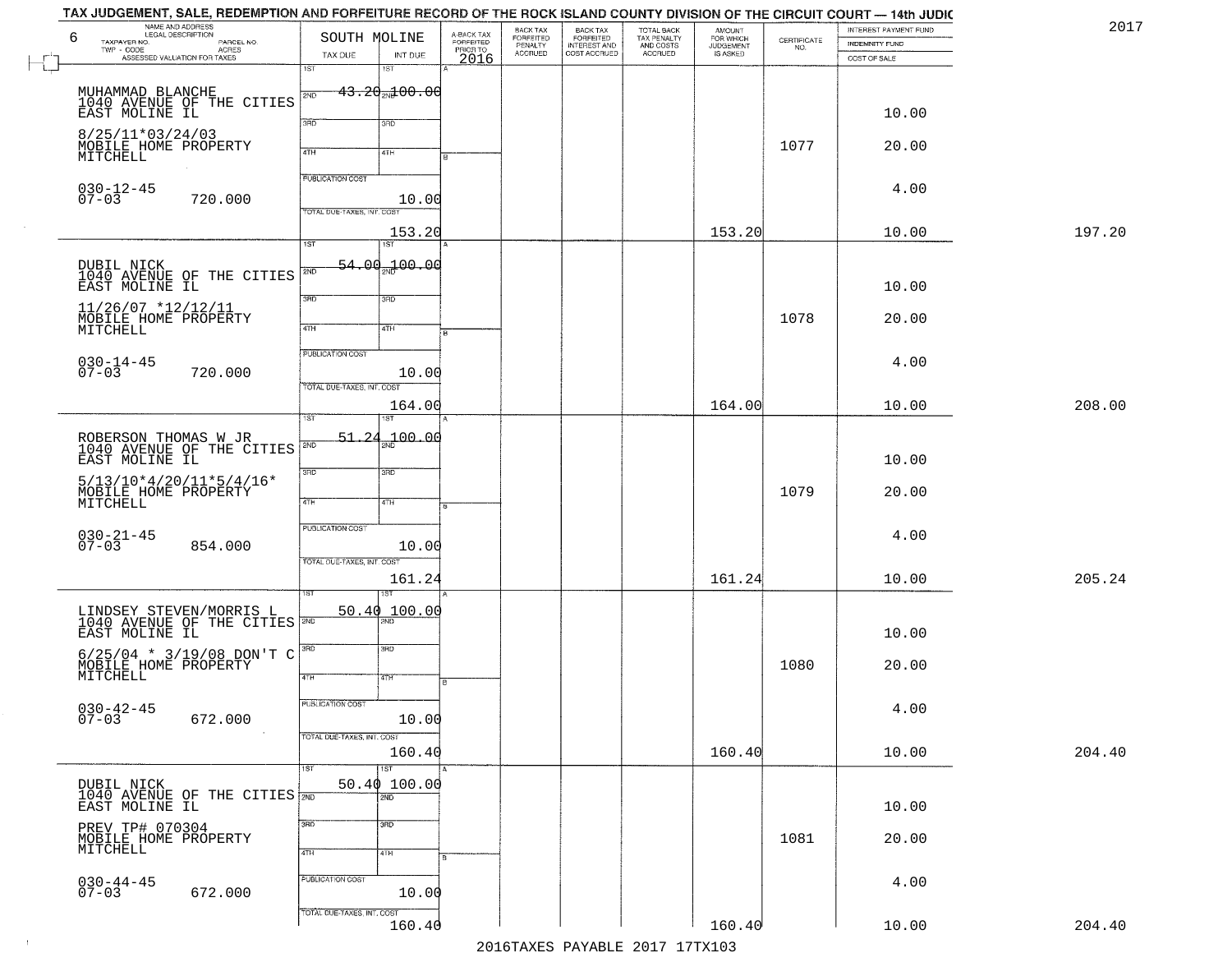|                   |                      |              |                      | TAX JUDGEMENT, SALE, REDEMPTION AND FORFEITURE RECORD OF THE ROCK ISLAND COUNTY DIVISION OF THE CIRCUIT COURT — 14th JUDICIAL CIRCUIT OF ILLINOIS 2017                                                                                                                                                                            | TOTAL DUE<br>TO REDEEM                                                                           |                                   | DATE OF REDEMP-          |                                                                               |
|-------------------|----------------------|--------------|----------------------|-----------------------------------------------------------------------------------------------------------------------------------------------------------------------------------------------------------------------------------------------------------------------------------------------------------------------------------|--------------------------------------------------------------------------------------------------|-----------------------------------|--------------------------|-------------------------------------------------------------------------------|
| 6                 | BY WHOM<br>PURCHASED | RATE<br>$\%$ | SOUTH MOLINE         | SUBSEQUENT TAXES PAID, FEES, AND TIME EXTENSION                                                                                                                                                                                                                                                                                   | FROM SALE                                                                                        | BY WHOM REDEEMED                  | TION OR DEED             | RECEIVED REDEMPTION<br>MONEY IN FULL                                          |
|                   |                      | <b>BID</b>   |                      |                                                                                                                                                                                                                                                                                                                                   | LESS<br>COUNTY CLERK FEE                                                                         |                                   | <b>MO</b><br>DAY<br>YEAR |                                                                               |
| RICO TRUSTEE<br>1 |                      | 18           | 12/28/2017           |                                                                                                                                                                                                                                                                                                                                   |                                                                                                  |                                   |                          | Certificate<br>Returned<br>& Cancelled<br>02/07/2018                          |
|                   |                      |              |                      |                                                                                                                                                                                                                                                                                                                                   |                                                                                                  | 232.70<br>160.00 BLANCHE MUHAMMAD | 01/26/2018               | Karen Kinney                                                                  |
| RICO TRUSTEE      |                      | 18           | 12/28/2017           | 03/01/2018 Time Ext & incl<br>03/01/2018 Take Notice Fee                                                                                                                                                                                                                                                                          | 08/07/2020<br>20.70                                                                              |                                   |                          |                                                                               |
| 2                 |                      |              |                      |                                                                                                                                                                                                                                                                                                                                   |                                                                                                  |                                   |                          | Certificate<br>Returned<br>& Cancelled <sup>2</sup><br>07/06/2018             |
|                   |                      |              |                      |                                                                                                                                                                                                                                                                                                                                   |                                                                                                  | 266.14<br>160.00 MITCHELL MHP     | 04/03/2018               | Karen Kinney                                                                  |
| RICO TRUSTEE<br>3 |                      | 18           | 12/28/2017           | 03/01/2018 Time Ext & incl<br>03/01/2018 Take Notice Fee<br>02/13/2020 Take Notice Fee<br>02/27/2020 Circuit Clerks Fee<br>02/27/2020 Sheriffs Fee<br>02/27/2020 Publication Fee<br>11/16/2019 Subs paid                                                                                                                          | $\begin{array}{r} 08 / \frac{07}{2020} \\ 40.70 \\ 35.00 \\ 27.60 \\ 3.04 \\ 181.24 \end{array}$ |                                   |                          | 3                                                                             |
| RICO TRUSTEE      |                      |              |                      |                                                                                                                                                                                                                                                                                                                                   |                                                                                                  |                                   |                          |                                                                               |
| 4                 |                      | 18           | 12/28/2017           | 03/01/2018 Time Ext &<br>03/01/2018 Take Notic<br>02/13/2020 Take Notic<br>02/27/2020 Circuit Cl<br>02/27/2020 Sublicatic<br>02/27/2020 Publicatic<br>11/16/2019 Subs paid<br>11/17/2018 Subs paid<br>Time Ext & incl<br>Take Notice Fee<br>Take Notice Fee<br>Circuit Clerks Fee<br>Sheriffs Fee<br>Publication Fee<br>Subs paid | $08 / \frac{17}{20.70}$<br>$35.00$<br>$34.50$<br>.53<br>$180.40$<br>180.40<br>180.40             |                                   |                          | Certificate<br>Returned<br>& Cancelled 4<br>12/10/2020                        |
|                   |                      |              |                      |                                                                                                                                                                                                                                                                                                                                   |                                                                                                  |                                   |                          | Karen Kinney                                                                  |
| RICO TRUSTEE<br>5 |                      | 18           | 12/28/2017<br>$\sim$ |                                                                                                                                                                                                                                                                                                                                   |                                                                                                  |                                   |                          | ADMIN SALE IN ERROR<br>Certificate<br>Returned<br>& Cancelled 5<br>01/31/2018 |
|                   |                      |              |                      | 2016TAXES PAVARLE 2017 17TX103                                                                                                                                                                                                                                                                                                    |                                                                                                  |                                   |                          | Karen Kinney                                                                  |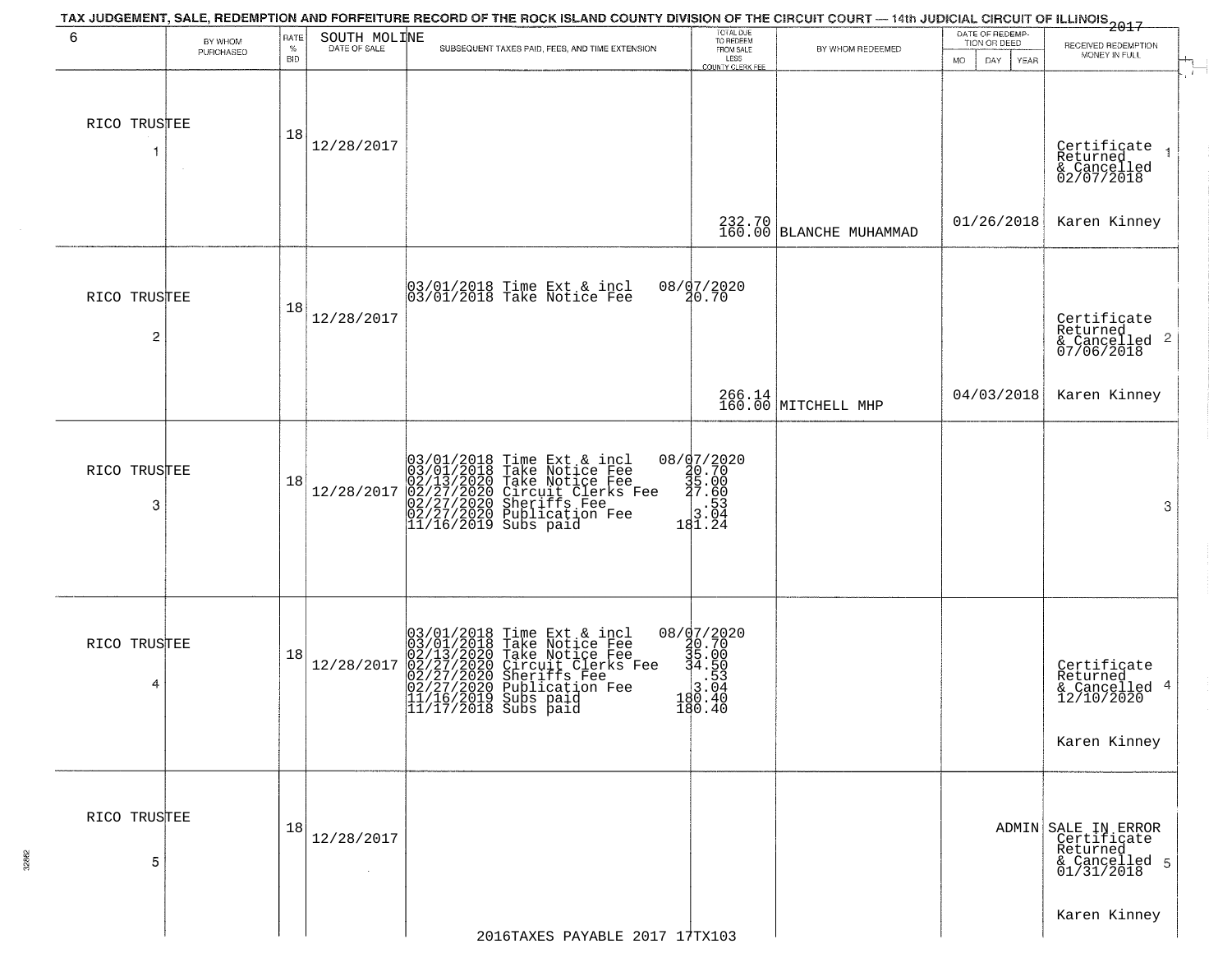|        | INTEREST PAYMENT FUND |                                                                 | AMOUNT<br>FOR WHICH          |                                                   |                                                       | BACK TAX<br>FORFEITED     |                                     | SOUTH MOLINE               |                            | LEGAL DESCRIPTION                                     | 7<br>TAXPAYER NO.                      |
|--------|-----------------------|-----------------------------------------------------------------|------------------------------|---------------------------------------------------|-------------------------------------------------------|---------------------------|-------------------------------------|----------------------------|----------------------------|-------------------------------------------------------|----------------------------------------|
|        | <b>INDEMNITY FUND</b> | $\begin{array}{c} \text{CERTIFICATE} \\ \text{NO.} \end{array}$ | <b>JUDGEMENT</b><br>IS ASKED | TOTAL BACK<br>TAX PENALTY<br>AND COSTS<br>ACCRUED | BACK TAX<br>FORFEITED<br>INTEREST AND<br>COST ACCRUED | PENALTY<br><b>ACCRUED</b> | A-BACK TAX<br>FORFEITED<br>PRIOR TO | INT DUE                    | TAX DUE                    | PARCEL NO.<br>ACRES<br>ASSESSED VALUATION FOR TAXES   | TWP - CODE                             |
|        | COST OF SALE          |                                                                 |                              |                                                   |                                                       |                           | 2016                                | 1ST                        | 1ST                        |                                                       |                                        |
|        |                       |                                                                 |                              |                                                   |                                                       |                           |                                     |                            |                            |                                                       |                                        |
|        |                       |                                                                 |                              |                                                   |                                                       |                           |                                     | $-33.00 - 00.00$           | 2ND                        |                                                       | DUBIL NICK                             |
|        | 10.00                 |                                                                 |                              |                                                   |                                                       |                           |                                     |                            |                            | 1040 AVENUE OF THE CITIES<br>EAST MOLINE IL           |                                        |
|        |                       |                                                                 |                              |                                                   |                                                       |                           |                                     | 3BD                        | 3RD                        |                                                       |                                        |
|        | 20.00                 | 1082                                                            |                              |                                                   |                                                       |                           |                                     |                            |                            |                                                       | PREV. TAXPAYER<br>MOBILE HOME PROPERTY |
|        |                       |                                                                 |                              |                                                   |                                                       |                           |                                     | 4TH                        | 4TH                        |                                                       | MITCHELL                               |
|        |                       |                                                                 |                              |                                                   |                                                       |                           |                                     |                            | <b>PUBLICATION COST</b>    |                                                       |                                        |
|        | 4.00                  |                                                                 |                              |                                                   |                                                       |                           |                                     |                            |                            |                                                       | $030 - 46 - 45$                        |
|        |                       |                                                                 |                              |                                                   |                                                       |                           |                                     | 10.00                      |                            | 440.000                                               | $07 - 03$                              |
|        |                       |                                                                 |                              |                                                   |                                                       |                           |                                     |                            | TOTAL DUE-TAXES, INT. COST |                                                       |                                        |
| 187.00 | 10.00                 |                                                                 | 143.00                       |                                                   |                                                       |                           |                                     | 143.00                     |                            |                                                       |                                        |
|        |                       |                                                                 |                              |                                                   |                                                       |                           |                                     | IST                        | 1ST                        |                                                       |                                        |
|        |                       |                                                                 |                              |                                                   |                                                       |                           |                                     | 45.00 <sub>2N0</sub> 00.00 |                            |                                                       |                                        |
|        |                       |                                                                 |                              |                                                   |                                                       |                           |                                     |                            | 2ND                        | GAFFNEY JESSICA<br>1040 AVENUE OF THE CITIES          |                                        |
|        | 10.00                 |                                                                 |                              |                                                   |                                                       |                           |                                     | 3RD                        | 3RD                        |                                                       | EAST MOLINE IL                         |
|        |                       |                                                                 |                              |                                                   |                                                       |                           |                                     |                            |                            | $5/11/09$ *8/24/09 6/27/12                            |                                        |
|        | 20.00                 | 1083                                                            |                              |                                                   |                                                       |                           |                                     | 4TH                        | 47H                        |                                                       | MOBILE HOME PROPERTY<br>MITCHELL       |
|        |                       |                                                                 |                              |                                                   |                                                       |                           |                                     |                            |                            |                                                       |                                        |
|        |                       |                                                                 |                              |                                                   |                                                       |                           |                                     |                            | PUBLICATION COST           |                                                       |                                        |
|        | 4.00                  |                                                                 |                              |                                                   |                                                       |                           |                                     | 10.00                      |                            | 600.000                                               | $030 - 47 - 45$<br>07-03               |
|        |                       |                                                                 |                              |                                                   |                                                       |                           |                                     |                            | TOTAL DUE-TAXES, INT. COST |                                                       |                                        |
| 199.00 | 10.00                 |                                                                 | 155.00                       |                                                   |                                                       |                           |                                     | 155.00                     |                            |                                                       |                                        |
|        |                       |                                                                 |                              |                                                   |                                                       |                           |                                     | ST                         |                            |                                                       |                                        |
|        |                       |                                                                 |                              |                                                   |                                                       |                           |                                     | 00.0d سم                   | 63.00                      |                                                       |                                        |
|        |                       |                                                                 |                              |                                                   |                                                       |                           |                                     |                            | SVD                        | MLESUSH RICHARD<br>1040 AVENUE OF THE CITIES          |                                        |
|        | 10.00                 |                                                                 |                              |                                                   |                                                       |                           |                                     |                            |                            |                                                       | EAST MOLINE IL                         |
|        |                       |                                                                 |                              |                                                   |                                                       |                           |                                     | 3 <sub>BD</sub>            | 3RD                        |                                                       | 11/30/04 *12/12/11                     |
|        | 20.00                 | 1084                                                            |                              |                                                   |                                                       |                           |                                     |                            |                            |                                                       | MOBILE HOME PROPERTY<br>MITCHELL       |
|        |                       |                                                                 |                              |                                                   |                                                       |                           |                                     | 4TH                        | 4TH                        |                                                       |                                        |
|        |                       |                                                                 |                              |                                                   |                                                       |                           |                                     |                            | <b>PUBLICATION COST</b>    |                                                       |                                        |
|        | 4.00                  |                                                                 |                              |                                                   |                                                       |                           |                                     |                            |                            |                                                       | $030 - 70 - 45$<br>07-03               |
|        |                       |                                                                 |                              |                                                   |                                                       |                           |                                     | 10.00                      |                            | 840.000                                               |                                        |
|        |                       |                                                                 |                              |                                                   |                                                       |                           |                                     |                            | TOTAL OUE-TAXES, INT. COST |                                                       |                                        |
| 217.00 | 10.00                 |                                                                 | 173.00                       |                                                   |                                                       |                           |                                     | 173.00                     |                            |                                                       |                                        |
|        |                       |                                                                 |                              |                                                   |                                                       |                           |                                     |                            |                            |                                                       |                                        |
|        |                       |                                                                 |                              |                                                   |                                                       |                           |                                     | 100.00                     | 43.20<br>2ND               | WEST LAUREN/JENNINGS ROB<br>1040 AVENUE OF THE CITIES |                                        |
|        | 10.00                 |                                                                 |                              |                                                   |                                                       |                           |                                     |                            |                            |                                                       | EAST MOLINE IL                         |
|        |                       |                                                                 |                              |                                                   |                                                       |                           |                                     | 3BD                        | 3RD                        |                                                       |                                        |
|        | 20.00                 | 1085                                                            |                              |                                                   |                                                       |                           |                                     |                            |                            |                                                       | $8/24/09$ *7/20/10                     |
|        |                       |                                                                 |                              |                                                   |                                                       |                           | I B                                 | 47H                        | 4TH                        |                                                       | MOBILE HOME PROPERTY<br>MITCHELL       |
|        |                       |                                                                 |                              |                                                   |                                                       |                           |                                     |                            |                            |                                                       |                                        |
|        | 4.00                  |                                                                 |                              |                                                   |                                                       |                           |                                     |                            | <b>PUBLICATION COST</b>    |                                                       |                                        |
|        |                       |                                                                 |                              |                                                   |                                                       |                           |                                     | 10.00                      |                            | 576.000                                               | $030 - 82 - 45$<br>07-03               |
|        |                       |                                                                 |                              |                                                   |                                                       |                           |                                     |                            | TOTAL DUE-TAXES, INT. COST |                                                       |                                        |
| 197.20 | 10.00                 |                                                                 | 153.20                       |                                                   |                                                       |                           |                                     | 153.20                     |                            |                                                       |                                        |
|        |                       |                                                                 |                              |                                                   |                                                       |                           |                                     | 1ST                        | 1ST <sup>1</sup>           |                                                       |                                        |
|        |                       |                                                                 |                              |                                                   |                                                       |                           |                                     | 63.00100.00                |                            | ORWIG CODY/GURWELL AMANDA                             |                                        |
|        |                       |                                                                 |                              |                                                   |                                                       |                           |                                     | 2ND                        |                            | 1040 AVENUE OF THE CITIES 2ND EAST MOLINE IL          |                                        |
|        | 10.00                 |                                                                 |                              |                                                   |                                                       |                           |                                     |                            |                            |                                                       |                                        |
|        |                       |                                                                 |                              |                                                   |                                                       |                           |                                     | 3 <sub>BD</sub>            | 3RD                        |                                                       | PREV. TAXPAYER<br>MOBILE HOME PROPERTY |
|        | 20.00                 | 1086                                                            |                              |                                                   |                                                       |                           |                                     |                            |                            |                                                       | MITCHELL                               |
|        |                       |                                                                 |                              |                                                   |                                                       |                           |                                     | 4TH                        | 4TH                        |                                                       |                                        |
|        |                       |                                                                 |                              |                                                   |                                                       |                           |                                     |                            | PUBLICATION COST           |                                                       |                                        |
|        | 4.00                  |                                                                 |                              |                                                   |                                                       |                           |                                     | 10.00                      |                            | 840.000                                               | $030 - 85 - 45$<br>07-03               |
|        |                       |                                                                 |                              |                                                   |                                                       |                           |                                     |                            |                            |                                                       |                                        |
|        |                       |                                                                 |                              |                                                   |                                                       |                           |                                     |                            | TOTAL DUE-TAXES, INT. COST |                                                       |                                        |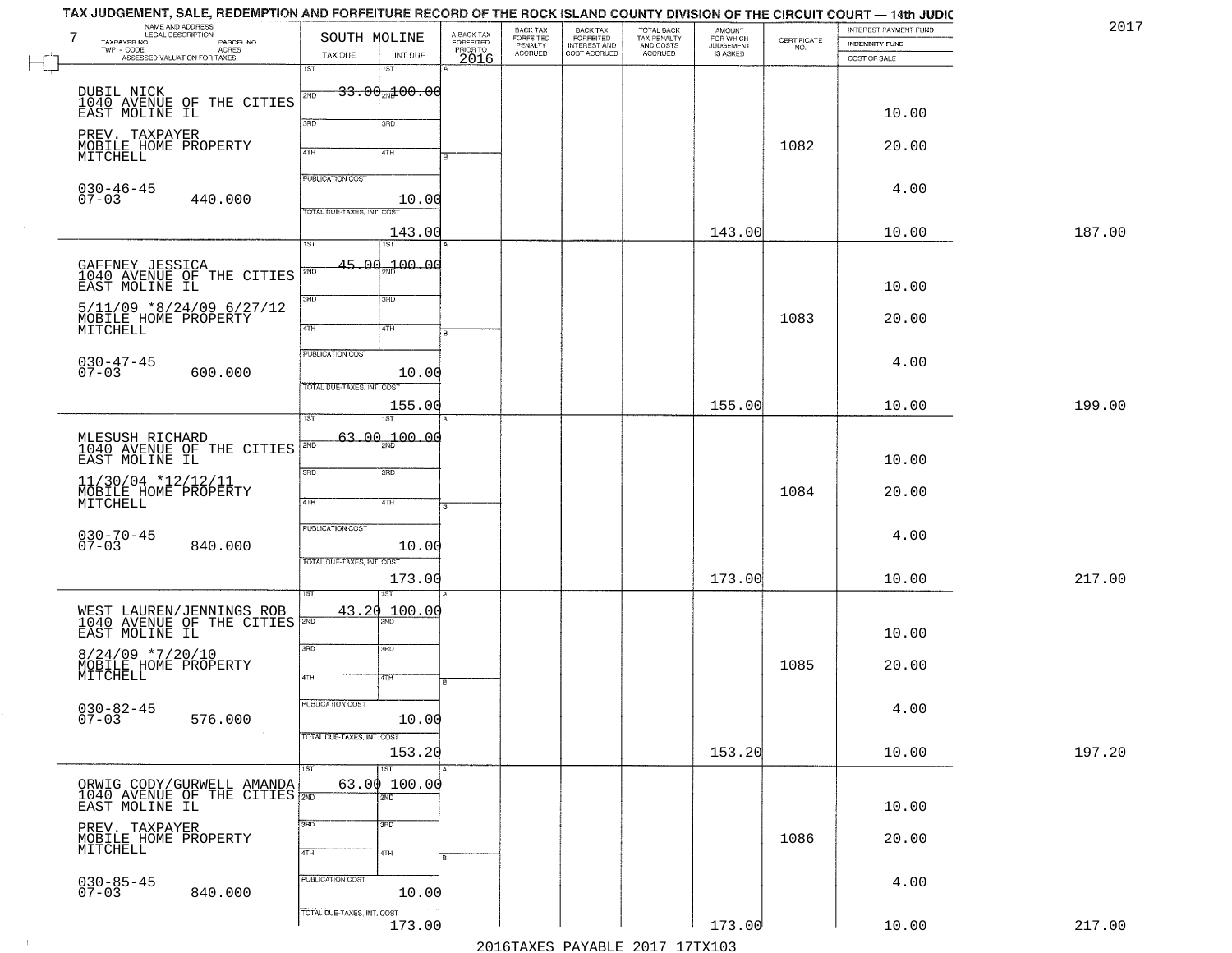| 7                              | BY WHOM<br>PURCHASED | RATE<br>$\%$<br><b>BID</b> | SOUTH MOLINE<br>DATE OF SALE | SUBSEQUENT TAXES PAID, FEES, AND TIME EXTENSION                                                                                                                                                                                       | TOTAL DUE<br>TO REDEEM<br>FROM SALE<br>LESS<br><b>COUNTY CLERK FEE</b>                                                                                                                                                                                                                                                                                    | BY WHOM REDEEMED                 | DATE OF REDEMP-<br>TION OR DEED<br>MO.<br>DAY.<br>YEAR | 2017<br>RECEIVED REDEMPTION<br>MONEY IN FULL                                                              |
|--------------------------------|----------------------|----------------------------|------------------------------|---------------------------------------------------------------------------------------------------------------------------------------------------------------------------------------------------------------------------------------|-----------------------------------------------------------------------------------------------------------------------------------------------------------------------------------------------------------------------------------------------------------------------------------------------------------------------------------------------------------|----------------------------------|--------------------------------------------------------|-----------------------------------------------------------------------------------------------------------|
| RICO TRUSTEE                   |                      | 18                         | 12/28/2017                   |                                                                                                                                                                                                                                       |                                                                                                                                                                                                                                                                                                                                                           |                                  |                                                        | ADMIN SALE IN ERROR<br>Certificate<br>Returned<br>& Cancelled<br>01/31/2018<br>Karen Kinney               |
| RICO TRUSTEE<br>$\overline{c}$ |                      | 18                         | 12/28/2017                   |                                                                                                                                                                                                                                       |                                                                                                                                                                                                                                                                                                                                                           |                                  |                                                        | ADMIN SALE IN ERROR<br>Certificate<br>Returned<br>$\frac{1}{2}$ Cancelled 2<br>01/31/2018<br>Karen Kinney |
| RICO TRUSTEE<br>3              |                      | 18                         | 12/28/2017                   | 03/01/2018 Time Ext & incl<br>03/01/2018 Take Notice Fee<br>02/13/2020 Take Notice Fee<br>02/27/2020 Circuit Clerks Fee<br>02/27/2020 Sublication Fee<br>02/27/2020 Publication Fee<br>11/16/2019 Subs paid<br>11/17/2018 Subs paid   | $\begin{array}{r} 08 \ / \frac{97}{2020} \\ 40.70 \\ 35.00 \\ -2.53 \\ -1.53 \\ -1.04 \\ -1.04 \\ -1.04 \\ -1.04 \\ -1.00 \\ -1.00 \\ -1.00 \\ -1.00 \\ -1.00 \\ -1.00 \\ -1.00 \\ -1.00 \\ -1.00 \\ -1.00 \\ -1.00 \\ -1.00 \\ -1.00 \\ -1.00 \\ -1.00 \\ -1.00 \\ -1.00 \\ -1.00 \\ -1.00 \\ -1.00 \\ -1.00 \\ -1.00 \\ -1.00 \\ -1.00 \\ -1$<br>193.00 |                                  |                                                        | 3                                                                                                         |
| RICO TRUSTEE<br>4              |                      | 18                         | 12/28/2017                   | $03/01/2018$ Time Ext & incl<br>03/01/2018 Take Notice Fee<br>02/13/2020 Take Notice Fee<br>02/27/2020 Circuit Clerks Fee<br>02/27/2020 Sublication Fee<br>02/27/2020 Publication Fee<br>11/16/2019 Subs paid<br>11/17/2018 Subs paid | $20.7008 / 1.7008 / 1.7008 / 1.5088$<br>$20.7008 / 1.6088$<br>$20.7008 / 1.5348$<br>$20.7048$<br>173.20<br>173.20                                                                                                                                                                                                                                         | 870.30<br>160.00 LAUREN JENNINGS | 03/13/2020                                             | Certificate<br>Returned<br>& Cancelled 4<br>04/02/2020<br>Karen Kinney                                    |
| RICO TRUSTEE<br>5              |                      | 18                         | 12/28/2017                   | 03/01/2018 Time Ext & incl<br>03/01/2018 Take Notice Fee                                                                                                                                                                              | $08/\frac{97}{20.70}$                                                                                                                                                                                                                                                                                                                                     | 276.76<br>160.00 MITCHELL MHP    | 04/03/2018                                             | Certificate<br>Returned<br>& Cancelled 5<br>07/06/2018<br>Karen Kinney                                    |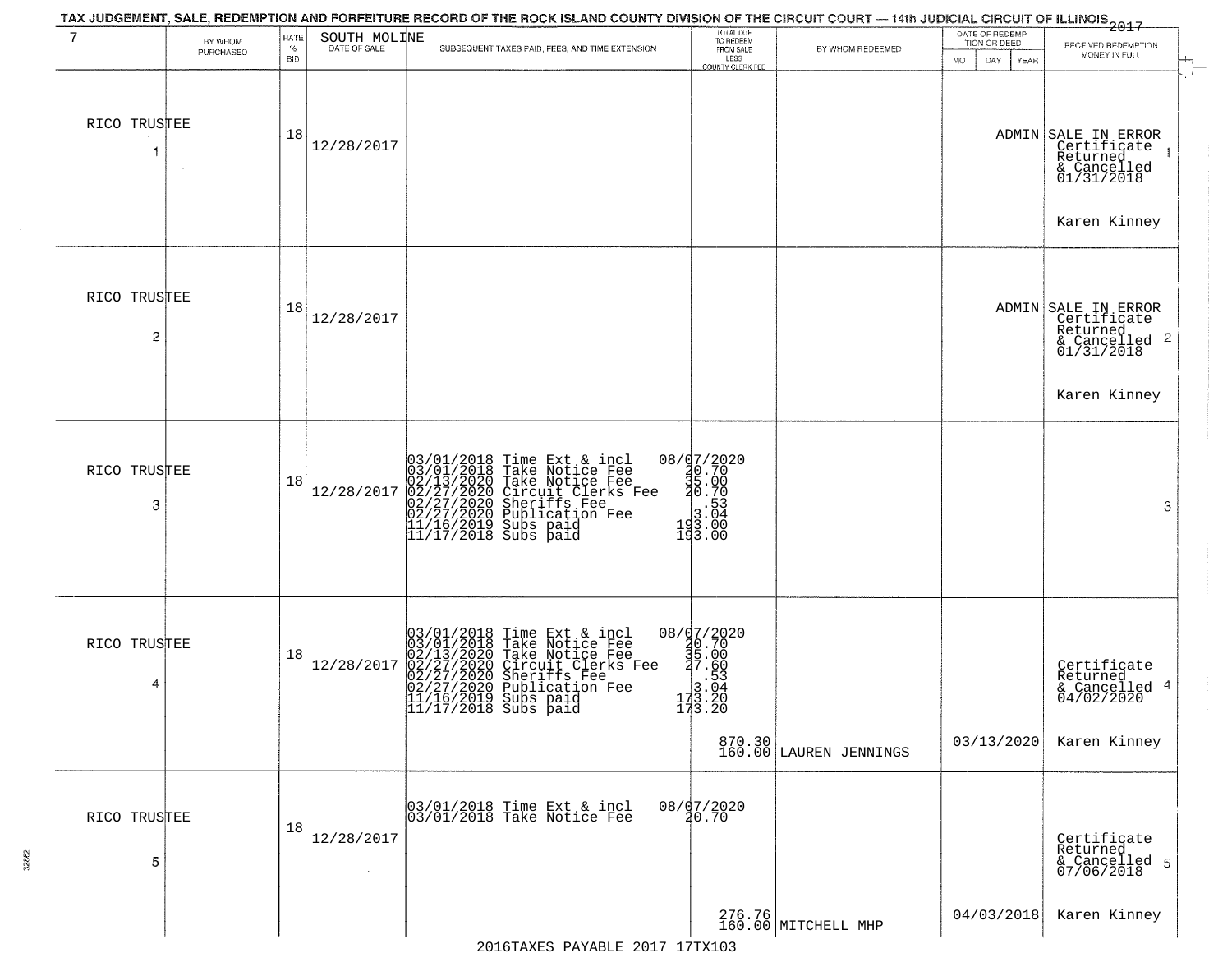|        | TAX JUDGEMENT, SALE, REDEMPTION AND FORFEITURE RECORD OF THE ROCK ISLAND COUNTY DIVISION OF THE CIRCUIT COURT — 14th JUDIC<br>NAME AND ADDRESS<br>8 | SOUTH MOLINE               |                                |                                     | BACK TAX<br>FORFEITED<br>PENALTY |                                                       |                                                   |                                              |                                                                 | INTEREST PAYMENT FUND | 2017   |
|--------|-----------------------------------------------------------------------------------------------------------------------------------------------------|----------------------------|--------------------------------|-------------------------------------|----------------------------------|-------------------------------------------------------|---------------------------------------------------|----------------------------------------------|-----------------------------------------------------------------|-----------------------|--------|
|        | TAXPAYER NO.<br>PARCEL NO.<br>ACRES                                                                                                                 | TAX DUE                    |                                | A-BACK TAX<br>FORFEITED<br>PRIOR TO | <b>ACCRUED</b>                   | BACK TAX<br>FORFEITED<br>INTEREST AND<br>COST ACCRUED | TOTAL BACK<br>TAX PENALTY<br>AND COSTS<br>ACCRUED | AMOUNT<br>FOR WHICH<br>JUDGEMENT<br>IS ASKED | $\begin{array}{c} \text{CEPTIFICATE} \\ \text{NO.} \end{array}$ | <b>INDEMNITY FUND</b> |        |
| $\Box$ | ASSESSED VALUATION FOR TAXES                                                                                                                        | 1ST                        | INT DUE<br>$1S$ T              | 2016                                |                                  |                                                       |                                                   |                                              |                                                                 | COST OF SALE          |        |
|        |                                                                                                                                                     |                            | $60.00$ <sub>2N</sub> $100.00$ |                                     |                                  |                                                       |                                                   |                                              |                                                                 |                       |        |
|        | DUBIL NICK<br>1040 AVENUE OF THE CITIES<br>EAST MOLINE IL                                                                                           | 2ND                        |                                |                                     |                                  |                                                       |                                                   |                                              |                                                                 |                       |        |
|        |                                                                                                                                                     | 3BD                        | 3RD                            |                                     |                                  |                                                       |                                                   |                                              |                                                                 | 10.00                 |        |
|        | 11/12/03<br>MOBILE HOME PROPERTY                                                                                                                    |                            |                                |                                     |                                  |                                                       |                                                   |                                              | 1087                                                            | 20.00                 |        |
|        | MITCHELL                                                                                                                                            | 4TH                        | 4TH                            |                                     |                                  |                                                       |                                                   |                                              |                                                                 |                       |        |
|        |                                                                                                                                                     | <b>PUBLICATION COST</b>    |                                |                                     |                                  |                                                       |                                                   |                                              |                                                                 |                       |        |
|        | $030 - 87 - 45$<br>07-03<br>800.000                                                                                                                 |                            | 10.00                          |                                     |                                  |                                                       |                                                   |                                              |                                                                 | 4.00                  |        |
|        |                                                                                                                                                     | TOTAL DUE-TAXES, INT. COST |                                |                                     |                                  |                                                       |                                                   |                                              |                                                                 |                       |        |
|        |                                                                                                                                                     | $\overline{1ST}$           | 170.00<br>1ST                  |                                     |                                  |                                                       |                                                   | 170.00                                       |                                                                 | 10.00                 | 214.00 |
|        |                                                                                                                                                     |                            |                                |                                     |                                  |                                                       |                                                   |                                              |                                                                 |                       |        |
|        | MITCHELL MHP<br>1040 AVENUE OF THE CITIES                                                                                                           | 2ND                        | 38.25 <sub>25</sub> 100.00     |                                     |                                  |                                                       |                                                   |                                              |                                                                 |                       |        |
|        | EAST MOLINE IL                                                                                                                                      | 3RD                        | 3RD                            |                                     |                                  |                                                       |                                                   |                                              |                                                                 | 10.00                 |        |
|        | $2/20/09$ *2/25/10                                                                                                                                  |                            |                                |                                     |                                  |                                                       |                                                   |                                              | 1088                                                            | 20.00                 |        |
|        | MOBILE HOME PROPERTY<br>MITCHELL                                                                                                                    | $\overline{47H}$           | 4TH                            | $\overline{B}$                      |                                  |                                                       |                                                   |                                              |                                                                 |                       |        |
|        |                                                                                                                                                     | <b>PUBLICATION COST</b>    |                                |                                     |                                  |                                                       |                                                   |                                              |                                                                 |                       |        |
|        | $030 - 99 - 45$<br>07-03<br>510.000                                                                                                                 |                            | 10.00                          |                                     |                                  |                                                       |                                                   |                                              |                                                                 | 4.00                  |        |
|        |                                                                                                                                                     | TOTAL DUE-TAXES, INT. COST |                                |                                     |                                  |                                                       |                                                   |                                              |                                                                 |                       |        |
|        |                                                                                                                                                     |                            | 148.25                         |                                     |                                  |                                                       |                                                   | 148.25                                       |                                                                 | 10.00                 | 192.25 |
|        |                                                                                                                                                     | 1ST                        | 1ST                            |                                     |                                  |                                                       |                                                   |                                              |                                                                 |                       |        |
|        | DUBIL NICK<br>1040 AVENUE OF THE CITIES<br>EAST MOLINE IL                                                                                           | 2ND                        | $30.75 - 100.00$               |                                     |                                  |                                                       |                                                   |                                              |                                                                 |                       |        |
|        |                                                                                                                                                     | 3 <sub>BD</sub>            | 3RD                            |                                     |                                  |                                                       |                                                   |                                              |                                                                 | 10.00                 |        |
|        | $12 - 8 - 00$                                                                                                                                       |                            |                                |                                     |                                  |                                                       |                                                   |                                              | 1089                                                            | 20.00                 |        |
|        | MOBILE HOME PROPERTY<br>MITCHELL                                                                                                                    | 4TH                        | 4TH                            |                                     |                                  |                                                       |                                                   |                                              |                                                                 |                       |        |
|        |                                                                                                                                                     | <b>PUBLICATION COST</b>    |                                |                                     |                                  |                                                       |                                                   |                                              |                                                                 |                       |        |
|        | $031 - 03 - 45$<br>07-03<br>410.000                                                                                                                 |                            | 10.00                          |                                     |                                  |                                                       |                                                   |                                              |                                                                 | 4.00                  |        |
|        |                                                                                                                                                     | TOTAL OUE-TAXES, INT. COST |                                |                                     |                                  |                                                       |                                                   |                                              |                                                                 |                       |        |
|        |                                                                                                                                                     |                            | 140.75                         |                                     |                                  |                                                       |                                                   | 140.75                                       |                                                                 | 10.00                 | 184.75 |
|        |                                                                                                                                                     | sт                         | १९४                            |                                     |                                  |                                                       |                                                   |                                              |                                                                 |                       |        |
|        |                                                                                                                                                     | 2ND                        | 2ND                            |                                     |                                  |                                                       |                                                   |                                              |                                                                 |                       |        |
|        |                                                                                                                                                     | 3RD                        |                                |                                     |                                  |                                                       |                                                   |                                              |                                                                 |                       |        |
|        |                                                                                                                                                     |                            | $\overline{3BD}$               |                                     |                                  |                                                       |                                                   |                                              |                                                                 |                       |        |
|        |                                                                                                                                                     | 4TH                        | 4TH                            | в                                   |                                  |                                                       |                                                   |                                              |                                                                 |                       |        |
|        |                                                                                                                                                     | PUBLICATION COST           |                                |                                     |                                  |                                                       |                                                   |                                              |                                                                 |                       |        |
|        |                                                                                                                                                     |                            |                                |                                     |                                  |                                                       |                                                   |                                              |                                                                 |                       |        |
|        | $\sim$                                                                                                                                              | TOTAL DUE-TAXES, INT. COST |                                |                                     |                                  |                                                       |                                                   |                                              |                                                                 |                       |        |
|        |                                                                                                                                                     |                            |                                |                                     |                                  |                                                       |                                                   |                                              |                                                                 |                       |        |
|        |                                                                                                                                                     | 1ST                        | 1ST                            |                                     |                                  |                                                       |                                                   |                                              |                                                                 |                       |        |
|        |                                                                                                                                                     | 2ND                        | 2ND                            |                                     |                                  |                                                       |                                                   |                                              |                                                                 |                       |        |
|        |                                                                                                                                                     |                            |                                |                                     |                                  |                                                       |                                                   |                                              |                                                                 |                       |        |
|        |                                                                                                                                                     | 3RD                        | 3RD                            |                                     |                                  |                                                       |                                                   |                                              |                                                                 |                       |        |
|        |                                                                                                                                                     | 4TH                        | 4TH                            |                                     |                                  |                                                       |                                                   |                                              |                                                                 |                       |        |
|        |                                                                                                                                                     |                            |                                |                                     |                                  |                                                       |                                                   |                                              |                                                                 |                       |        |
|        |                                                                                                                                                     | PUBLICATION COST           |                                |                                     |                                  |                                                       |                                                   |                                              |                                                                 |                       |        |
|        |                                                                                                                                                     | TOTAL DUE-TAXES, INT. COST |                                |                                     |                                  |                                                       |                                                   |                                              |                                                                 |                       |        |
|        |                                                                                                                                                     |                            |                                |                                     |                                  |                                                       | 2016TAXES PAYABLE 2017 17TX103                    |                                              |                                                                 |                       |        |

 $\sim 4\%$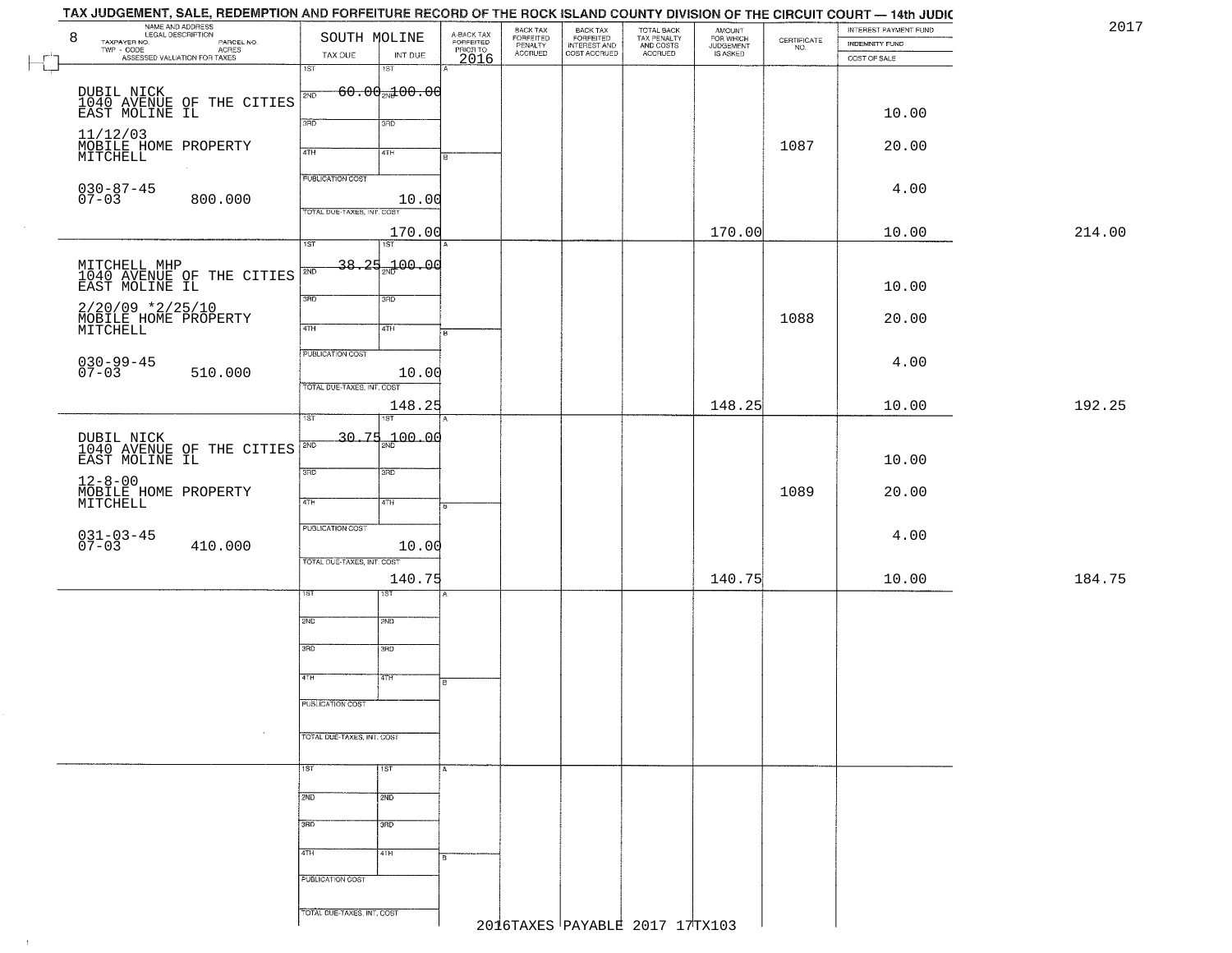|                                |                      |                            |              | TAX JUDGEMENT, SALE, REDEMPTION AND FORFEITURE RECORD OF THE ROCK ISLAND COUNTY DIVISION OF THE CIRCUIT COURT — 14th JUDICIAL CIRCUIT OF ILLINOIS<br>2017 - And Carl County of Management County of Management County of Carl Cou |                                                                 |                  |                                                             |                                                                                                               |
|--------------------------------|----------------------|----------------------------|--------------|-----------------------------------------------------------------------------------------------------------------------------------------------------------------------------------------------------------------------------------|-----------------------------------------------------------------|------------------|-------------------------------------------------------------|---------------------------------------------------------------------------------------------------------------|
| 8                              | BY WHOM<br>PURCHASED | RATE<br>$\%$<br><b>BID</b> | SOUTH MOLINE | SUBSEQUENT TAXES PAID, FEES, AND TIME EXTENSION                                                                                                                                                                                   | TOTAL DUE<br>TO REDEEM<br>FROM SALE<br>LESS<br>COUNTY CLERK FEE | BY WHOM REDEEMED | DATE OF REDEMP-<br>TION OR DEED<br><b>MO</b><br>DAY<br>YEAR | RECEIVED REDEMPTION<br>MONEY IN FULL                                                                          |
| RICO TRUSTEE<br>-1             | $\sim$               | 18                         | 12/28/2017   |                                                                                                                                                                                                                                   |                                                                 |                  |                                                             | $\overline{1}$<br>ADMIN SALE IN ERROR<br>Certificate<br>Returned<br>& Cancelled<br>01/31/2018<br>Karen Kinney |
| RICO TRUSTEE<br>$\overline{2}$ |                      | 18                         | 12/28/2017   |                                                                                                                                                                                                                                   |                                                                 |                  |                                                             | ADMIN SALE IN ERROR<br>Certificate<br>Returned<br>& Cancelled 2<br>01/31/2018<br>Karen Kinney                 |
| RICO TRUSTEE<br>3              |                      | 18                         | 12/28/2017   |                                                                                                                                                                                                                                   |                                                                 |                  |                                                             | ADMIN SALE IN ERROR<br>Certificate<br>Returned<br>& Cancelled<br>01/31/2018<br>$\cdot$ 3<br>Karen Kinney      |
| 4                              |                      |                            |              |                                                                                                                                                                                                                                   |                                                                 |                  |                                                             | ADMIN SALE IN ERROR<br>4                                                                                      |
| 5                              |                      |                            |              |                                                                                                                                                                                                                                   |                                                                 |                  |                                                             | ADMIN SALE IN ERROR<br>5                                                                                      |
|                                |                      |                            |              | 2016TAXES PAYABLE 2017 17TX103                                                                                                                                                                                                    |                                                                 |                  |                                                             |                                                                                                               |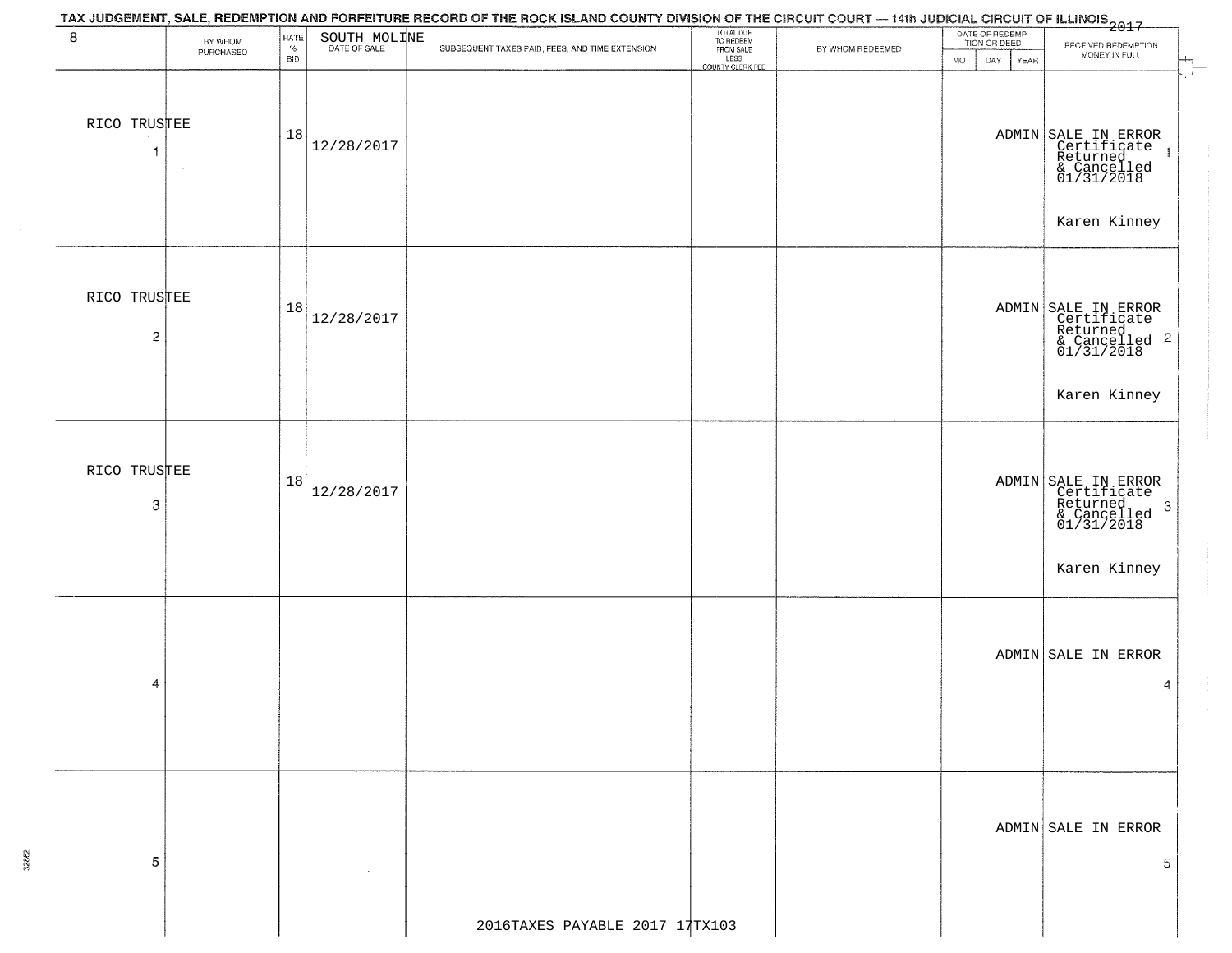|        | INTEREST PAYMENT FUND |                    | <b>AMOUNT</b>                      |                                        |                                                       |                                  |                                     |                            | SOUTH MOLINE               | LEGAL DESCRIPTION                                | 9                                           |
|--------|-----------------------|--------------------|------------------------------------|----------------------------------------|-------------------------------------------------------|----------------------------------|-------------------------------------|----------------------------|----------------------------|--------------------------------------------------|---------------------------------------------|
|        | <b>INDEMNITY FUND</b> | CERTIFICATE<br>NO. | FOR WHICH<br>JUDGEMENT<br>IS ASKED | TOTAL BACK<br>TAX PENALTY<br>AND COSTS | BACK TAX<br>FORFEITED<br>INTEREST AND<br>COST ACCRUED | BACK TAX<br>FORFEITED<br>PENALTY | A-BACK TAX<br>FORFEITED<br>PRIOR TO |                            |                            | PARCEL NO.<br>ACRES                              | TAXPAYER NO.<br>TWP - CODE                  |
|        | COST OF SALE          |                    |                                    | ACCRUED                                |                                                       | <b>ACCRUED</b>                   | 2016                                | INT DUE                    | TAX DUE                    | ASSESSED VALUATION FOR TAXES                     |                                             |
|        |                       |                    |                                    |                                        |                                                       |                                  |                                     | 1ST                        | 1ST                        |                                                  |                                             |
|        |                       |                    |                                    |                                        |                                                       |                                  |                                     | $69.30$ $100.00$           | 2ND                        | FOUNTAIN TRACY<br>3337_42ND AVE                  |                                             |
|        |                       |                    |                                    |                                        |                                                       |                                  |                                     |                            |                            |                                                  |                                             |
|        | 10.00                 |                    |                                    |                                        |                                                       |                                  |                                     | 3BD                        | 3BD                        |                                                  | MOLINE IL                                   |
|        |                       |                    |                                    |                                        |                                                       |                                  |                                     |                            |                            | $1/20/04$ * 2/21/07 * 10/21                      |                                             |
|        | 20.00                 | 1090               |                                    |                                        |                                                       |                                  |                                     | 4TH                        | 4TH                        | MOBILE HOME PROPERTY                             | CLOVERLEAF                                  |
|        |                       |                    |                                    |                                        |                                                       |                                  |                                     |                            |                            |                                                  |                                             |
|        |                       |                    |                                    |                                        |                                                       |                                  |                                     |                            | <b>PUBLICATION COST</b>    |                                                  |                                             |
|        | 4.00                  |                    |                                    |                                        |                                                       |                                  |                                     | 10.00                      |                            | 924.000                                          | $040 - 04 - 46$<br>$07 - 05$                |
|        |                       |                    |                                    |                                        |                                                       |                                  |                                     |                            | TOTAL DUE-TAXES, INT. COST |                                                  |                                             |
|        |                       |                    |                                    |                                        |                                                       |                                  |                                     |                            |                            |                                                  |                                             |
| 223.30 | 10.00                 |                    | 179.30                             |                                        |                                                       |                                  |                                     | 179.30<br><b>IST</b>       | 1ST                        |                                                  |                                             |
|        |                       |                    |                                    |                                        |                                                       |                                  |                                     |                            |                            |                                                  |                                             |
|        |                       |                    |                                    |                                        |                                                       |                                  |                                     | 00.00 <del>س</del>         | $69 - 30$<br>2ND           | SIMMONS ANGELA<br>3341 42ND AVE                  |                                             |
|        | 10.00                 |                    |                                    |                                        |                                                       |                                  |                                     |                            |                            |                                                  | MOLINE IL                                   |
|        |                       |                    |                                    |                                        |                                                       |                                  |                                     | 3RD                        | 3RD                        |                                                  |                                             |
|        |                       |                    |                                    |                                        |                                                       |                                  |                                     |                            |                            | $09 - 22 - 05$ * 10                              |                                             |
|        | 20.00                 | 1091               |                                    |                                        |                                                       |                                  |                                     | 4TH                        | 47H                        | MOBILE HOME PROPERTY<br>CLOVERLEAF               |                                             |
|        |                       |                    |                                    |                                        |                                                       |                                  |                                     |                            |                            |                                                  |                                             |
|        |                       |                    |                                    |                                        |                                                       |                                  |                                     |                            | PUBLICATION COST           |                                                  |                                             |
|        | 4.00                  |                    |                                    |                                        |                                                       |                                  |                                     | 10.00                      |                            | 924.000                                          | $040 - 06 - 46$<br>$07 - 05$                |
|        |                       |                    |                                    |                                        |                                                       |                                  |                                     |                            | TOTAL DUE-TAXES, INT. COST |                                                  |                                             |
| 223.30 | 10.00                 |                    | 179.30                             |                                        |                                                       |                                  |                                     | 179.30                     |                            |                                                  |                                             |
|        |                       |                    |                                    |                                        |                                                       |                                  |                                     | <b>ST</b>                  |                            |                                                  |                                             |
|        |                       |                    |                                    |                                        |                                                       |                                  |                                     |                            |                            |                                                  |                                             |
|        |                       |                    |                                    |                                        |                                                       |                                  |                                     | 69.30 <sub>00</sub> 100.00 | 2ND                        | VILLARREAL MITCHELL<br>3338 42ND AVE             |                                             |
|        | 10.00                 |                    |                                    |                                        |                                                       |                                  |                                     |                            |                            |                                                  | MOLINE IL                                   |
|        |                       |                    |                                    |                                        |                                                       |                                  |                                     | 3RD                        | 3RD                        |                                                  |                                             |
|        | 20.00                 | 1092               |                                    |                                        |                                                       |                                  |                                     |                            |                            | MOBILE HOME PROPERTY                             | $9 - 30 - 97$                               |
|        |                       |                    |                                    |                                        |                                                       |                                  |                                     | 4TH                        | 4TH                        |                                                  | CLOVERLEAF                                  |
|        |                       |                    |                                    |                                        |                                                       |                                  |                                     |                            |                            |                                                  |                                             |
|        | 4.00                  |                    |                                    |                                        |                                                       |                                  |                                     |                            | <b>PUBLICATION COST</b>    |                                                  |                                             |
|        |                       |                    |                                    |                                        |                                                       |                                  |                                     | 10.00                      |                            | 924.000                                          | $040 - 09 - 46$<br>07-05                    |
|        |                       |                    |                                    |                                        |                                                       |                                  |                                     |                            | TOTAL OUE-TAXES, INT. COST |                                                  |                                             |
| 223.30 | 10.00                 |                    | 179.30                             |                                        |                                                       |                                  |                                     | 179.30                     |                            |                                                  |                                             |
|        |                       |                    |                                    |                                        |                                                       |                                  |                                     |                            |                            |                                                  |                                             |
|        |                       |                    |                                    |                                        |                                                       |                                  |                                     | 100.00                     | 58.80                      |                                                  |                                             |
|        |                       |                    |                                    |                                        |                                                       |                                  |                                     |                            | 2ND                        | REYNA VERONICA<br>3332 42ND AVE                  |                                             |
|        | 10.00                 |                    |                                    |                                        |                                                       |                                  |                                     |                            |                            |                                                  | MOLINE IL                                   |
|        |                       |                    |                                    |                                        |                                                       |                                  |                                     | 3BD                        | 3BD                        |                                                  |                                             |
|        | 20.00                 | 1093               |                                    |                                        |                                                       |                                  |                                     |                            |                            | 5/15/08 *4/26/11*7/26/13<br>MOBILE HOME PROPERTY |                                             |
|        |                       |                    |                                    |                                        |                                                       |                                  | 厄                                   | 47H                        | 4TH                        |                                                  | CLOVERLEAF                                  |
|        |                       |                    |                                    |                                        |                                                       |                                  |                                     |                            |                            |                                                  |                                             |
|        | 4.00                  |                    |                                    |                                        |                                                       |                                  |                                     |                            | PUBLICATION COST           |                                                  | $040 - 12 - 46$<br>07-05                    |
|        |                       |                    |                                    |                                        |                                                       |                                  |                                     | 10.00                      |                            | 784.000                                          |                                             |
|        |                       |                    |                                    |                                        |                                                       |                                  |                                     |                            | TOTAL DUE-TAXES, INT. COST | $\sim$ 100 $\mu$                                 |                                             |
| 212.80 | 10.00                 |                    | 168.80                             |                                        |                                                       |                                  |                                     | 168.80                     |                            |                                                  |                                             |
|        |                       |                    |                                    |                                        |                                                       |                                  |                                     | $\overline{\text{1ST}}$    | 1ST                        |                                                  |                                             |
|        |                       |                    |                                    |                                        |                                                       |                                  |                                     | 64.05 100.00               |                            |                                                  |                                             |
|        |                       |                    |                                    |                                        |                                                       |                                  |                                     | 2ND                        | 2ND                        |                                                  | LAWSON KRISTY<br>3343 43RD AVE<br>MOLINE IL |
|        | 10.00                 |                    |                                    |                                        |                                                       |                                  |                                     |                            |                            |                                                  |                                             |
|        |                       |                    |                                    |                                        |                                                       |                                  |                                     | 3 <sub>BD</sub>            | 3RD                        |                                                  |                                             |
|        | 20.00                 | 1094               |                                    |                                        |                                                       |                                  |                                     |                            |                            | 8/29/08 *02/13/2013<br>MOBILE HOME PROPERTY      |                                             |
|        |                       |                    |                                    |                                        |                                                       |                                  |                                     | 4TH                        | 4TH                        |                                                  | CLOVERLEAF                                  |
|        |                       |                    |                                    |                                        |                                                       |                                  |                                     |                            |                            |                                                  |                                             |
|        | 4.00                  |                    |                                    |                                        |                                                       |                                  |                                     |                            | PUBLICATION COST           |                                                  | $040 - 20 - 46$<br>07-05                    |
|        |                       |                    |                                    |                                        |                                                       |                                  |                                     | 10.00                      |                            | 854.000                                          |                                             |
|        |                       |                    |                                    |                                        |                                                       |                                  |                                     |                            | TOTAL DUE-TAXES, INT. COST |                                                  |                                             |
| 218.05 | 10.00                 |                    | 174.05                             |                                        |                                                       |                                  |                                     | 174.05                     |                            |                                                  |                                             |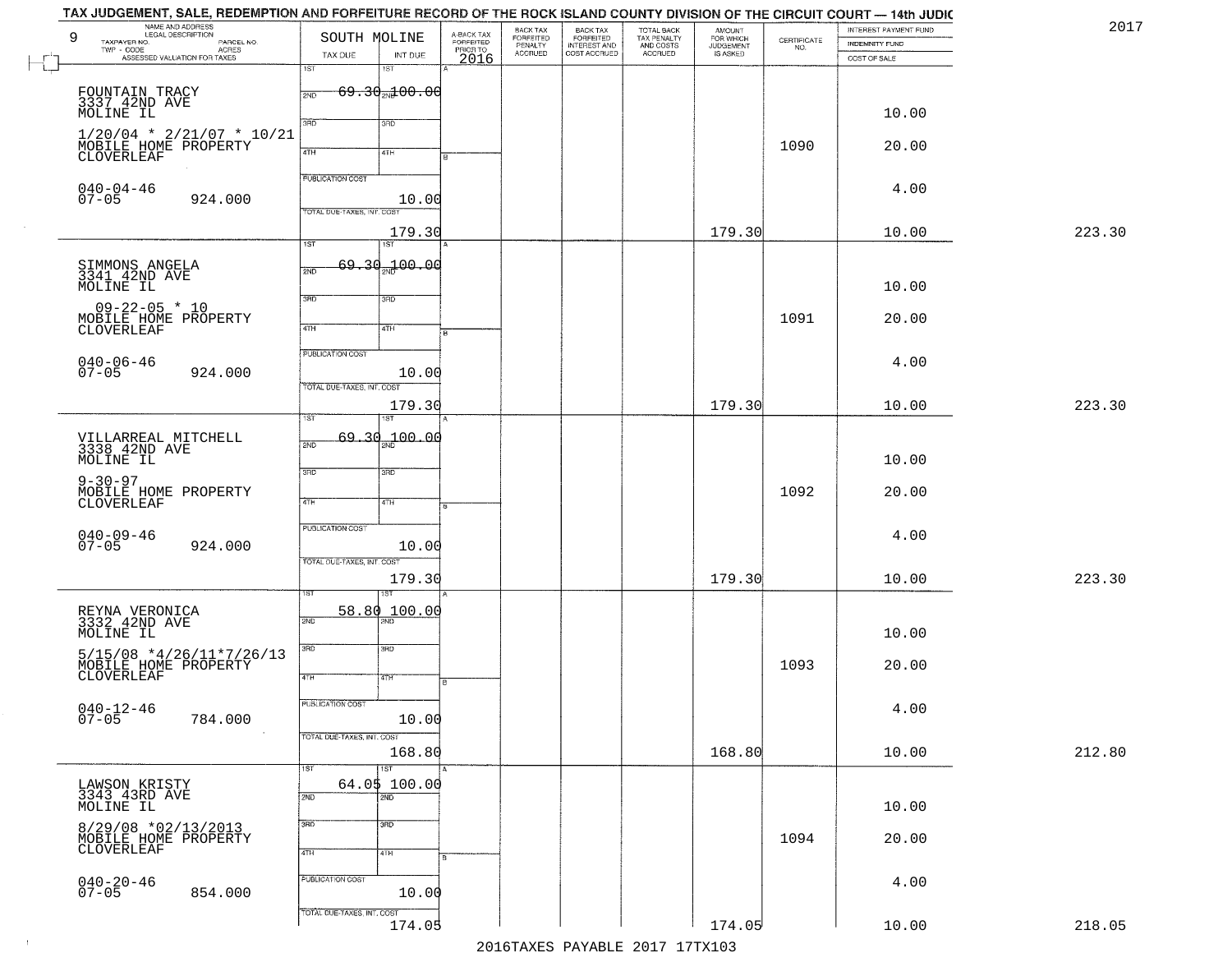| 9                 | BY WHOM<br>PURCHASED | RATE<br>$\%$<br><b>BID</b> | SOUTH MOLINE | SUBSEQUENT TAXES PAID, FEES, AND TIME EXTENSION                                                                                                                                                         | TOTAL DUE<br>TO REDEEM<br>FROM SALE<br>LESS<br>COUNTY CLERK FEE                                                              | BY WHOM REDEEMED              | DATE OF REDEMP-<br>TION OR DEED<br>MO.<br>DAY.<br>YEAR | 2017<br>RECEIVED REDEMPTION<br>MONEY IN FULL                                               |  |
|-------------------|----------------------|----------------------------|--------------|---------------------------------------------------------------------------------------------------------------------------------------------------------------------------------------------------------|------------------------------------------------------------------------------------------------------------------------------|-------------------------------|--------------------------------------------------------|--------------------------------------------------------------------------------------------|--|
| RICO TRUSTEE      |                      | 18                         | 12/28/2017   | $03/01/2018$ Time Ext & incl<br>03/01/2018 Take Notice Fee<br>02/13/2020 Take Notice Fee<br>02/27/2020 Circuit Clerks Fee<br>02/27/2020 Sublication Fee<br>11/16/2019 Subs paid<br>11/17/2018 Subs paid | $08 / \frac{1}{9}$<br>0.70<br>35.00<br>30.70<br>$\begin{array}{r} 18.53 \\ -3.04 \\ 199.30 \\ -199.30 \end{array}$<br>199.30 |                               |                                                        | SALE IN ERROR<br>Certificate<br>Returned<br>& Cancelled<br>10/06/2020<br>Karen Kinney      |  |
| RICO TRUSTEE<br>2 |                      | 18                         | 12/28/2017   | $03/01/2018$ Time Ext & incl<br>03/01/2018 Take Notice Fee<br>02/13/2020 Take Notice Fee<br>02/27/2020 Circuit Clerks Fee<br>02/27/2020 Sublication Fee<br>11/16/2019 Subs paid<br>11/17/2018 Subs paid | 08/07/2020<br>30.70<br>35.00<br>37.43<br>3.04<br>199.30<br>199.30                                                            |                               |                                                        | Certificate<br>Returned<br>$\frac{12}{2}$ Cancelled 2<br>12/10/2020<br>Karen Kinney        |  |
| RICO TRUSTEE<br>3 |                      | 18                         | 12/28/2017   | $03/01/2018$ Time Ext & incl<br>03/01/2018 Take Notice Fee<br>02/13/2020 Take Notice Fee<br>02/27/2020 Circuit Clerks Fee<br>02/27/2020 Sublication Fee<br>11/16/2019 Subs paid<br>11/17/2018 Subs paid | $[0.8737.2020\n30.70\n35.00\n37.60\n3.04\n19.30\n19.30$                                                                      |                               |                                                        | SALE IN ERROR<br>Certificate<br>Returned<br>3<br>& Cancelled<br>10/06/2020<br>Karen Kinney |  |
| RICO TRUSTEE<br>4 |                      | 18                         | 12/28/2017   | 03/01/2018 Time Ext & incl<br>03/01/2018 Take Notice Fee<br>11/17/2018 Subs paid                                                                                                                        | 08/07/2020<br>08/0.70<br>188.80                                                                                              |                               |                                                        | Certificate<br>Returned<br>& Cancelled 4<br>06/28/2019<br>Karen Kinney                     |  |
| RICO TRUSTEE<br>5 |                      | 18                         | 12/28/2017   | 03/01/2018 Time Ext & incl<br>03/01/2018 Take Notice Fee                                                                                                                                                | 08/07/2020<br>20.70                                                                                                          |                               |                                                        | Certificate<br>Returned<br>& Cancelled 5<br>08/02/2018                                     |  |
|                   |                      |                            |              | $0.017$ 17 $m_{\rm H}$                                                                                                                                                                                  |                                                                                                                              | 317.25<br>160.00 MAURICE PAGE | 07/12/2018                                             | Karen Kinney                                                                               |  |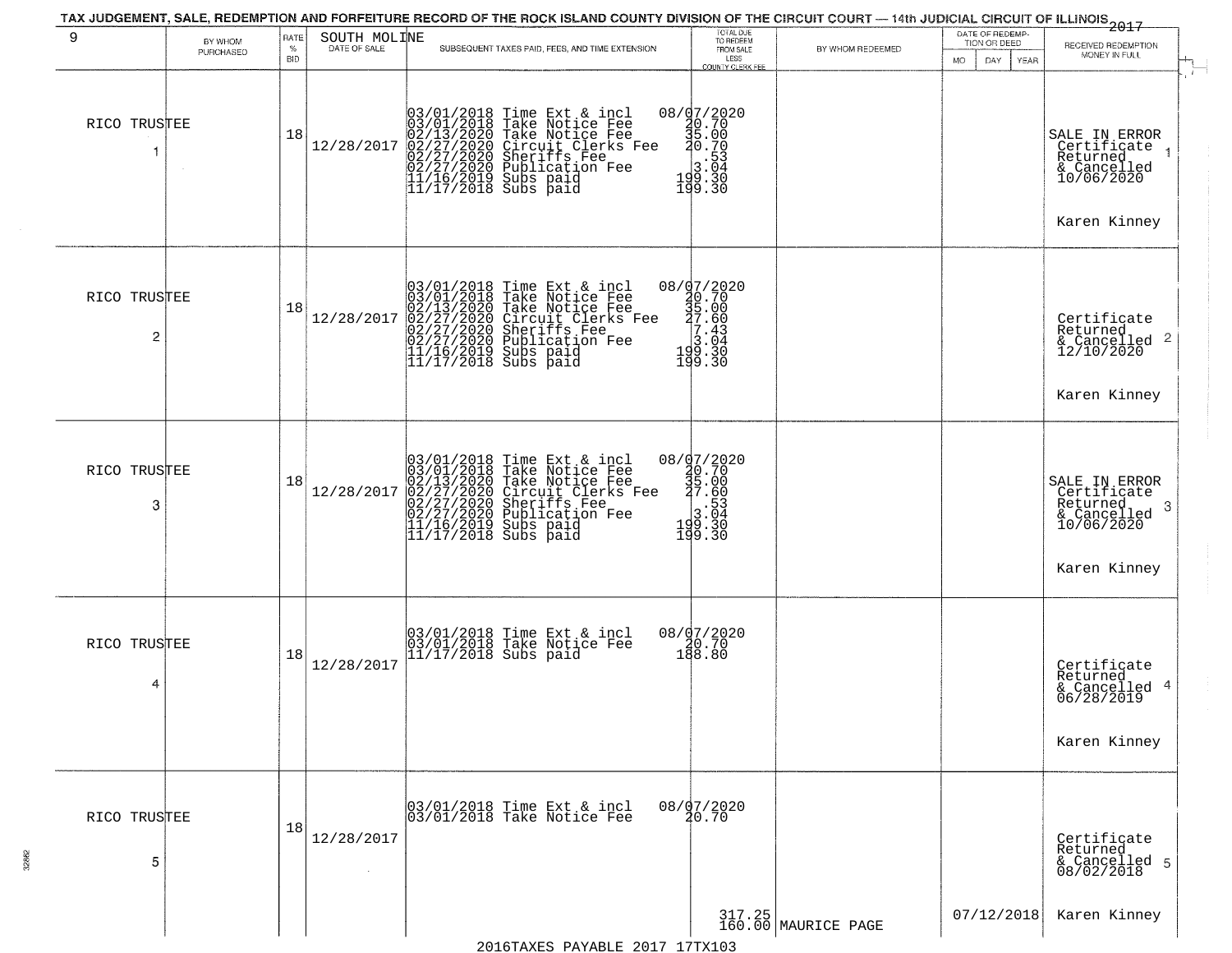|    | TAX JUDGEMENT, SALE, REDEMPTION AND FORFEITURE RECORD OF THE ROCK ISLAND COUNTY DIVISION OF THE CIRCUIT COURT — 14th JUDIC<br>NAME AND ADDRESS<br>LEGAL DESCRIPTION |                            |                                  |                                             | BACK TAX                        |                                                       |                                                   | <b>AMOUNT</b>                      |                                                                 | INTEREST PAYMENT FUND | 2017   |
|----|---------------------------------------------------------------------------------------------------------------------------------------------------------------------|----------------------------|----------------------------------|---------------------------------------------|---------------------------------|-------------------------------------------------------|---------------------------------------------------|------------------------------------|-----------------------------------------------------------------|-----------------------|--------|
| 10 | TAXPAYER NO.<br>PARCEL NO.                                                                                                                                          | SOUTH MOLINE               |                                  |                                             | FORFEITED<br>PENALTY<br>ACCRUED | BACK TAX<br>FORFEITED<br>INTEREST AND<br>COST ACCRUED | TOTAL BACK<br>TAX PENALTY<br>AND COSTS<br>ACCRUED | FOR WHICH<br>JUDGEMENT<br>IS ASKED | $\begin{array}{c} \text{CERTIFICATE} \\ \text{NO.} \end{array}$ | INDEMNITY FUND        |        |
|    | TWP - CODE<br>ASSESSED VALUATION FOR TAXES                                                                                                                          | TAX DUE<br>1ST             | INT DUE<br>1ST                   | A-BACK TAX<br>FORFEITED<br>PRIOR TO<br>2016 |                                 |                                                       |                                                   |                                    |                                                                 | COST OF SALE          |        |
|    |                                                                                                                                                                     |                            |                                  |                                             |                                 |                                                       |                                                   |                                    |                                                                 |                       |        |
|    | MACKENZIE WAYNE<br>3336 43RD AVE                                                                                                                                    | 2ND                        | $69.30_{20}100.00$               |                                             |                                 |                                                       |                                                   |                                    |                                                                 |                       |        |
|    | MOLINE IL                                                                                                                                                           |                            |                                  |                                             |                                 |                                                       |                                                   |                                    |                                                                 | 10.00                 |        |
|    | $1/24/08*1/31/08*6/24/16*$                                                                                                                                          | 3RD                        | 3RD                              |                                             |                                 |                                                       |                                                   |                                    |                                                                 |                       |        |
|    | MOBILE HOME PROPERTY                                                                                                                                                | 4TH                        | 41H                              |                                             |                                 |                                                       |                                                   |                                    | 1095                                                            | 20.00                 |        |
|    | CLOVERLEAF                                                                                                                                                          |                            |                                  |                                             |                                 |                                                       |                                                   |                                    |                                                                 |                       |        |
|    |                                                                                                                                                                     | <b>PUBLICATION COST</b>    |                                  |                                             |                                 |                                                       |                                                   |                                    |                                                                 | 4.00                  |        |
|    | $040 - 26 - 46$<br>07-05<br>924.000                                                                                                                                 |                            | 10.00                            |                                             |                                 |                                                       |                                                   |                                    |                                                                 |                       |        |
|    |                                                                                                                                                                     | TOTAL DUE-TAXES, INT. COST |                                  |                                             |                                 |                                                       |                                                   |                                    |                                                                 |                       |        |
|    |                                                                                                                                                                     | 1ST                        | 179.30<br>1ST                    |                                             |                                 |                                                       |                                                   | 179.30                             |                                                                 | 10.00                 | 223.30 |
|    |                                                                                                                                                                     | 55.44                      |                                  |                                             |                                 |                                                       |                                                   |                                    |                                                                 |                       |        |
|    | BALTIMORE JENIFFER<br>3331 46TH AVE                                                                                                                                 | 2ND                        |                                  |                                             |                                 |                                                       |                                                   |                                    |                                                                 |                       |        |
|    | MOLINE IL                                                                                                                                                           | 3RD                        | 3RD                              |                                             |                                 |                                                       |                                                   |                                    |                                                                 | 10.00                 |        |
|    | $2/28/11$ *9/22/11                                                                                                                                                  |                            |                                  |                                             |                                 |                                                       |                                                   |                                    |                                                                 |                       |        |
|    | MOBILE HOME PROPERTY<br>CLOVERLEAF                                                                                                                                  | 47H                        | 4TH                              |                                             |                                 |                                                       |                                                   |                                    | 1096                                                            | 20.00                 |        |
|    |                                                                                                                                                                     | PUBLICATION COST           |                                  |                                             |                                 |                                                       |                                                   |                                    |                                                                 |                       |        |
|    | $040 - 66 - 46$<br>07-05                                                                                                                                            |                            |                                  |                                             |                                 |                                                       |                                                   |                                    |                                                                 | 4.00                  |        |
|    | 924.000                                                                                                                                                             | TOTAL DUE-TAXES, INT. COST | 10.00                            |                                             |                                 |                                                       |                                                   |                                    |                                                                 |                       |        |
|    |                                                                                                                                                                     |                            | 165.44                           |                                             |                                 |                                                       |                                                   | 165.44                             |                                                                 | 10.00                 | 209.44 |
|    |                                                                                                                                                                     | 1ST                        |                                  |                                             |                                 |                                                       |                                                   |                                    |                                                                 |                       |        |
|    |                                                                                                                                                                     | $\overline{2ND}$           | $73.50 - 00.00$                  |                                             |                                 |                                                       |                                                   |                                    |                                                                 |                       |        |
|    | HARNED DERIK/WILLIAMS LAC<br>3341 46TH AVE<br>MOLINE IL                                                                                                             |                            |                                  |                                             |                                 |                                                       |                                                   |                                    |                                                                 | 10.00                 |        |
|    |                                                                                                                                                                     | 3RD                        | 3BD                              |                                             |                                 |                                                       |                                                   |                                    |                                                                 |                       |        |
|    | $8/27/08$ *3/21/12<br>MOBILE HOME PROPERTY                                                                                                                          |                            |                                  |                                             |                                 |                                                       |                                                   |                                    | 1097                                                            | 20.00                 |        |
|    | CLOVERLEAF                                                                                                                                                          | 4TH                        | 4TH                              |                                             |                                 |                                                       |                                                   |                                    |                                                                 |                       |        |
|    |                                                                                                                                                                     | <b>PUBLICATION COST</b>    |                                  |                                             |                                 |                                                       |                                                   |                                    |                                                                 |                       |        |
|    | $040 - 71 - 46$<br>07-05<br>980.000                                                                                                                                 |                            | 10.00                            |                                             |                                 |                                                       |                                                   |                                    |                                                                 | 4.00                  |        |
|    |                                                                                                                                                                     | TOTAL OUE-TAXES, INT. COST |                                  |                                             |                                 |                                                       |                                                   |                                    |                                                                 |                       |        |
|    |                                                                                                                                                                     |                            | 183.50                           |                                             |                                 |                                                       |                                                   | 183.50                             |                                                                 | 10.00                 | 227.50 |
|    |                                                                                                                                                                     |                            | ख़                               |                                             |                                 |                                                       |                                                   |                                    |                                                                 |                       |        |
|    | JORDAN IRVIN C JR<br>3340 47TH AVE                                                                                                                                  | 2ND                        | 77.70 100.00<br>$\overline{BD}$  |                                             |                                 |                                                       |                                                   |                                    |                                                                 |                       |        |
|    | MOLINE IL                                                                                                                                                           |                            |                                  |                                             |                                 |                                                       |                                                   |                                    |                                                                 | 10.00                 |        |
|    | 10/29/07*8/5/09*8/15/11*                                                                                                                                            | 3RD                        | 3BD                              |                                             |                                 |                                                       |                                                   |                                    |                                                                 |                       |        |
|    | MOBILE HOME PROPERTY                                                                                                                                                |                            |                                  |                                             |                                 |                                                       |                                                   |                                    | 1098                                                            | 20.00                 |        |
|    |                                                                                                                                                                     | 4TH                        | वाम                              |                                             |                                 |                                                       |                                                   |                                    |                                                                 |                       |        |
|    |                                                                                                                                                                     | PUBLICATION COST           |                                  |                                             |                                 |                                                       |                                                   |                                    |                                                                 | 4.00                  |        |
|    | $040 - 84 - 46$<br>07-05<br>1036.000                                                                                                                                |                            | 10.00                            |                                             |                                 |                                                       |                                                   |                                    |                                                                 |                       |        |
|    |                                                                                                                                                                     | TOTAL DUE-TAXES, INT. COST |                                  |                                             |                                 |                                                       |                                                   |                                    |                                                                 |                       |        |
|    |                                                                                                                                                                     |                            | 187.70                           |                                             |                                 |                                                       |                                                   | 187.70                             |                                                                 | 10.00                 | 231.70 |
|    |                                                                                                                                                                     | 1ST                        | $\overline{1}$ ST                |                                             |                                 |                                                       |                                                   |                                    |                                                                 |                       |        |
|    | WIETING JUDY S<br>1260 49TH AVE APT 201                                                                                                                             | 2ND                        | 69.30 100.00<br>$\overline{2ND}$ |                                             |                                 |                                                       |                                                   |                                    |                                                                 |                       |        |
|    | EAST MOLINE IL                                                                                                                                                      |                            |                                  |                                             |                                 |                                                       |                                                   |                                    |                                                                 | 10.00                 |        |
|    |                                                                                                                                                                     | 3RD                        | 3 <sub>BD</sub>                  |                                             |                                 |                                                       |                                                   |                                    |                                                                 |                       |        |
|    | MOBILE HOME PROPERTY<br>CLOVERLEAF                                                                                                                                  | 4TH                        | 4TH                              |                                             |                                 |                                                       |                                                   |                                    | 1099                                                            | 20.00                 |        |
|    |                                                                                                                                                                     |                            |                                  |                                             |                                 |                                                       |                                                   |                                    |                                                                 |                       |        |
|    | $041 - 55 - 46$<br>07-05                                                                                                                                            | PUBLICATION COST           |                                  |                                             |                                 |                                                       |                                                   |                                    |                                                                 | 4.00                  |        |
|    | 924.000                                                                                                                                                             |                            | 10.00                            |                                             |                                 |                                                       |                                                   |                                    |                                                                 |                       |        |
|    |                                                                                                                                                                     | TOTAL DUE-TAXES, INT. COST | 179.30                           |                                             |                                 |                                                       |                                                   | 179.30                             |                                                                 | 10.00                 | 223.30 |
|    |                                                                                                                                                                     |                            |                                  |                                             |                                 |                                                       | 2016 TAVEC DAVARIE 2017 17 TAV102                 |                                    |                                                                 |                       |        |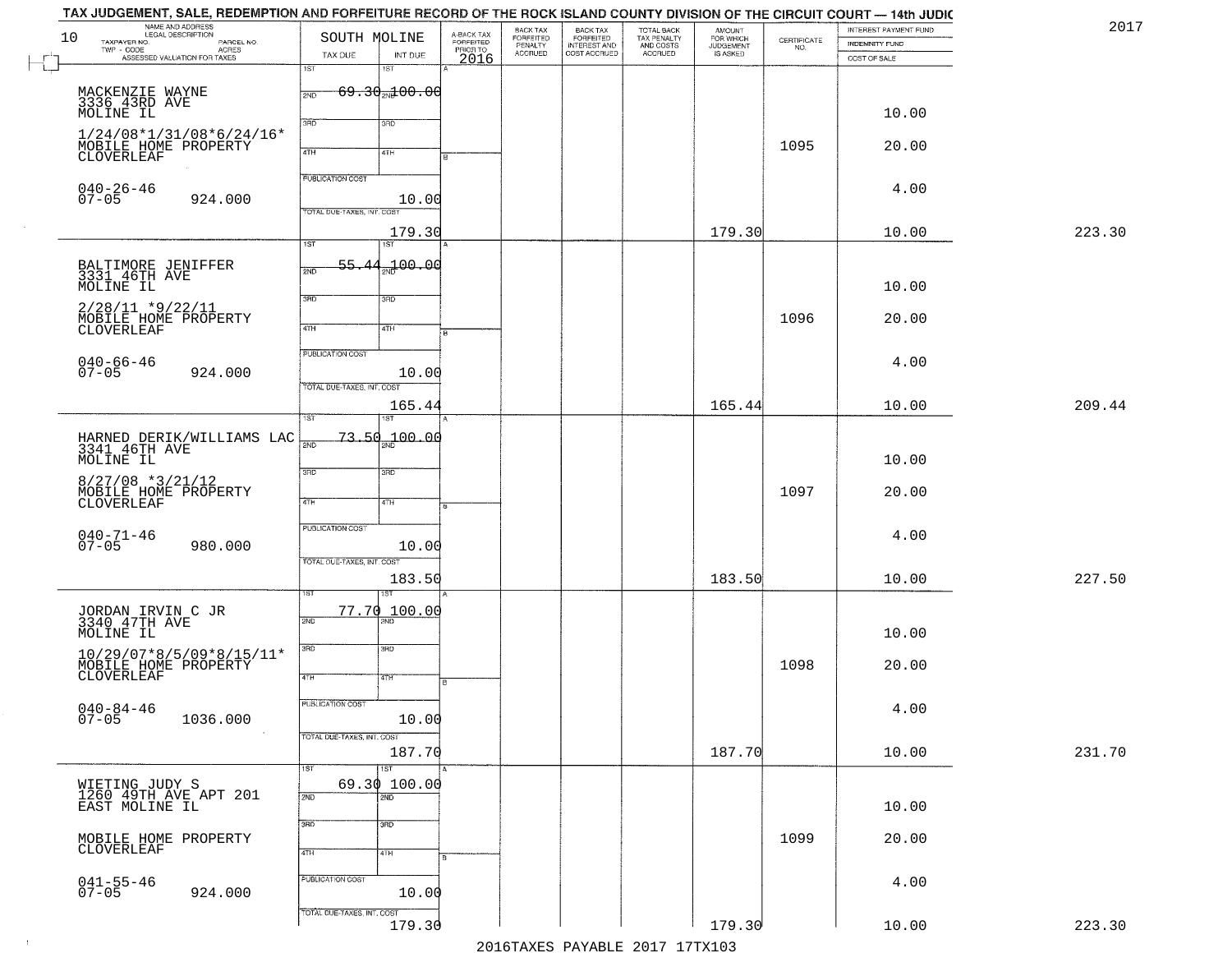| 10                | BY WHOM   | RATE               | SOUTH MOLINE | TAX JUDGEMENT, SALE, REDEMPTION AND FORFEITURE RECORD OF THE ROCK ISLAND COUNTY DIVISION OF THE CIRCUIT COURT — 14th JUDICIAL CIRCUIT OF ILLINOIS 2017                                                                                                                                                                          | TOTAL DUE<br>TO REDEEM<br>FROM SALE                                                          |                                      | DATE OF REDEMP-                            |                                                                                             |
|-------------------|-----------|--------------------|--------------|---------------------------------------------------------------------------------------------------------------------------------------------------------------------------------------------------------------------------------------------------------------------------------------------------------------------------------|----------------------------------------------------------------------------------------------|--------------------------------------|--------------------------------------------|---------------------------------------------------------------------------------------------|
|                   | PURCHASED | $\%$<br><b>BID</b> | DATE OF SALE | SUBSEQUENT TAXES PAID, FEES, AND TIME EXTENSION                                                                                                                                                                                                                                                                                 | LESS                                                                                         | BY WHOM REDEEMED                     | TION OR DEED<br>MO.<br>DAY.<br><b>YEAR</b> | RECEIVED REDEMPTION<br>MONEY IN FULL                                                        |
| RICO TRUSTEE<br>1 |           | 18                 | 12/28/2017   | 03/01/2018 Time Ext & incl<br>03/01/2018 Take Notice Fee<br>02/13/2020 Take Notice Fee<br>02/27/2020 Circuit Clerks Fee<br>02/27/2020 Sheriffs Fee<br>02/27/2020 Publication Fee<br>11/16/2019 Subs paid                                                                                                                        | <b>COUNTY CLERK FEE</b><br>08/07/2020<br>20.70<br>35.00<br>34.50<br>3.53<br>103.94<br>199.30 |                                      |                                            | SALE IN ERROR<br>Certificate<br>Returned<br>& Cancelled<br>10/06/2020<br>Karen Kinney       |
| RICO TRUSTEE<br>2 |           | 18                 | 12/28/2017   |                                                                                                                                                                                                                                                                                                                                 |                                                                                              |                                      |                                            | Certificate<br>Returned<br>$\overline{2}$<br>& Cancelled<br>02/07/2018                      |
|                   |           |                    |              |                                                                                                                                                                                                                                                                                                                                 |                                                                                              | $247.14$<br>160.00 YES HOMESALES EXP | $1.01/30/2018$<br>LLC 3 0                  | Karen Kinney                                                                                |
| RICO TRUSTEE<br>3 |           | 18                 | 12/28/2017   | 03/01/2018 Time Ext & incl<br>03/01/2018 Take Notice Fee<br>02/13/2020 Take Notice Fee<br>01/16/2019 Subs paid<br>11/17/2018 Subs paid                                                                                                                                                                                          | 08/d7/2020<br>20.70<br>35.00<br>203.50<br>203.50                                             |                                      |                                            | Certificate<br>Returned<br>3<br>& Cancelled<br>03/03/2020                                   |
|                   |           |                    |              |                                                                                                                                                                                                                                                                                                                                 |                                                                                              | 968.21<br>160.00 AARON HARNED        | 02/27/2020                                 | Karen Kinney                                                                                |
| RICO TRUSTEE<br>4 |           | 18                 | 12/28/2017   | 03/01/2018 Time Ext &<br>03/01/2018 Take Notic<br>02/13/2020 Take Notic<br>02/27/2020 Circuit Cl<br>02/27/2020 Sheriffs<br>02/27/2020 Publicatic<br>11/16/2019 Subs paid<br>11/17/2018 Subs paid<br>Time Ext & incl<br>Take Notice Fee<br>Take Notice Fee<br>Circuit Clerks Fee<br>Sheriffs Fee<br>Publication Fee<br>Subs paid | $08 / \frac{07}{20.70}$<br>30.70<br>35.00<br>30.70<br>$207.70$<br>$207.70$                   |                                      |                                            | SALE IN ERROR<br>Certificate<br>Returned<br>-4<br>& Cancelled<br>10/06/2020<br>Karen Kinney |
| RICO TRUSTEE<br>5 |           | 18                 | 12/28/2017   |                                                                                                                                                                                                                                                                                                                                 |                                                                                              |                                      |                                            | Certificate<br>Returned<br>& Cancelled 5<br>02/07/2018                                      |
|                   |           |                    |              |                                                                                                                                                                                                                                                                                                                                 |                                                                                              | 263.49 FES HOMESALES EXP 4LC 5 0     |                                            | Karen Kinney                                                                                |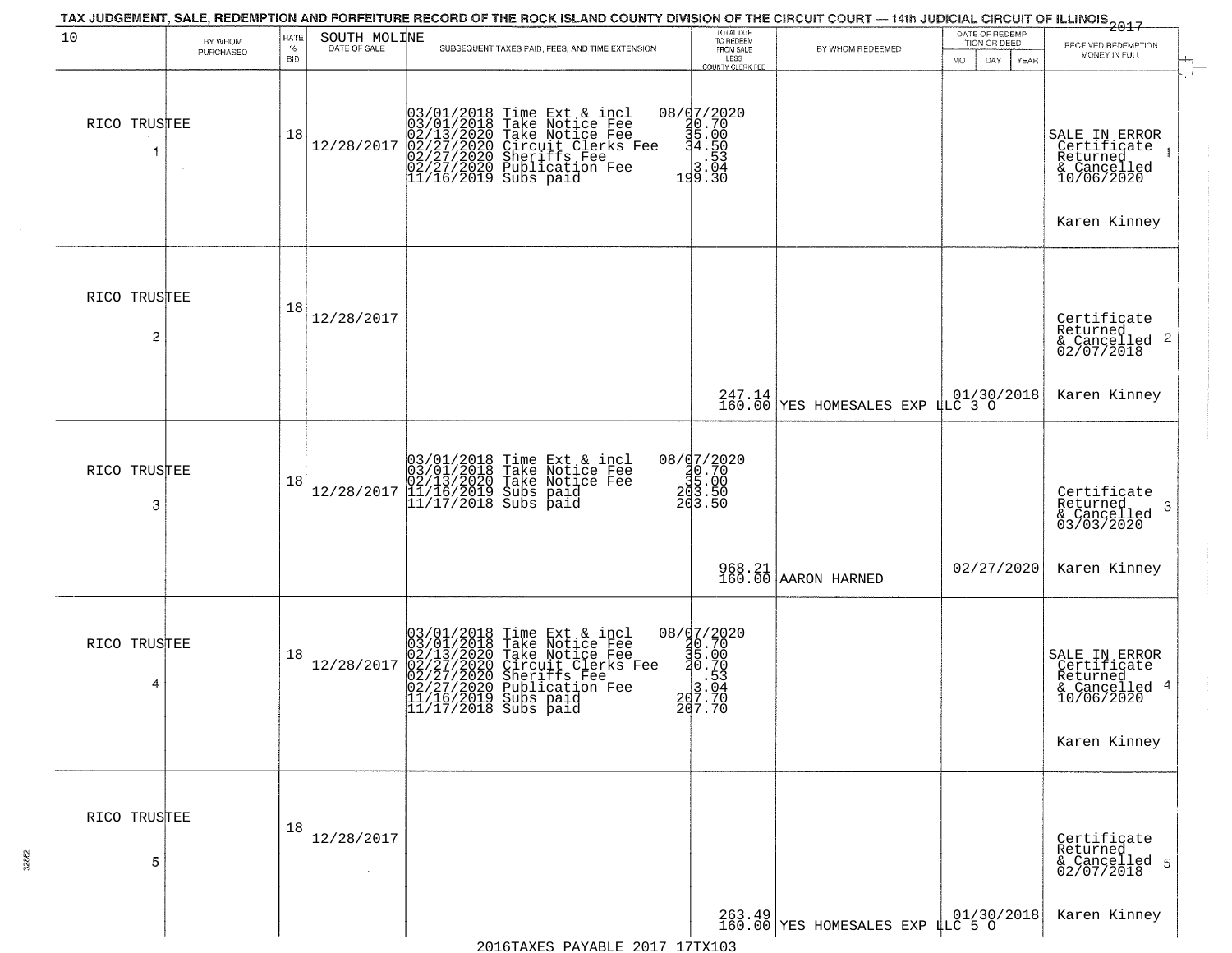| 2017   | INTEREST PAYMENT FUND                 |                                                                 | AMOUNT<br>FOR WHICH<br>JUDGEMENT<br>IS ASKED | TAX JUDGEMENT, SALE, REDEMPTION AND FORFEITURE RECORD OF THE ROCK ISLAND COUNTY DIVISION OF THE CIRCUIT COURT — 14th JUDIC<br>TOTAL BACK<br>TAX PENALTY<br>AND COSTS | BACK TAX<br>FORFEITED<br>INTEREST AND | BACK TAX<br>FORFEITED<br>PENALTY |                                             |                                     | SOUTH MOLINE               | NAME AND ADDRESS<br>LEGAL DESCRIPTION                                                                                                              | 11       |
|--------|---------------------------------------|-----------------------------------------------------------------|----------------------------------------------|----------------------------------------------------------------------------------------------------------------------------------------------------------------------|---------------------------------------|----------------------------------|---------------------------------------------|-------------------------------------|----------------------------|----------------------------------------------------------------------------------------------------------------------------------------------------|----------|
|        | <b>INDEMNITY FUND</b><br>COST OF SALE | $\begin{array}{c} \text{CERTIFICATE} \\ \text{NO.} \end{array}$ |                                              | <b>ACCRUED</b>                                                                                                                                                       | COST ACCRUED                          | <b>ACCRUED</b>                   | A-BACK TAX<br>FORFEITED<br>PRIOR TO<br>2016 | INT DUE                             | TAX DUE                    | TAXPAYER NO.<br>LEGAL DESCRIPTION<br>- CODE PARCEL NO.<br>- CODE ACRES<br>- ASSESSED VALUATION FOR TAXES<br>$\textsf{TWP} \textsf{-}\textsf{CODE}$ |          |
|        |                                       |                                                                 |                                              |                                                                                                                                                                      |                                       |                                  |                                             | 1ST                                 | 1ST                        |                                                                                                                                                    | <b>L</b> |
|        |                                       |                                                                 |                                              |                                                                                                                                                                      |                                       |                                  |                                             | <del>69.30<sub>20</sub>100.00</del> | 2ND                        | PORTER DUSTIN/COURTNEY<br>3408 45TH AVE                                                                                                            |          |
|        | 10.00                                 |                                                                 |                                              |                                                                                                                                                                      |                                       |                                  |                                             | 3RD                                 | 3RD                        | MOLINE IL                                                                                                                                          |          |
|        | 20.00                                 | 1100                                                            |                                              |                                                                                                                                                                      |                                       |                                  |                                             |                                     |                            | 12/15/09*10/19/10*4/5/16*<br>MOBILE HOME PROPERTY                                                                                                  |          |
|        |                                       |                                                                 |                                              |                                                                                                                                                                      |                                       |                                  |                                             | 41H                                 | 4TH                        | CLOVERLEAF                                                                                                                                         |          |
|        | 4.00                                  |                                                                 |                                              |                                                                                                                                                                      |                                       |                                  |                                             |                                     | PUBLICATION COST           |                                                                                                                                                    |          |
|        |                                       |                                                                 |                                              |                                                                                                                                                                      |                                       |                                  |                                             | 10.00                               | TOTAL DUE-TAXES, INT. COST | $041 - 56 - 46$<br>07-05<br>924.000                                                                                                                |          |
| 223.30 | 10.00                                 |                                                                 | 179.30                                       |                                                                                                                                                                      |                                       |                                  |                                             | 179.30                              |                            |                                                                                                                                                    |          |
|        |                                       |                                                                 |                                              |                                                                                                                                                                      |                                       |                                  |                                             | 1ST                                 | 1ST                        |                                                                                                                                                    |          |
|        |                                       |                                                                 |                                              |                                                                                                                                                                      |                                       |                                  |                                             | 69.30 <sub>37</sub> 00.00           | 2ND                        | MORRIS PAMELA<br>3405 45TH AVE                                                                                                                     |          |
|        | 10.00                                 |                                                                 |                                              |                                                                                                                                                                      |                                       |                                  |                                             | 3RD                                 | 3BD                        | MOLINE IL                                                                                                                                          |          |
|        | 20.00                                 | 1101                                                            |                                              |                                                                                                                                                                      |                                       |                                  |                                             | 4TH                                 | $\sqrt{47H}$               | $5/23/05$ 9/5/12<br>MOBILE HOME PROPERTY<br>CLOVERLEAF                                                                                             |          |
|        |                                       |                                                                 |                                              |                                                                                                                                                                      |                                       |                                  |                                             |                                     |                            |                                                                                                                                                    |          |
|        | 4.00                                  |                                                                 |                                              |                                                                                                                                                                      |                                       |                                  |                                             | 10.00                               | PUBLICATION COST           | $041 - 66 - 46$<br>07-05<br>924.000                                                                                                                |          |
|        |                                       |                                                                 |                                              |                                                                                                                                                                      |                                       |                                  |                                             |                                     | TOTAL DUE-TAXES, INT. COST |                                                                                                                                                    |          |
| 223.30 | 10.00                                 |                                                                 | 179.30                                       |                                                                                                                                                                      |                                       |                                  |                                             | 179.30<br>ST                        | 1ST                        |                                                                                                                                                    |          |
|        |                                       |                                                                 |                                              |                                                                                                                                                                      |                                       |                                  |                                             | 700.00                              | 73.50                      |                                                                                                                                                    |          |
|        | 10.00                                 |                                                                 |                                              |                                                                                                                                                                      |                                       |                                  |                                             |                                     | 2ND                        | BITBY GARY<br>3411 42ND AVENUE A<br>MOLINE IL                                                                                                      |          |
|        |                                       |                                                                 |                                              |                                                                                                                                                                      |                                       |                                  |                                             | 3RD                                 | 3RD                        | 8/31/01                                                                                                                                            |          |
|        | 20.00                                 | 1102                                                            |                                              |                                                                                                                                                                      |                                       |                                  |                                             | 4TH                                 | 4TH                        | MOBILE HOME PROPERTY<br><b>CLOVERLEAF</b>                                                                                                          |          |
|        |                                       |                                                                 |                                              |                                                                                                                                                                      |                                       |                                  |                                             |                                     | <b>PUBLICATION COST</b>    |                                                                                                                                                    |          |
|        | 4.00                                  |                                                                 |                                              |                                                                                                                                                                      |                                       |                                  |                                             | 10.00                               |                            | $042 - 03 - 46$<br>07-05<br>980.000                                                                                                                |          |
| 227.50 | 10.00                                 |                                                                 | 183.50                                       |                                                                                                                                                                      |                                       |                                  |                                             |                                     | TOTAL OUE-TAXES, INT. COST |                                                                                                                                                    |          |
|        |                                       |                                                                 |                                              |                                                                                                                                                                      |                                       |                                  |                                             | 183.50                              |                            |                                                                                                                                                    |          |
|        |                                       |                                                                 |                                              |                                                                                                                                                                      |                                       |                                  |                                             | 100.00<br>2ND                       | 67.20<br>2ND               | ABNEY DANIEL/PHYLLIS<br>3412 42ND AVE                                                                                                              |          |
|        | 10.00                                 |                                                                 |                                              |                                                                                                                                                                      |                                       |                                  |                                             |                                     |                            | MOLINE IL                                                                                                                                          |          |
|        | 20.00                                 | 1103                                                            |                                              |                                                                                                                                                                      |                                       |                                  |                                             | 3BD                                 | 3RD                        | 8/8/07<br>MOBILE HOME PROPERTY                                                                                                                     |          |
|        |                                       |                                                                 |                                              |                                                                                                                                                                      |                                       |                                  | ۱B.                                         | 4TH                                 | 4TH                        | CLOVERLEAF                                                                                                                                         |          |
|        | 4.00                                  |                                                                 |                                              |                                                                                                                                                                      |                                       |                                  |                                             |                                     | PUBLICATION COST           | $042 - 18 - 46$<br>07-05                                                                                                                           |          |
|        |                                       |                                                                 |                                              |                                                                                                                                                                      |                                       |                                  |                                             | 10.00                               | TOTAL DUE-TAXES, INT. COST | 1120.000                                                                                                                                           |          |
| 221.20 | 10.00                                 |                                                                 | 177.20                                       |                                                                                                                                                                      |                                       |                                  |                                             | 177.20                              |                            |                                                                                                                                                    |          |
|        |                                       |                                                                 |                                              |                                                                                                                                                                      |                                       |                                  |                                             | 1ST                                 | 1ST                        |                                                                                                                                                    |          |
|        |                                       |                                                                 |                                              |                                                                                                                                                                      |                                       |                                  |                                             | 73.50 100.00<br>$\overline{2ND}$    | 2ND                        | PADAVICH JAMEY<br>3408 42ND AVE<br>MOLINE IL                                                                                                       |          |
|        | 10.00                                 |                                                                 |                                              |                                                                                                                                                                      |                                       |                                  |                                             | 3BD                                 | 3RD                        |                                                                                                                                                    |          |
|        | 20.00                                 | 1104                                                            |                                              |                                                                                                                                                                      |                                       |                                  |                                             |                                     |                            | $1-8-08 * 11/1/13$<br>MOBILE HOME PROPERTY<br>CLOVERLEAF                                                                                           |          |
|        |                                       |                                                                 |                                              |                                                                                                                                                                      |                                       |                                  |                                             | 4TH                                 | 4TH                        |                                                                                                                                                    |          |
|        | 4.00                                  |                                                                 |                                              |                                                                                                                                                                      |                                       |                                  |                                             | 10.00                               | PUBLICATION COST           | $042 - 20 - 46$<br>07-05<br>980.000                                                                                                                |          |
|        |                                       |                                                                 |                                              |                                                                                                                                                                      |                                       |                                  |                                             |                                     | TOTAL DUE-TAXES, INT. COST |                                                                                                                                                    |          |
| 227.50 | 10.00                                 |                                                                 | 183.50                                       |                                                                                                                                                                      |                                       |                                  |                                             | 183.50                              |                            |                                                                                                                                                    |          |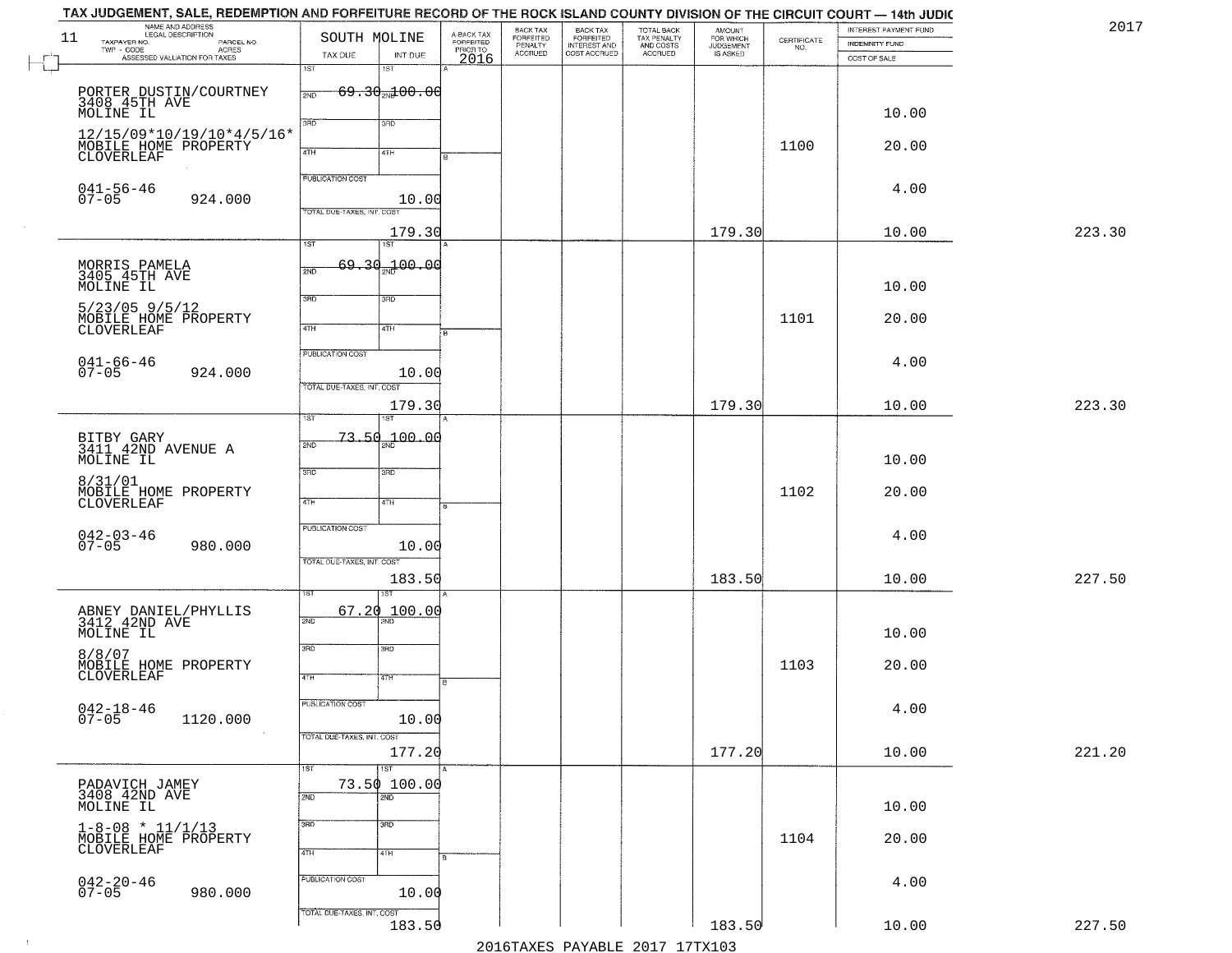|                   | RATE               |                      |              |                                                                                                                                                                                                                                                                                                                                                                                                                                          |                                                                                                                                                                                                                                                                       | DATE OF REDEMP-                                               |                                                                                                                                                                                               |
|-------------------|--------------------|----------------------|--------------|------------------------------------------------------------------------------------------------------------------------------------------------------------------------------------------------------------------------------------------------------------------------------------------------------------------------------------------------------------------------------------------------------------------------------------------|-----------------------------------------------------------------------------------------------------------------------------------------------------------------------------------------------------------------------------------------------------------------------|---------------------------------------------------------------|-----------------------------------------------------------------------------------------------------------------------------------------------------------------------------------------------|
| PURCHASED         | $\%$<br><b>BID</b> |                      |              | LESS                                                                                                                                                                                                                                                                                                                                                                                                                                     | BY WHOM REDEEMED                                                                                                                                                                                                                                                      |                                                               | RECEIVED REDEMPTION<br>MONEY IN FULL                                                                                                                                                          |
| RICO TRUSTEE      | 18                 | 12/28/2017           |              |                                                                                                                                                                                                                                                                                                                                                                                                                                          |                                                                                                                                                                                                                                                                       |                                                               | SALE IN ERROR<br>Certificate<br>Returned<br>& Cancelled<br>10/06/2020<br>Karen Kinney                                                                                                         |
| RICO TRUSTEE<br>2 | 18                 | 12/28/2017           |              |                                                                                                                                                                                                                                                                                                                                                                                                                                          |                                                                                                                                                                                                                                                                       |                                                               | Certificate<br>Returned<br>$\frac{1}{6}$ Cancelled 2<br>09/06/2018                                                                                                                            |
|                   |                    |                      |              |                                                                                                                                                                                                                                                                                                                                                                                                                                          |                                                                                                                                                                                                                                                                       | 08/24/2018                                                    | Karen Kinney                                                                                                                                                                                  |
| RICO TRUSTEE<br>3 | 18                 | 12/28/2017           |              |                                                                                                                                                                                                                                                                                                                                                                                                                                          |                                                                                                                                                                                                                                                                       |                                                               | Certificate<br>Returned<br>3<br>& Cancelled<br>03/07/2019                                                                                                                                     |
|                   |                    |                      |              |                                                                                                                                                                                                                                                                                                                                                                                                                                          |                                                                                                                                                                                                                                                                       | 01/24/2019                                                    | Karen Kinney                                                                                                                                                                                  |
| RICO TRUSTEE<br>4 | 18                 | 12/28/2017           |              |                                                                                                                                                                                                                                                                                                                                                                                                                                          |                                                                                                                                                                                                                                                                       |                                                               | ADMIN SALE IN ERROR<br>Certificate<br>Returned<br>& Cancelled 4<br>01/31/2018<br>Karen Kinney                                                                                                 |
| RICO TRUSTEE<br>5 | 18                 | 12/28/2017<br>$\sim$ |              |                                                                                                                                                                                                                                                                                                                                                                                                                                          |                                                                                                                                                                                                                                                                       |                                                               | ADMIN SALE IN ERROR<br>Certificate<br>Returned<br>& Cancelled 5<br>01/31/2018                                                                                                                 |
|                   | BY WHOM            |                      | SOUTH MOLINE | SUBSEQUENT TAXES PAID, FEES, AND TIME EXTENSION<br>$03/01/2018$ Time Ext & incl<br>03/01/2018 Take Notice Fee<br>02/13/2020 Take Notice Fee<br>02/27/2020 Circuit Clerks Fee<br>02/27/2020 Sublication Fee<br>02/27/2020 Publication Fee<br>11/16/2019 Subs paid<br>11/17/2018 Subs paid<br>03/01/2018 Time Ext & incl<br>03/01/2018 Take Notice Fee<br>03/01/2018 Time Ext & incl<br>03/01/2018 Take Notice Fee<br>11/17/2018 Subs paid | TOTAL DUE<br>TO REDEEM<br>FROM SALE<br><b>COUNTY CLERK FEE</b><br>$[0.873] \begin{array}{l} 0.777 \\ 40.70 \\ 3.00 \\ 4.50 \\ 3.00 \\ 1.9 \\ 1.9 \\ 19 \\ 19 \\ 3.0 \\ 19 \\ 3.0 \\ 19 \\ 3.0 \\ \end{array}$<br>08/07/2020<br>20.70<br>08/07/2020<br>20.70<br>203.50 | 324.39<br>160.00 ANNAJO BREMER<br>598.97<br>160.00 GARY BIXBY | TAX JUDGEMENT, SALE, REDEMPTION AND FORFEITURE RECORD OF THE ROCK ISLAND COUNTY DIVISION OF THE CIRCUIT COURT — 14th JUDICIAL CIRCUIT OF ILLINOIS 2017<br>TION OR DEED<br>MO.<br>YEAR<br>DAY. |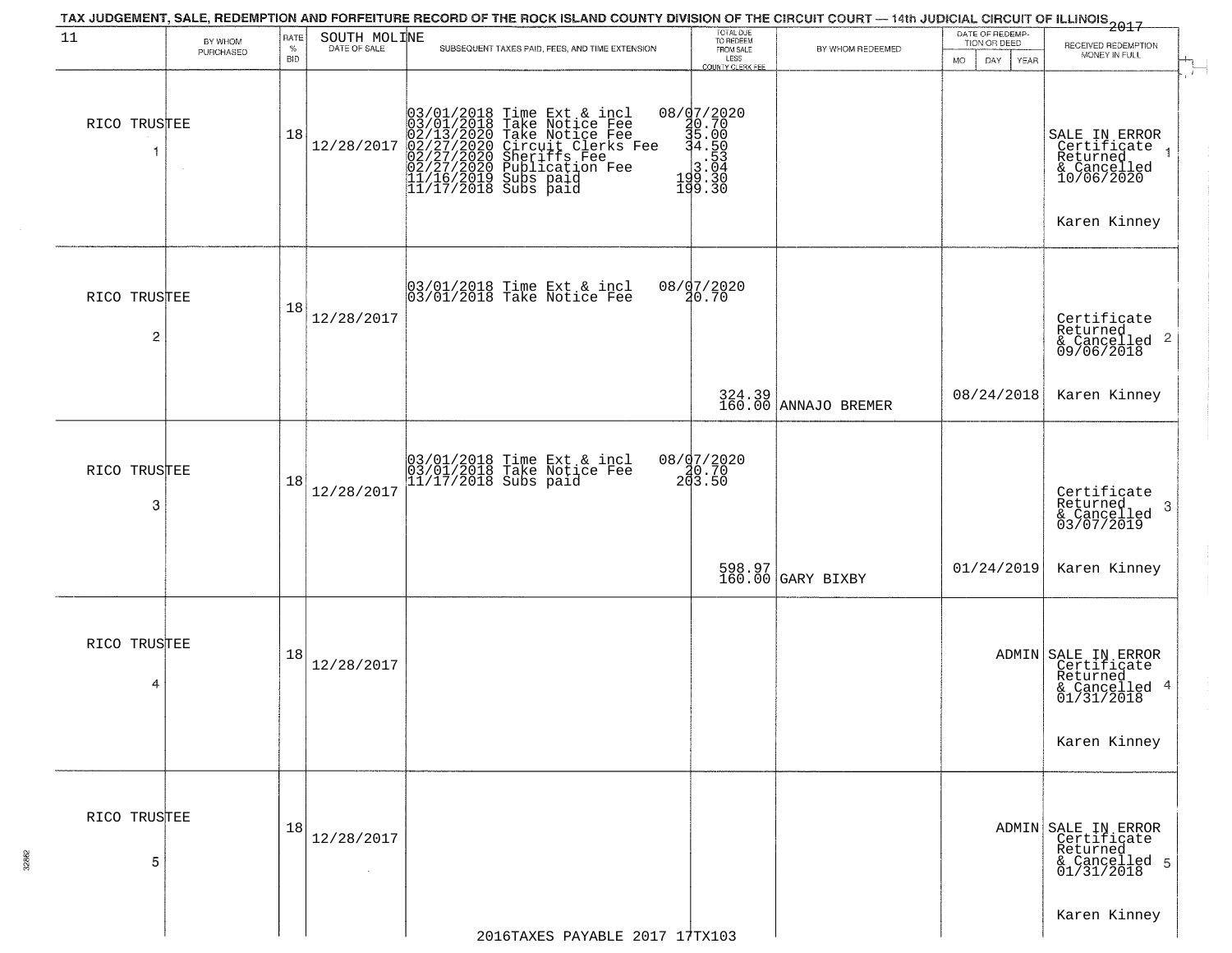| NAME AND ADDRESS<br>LEGAL DESCRIPTION<br>12<br>TAXPAYER NO.<br>PARCEL NO.<br>TWP - CODE<br>ACRES<br>ASSESSED VALUATION FOR TAXES | SOUTH MOLINE<br>TAX DUE<br>1ST                        | INT DUE<br>1ST             | A-BACK TAX<br>FORFEITED<br>PRIOR TO<br>2016 | BACK TAX<br>FORFEITED<br>PENALTY<br>ACCRUED | BACK TAX<br>FORFEITED<br>INTEREST AND<br>COST ACCRUED | TOTAL BACK<br>TAX PENALTY<br>AND COSTS<br>ACCRUED | AMOUNT<br>FOR WHICH<br>JUDGEMENT<br>IS ASKED | <b>CERTIFICATE</b><br>NO. | INTEREST PAYMENT FUND<br>INDEMNITY FUND<br>COST OF SALE | 2017   |
|----------------------------------------------------------------------------------------------------------------------------------|-------------------------------------------------------|----------------------------|---------------------------------------------|---------------------------------------------|-------------------------------------------------------|---------------------------------------------------|----------------------------------------------|---------------------------|---------------------------------------------------------|--------|
| BANNON RICHARD/CATHERINE<br>3405_42ND AVE<br>MOLINE IL                                                                           | 2ND                                                   | <del>55.44.100.00</del>    |                                             |                                             |                                                       |                                                   |                                              |                           | 10.00                                                   |        |
| $2/17/06$ *4/4/12<br>MOBILE HOME PROPERTY<br>CLOVERLEAF                                                                          | 3BD<br>4TH                                            | 3RD<br>4TH                 |                                             |                                             |                                                       |                                                   |                                              | 1105                      | 20.00                                                   |        |
| $042 - 25 - 46$<br>07-05<br>924.000                                                                                              | <b>PUBLICATION COST</b><br>TOTAL DUE-TAXES, INT. COST | 10.00                      |                                             |                                             |                                                       |                                                   |                                              |                           | 4.00                                                    |        |
|                                                                                                                                  | $\overline{\mathsf{IST}}$                             | 165.44<br><b>IST</b>       |                                             |                                             |                                                       |                                                   | 165.44                                       |                           | 10.00                                                   | 209.44 |
| BURBRIDGE JACOB<br>3413 42ND AVE<br>MOLINE IL                                                                                    | 2ND                                                   | <u>58.5d.100.0d</u>        |                                             |                                             |                                                       |                                                   |                                              |                           | 10.00                                                   |        |
| 3/20/06*08/24/12*11/08/12<br>MOBILE HOME PROPERTY<br>CLOVERLEAF                                                                  | 3RD<br>47H                                            | 3RD<br>4TH                 |                                             |                                             |                                                       |                                                   |                                              | 1106                      | 20.00                                                   |        |
| $042 - 29 - 46$<br>07-05<br>780.000                                                                                              | PUBLICATION COST                                      | 10.00                      |                                             |                                             |                                                       |                                                   |                                              |                           | 4.00                                                    |        |
|                                                                                                                                  | TOTAL DUE-TAXES, INT. COST                            | 168.50<br>ST               |                                             |                                             |                                                       |                                                   | 168.50                                       |                           | 10.00                                                   | 212.50 |
| FOWLER MYKEL<br>3512 45TH AVE<br>MOLINE IL                                                                                       | 69,30<br>2ND                                          | 100.00                     |                                             |                                             |                                                       |                                                   |                                              |                           | 10.00                                                   |        |
| $8/11/11*6/24/16*$<br>MOBILE HOME PROPERTY<br>CLOVERLEAF                                                                         | 3RD<br>4TH                                            | 3RD<br>4TH                 |                                             |                                             |                                                       |                                                   |                                              | 1107                      | 20.00                                                   |        |
| $043 - 06 - 46$<br>07-05<br>924.000                                                                                              | <b>PUBLICATION COST</b>                               | 10.00                      |                                             |                                             |                                                       |                                                   |                                              |                           | 4.00                                                    |        |
|                                                                                                                                  | TOTAL OUE-TAXES, INT. COST                            | 179.30                     |                                             |                                             |                                                       |                                                   | 179.30                                       |                           | 10.00                                                   | 223.30 |
| RODRIGUEZ JUANA<br>1823 24TH AVE<br>MOLINE IL                                                                                    | 69.30<br>2ND                                          | 100.00                     |                                             |                                             |                                                       |                                                   |                                              |                           | 10.00                                                   |        |
| 10/28/09 (DIDN'T USE)<br>MOBILE HOME PROPERTY<br>CLOVERLEAF                                                                      | 3RD<br>4TH                                            | 3BD<br>77H                 | l B                                         |                                             |                                                       |                                                   |                                              | 1108                      | 20.00                                                   |        |
| 043-07-46<br>07-05<br>924.000                                                                                                    | PUBLICATION COST                                      | 10.00                      |                                             |                                             |                                                       |                                                   |                                              |                           | 4.00                                                    |        |
|                                                                                                                                  | TOTAL DUE-TAXES, INT. COST                            | 179.30                     |                                             |                                             |                                                       |                                                   | 179.30                                       |                           | 10.00                                                   | 223.30 |
| GARIEN PATRICIA ANN<br>3522 44TH AVE<br>MOLINE IL                                                                                | 1ST<br>2ND                                            | 1ST<br>81.60 100.00<br>2ND |                                             |                                             |                                                       |                                                   |                                              |                           | 10.00                                                   |        |
| $6/20/08*5/21/10*8/15/13*$<br>MOBILE HOME PROPERTY                                                                               | 3RD<br>4TH                                            | 3RD<br>4TH                 |                                             |                                             |                                                       |                                                   |                                              | 1109                      | 20.00                                                   |        |
| $043 - 41 - 46$<br>07-05<br>1088.000                                                                                             | PUBLICATION COST                                      | 10.00                      |                                             |                                             |                                                       |                                                   |                                              |                           | 4.00                                                    |        |
|                                                                                                                                  | TOTAL DUE-TAXES, INT. COST                            | 191.60                     |                                             |                                             |                                                       |                                                   | 191.60                                       |                           | 10.00                                                   | 235.60 |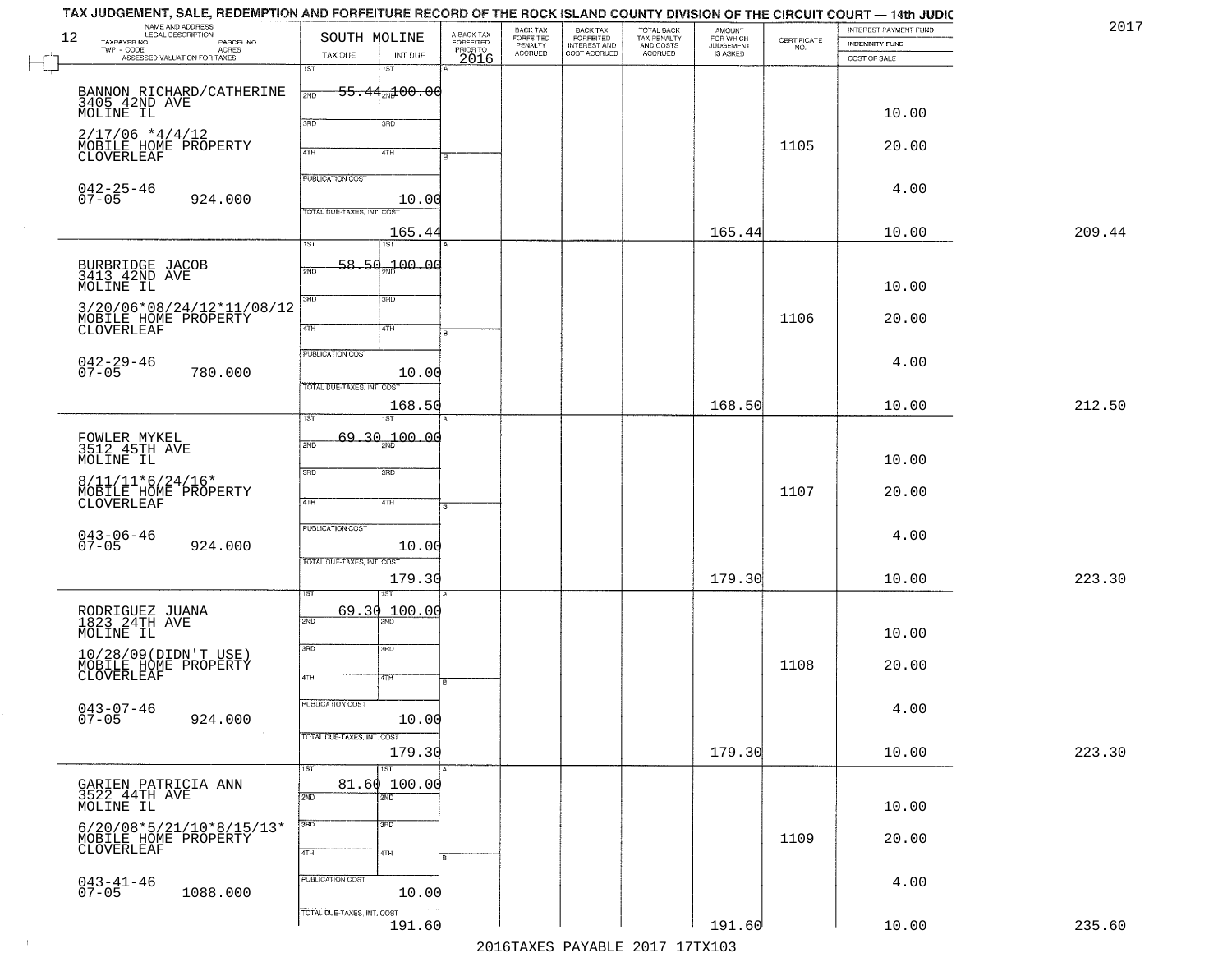| 12                             | BY WHOM   | RATE               | SOUTH MOLINE<br>DATE OF SALE |                                                                                                                                                                                                         | TOTAL DUE<br>TO REDEEM                                                                                                    |                                                                 | DATE OF REDEMP-<br>TION OR DEED | 2017<br>RECEIVED REDEMPTION                                             |
|--------------------------------|-----------|--------------------|------------------------------|---------------------------------------------------------------------------------------------------------------------------------------------------------------------------------------------------------|---------------------------------------------------------------------------------------------------------------------------|-----------------------------------------------------------------|---------------------------------|-------------------------------------------------------------------------|
|                                | PURCHASED | $\%$<br><b>BID</b> |                              | SUBSEQUENT TAXES PAID, FEES, AND TIME EXTENSION                                                                                                                                                         | FROM SALE<br>LESS<br>COUNTY CLERK FEE                                                                                     | BY WHOM REDEEMED                                                | <b>MO</b><br>DAY<br>YEAR        | MONEY IN FULL                                                           |
| RICO TRUSTEE                   |           | 18                 | 12/28/2017                   | 03/01/2018 Time Ext & incl<br>03/01/2018 Take Notice Fee<br>02/13/2020 Take Notice Fee<br>02/27/2020 Circuit Clerks Fee<br>02/27/2020 Sheriffs Fee<br>02/27/2020 Publication Fee                        | 08/d7/2020<br>0.70<br>36.00<br>5.00 e 40.70<br>$\frac{1}{3}$ : 53<br>3.04                                                 |                                                                 |                                 | Certificate<br>Returned<br>& Cancelled<br>07/01/2020                    |
|                                |           |                    |                              |                                                                                                                                                                                                         | $\begin{array}{c} 477.91 \\ 160.00 \end{array}$                                                                           | CATHARINE BANNON                                                | 06/03/2020                      | Karen Kinney                                                            |
| RICO TRUSTEE<br>$\overline{c}$ |           | 18                 | 12/28/2017                   | $03/01/2018$ Time Ext & incl<br>03/01/2018 Take Notice Fee<br>02/13/2020 Take Notice Fee<br>02/27/2020 Circuit Clerks Fee<br>02/27/2020 Sublication Fee<br>11/16/2019 Subs paid<br>11/17/2018 Subs paid | $\begin{array}{r} 08 / \frac{1}{2} 7 / 2020 \\ 30.70 \\ 48.30 \\ -48.30 \\ 7.43 \\ 18.50 \\ 188.50 \\ 188.50 \end{array}$ |                                                                 |                                 | SALE IN ERROR<br>Certificate<br>Returned<br>& Cancelled 2<br>10/06/2020 |
|                                |           |                    |                              |                                                                                                                                                                                                         |                                                                                                                           |                                                                 |                                 | Karen Kinney                                                            |
| RICO TRUSTEE<br>3              |           | 18                 | 12/28/2017                   | 03/01/2018 Time Ext & incl<br>03/01/2018 Take Notice Fee                                                                                                                                                | 08/07/2020<br>20.70                                                                                                       |                                                                 |                                 | Certificate<br>Returned<br>& Cancelled<br>07/06/2018<br>-3              |
|                                |           |                    |                              |                                                                                                                                                                                                         |                                                                                                                           | 284.19<br>160.00 MYKEL FOWLER                                   | 03/09/2018                      | Karen Kinney                                                            |
| RICO TRUSTEE<br>4              |           | 18                 | 12/28/2017                   | $03/01/2018$ Time Ext & incl<br>03/01/2018 Take Notice Fee<br>02/13/2020 Take Notice Fee<br>02/27/2020 Circuit Clerks Fee<br>02/27/2020 Sublication Fee<br>11/16/2019 Subs paid<br>11/17/2018 Subs paid | 08/07/2020<br>20.70<br>35.00<br>3.80<br>$\frac{1}{3}.\overline{63}$<br>199.30<br>199.30                                   |                                                                 |                                 | Certificate<br>Returned<br>& Cancelled 4<br>04/02/2020                  |
|                                |           |                    |                              |                                                                                                                                                                                                         |                                                                                                                           | 967.69<br>160.00 JASON FARREL                                   | 03/04/2020                      | Karen Kinney                                                            |
| RICO TRUSTEE<br>5              |           | 18                 | 12/28/2017                   | 03/01/2018 Time Ext & incl<br>03/01/2018 Take Notice Fee                                                                                                                                                | 08/07/2020<br>20.70                                                                                                       |                                                                 |                                 | Certificate<br>Returned<br>& Cancelled 5<br>01/03/2020                  |
|                                |           |                    |                              | $2016$ TAYES DAVARLE $2017$ 17TY103                                                                                                                                                                     |                                                                                                                           | $\begin{array}{c} 425.93 \\ 160.00 \end{array}$ PATRICIA GARIEN | 12/23/2019                      | Karen Kinney                                                            |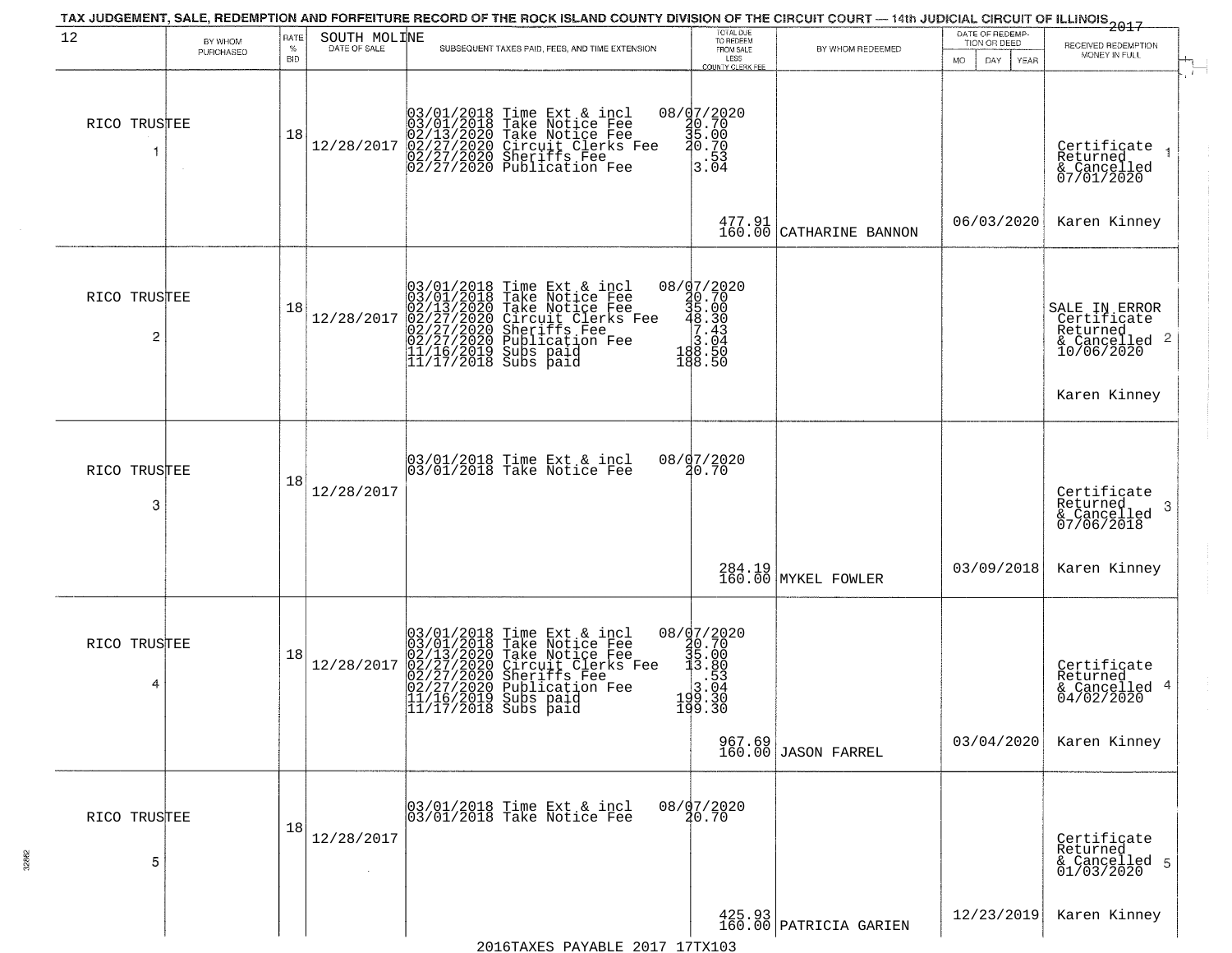|    | TAX JUDGEMENT, SALE, REDEMPTION AND FORFEITURE RECORD OF THE ROCK ISLAND COUNTY DIVISION OF THE CIRCUIT COURT — 14th JUDIC |                            |                                   |                                             |                                 |                                                       |                                                   |                                              |                                                                 |                       |        |
|----|----------------------------------------------------------------------------------------------------------------------------|----------------------------|-----------------------------------|---------------------------------------------|---------------------------------|-------------------------------------------------------|---------------------------------------------------|----------------------------------------------|-----------------------------------------------------------------|-----------------------|--------|
| 13 | NAME AND ADDRESS<br>LEGAL DESCRIPTION                                                                                      | SOUTH MOLINE               |                                   | A-BACK TAX<br>FORFEITED<br>PRIOR TO<br>2016 | BACK TAX                        | BACK TAX<br>FORFEITED<br>INTEREST AND<br>COST ACCRUED | TOTAL BACK<br>TAX PENALTY<br>AND COSTS<br>ACCRUED | AMOUNT<br>FOR WHICH<br>JUDGEMENT<br>IS ASKED |                                                                 | INTEREST PAYMENT FUND | 2017   |
|    | LEGAL DESCRIPTION PARCEL NO.<br>TWP - CODE AGRES<br>ASSESSED VALUATION FOR TAXES                                           |                            |                                   |                                             | FORFEITED<br>PENALTY<br>ACCRUED |                                                       |                                                   |                                              | $\begin{array}{c} \text{CEPTIFICATE} \\ \text{NO.} \end{array}$ | INDEMNITY FUND        |        |
|    |                                                                                                                            | TAX DUE<br>1ST             | INT DUE<br>$\overline{151}$       |                                             |                                 |                                                       |                                                   |                                              |                                                                 | COST OF SALE          |        |
|    |                                                                                                                            |                            |                                   |                                             |                                 |                                                       |                                                   |                                              |                                                                 |                       |        |
|    | VERDEYEN WESLEY/COFFEY AN $\frac{1}{200}$ 88.80 $\frac{1}{200}$ 98.90 $\frac{1}{200}$ 99.90.00                             |                            |                                   |                                             |                                 |                                                       |                                                   |                                              |                                                                 |                       |        |
|    |                                                                                                                            |                            |                                   |                                             |                                 |                                                       |                                                   |                                              |                                                                 | 10.00                 |        |
|    |                                                                                                                            | 390                        | 3RD                               |                                             |                                 |                                                       |                                                   |                                              |                                                                 |                       |        |
|    | 07/20/2012<br>MOBILE HOME PROPERTY                                                                                         |                            |                                   |                                             |                                 |                                                       |                                                   |                                              | 1110                                                            |                       |        |
|    | CLOVERLEAF                                                                                                                 | 4TH                        | 4TH                               |                                             |                                 |                                                       |                                                   |                                              |                                                                 | 20.00                 |        |
|    |                                                                                                                            |                            |                                   |                                             |                                 |                                                       |                                                   |                                              |                                                                 |                       |        |
|    |                                                                                                                            | <b>PUBLICATION COST</b>    |                                   |                                             |                                 |                                                       |                                                   |                                              |                                                                 | 4.00                  |        |
|    | $043 - 42 - 46$<br>07-05<br>1184.000                                                                                       |                            | 10.00                             |                                             |                                 |                                                       |                                                   |                                              |                                                                 |                       |        |
|    |                                                                                                                            | TOTAL DUE-TAXES, INT. COST |                                   |                                             |                                 |                                                       |                                                   |                                              |                                                                 |                       |        |
|    |                                                                                                                            |                            | 198.80                            |                                             |                                 |                                                       |                                                   | 198.80                                       |                                                                 | 10.00                 | 242.80 |
|    |                                                                                                                            | 1ST                        | $\overline{151}$                  |                                             |                                 |                                                       |                                                   |                                              |                                                                 |                       |        |
|    |                                                                                                                            | 2ND                        | $-117.69$ <sub>2N</sub> $-100.00$ |                                             |                                 |                                                       |                                                   |                                              |                                                                 |                       |        |
|    | MILLER SHANNON<br>3509 44TH AVE                                                                                            |                            |                                   |                                             |                                 |                                                       |                                                   |                                              |                                                                 |                       |        |
|    | MOLINE IL                                                                                                                  | 3RD                        | 3RD                               |                                             |                                 |                                                       |                                                   |                                              |                                                                 | 10.00                 |        |
|    | $6/24/03$ * 5/27/                                                                                                          |                            |                                   |                                             |                                 |                                                       |                                                   |                                              |                                                                 |                       |        |
|    | MOBILE HOME PROPERTY<br>CLOVERLEAF                                                                                         | 47H                        | 4TH                               |                                             |                                 |                                                       |                                                   |                                              | 1111                                                            | 20.00                 |        |
|    |                                                                                                                            |                            |                                   |                                             |                                 |                                                       |                                                   |                                              |                                                                 |                       |        |
|    |                                                                                                                            | <b>PUBLICATION COST</b>    |                                   |                                             |                                 |                                                       |                                                   |                                              |                                                                 | 4.00                  |        |
|    | 043-59-46<br>07-05<br>1568.000                                                                                             |                            | 10.00                             |                                             |                                 |                                                       |                                                   |                                              |                                                                 |                       |        |
|    |                                                                                                                            | TOTAL DUE-TAXES, INT. COST |                                   |                                             |                                 |                                                       |                                                   |                                              |                                                                 |                       |        |
|    |                                                                                                                            |                            | 227.60                            |                                             |                                 |                                                       |                                                   | 227.60                                       |                                                                 | 10.00                 | 271.60 |
|    |                                                                                                                            | 1ST                        |                                   |                                             |                                 |                                                       |                                                   |                                              |                                                                 |                       |        |
|    |                                                                                                                            | 2ND                        | $92.40 - 100.00$                  |                                             |                                 |                                                       |                                                   |                                              |                                                                 |                       |        |
|    | OLSON COLETTA<br>3505 44TH AVE<br>MOLINE IL                                                                                |                            |                                   |                                             |                                 |                                                       |                                                   |                                              |                                                                 |                       |        |
|    |                                                                                                                            | 3RD                        | 3RD                               |                                             |                                 |                                                       |                                                   |                                              |                                                                 | 10.00                 |        |
|    | 8/22/01                                                                                                                    |                            |                                   |                                             |                                 |                                                       |                                                   |                                              |                                                                 |                       |        |
|    | MOBILE HOME PROPERTY<br>CLOVERLEAF                                                                                         | 4TH                        | 4TH                               | ख                                           |                                 |                                                       |                                                   |                                              | 1112                                                            | 20.00                 |        |
|    |                                                                                                                            |                            |                                   |                                             |                                 |                                                       |                                                   |                                              |                                                                 |                       |        |
|    |                                                                                                                            | PUBLICATION COST           |                                   |                                             |                                 |                                                       |                                                   |                                              |                                                                 | 4.00                  |        |
|    | $043 - 61 - 46$<br>07-05<br>1232.000                                                                                       |                            | 10.00                             |                                             |                                 |                                                       |                                                   |                                              |                                                                 |                       |        |
|    |                                                                                                                            | TOTAL OUE-TAXES, INT. COST |                                   |                                             |                                 |                                                       |                                                   |                                              |                                                                 |                       |        |
|    |                                                                                                                            |                            | 202.40                            |                                             |                                 |                                                       |                                                   | 202.40                                       |                                                                 | 10.00                 | 246.40 |
|    |                                                                                                                            | 1ST.                       | ड़िंग                             |                                             |                                 |                                                       |                                                   |                                              |                                                                 |                       |        |
|    |                                                                                                                            |                            |                                   |                                             |                                 |                                                       |                                                   |                                              |                                                                 |                       |        |
|    |                                                                                                                            | 2ND                        | 2ND                               |                                             |                                 |                                                       |                                                   |                                              |                                                                 |                       |        |
|    |                                                                                                                            | 3RD                        | 3BD                               |                                             |                                 |                                                       |                                                   |                                              |                                                                 |                       |        |
|    |                                                                                                                            |                            |                                   |                                             |                                 |                                                       |                                                   |                                              |                                                                 |                       |        |
|    |                                                                                                                            | 4TH                        | 'वाम                              | l B                                         |                                 |                                                       |                                                   |                                              |                                                                 |                       |        |
|    |                                                                                                                            |                            |                                   |                                             |                                 |                                                       |                                                   |                                              |                                                                 |                       |        |
|    |                                                                                                                            | PUBLICATION COST           |                                   |                                             |                                 |                                                       |                                                   |                                              |                                                                 |                       |        |
|    |                                                                                                                            |                            |                                   |                                             |                                 |                                                       |                                                   |                                              |                                                                 |                       |        |
|    |                                                                                                                            | TOTAL DUE-TAXES, INT. COST |                                   |                                             |                                 |                                                       |                                                   |                                              |                                                                 |                       |        |
|    |                                                                                                                            |                            |                                   |                                             |                                 |                                                       |                                                   |                                              |                                                                 |                       |        |
|    |                                                                                                                            | 1ST                        | 1ST                               |                                             |                                 |                                                       |                                                   |                                              |                                                                 |                       |        |
|    |                                                                                                                            |                            |                                   |                                             |                                 |                                                       |                                                   |                                              |                                                                 |                       |        |
|    |                                                                                                                            | 2ND                        | 2ND                               |                                             |                                 |                                                       |                                                   |                                              |                                                                 |                       |        |
|    |                                                                                                                            | 3RD                        | 3RD                               |                                             |                                 |                                                       |                                                   |                                              |                                                                 |                       |        |
|    |                                                                                                                            |                            |                                   |                                             |                                 |                                                       |                                                   |                                              |                                                                 |                       |        |
|    |                                                                                                                            | 4TH                        | 4TH                               |                                             |                                 |                                                       |                                                   |                                              |                                                                 |                       |        |
|    |                                                                                                                            |                            |                                   |                                             |                                 |                                                       |                                                   |                                              |                                                                 |                       |        |
|    |                                                                                                                            | PUBLICATION COST           |                                   |                                             |                                 |                                                       |                                                   |                                              |                                                                 |                       |        |
|    |                                                                                                                            |                            |                                   |                                             |                                 |                                                       |                                                   |                                              |                                                                 |                       |        |
|    |                                                                                                                            | TOTAL DUE-TAXES, INT. COST |                                   |                                             |                                 |                                                       |                                                   |                                              |                                                                 |                       |        |
|    |                                                                                                                            |                            |                                   |                                             |                                 |                                                       | 2016TAXES PAYABLE 2017 17TX103                    |                                              |                                                                 |                       |        |
|    |                                                                                                                            |                            |                                   |                                             |                                 |                                                       |                                                   |                                              |                                                                 |                       |        |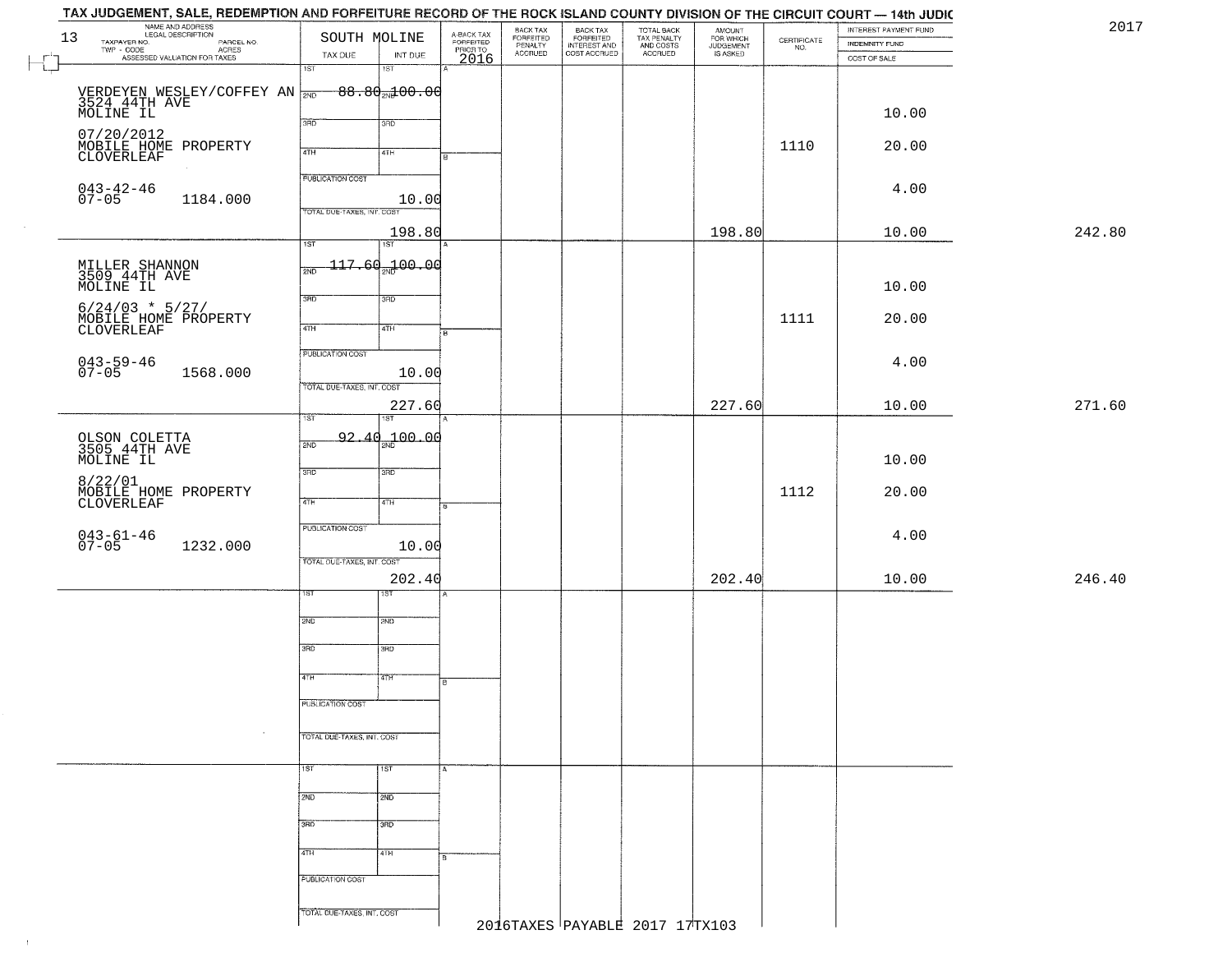|                                         |                      |                            |              | TAX JUDGEMENT, SALE, REDEMPTION AND FORFEITURE RECORD OF THE ROCK ISLAND COUNTY DIVISION OF THE CIRCUIT COURT — 14th JUDICIAL CIRCUIT OF ILLINOIS 2017                                                  |                                                                                                                                                              |                                  |                                                             |                                                                           |
|-----------------------------------------|----------------------|----------------------------|--------------|---------------------------------------------------------------------------------------------------------------------------------------------------------------------------------------------------------|--------------------------------------------------------------------------------------------------------------------------------------------------------------|----------------------------------|-------------------------------------------------------------|---------------------------------------------------------------------------|
| 13                                      | BY WHOM<br>PURCHASED | RATE<br>$\%$<br><b>BID</b> | SOUTH MOLINE | SUBSEQUENT TAXES PAID, FEES, AND TIME EXTENSION.                                                                                                                                                        | TOTAL DUE<br>TO REDEEM<br>FROM SALE<br>LESS<br>COUNTY CLERK FEE                                                                                              | BY WHOM REDEEMED                 | DATE OF REDEMP-<br>TION OR DEED<br>DAY<br>YEAR<br><b>MO</b> | RECEIVED REDEMPTION<br>MONEY IN FULL                                      |
| RICO TRUSTEE<br>1                       |                      | 18                         | 12/28/2017   | 03/01/2018 Time Ext & incl<br>03/01/2018 Take Notice Fee                                                                                                                                                | 08/07/2020<br>20.70                                                                                                                                          |                                  |                                                             | Certificate<br>Returned<br>& Cancelled<br>07/06/2018<br>$\overline{1}$    |
|                                         |                      |                            |              |                                                                                                                                                                                                         |                                                                                                                                                              | 307.20<br>160.00 WESLEY VERDEYEN |                                                             | 05/29/2018 Karen Kinney                                                   |
| RICO TRUSTEE<br>$\overline{\mathbf{c}}$ |                      | 18                         | 12/28/2017   | $03/01/2018$ Time Ext & incl<br>03/01/2018 Take Notice Fee<br>02/13/2020 Take Notice Fee<br>02/27/2020 Circuit Clerks Fee<br>02/27/2020 Sublication Fee<br>11/16/2019 Subs paid<br>11/17/2018 Subs paid | $\begin{array}{r} 08 / \frac{1}{2} \cdot 7 / 2020 \\ 20 \cdot 70 \\ 35 \cdot 00 \\ 20 \cdot 70 \\ 3 \cdot 53 \\ 247 \cdot 60 \\ 247 \cdot 60 \\ \end{array}$ |                                  |                                                             | TAX DEED ISSUED<br>Certificate<br>Returned<br>& Cancelled 2<br>02/05/2021 |
|                                         |                      |                            |              |                                                                                                                                                                                                         |                                                                                                                                                              |                                  |                                                             | Karen Kinney                                                              |
| RICO TRUSTEE<br>3                       |                      | 18                         | 12/28/2017   | 03/01/2018 Time Ext & incl<br>03/01/2018 Take Notice Fee                                                                                                                                                | 08/07/2020<br>20.70                                                                                                                                          |                                  |                                                             | Certificate<br>Returned<br>3<br>& Cancelled<br>07/06/2018                 |
|                                         |                      |                            |              |                                                                                                                                                                                                         |                                                                                                                                                              | $311.45$ CARI OLSON              | 03/23/2018                                                  | Karen Kinney                                                              |
|                                         |                      |                            |              |                                                                                                                                                                                                         |                                                                                                                                                              |                                  |                                                             |                                                                           |
| 4                                       |                      |                            |              |                                                                                                                                                                                                         |                                                                                                                                                              |                                  |                                                             | 4                                                                         |
|                                         |                      |                            |              |                                                                                                                                                                                                         |                                                                                                                                                              |                                  |                                                             |                                                                           |
| 5                                       |                      |                            |              |                                                                                                                                                                                                         |                                                                                                                                                              |                                  |                                                             | 5                                                                         |
|                                         |                      |                            |              | 2016TAXES PAYABLE 2017 17TX103                                                                                                                                                                          |                                                                                                                                                              |                                  |                                                             |                                                                           |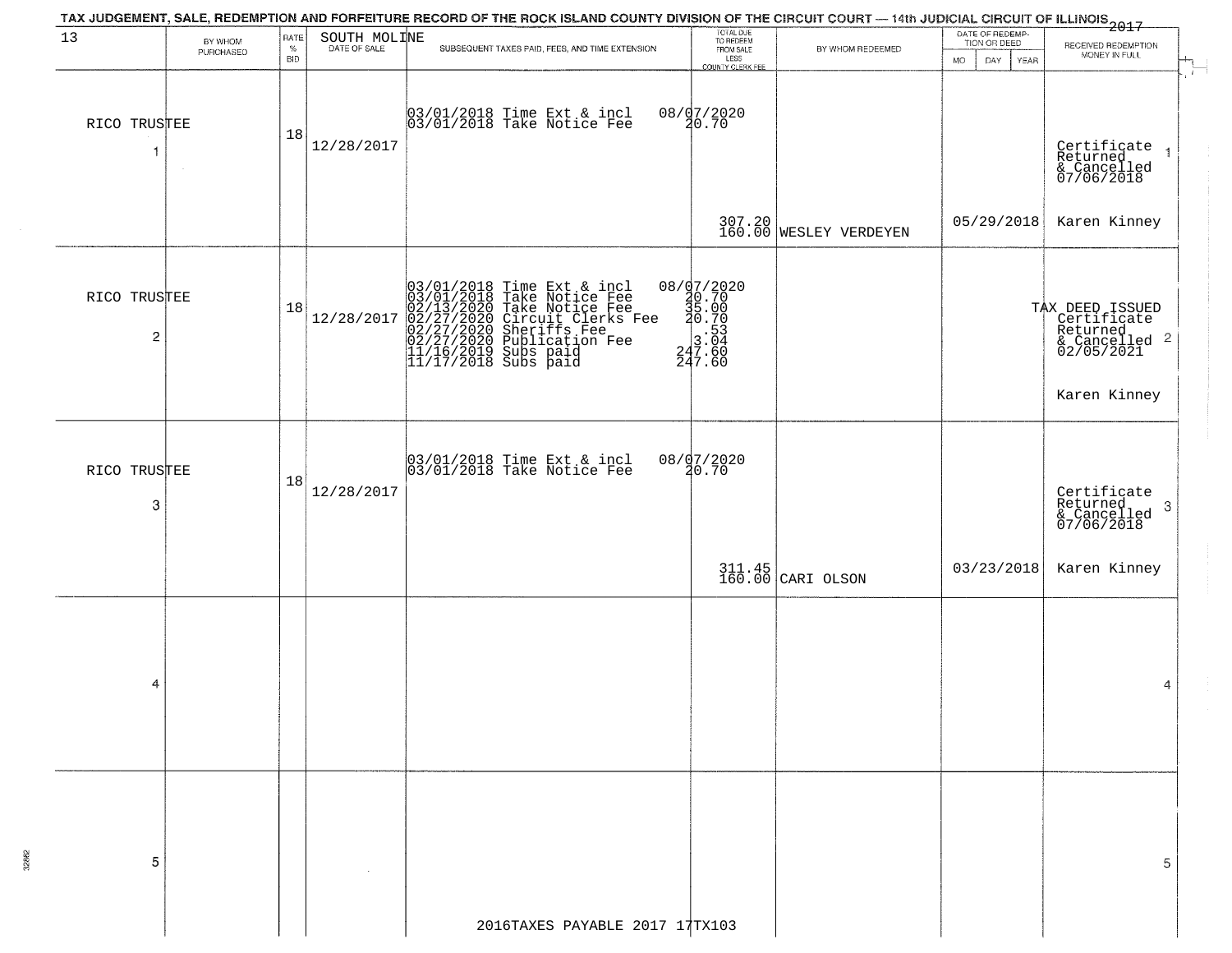| NAME AND ADDRESS<br>LEGAL DESCRIPTION<br>14    |                     | <b>BLACKHAWK</b>                           |         | A-BACK TAX<br>FORFEITED | BACK TAX<br><b>FORFEITED</b> | <b>BACK TAX</b>                           | TOTAL BACK<br>TAX PENALTY<br>AND COSTS<br>ACCRUED | <b>AMOUNT</b>                      |                                                                 | INTEREST PAYMENT FUND | 2017   |
|------------------------------------------------|---------------------|--------------------------------------------|---------|-------------------------|------------------------------|-------------------------------------------|---------------------------------------------------|------------------------------------|-----------------------------------------------------------------|-----------------------|--------|
| TAXPAYER NO.<br>TWP - CODE                     | PARCEL NO.<br>ACRES |                                            |         | PRIOR TO                | PENALTY<br><b>ACCRUED</b>    | FORFEITED<br>INTEREST AND<br>COST ACCRUED |                                                   | FOR WHICH<br>JUDGEMENT<br>IS ASKED | $\begin{array}{c} \text{CERTIFICATE} \\ \text{NO.} \end{array}$ | <b>INDEMNITY FUND</b> |        |
| ASSESSED VALUATION FOR TAXES                   |                     | TAX DUE<br>1ST<br>1ST                      | INT DUE | 2016                    |                              |                                           |                                                   |                                    |                                                                 | COST OF SALE          |        |
|                                                |                     |                                            |         |                         |                              |                                           |                                                   |                                    |                                                                 |                       |        |
| AIRVIEW MOBILE HOME PARK<br>5111.78TH AVE      |                     | <del>15.00<sub>20</sub>100.00</del><br>2ND |         |                         |                              |                                           |                                                   |                                    |                                                                 |                       |        |
| MILAN IL                                       |                     | 3RD                                        |         |                         |                              |                                           |                                                   |                                    |                                                                 | 10.00                 |        |
|                                                |                     | 3RD                                        |         |                         |                              |                                           |                                                   |                                    |                                                                 |                       |        |
| MOBILE HOME PROPERTY<br>AIRVIEW                |                     | 4TH<br>4TH                                 |         |                         |                              |                                           |                                                   |                                    | 1113                                                            | 20.00                 |        |
|                                                |                     |                                            |         |                         |                              |                                           |                                                   |                                    |                                                                 |                       |        |
| $050 - 08 - 60$<br>11-01                       |                     | <b>PUBLICATION COST</b>                    |         |                         |                              |                                           |                                                   |                                    |                                                                 | 4.00                  |        |
|                                                | 600.000             | TOTAL DUE-TAXES, INT. COST                 | 10.00   |                         |                              |                                           |                                                   |                                    |                                                                 |                       |        |
|                                                |                     |                                            | 155.00  |                         |                              |                                           |                                                   | 155.00                             |                                                                 | 10.00                 | 199.00 |
|                                                |                     | 1ST<br>1ST                                 |         |                         |                              |                                           |                                                   |                                    |                                                                 |                       |        |
|                                                |                     | $-50.40$ <sub>2N</sub> $-100.00$           |         |                         |                              |                                           |                                                   |                                    |                                                                 |                       |        |
| JENNINGS JOHNNY I<br>5111 78TH AVE<br>MILAN IL |                     | 2ND                                        |         |                         |                              |                                           |                                                   |                                    |                                                                 | 10.00                 |        |
|                                                |                     | 3BD<br>3RD                                 |         |                         |                              |                                           |                                                   |                                    |                                                                 |                       |        |
| 8/24/10 *03/11/2013<br>MOBILE HOME PROPERTY    |                     |                                            |         |                         |                              |                                           |                                                   |                                    | 1114                                                            | 20.00                 |        |
| AIRVIEW                                        |                     | $\sqrt{47H}$<br>4TH                        |         |                         |                              |                                           |                                                   |                                    |                                                                 |                       |        |
|                                                |                     | PUBLICATION COST                           |         |                         |                              |                                           |                                                   |                                    |                                                                 |                       |        |
| $050 - 70 - 60$<br>11-01                       | 672.000             |                                            | 10.00   |                         |                              |                                           |                                                   |                                    |                                                                 | 4.00                  |        |
|                                                |                     | TOTAL DUE-TAXES, INT. COST                 |         |                         |                              |                                           |                                                   |                                    |                                                                 |                       |        |
|                                                |                     |                                            | 160.40  |                         |                              |                                           |                                                   | 160.40                             |                                                                 | 10.00                 | 204.40 |
|                                                |                     | 1ST                                        |         |                         |                              |                                           |                                                   |                                    |                                                                 |                       |        |
| YOWGER LYNN<br>5111 78TH AVE                   |                     | 38<br>っす<br>2ND                            | 100.00  |                         |                              |                                           |                                                   |                                    |                                                                 |                       |        |
| MILAN IL                                       |                     | 3RD<br>3 <sub>3</sub>                      |         |                         |                              |                                           |                                                   |                                    |                                                                 | 10.00                 |        |
|                                                |                     |                                            |         |                         |                              |                                           |                                                   |                                    |                                                                 |                       |        |
| MOBILE HOME PROPERTY<br>AIRVIEW                |                     | 4TH<br>4TH                                 |         |                         |                              |                                           |                                                   |                                    | 1115                                                            | 20.00                 |        |
|                                                |                     | <b>PUBLICATION COST</b>                    |         |                         |                              |                                           |                                                   |                                    |                                                                 |                       |        |
| $050 - 78 - 60$<br>11-01                       | 510.000             |                                            | 10.00   |                         |                              |                                           |                                                   |                                    |                                                                 | 4.00                  |        |
|                                                |                     | TOTAL OUE-TAXES, INT. COST                 |         |                         |                              |                                           |                                                   |                                    |                                                                 |                       |        |
|                                                |                     |                                            | 148.25  |                         |                              |                                           |                                                   | 148.25                             |                                                                 | 10.00                 | 192.25 |
|                                                |                     |                                            |         |                         |                              |                                           |                                                   |                                    |                                                                 |                       |        |
| BROWN RONALD<br>1847 33RD ST                   |                     | <u>63.75 100.00</u><br>2ND                 |         |                         |                              |                                           |                                                   |                                    |                                                                 |                       |        |
| MOLINE IL                                      |                     |                                            |         |                         |                              |                                           |                                                   |                                    |                                                                 | 10.00                 |        |
| $6 - 23 - 98$                                  |                     | 3RD<br>3BD                                 |         |                         |                              |                                           |                                                   |                                    |                                                                 |                       |        |
| MOBILE HOME PROPERTY<br>AIRVIEW                |                     |                                            |         |                         |                              |                                           |                                                   |                                    | 1116                                                            | 20.00                 |        |
|                                                |                     | 4TH<br>4TH                                 |         |                         |                              |                                           |                                                   |                                    |                                                                 |                       |        |
| $050 - 90 - 60$<br>11-01                       |                     | PUBLICATION COST                           |         |                         |                              |                                           |                                                   |                                    |                                                                 | 4.00                  |        |
|                                                | 850.000             |                                            | 10.00   |                         |                              |                                           |                                                   |                                    |                                                                 |                       |        |
|                                                |                     | TOTAL DUE-TAXES, INT. COST                 |         |                         |                              |                                           |                                                   |                                    |                                                                 |                       |        |
|                                                |                     | $\overline{157}$<br>$\overline{1}$ ST      | 173.75  |                         |                              |                                           |                                                   | 173.75                             |                                                                 | 10.00                 | 217.75 |
|                                                |                     | 69.30100.00                                |         |                         |                              |                                           |                                                   |                                    |                                                                 |                       |        |
| AIRVIEW MOBILE HOME PARK<br>5111 78TH AVE      |                     | 2ND<br>2ND                                 |         |                         |                              |                                           |                                                   |                                    |                                                                 |                       |        |
| MILAN IL                                       |                     |                                            |         |                         |                              |                                           |                                                   |                                    |                                                                 | 10.00                 |        |
| MOBILE HOME PROPERTY                           |                     | 3RD<br>$\overline{3}$ RD                   |         |                         |                              |                                           |                                                   |                                    | 1117                                                            | 20.00                 |        |
| AIRVIEW                                        |                     | 4TH<br>4TH                                 |         |                         |                              |                                           |                                                   |                                    |                                                                 |                       |        |
|                                                |                     |                                            |         |                         |                              |                                           |                                                   |                                    |                                                                 |                       |        |
| $051 - 24 - 60$<br>11-01                       | 924.000             | PUBLICATION COST                           | 10.00   |                         |                              |                                           |                                                   |                                    |                                                                 | 4.00                  |        |
|                                                |                     | TOTAL DUE-TAXES, INT. COST                 |         |                         |                              |                                           |                                                   |                                    |                                                                 |                       |        |
|                                                |                     |                                            | 179.30  |                         |                              |                                           |                                                   | 179.30                             |                                                                 | 10.00                 | 223.30 |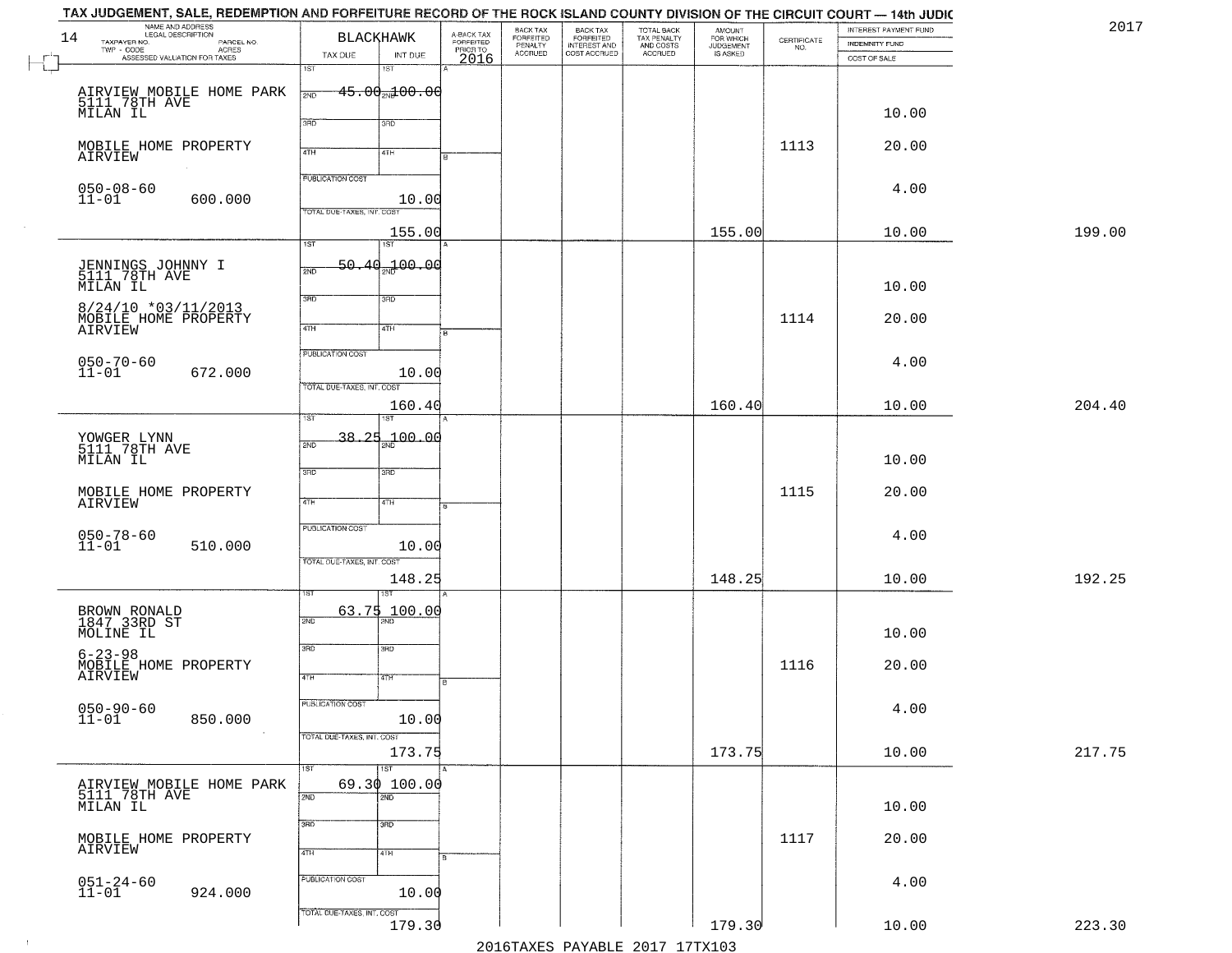|                   |                      |                            |                      | TAX JUDGEMENT, SALE, REDEMPTION AND FORFEITURE RECORD OF THE ROCK ISLAND COUNTY DIVISION OF THE CIRCUIT COURT — 14th JUDICIAL CIRCUIT OF ILLINOIS 2017                                                              |                                                                              |                                    |                                                                    |                                                                                                             |
|-------------------|----------------------|----------------------------|----------------------|---------------------------------------------------------------------------------------------------------------------------------------------------------------------------------------------------------------------|------------------------------------------------------------------------------|------------------------------------|--------------------------------------------------------------------|-------------------------------------------------------------------------------------------------------------|
| 14                | BY WHOM<br>PURCHASED | RATE<br>$\%$<br><b>BID</b> | BLACKHAWK            | SUBSEQUENT TAXES PAID, FEES, AND TIME EXTENSION                                                                                                                                                                     | TOTAL DUE<br>TO REDEEM<br>FROM SALE<br>LESS<br>COUNTY CLERK FEE              | BY WHOM REDEEMED                   | DATE OF REDEMP-<br>TION OR DEED<br><b>MO</b><br>DAY<br><b>YEAR</b> | RECEIVED REDEMPTION<br>MONEY IN FULL                                                                        |
| RICO TRUSTEE      |                      | 18                         | 12/28/2017           |                                                                                                                                                                                                                     |                                                                              |                                    |                                                                    | $\mathbf{r}$<br>ADMIN SALE IN ERROR<br>Certificate<br>Returned<br>& Cancelled<br>01/31/2018<br>Karen Kinney |
| RICO TRUSTEE<br>2 |                      | 18                         | 12/28/2017           | 03/01/2018 Time Ext & incl<br>03/01/2018 Take Notice Fee<br>11/17/2018 Subs paid                                                                                                                                    | 08/07/2020<br>20.70<br>180.40                                                |                                    |                                                                    | Certificate<br>Returned<br>& Cancelled 2<br>07/05/2019                                                      |
|                   |                      |                            |                      |                                                                                                                                                                                                                     |                                                                              | 537.53<br>160.00 KIMBERLY TSCHOPP  | 06/27/2019                                                         | Karen Kinney                                                                                                |
| RICO TRUSTEE<br>3 |                      | 18                         | 12/28/2017           | 03/01/2018 Time Ext & incl<br>03/01/2018 Take Notice Fee                                                                                                                                                            | 08/07/2020<br>20.70                                                          |                                    |                                                                    | Certificate<br>Returned<br>3<br>& Cancelled<br>08/02/2018                                                   |
|                   |                      |                            |                      |                                                                                                                                                                                                                     |                                                                              | 282.16<br>160.00 STACEY M WILLIAMS | 07/02/2018                                                         | Karen Kinney                                                                                                |
| RICO TRUSTEE<br>4 |                      | 18                         | 12/28/2017           | $03/01/2018$ Time Ext & incl<br>$03/01/2018$ Take Notice Fee<br>$02/13/2020$ Take Notice Fee<br>$02/27/2020$ Circuit Clerks Fee<br>$02/27/2020$ Sublication Fee<br>$11/16/2019$ Subs paid<br>$11/17/2018$ Subs paid | 08/d7/2020<br>20.70<br>35.00<br>34.50<br>34.50<br>193.04<br>193.75<br>193.75 |                                    |                                                                    | Certificate<br>Returned<br>& Cancelled 4<br>12/10/2020<br>Karen Kinney                                      |
| RICO TRUSTEE<br>5 |                      | 18                         | 12/28/2017<br>$\sim$ |                                                                                                                                                                                                                     |                                                                              |                                    |                                                                    | ADMIN SALE IN ERROR<br>Certificate<br>Returned<br>& Cancelled 5<br>01/31/2018<br>Karen Kinney               |
|                   |                      |                            |                      | 2016TAXES PAYABLE 2017 17TX103                                                                                                                                                                                      |                                                                              |                                    |                                                                    |                                                                                                             |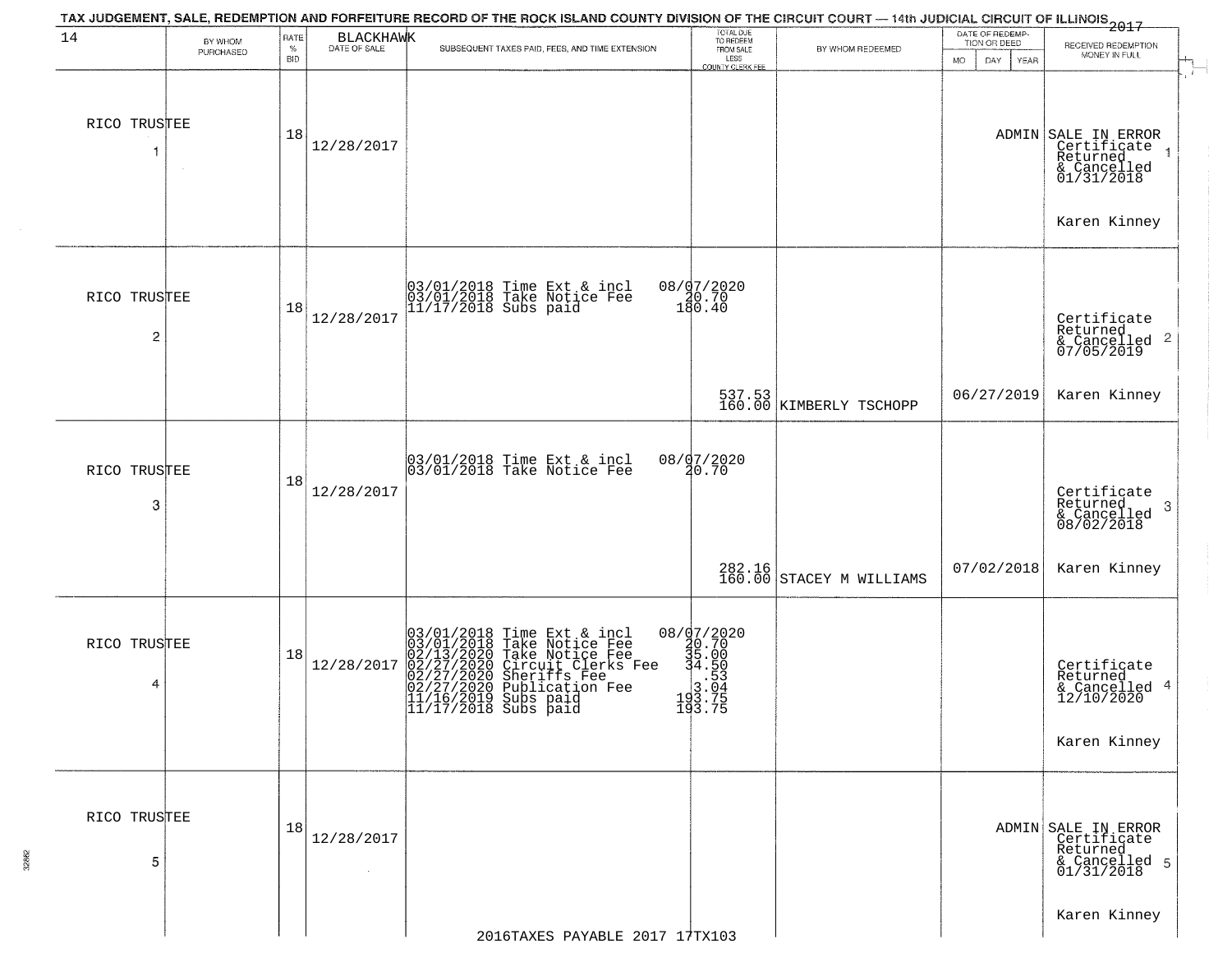| 15                        | NAME AND ADDRESS<br>LEGAL DESCRIPTION<br>TAXPAYER NO.                                           | <b>BLACKHAWK</b>                    | A-BACK TAX<br>FORFEITED<br>PRIOR TO | BACK TAX<br>FORFEITED<br>PENALTY | BACK TAX<br>FORFEITED<br>INTEREST AND | TOTAL BACK<br>TAX PENALTY<br>AND COSTS | AMOUNT<br>FOR WHICH<br>JUDGEMENT | $\begin{array}{c} \text{CERTIFICATE} \\ \text{NO.} \end{array}$ | INTEREST PAYMENT FUND<br>INDEMNITY FUND | 2017   |
|---------------------------|-------------------------------------------------------------------------------------------------|-------------------------------------|-------------------------------------|----------------------------------|---------------------------------------|----------------------------------------|----------------------------------|-----------------------------------------------------------------|-----------------------------------------|--------|
|                           | ECONOMIC DESCRIPTION PARCEL NO.<br>- CODE ACRES<br>- ASSESSED VALUATION FOR TAXES<br>TWP - CODE | TAX DUE<br>INT DUE                  | 2016                                | <b>ACCRUED</b>                   | COST ACCRUED                          | ACCRUED                                | IS ASKED                         |                                                                 | COST OF SALE                            |        |
| $\mathbb{H}^{\mathbb{Z}}$ |                                                                                                 | 1ST<br>18T                          |                                     |                                  |                                       |                                        |                                  |                                                                 |                                         |        |
|                           |                                                                                                 | $54.00 - 00$<br>2ND                 |                                     |                                  |                                       |                                        |                                  |                                                                 |                                         |        |
|                           | JONES JOE/ANN<br>648 10TH AVE W<br>MILAN IL                                                     |                                     |                                     |                                  |                                       |                                        |                                  |                                                                 | 10.00                                   |        |
|                           |                                                                                                 | 3RD<br>3RD                          |                                     |                                  |                                       |                                        |                                  |                                                                 |                                         |        |
|                           | 2/5/10 *3/11/11<br>MOBILE HOME PROPERTY<br>SHADY LANE                                           | 4TH<br>4TH                          | R                                   |                                  |                                       |                                        |                                  | 1118                                                            | 20.00                                   |        |
|                           |                                                                                                 |                                     |                                     |                                  |                                       |                                        |                                  |                                                                 |                                         |        |
|                           | $066 - 10 - 63$<br>11-06                                                                        | <b>PUBLICATION COST</b>             |                                     |                                  |                                       |                                        |                                  |                                                                 | 4.00                                    |        |
|                           | 720.000                                                                                         | 10.00<br>TOTAL DUE-TAXES, INT. COST |                                     |                                  |                                       |                                        |                                  |                                                                 |                                         |        |
|                           |                                                                                                 | 164.00                              |                                     |                                  |                                       |                                        | 164.00                           |                                                                 | 10.00                                   | 208.00 |
|                           |                                                                                                 | 1ST<br>1ST                          |                                     |                                  |                                       |                                        |                                  |                                                                 |                                         |        |
|                           |                                                                                                 | 37.50 <sub>2N</sub> 100.00<br>2ND   |                                     |                                  |                                       |                                        |                                  |                                                                 |                                         |        |
|                           | MARTIN EDWARD<br>648 10TH AVE W<br>MILAN IL                                                     |                                     |                                     |                                  |                                       |                                        |                                  |                                                                 | 10.00                                   |        |
|                           |                                                                                                 | 3RD<br>3RD                          |                                     |                                  |                                       |                                        |                                  |                                                                 |                                         |        |
|                           | 3/3/11 *11/2/11<br>MOBILE HOME PROPERTY<br>SHADY LANE                                           | 47H<br>4TH                          |                                     |                                  |                                       |                                        |                                  | 1119                                                            | 20.00                                   |        |
|                           |                                                                                                 |                                     | Гв                                  |                                  |                                       |                                        |                                  |                                                                 |                                         |        |
|                           | $067 - 05 - 63$<br>11-06                                                                        | PUBLICATION COST                    |                                     |                                  |                                       |                                        |                                  |                                                                 | 4.00                                    |        |
|                           | 500.000                                                                                         | 10.00<br>TOTAL DUE-TAXES, INT. COST |                                     |                                  |                                       |                                        |                                  |                                                                 |                                         |        |
|                           |                                                                                                 | 147.50                              |                                     |                                  |                                       |                                        | 147.50                           |                                                                 | 10.00                                   | 191.50 |
|                           |                                                                                                 | 1ST<br>1ST                          |                                     |                                  |                                       |                                        |                                  |                                                                 |                                         |        |
|                           |                                                                                                 | 2ND<br><b>SMD</b>                   |                                     |                                  |                                       |                                        |                                  |                                                                 |                                         |        |
|                           |                                                                                                 |                                     |                                     |                                  |                                       |                                        |                                  |                                                                 |                                         |        |
|                           |                                                                                                 | 3 <sub>BD</sub><br>3RD              |                                     |                                  |                                       |                                        |                                  |                                                                 |                                         |        |
|                           |                                                                                                 | 4TH<br>4TH                          |                                     |                                  |                                       |                                        |                                  |                                                                 |                                         |        |
|                           |                                                                                                 |                                     | l B.                                |                                  |                                       |                                        |                                  |                                                                 |                                         |        |
|                           |                                                                                                 | PUBLICATION COST                    |                                     |                                  |                                       |                                        |                                  |                                                                 |                                         |        |
|                           |                                                                                                 | TOTAL OUE-TAXES, INT. COST          |                                     |                                  |                                       |                                        |                                  |                                                                 |                                         |        |
|                           |                                                                                                 |                                     |                                     |                                  |                                       |                                        |                                  |                                                                 |                                         |        |
|                           |                                                                                                 | 1ST<br>१९४                          |                                     |                                  |                                       |                                        |                                  |                                                                 |                                         |        |
|                           |                                                                                                 | 2ND<br>2ND                          |                                     |                                  |                                       |                                        |                                  |                                                                 |                                         |        |
|                           |                                                                                                 |                                     |                                     |                                  |                                       |                                        |                                  |                                                                 |                                         |        |
|                           |                                                                                                 | 3RD<br>3BD                          |                                     |                                  |                                       |                                        |                                  |                                                                 |                                         |        |
|                           |                                                                                                 | वाम<br>4TH                          |                                     |                                  |                                       |                                        |                                  |                                                                 |                                         |        |
|                           |                                                                                                 |                                     | в                                   |                                  |                                       |                                        |                                  |                                                                 |                                         |        |
|                           |                                                                                                 | PUBLICATION COST                    |                                     |                                  |                                       |                                        |                                  |                                                                 |                                         |        |
|                           |                                                                                                 | TOTAL DUE-TAXES, INT. COST          |                                     |                                  |                                       |                                        |                                  |                                                                 |                                         |        |
|                           |                                                                                                 |                                     |                                     |                                  |                                       |                                        |                                  |                                                                 |                                         |        |
|                           |                                                                                                 | 1ST<br>1ST                          | IA.                                 |                                  |                                       |                                        |                                  |                                                                 |                                         |        |
|                           |                                                                                                 |                                     |                                     |                                  |                                       |                                        |                                  |                                                                 |                                         |        |
|                           |                                                                                                 | 2ND<br>2ND                          |                                     |                                  |                                       |                                        |                                  |                                                                 |                                         |        |
|                           |                                                                                                 | 3RD<br>$\overline{3}$ RD            |                                     |                                  |                                       |                                        |                                  |                                                                 |                                         |        |
|                           |                                                                                                 | 4TH<br>4TH                          |                                     |                                  |                                       |                                        |                                  |                                                                 |                                         |        |
|                           |                                                                                                 |                                     | l B.                                |                                  |                                       |                                        |                                  |                                                                 |                                         |        |
|                           |                                                                                                 | PUBLICATION COST                    |                                     |                                  |                                       |                                        |                                  |                                                                 |                                         |        |
|                           |                                                                                                 | TOTAL DUE-TAXES, INT. COST          |                                     |                                  |                                       |                                        |                                  |                                                                 |                                         |        |
|                           |                                                                                                 |                                     |                                     |                                  | 2016TAXES PAYABLE 2017 17TX103        |                                        |                                  |                                                                 |                                         |        |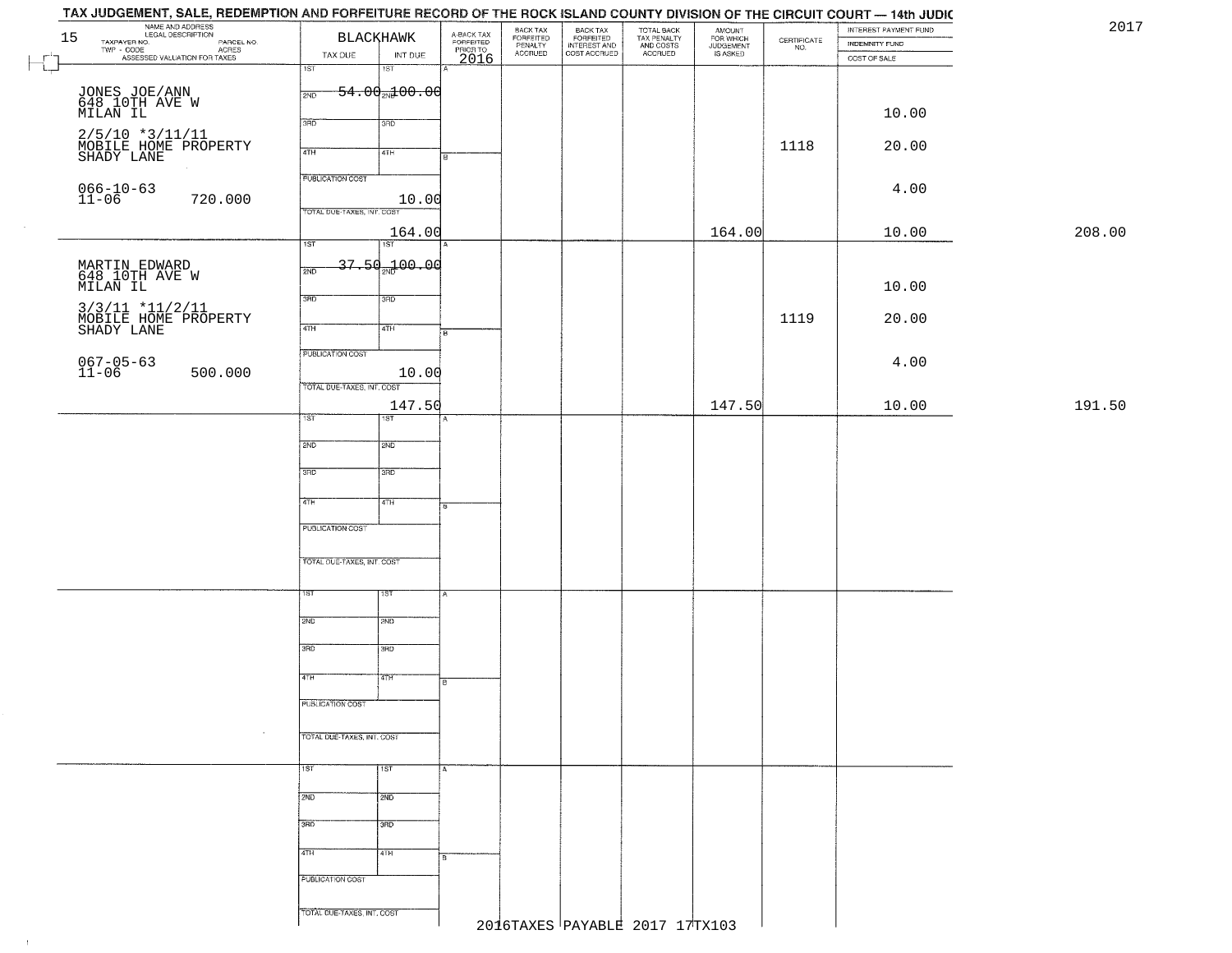|                                |                      |                                                              |            | TAX JUDGEMENT, SALE, REDEMPTION AND FORFEITURE RECORD OF THE ROCK ISLAND COUNTY DIVISION OF THE CIRCUIT COURT — 14th JUDICIAL CIRCUIT OF ILLINOIS<br>2017 - And Carl County of Management County of Management County of Carl Cou |                                                                 |                                 |                                                        |                                                                           |
|--------------------------------|----------------------|--------------------------------------------------------------|------------|-----------------------------------------------------------------------------------------------------------------------------------------------------------------------------------------------------------------------------------|-----------------------------------------------------------------|---------------------------------|--------------------------------------------------------|---------------------------------------------------------------------------|
| 15                             | BY WHOM<br>PURCHASED | $\begin{array}{c}\text{RATE}\\ \% \end{array}$<br><b>BID</b> | BLACKHAWK  | SUBSEQUENT TAXES PAID, FEES, AND TIME EXTENSION                                                                                                                                                                                   | TOTAL DUE<br>TO REDEEM<br>FROM SALE<br>LESS<br>COUNTY CLERK FEE | BY WHOM REDEEMED                | DATE OF REDEMP-<br>TION OR DEED<br>DAY.<br>YEAR<br>MO. | RECEIVED REDEMPTION<br>MONEY IN FULL                                      |
| RICO TRUSTEE<br>-1             |                      | 18                                                           | 12/28/2017 | 03/01/2018 Time Ext & incl<br>03/01/2018 Take Notice Fee<br>11/17/2018 Subs paid                                                                                                                                                  | 08/07/2020<br>180.70<br>184.00                                  |                                 |                                                        | $\mathcal{X}$<br>Certificate 1<br>Returned 1<br>& Cancelled<br>06/07/2019 |
|                                |                      |                                                              |            |                                                                                                                                                                                                                                   |                                                                 | 547.10 COLONA HOMES LC          | 05/07/2019                                             | Karen Kinney                                                              |
| RICO TRUSTEE<br>$\overline{c}$ |                      | 18                                                           | 12/28/2017 | 03/01/2018 Time Ext & incl<br>03/01/2018 Take Notice Fee                                                                                                                                                                          | 08/07/2020<br>20.70                                             |                                 |                                                        | Certificate<br>Returned<br>& Cancelled <sup>2</sup><br>10/02/2018         |
|                                |                      |                                                              |            |                                                                                                                                                                                                                                   |                                                                 | 281.14<br>160.00 CHRISTIAN NUCI | 09/10/2018                                             | Karen Kinney                                                              |
|                                |                      |                                                              |            |                                                                                                                                                                                                                                   |                                                                 |                                 |                                                        |                                                                           |
| $\boldsymbol{3}$               |                      |                                                              |            |                                                                                                                                                                                                                                   |                                                                 |                                 |                                                        | 3                                                                         |
|                                |                      |                                                              |            |                                                                                                                                                                                                                                   |                                                                 |                                 |                                                        |                                                                           |
| 4                              |                      |                                                              |            |                                                                                                                                                                                                                                   |                                                                 |                                 |                                                        | 4                                                                         |
|                                |                      |                                                              |            |                                                                                                                                                                                                                                   |                                                                 |                                 |                                                        |                                                                           |
| 5                              |                      |                                                              |            |                                                                                                                                                                                                                                   |                                                                 |                                 |                                                        | 5                                                                         |
|                                |                      |                                                              |            | 2016TAXES PAYABLE 2017 17TX103                                                                                                                                                                                                    |                                                                 |                                 |                                                        |                                                                           |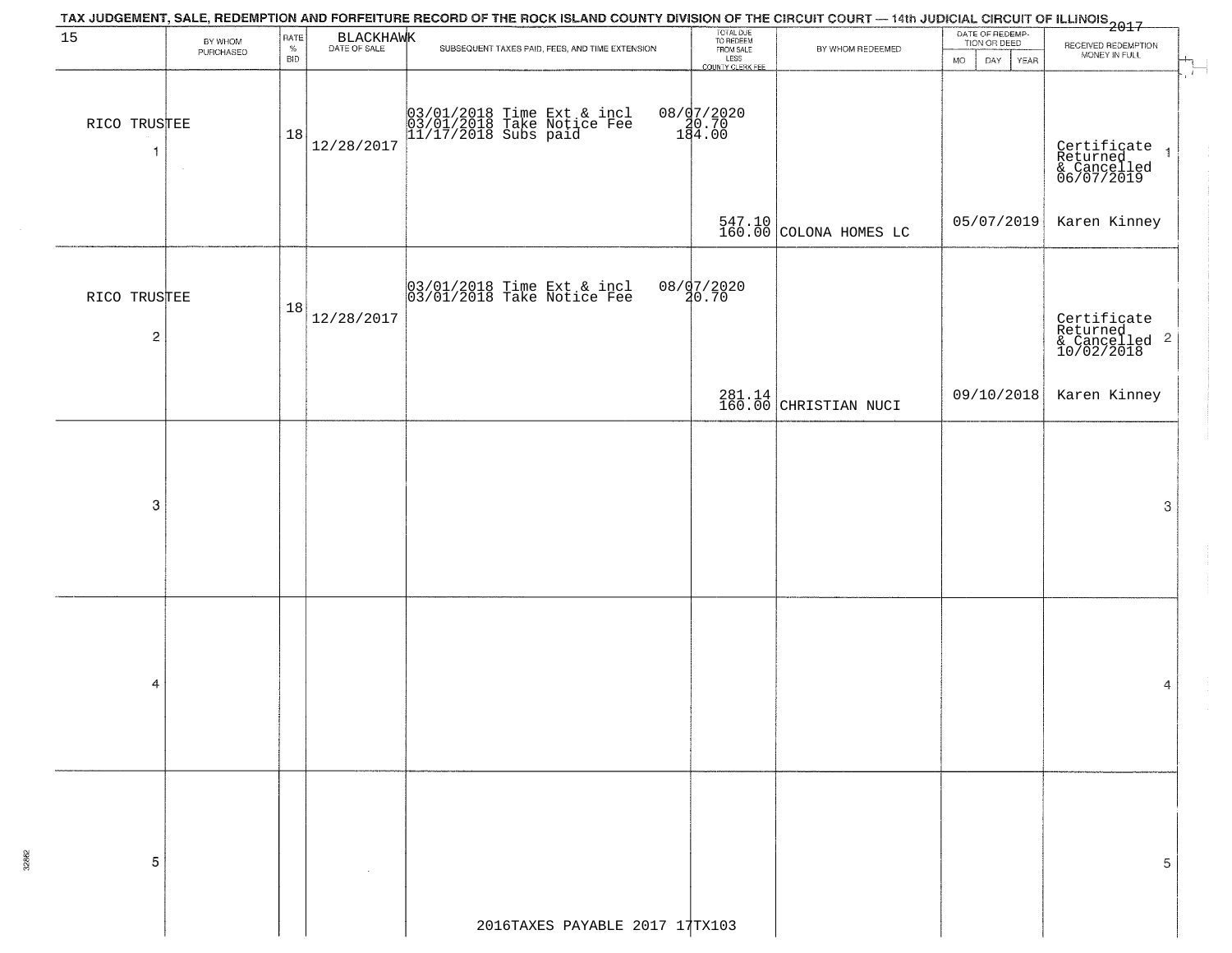|    | TAX JUDGEMENT, SALE, REDEMPTION AND FORFEITURE RECORD OF THE ROCK ISLAND COUNTY DIVISION OF THE CIRCUIT COURT — 14th JUDIC |                                            |                         |                              |                                                       |                                                   |                                    |                                                                 |                       |        |
|----|----------------------------------------------------------------------------------------------------------------------------|--------------------------------------------|-------------------------|------------------------------|-------------------------------------------------------|---------------------------------------------------|------------------------------------|-----------------------------------------------------------------|-----------------------|--------|
| 16 | NAME AND ADDRESS<br>LEGAL DESCRIPTION                                                                                      | <b>BLACKHAWK</b>                           | A-BACK TAX<br>FORFEITED | BACK TAX<br><b>FORFEITED</b> |                                                       |                                                   | <b>AMOUNT</b>                      |                                                                 | INTEREST PAYMENT FUND | 2017   |
|    | TAXPAYER NO.<br>PARCEL NO.<br>TWP - CODE<br>- CODE ACRES<br>ASSESSED VALUATION FOR TAXES                                   |                                            |                         | PENALTY<br>ACCRUED           | BACK TAX<br>FORFEITED<br>INTEREST AND<br>COST ACCRUED | TOTAL BACK<br>TAX PENALTY<br>AND COSTS<br>ACCRUED | FOR WHICH<br>JUDGEMENT<br>IS ASKED | $\begin{array}{c} \text{CEPTIFICATE} \\ \text{NO.} \end{array}$ | <b>INDEMNITY FUND</b> |        |
|    |                                                                                                                            | TAX DUE<br>INT DUE<br>1ST<br>15T           | PRIORTO                 |                              |                                                       |                                                   |                                    |                                                                 | COST OF SALE          |        |
|    |                                                                                                                            |                                            |                         |                              |                                                       |                                                   |                                    |                                                                 |                       |        |
|    | HORN LESLIE<br>308 17TH AVE E                                                                                              | <del>73.50<sub>20</sub>100.00</del><br>2ND |                         |                              |                                                       |                                                   |                                    |                                                                 |                       |        |
|    | MILAN IL                                                                                                                   |                                            |                         |                              |                                                       |                                                   |                                    |                                                                 | 10.00                 |        |
|    |                                                                                                                            | 3RD<br>3RD                                 |                         |                              |                                                       |                                                   |                                    |                                                                 |                       |        |
|    | $10/13/15*7/8/16*$<br>MOBILE HOME PROPERTY                                                                                 |                                            |                         |                              |                                                       |                                                   |                                    | 1120                                                            | 20.00                 |        |
|    | HIGH CLIFF                                                                                                                 | 4TH<br>4TH                                 |                         |                              |                                                       |                                                   |                                    |                                                                 |                       |        |
|    |                                                                                                                            | <b>PUBLICATION COST</b>                    |                         |                              |                                                       |                                                   |                                    |                                                                 |                       |        |
|    | $093 - 36 - 65$                                                                                                            |                                            |                         |                              |                                                       |                                                   |                                    |                                                                 | 4.00                  |        |
|    | $11 - 06$<br>980.000                                                                                                       | 10.00<br>TOTAL DUE-TAXES, INT. COST        |                         |                              |                                                       |                                                   |                                    |                                                                 |                       |        |
|    |                                                                                                                            |                                            |                         |                              |                                                       |                                                   |                                    |                                                                 |                       |        |
|    |                                                                                                                            | 183.50<br>$\overline{1ST}$<br>1ST          |                         |                              |                                                       |                                                   | 183.50                             |                                                                 | 10.00                 | 227.50 |
|    |                                                                                                                            |                                            |                         |                              |                                                       |                                                   |                                    |                                                                 |                       |        |
|    | KURIA JAMES<br>302 17TH AVE E                                                                                              | <del>70.35<sub>20</sub>00.</del> 00<br>2ND |                         |                              |                                                       |                                                   |                                    |                                                                 |                       |        |
|    | MILAN IL                                                                                                                   |                                            |                         |                              |                                                       |                                                   |                                    |                                                                 | 10.00                 |        |
|    | $6/12/09$ *9/20/11*7/18/14                                                                                                 | 3BD<br>3RD                                 |                         |                              |                                                       |                                                   |                                    |                                                                 |                       |        |
|    | MOBILE HOME PROPERTY                                                                                                       |                                            |                         |                              |                                                       |                                                   |                                    | 1121                                                            | 20.00                 |        |
|    | HIGH CLIFF                                                                                                                 | $\overline{47H}$<br>4TH                    |                         |                              |                                                       |                                                   |                                    |                                                                 |                       |        |
|    |                                                                                                                            | PUBLICATION COST                           |                         |                              |                                                       |                                                   |                                    |                                                                 |                       |        |
|    | $093 - 39 - 65$<br>11-06                                                                                                   |                                            |                         |                              |                                                       |                                                   |                                    |                                                                 | 4.00                  |        |
|    | 938.000                                                                                                                    | 10.00<br>TOTAL DUE-TAXES, INT. COST        |                         |                              |                                                       |                                                   |                                    |                                                                 |                       |        |
|    |                                                                                                                            |                                            |                         |                              |                                                       |                                                   |                                    |                                                                 |                       |        |
|    |                                                                                                                            | 180.35<br>1ST<br>ST                        |                         |                              |                                                       |                                                   | 180.35                             |                                                                 | 10.00                 | 224.35 |
|    |                                                                                                                            |                                            |                         |                              |                                                       |                                                   |                                    |                                                                 |                       |        |
|    | HOUSBY-BUNDY DEBRA<br>1801 5TH ST E                                                                                        | 70,28<br>200.00<br>2ND                     |                         |                              |                                                       |                                                   |                                    |                                                                 |                       |        |
|    | MILAN IL                                                                                                                   |                                            |                         |                              |                                                       |                                                   |                                    |                                                                 | 10.00                 |        |
|    | $5/8/09*5/15/13*6/18/15*$                                                                                                  | 3RD<br>3BD                                 |                         |                              |                                                       |                                                   |                                    |                                                                 |                       |        |
|    | MOBILE HOME PROPERTY                                                                                                       |                                            |                         |                              |                                                       |                                                   |                                    | 1122                                                            | 20.00                 |        |
|    | HIGH CLIFF                                                                                                                 | 4TH<br>4TH                                 |                         |                              |                                                       |                                                   |                                    |                                                                 |                       |        |
|    |                                                                                                                            | <b>PUBLICATION COST</b>                    |                         |                              |                                                       |                                                   |                                    |                                                                 |                       |        |
|    | $093 - 64 - 65$<br>11-06<br>937.000                                                                                        | 10.00                                      |                         |                              |                                                       |                                                   |                                    |                                                                 | 4.00                  |        |
|    |                                                                                                                            | TOTAL OUE-TAXES, INT. COST                 |                         |                              |                                                       |                                                   |                                    |                                                                 |                       |        |
|    |                                                                                                                            | 180.28                                     |                         |                              |                                                       |                                                   | 180.28                             |                                                                 | 10.00                 | 224.28 |
|    |                                                                                                                            | इइ                                         |                         |                              |                                                       |                                                   |                                    |                                                                 |                       |        |
|    |                                                                                                                            | 58.50<br>100.00                            |                         |                              |                                                       |                                                   |                                    |                                                                 |                       |        |
|    | OATS JESSICA/CHURCH SYLV<br>410 18TH AVE E                                                                                 | 2ND                                        |                         |                              |                                                       |                                                   |                                    |                                                                 |                       |        |
|    | MILAN IL                                                                                                                   |                                            |                         |                              |                                                       |                                                   |                                    |                                                                 | 10.00                 |        |
|    |                                                                                                                            | 3RD<br>3RD                                 |                         |                              |                                                       |                                                   |                                    |                                                                 |                       |        |
|    | $\begin{array}{c} 11/13/09 * 2/11/14 * 9/30/16 * \\ \text{MOBILE HOME PROPERTY} \\ \text{HIGH CLIFF} \end{array}$          | 4TH<br>4TH                                 |                         |                              |                                                       |                                                   |                                    | 1123                                                            | 20.00                 |        |
|    |                                                                                                                            |                                            |                         |                              |                                                       |                                                   |                                    |                                                                 |                       |        |
|    |                                                                                                                            | PUBLICATION COST                           |                         |                              |                                                       |                                                   |                                    |                                                                 | 4.00                  |        |
|    | 093-67-65<br>11-06<br>780.000                                                                                              | 10.00                                      |                         |                              |                                                       |                                                   |                                    |                                                                 |                       |        |
|    |                                                                                                                            | TOTAL DUE-TAXES, INT. COST                 |                         |                              |                                                       |                                                   |                                    |                                                                 |                       |        |
|    |                                                                                                                            | 168.50                                     |                         |                              |                                                       |                                                   | 168.50                             |                                                                 | 10.00                 | 212.50 |
|    |                                                                                                                            | $\overline{1ST}$<br>1ST                    |                         |                              |                                                       |                                                   |                                    |                                                                 |                       |        |
|    | SMITH MELISSA<br>1802 3RD ST E                                                                                             | 108.00100.00                               |                         |                              |                                                       |                                                   |                                    |                                                                 |                       |        |
|    |                                                                                                                            | $\overline{2ND}$<br>2ND                    |                         |                              |                                                       |                                                   |                                    |                                                                 |                       |        |
|    | MILAN IL                                                                                                                   |                                            |                         |                              |                                                       |                                                   |                                    |                                                                 | 10.00                 |        |
|    | Н                                                                                                                          | 3RD<br>$\overline{3}$ RD                   |                         |                              |                                                       |                                                   |                                    |                                                                 |                       |        |
|    | MOBILE HOME PROPERTY<br>HIGH CLIFF                                                                                         | 4TH<br>4TH                                 |                         |                              |                                                       |                                                   |                                    | 1124                                                            | 20.00                 |        |
|    |                                                                                                                            |                                            |                         |                              |                                                       |                                                   |                                    |                                                                 |                       |        |
|    |                                                                                                                            | PUBLICATION COST                           |                         |                              |                                                       |                                                   |                                    |                                                                 | 4.00                  |        |
|    | $093 - 78 - 65$<br>11-06<br>1440.000                                                                                       | 10.00                                      |                         |                              |                                                       |                                                   |                                    |                                                                 |                       |        |
|    |                                                                                                                            | TOTAL DUE-TAXES, INT. COST                 |                         |                              |                                                       |                                                   |                                    |                                                                 |                       |        |
|    |                                                                                                                            | 218.00                                     |                         |                              |                                                       |                                                   | 218.00                             |                                                                 | 10.00                 | 262.00 |
|    |                                                                                                                            |                                            |                         |                              |                                                       | 2016 TAVEC DAVARLE 2017 17 TV102                  |                                    |                                                                 |                       |        |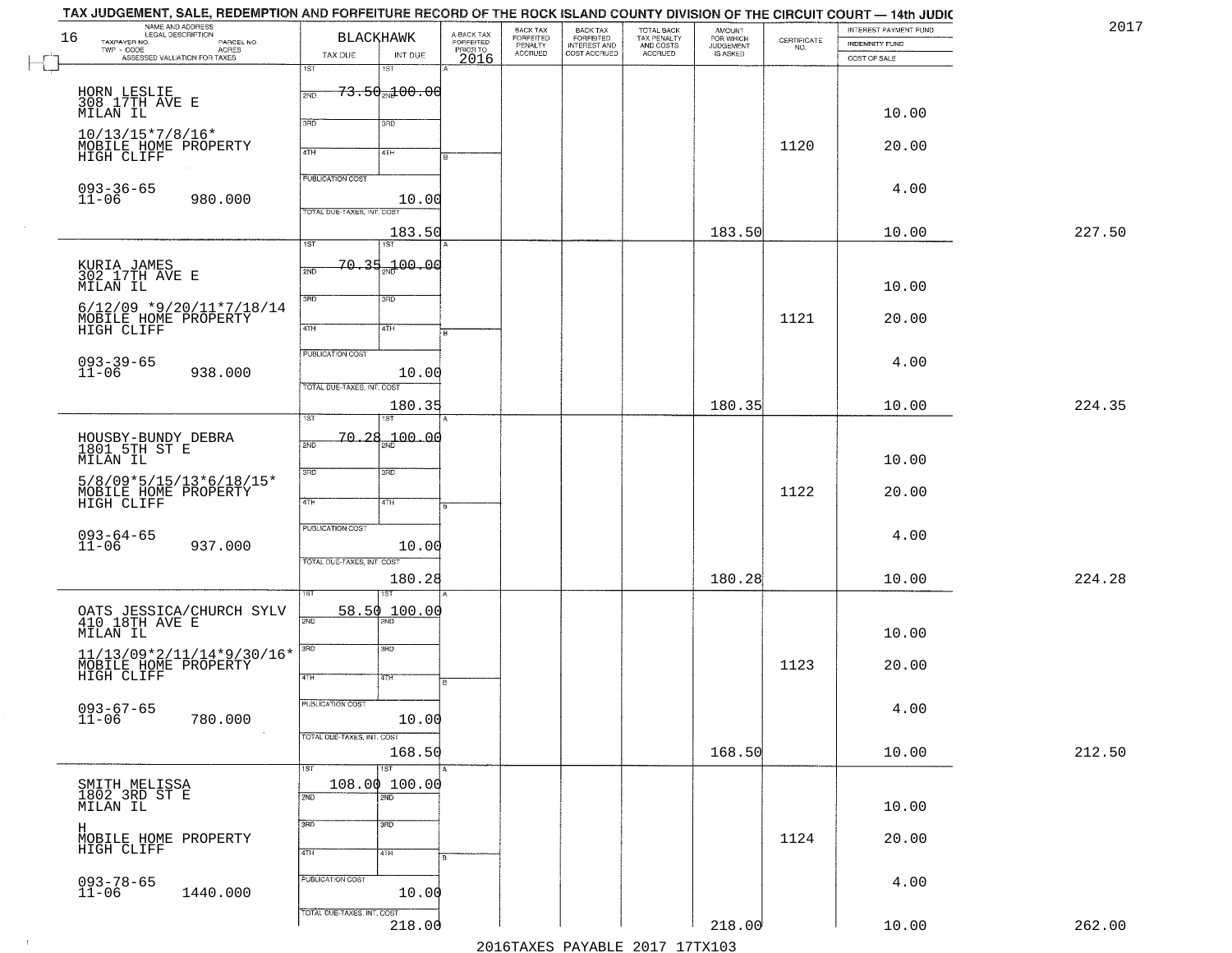| 16                | BY WHOM<br>PURCHASED | RATE<br>$\%$<br><b>BID</b> | BLACKHAWK  | SUBSEQUENT TAXES PAID, FEES, AND TIME EXTENSION                                                                                                                                                                                             | TOTAL DUE<br>TO REDEEM<br>FROM SALE<br>LESS<br>COUNTY CLERK FEE                                                                                         | BY WHOM REDEEMED               | DATE OF REDEMP-<br>TION OR DEED<br>DAY.<br>MO.<br>YEAR | $-2017$<br>RECEIVED REDEMPTION<br>MONEY IN FULL                        |  |
|-------------------|----------------------|----------------------------|------------|---------------------------------------------------------------------------------------------------------------------------------------------------------------------------------------------------------------------------------------------|---------------------------------------------------------------------------------------------------------------------------------------------------------|--------------------------------|--------------------------------------------------------|------------------------------------------------------------------------|--|
| RICO TRUSTEE<br>1 |                      | 18                         | 12/28/2017 | 03/01/2018 Time Ext & incl<br>03/01/2018 Take Notice Fee                                                                                                                                                                                    | 08/07/2020<br>20.70                                                                                                                                     |                                |                                                        | Certificate<br>Returned<br>& Cancelled<br>07/05/2018                   |  |
|                   |                      |                            |            |                                                                                                                                                                                                                                             |                                                                                                                                                         | 289.15<br>160.00 LESLIE HORN   | 06/25/2018                                             | Karen Kinney                                                           |  |
| RICO TRUSTEE<br>2 |                      | 18                         | 12/28/2017 | $03/01/2018$ Time Ext & incl<br>$03/01/2018$ Take Notice Fee<br>$02/13/2020$ Take Notice Fee<br>$02/27/2020$ Circuit Clerks Fee<br>$02/27/2020$ Sublication Fee<br>$02/27/2020$ Publication Fee<br>$11/16/2019$ Subs paid<br>$11/17/2018$ S | ${\footnotesize \begin{matrix} 08 / 97 / 2020 \\ 40 \cdot 70 \\ 35 \cdot 00 \\ 13 \cdot 89 \\ 3 \cdot 53 \\ 200 \cdot 35 \\ 200 \cdot 35 \end{matrix}}$ |                                |                                                        | $\overline{2}$                                                         |  |
| RICO TRUSTEE<br>3 |                      | 18                         | 12/28/2017 | $03/01/2018$ Time Ext & incl<br>03/01/2018 Take Notice Fee<br>02/13/2020 Take Notice Fee<br>02/27/2020 Circuit Clerks Fee<br>02/27/2020 Sublication Fee<br>02/27/2020 Publication Fee<br>11/16/2019 Subs paid<br>11/17/2018 Subs paid       | ${\footnotesize \begin{matrix} 08 / 97 / 2020 \\ 40.70 \\ 45.00 \\ 4.50 \\ 7.43 \\ 20.28 \\ 200.28 \\ 200.28 \end{matrix}}$                             |                                |                                                        | 3                                                                      |  |
| RICO TRUSTEE<br>4 |                      | 18                         | 12/28/2017 | 03/01/2018 Time Ext & incl<br>03/01/2018 Take Notice Fee<br>11/17/2018 Subs paid                                                                                                                                                            | 08/07/2020<br>$\frac{20.70}{188.50}$                                                                                                                    |                                |                                                        | Certificate<br>Returned<br>& Cancelled 4<br>06/28/2019<br>Karen Kinney |  |
| RICO TRUSTEE<br>5 |                      | 18                         | 12/28/2017 | 03/01/2018 Time Ext & incl<br>03/01/2018 Take Notice Fee<br>11/17/2018 Subs paid                                                                                                                                                            | 08/07/2020<br>230.70<br>238.00                                                                                                                          |                                |                                                        | Certificate<br>Returned<br>& Cancelled 5<br>01/06/2020                 |  |
|                   |                      |                            |            | $0.016$ mayng payaptr $0.017$ 17my102                                                                                                                                                                                                       |                                                                                                                                                         | 737.90<br>160.00 MELISSA SMITH | 11/14/2019                                             | Karen Kinney                                                           |  |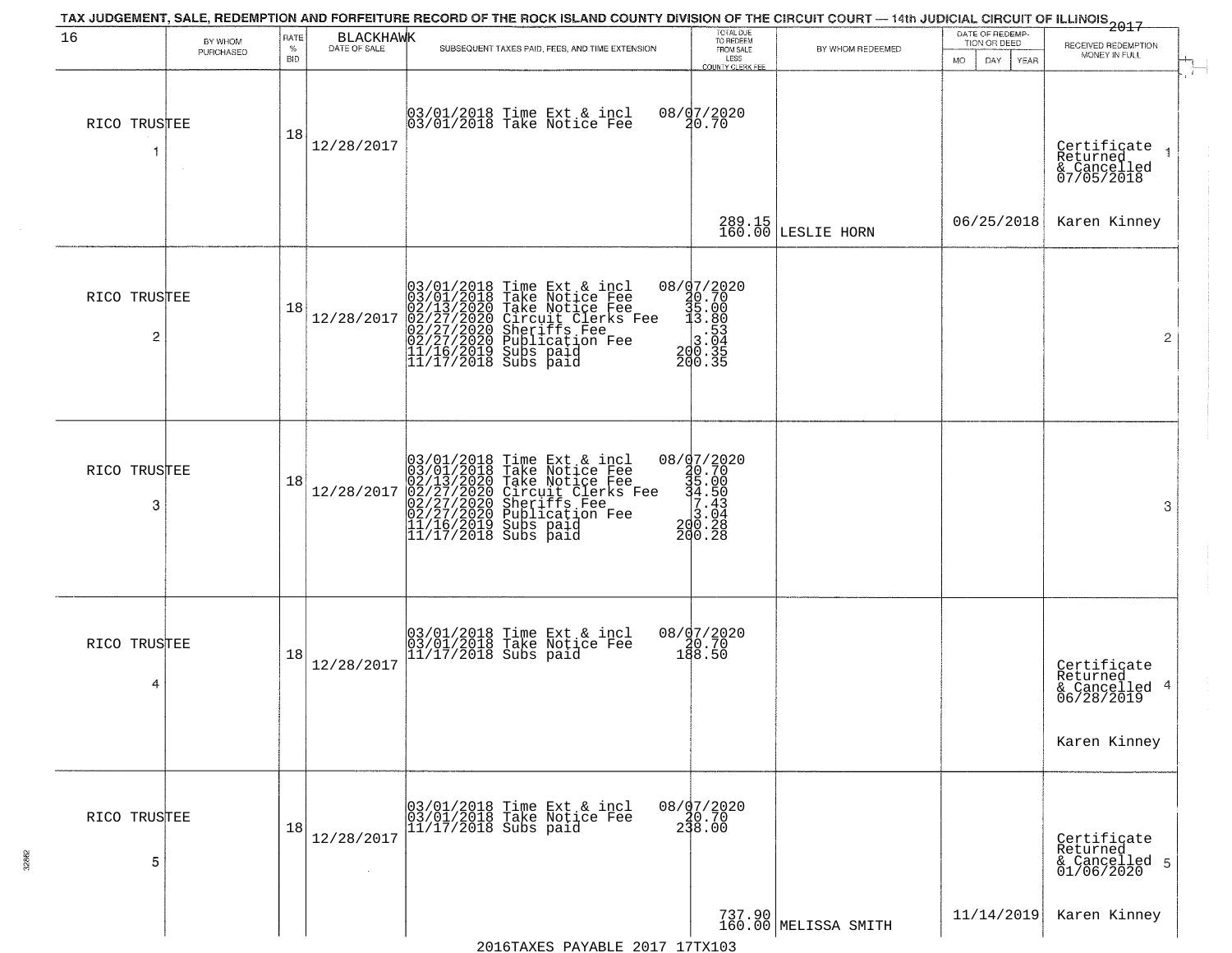| 17 | NAME AND ADDRESS<br>LEGAL DESCRIPTION<br>TAXPAYER NO.<br>PARCEL NO.                                                                          |                            | <b>BLACKHAWK</b>               | A-BACK TAX<br>FORFEITED<br>PRIOR TO<br>2016 | BACK TAX<br>FORFEITED<br>PENALTY<br>ACCRUED | BACK TAX<br>FORFEITED<br>INTEREST AND | TOTAL BACK<br>TAX PENALTY<br>AND COSTS<br>ACCRUED | AMOUNT<br>FOR WHICH<br>JUDGEMENT<br>IS ASKED | $\begin{array}{c} \text{CERTIFICATE} \\ \text{NO.} \end{array}$ | INTEREST PAYMENT FUND<br>INDEMNITY FUND |        |
|----|----------------------------------------------------------------------------------------------------------------------------------------------|----------------------------|--------------------------------|---------------------------------------------|---------------------------------------------|---------------------------------------|---------------------------------------------------|----------------------------------------------|-----------------------------------------------------------------|-----------------------------------------|--------|
|    | TWP - CODE<br>ASSESSED VALUATION FOR TAXES                                                                                                   | TAX DUE                    | INT DUE                        |                                             |                                             | COST ACCRUED                          |                                                   |                                              |                                                                 | COST OF SALE                            |        |
|    |                                                                                                                                              | 1ST                        | 18T                            |                                             |                                             |                                       |                                                   |                                              |                                                                 |                                         |        |
|    | HILL JESSICA<br>1802 2ND ST E                                                                                                                | 2ND                        | $69.30$ <sub>2N</sub> $100.00$ |                                             |                                             |                                       |                                                   |                                              |                                                                 |                                         |        |
|    | MILAN IL                                                                                                                                     | 3BD                        | 3RD                            |                                             |                                             |                                       |                                                   |                                              |                                                                 | 10.00                                   |        |
|    | $3/15/05*3/23/16*$                                                                                                                           |                            |                                |                                             |                                             |                                       |                                                   |                                              | 1125                                                            |                                         |        |
|    | MOBILE HOME PROPERTY<br>HIGH CLIFF                                                                                                           | 4TH                        | 4TH                            |                                             |                                             |                                       |                                                   |                                              |                                                                 | 20.00                                   |        |
|    |                                                                                                                                              | <b>PUBLICATION COST</b>    |                                |                                             |                                             |                                       |                                                   |                                              |                                                                 |                                         |        |
|    | 093-82-65<br>11-06<br>924.000                                                                                                                |                            | 10.00                          |                                             |                                             |                                       |                                                   |                                              |                                                                 | 4.00                                    |        |
|    |                                                                                                                                              | TOTAL DUE-TAXES, INT. COS  |                                |                                             |                                             |                                       |                                                   |                                              |                                                                 |                                         |        |
|    |                                                                                                                                              | $\overline{1ST}$           | 179.30<br>1ST                  |                                             |                                             |                                       |                                                   | 179.30                                       |                                                                 | 10.00                                   | 223.30 |
|    |                                                                                                                                              |                            | $63.00 - 100.00$               |                                             |                                             |                                       |                                                   |                                              |                                                                 |                                         |        |
|    | WALIJORSKI SHAWNA<br>1702 2ND ST E                                                                                                           | 2ND                        |                                |                                             |                                             |                                       |                                                   |                                              |                                                                 |                                         |        |
|    | MILAN IL                                                                                                                                     | 3RD                        | 3RD                            |                                             |                                             |                                       |                                                   |                                              |                                                                 | 10.00                                   |        |
|    | 10/13/10<br>MOBILE HOME PROPERTY                                                                                                             |                            |                                |                                             |                                             |                                       |                                                   |                                              | 1126                                                            | 20.00                                   |        |
|    | HIGH CLIFF                                                                                                                                   | 47H                        | 4TH                            |                                             |                                             |                                       |                                                   |                                              |                                                                 |                                         |        |
|    |                                                                                                                                              | <b>PUBLICATION COST</b>    |                                |                                             |                                             |                                       |                                                   |                                              |                                                                 | 4.00                                    |        |
|    | 093-86-65<br>11-06<br>840.000                                                                                                                | TOTAL DUE-TAXES, INT. COST | 10.00                          |                                             |                                             |                                       |                                                   |                                              |                                                                 |                                         |        |
|    |                                                                                                                                              |                            | 173.00                         |                                             |                                             |                                       |                                                   | 173.00                                       |                                                                 | 10.00                                   | 217.00 |
|    |                                                                                                                                              | īst                        |                                |                                             |                                             |                                       |                                                   |                                              |                                                                 |                                         |        |
|    | GASPER SUSAN<br>1700 2ND ST E                                                                                                                | 2ND                        | 52.20 <sub>2Nd</sub> 00.00     |                                             |                                             |                                       |                                                   |                                              |                                                                 |                                         |        |
|    | MILAN IL                                                                                                                                     |                            |                                |                                             |                                             |                                       |                                                   |                                              |                                                                 | 10.00                                   |        |
|    | 11/25/08*10/27/11*2/11/13                                                                                                                    | 3RD                        | 3 <sub>BD</sub>                |                                             |                                             |                                       |                                                   |                                              |                                                                 |                                         |        |
|    | MOBILE HOME PROPERTY<br>HIGH CLIFF                                                                                                           | 4TH                        | 4TH                            |                                             |                                             |                                       |                                                   |                                              | 1127                                                            | 20.00                                   |        |
|    |                                                                                                                                              | PUBLICATION COST           |                                |                                             |                                             |                                       |                                                   |                                              |                                                                 |                                         |        |
|    | 093-87-65<br>11-06<br>696.000                                                                                                                |                            | 10.00                          |                                             |                                             |                                       |                                                   |                                              |                                                                 | 4.00                                    |        |
|    |                                                                                                                                              | TOTAL OUE-TAXES, INT. COST |                                |                                             |                                             |                                       |                                                   |                                              |                                                                 |                                         |        |
|    |                                                                                                                                              |                            | 162.20<br>ৰে                   |                                             |                                             |                                       |                                                   | 162.20                                       |                                                                 | 10.00                                   | 206.20 |
|    |                                                                                                                                              |                            | 73.50 100.00                   |                                             |                                             |                                       |                                                   |                                              |                                                                 |                                         |        |
|    | CANCILLIERE JOSEPH<br>1806 2ND ST E<br>MILAN IL                                                                                              | 2ND                        |                                |                                             |                                             |                                       |                                                   |                                              |                                                                 | 10.00                                   |        |
|    |                                                                                                                                              | 3RD                        | 3BD                            |                                             |                                             |                                       |                                                   |                                              |                                                                 |                                         |        |
|    | $\begin{array}{lll} 11/18/05{*}2/24/11{*}5/15/13{*} \\ {\tt MOBILE}\ & {\tt HOME}\ & {\tt PROPERTY} \\ {\tt HIGH}\ & {\tt CLIFF}\end{array}$ |                            |                                |                                             |                                             |                                       |                                                   |                                              | 1128                                                            | 20.00                                   |        |
|    |                                                                                                                                              | 4TH                        | वाम                            | в                                           |                                             |                                       |                                                   |                                              |                                                                 |                                         |        |
|    | $094 - 04 - 65$                                                                                                                              | <b>PUBLICATION COST</b>    |                                |                                             |                                             |                                       |                                                   |                                              |                                                                 | 4.00                                    |        |
|    | $11 - 06$<br>980.000<br>$\sim 100$                                                                                                           | TOTAL DUE-TAXES, INT. COST | 10.00                          |                                             |                                             |                                       |                                                   |                                              |                                                                 |                                         |        |
|    |                                                                                                                                              |                            | 183.50                         |                                             |                                             |                                       |                                                   | 183.50                                       |                                                                 | 10.00                                   | 227.50 |
|    |                                                                                                                                              | 1ST                        | $\overline{\text{1ST}}$        |                                             |                                             |                                       |                                                   |                                              |                                                                 |                                         |        |
|    | SHELTON MISTY<br>1808 2ND ST E                                                                                                               | 2ND                        | 69.30 100.00<br>2ND            |                                             |                                             |                                       |                                                   |                                              |                                                                 |                                         |        |
|    | MILAN IL                                                                                                                                     |                            |                                |                                             |                                             |                                       |                                                   |                                              |                                                                 | 10.00                                   |        |
|    | 6/3/13                                                                                                                                       | 3RD                        | 3BD                            |                                             |                                             |                                       |                                                   |                                              | 1129                                                            |                                         |        |
|    | MOBILE HOME PROPERTY<br>HIGH CLIFF                                                                                                           | 4TH                        | 4TH                            |                                             |                                             |                                       |                                                   |                                              |                                                                 | 20.00                                   |        |
|    |                                                                                                                                              |                            |                                |                                             |                                             |                                       |                                                   |                                              |                                                                 |                                         |        |
|    | $094 - 05 - 65$<br>11-06<br>924.000                                                                                                          | PUBLICATION COST           | 10.00                          |                                             |                                             |                                       |                                                   |                                              |                                                                 | 4.00                                    |        |
|    |                                                                                                                                              | TOTAL DUE-TAXES, INT. COST |                                |                                             |                                             |                                       |                                                   |                                              |                                                                 |                                         |        |
|    |                                                                                                                                              |                            | 179.30                         |                                             |                                             |                                       |                                                   | 179.30                                       |                                                                 | 10.00                                   | 223.30 |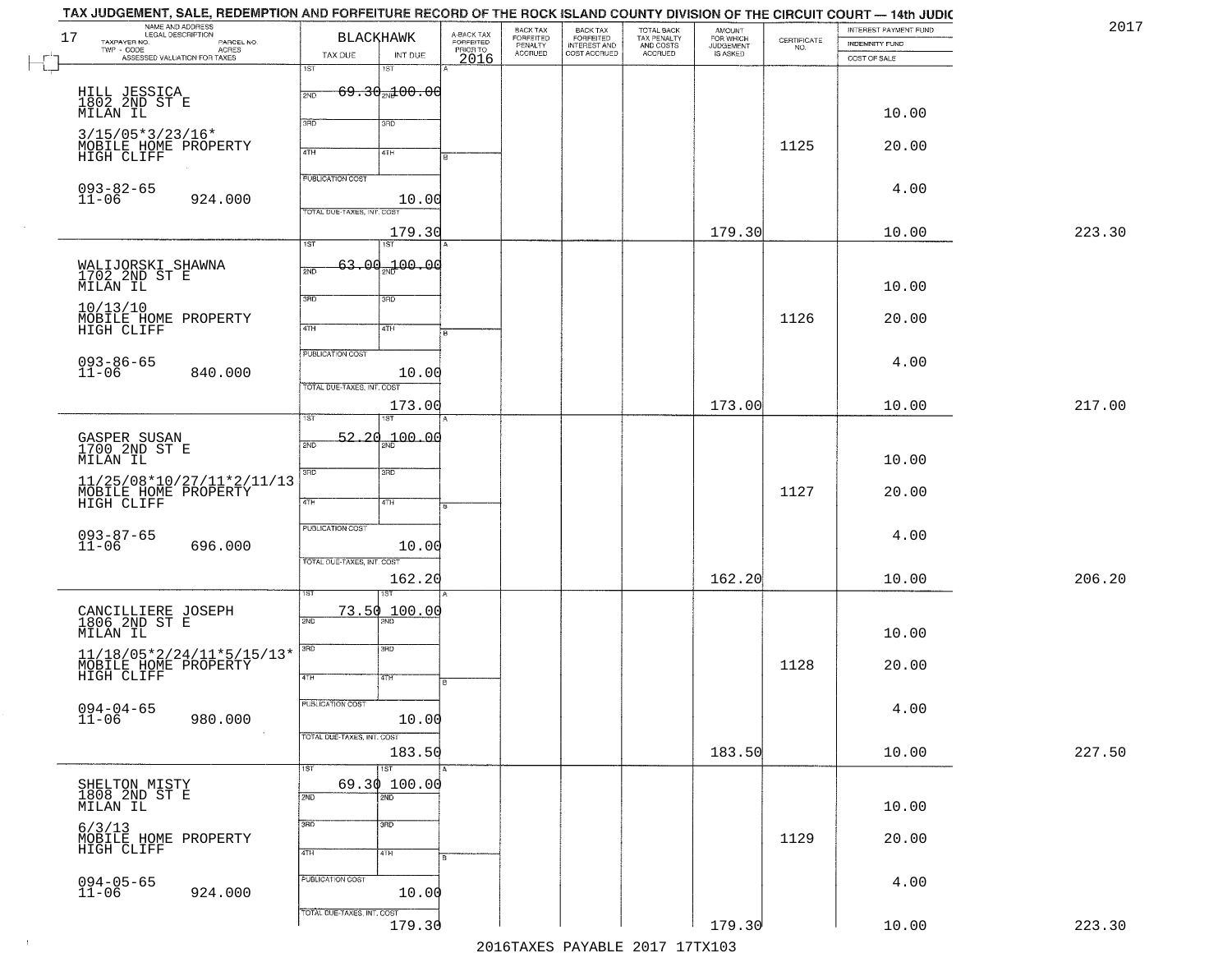| 17                | BY WHOM   | RATE               | BLACKHAWK<br>DATE OF SALE | TAX JUDGEMENT, SALE, REDEMPTION AND FORFEITURE RECORD OF THE ROCK ISLAND COUNTY DIVISION OF THE CIRCUIT COURT — 14th JUDICIAL CIRCUIT OF ILLINOIS 2017 | TOTAL DUE<br>TO REDEEM                       |                                     | DATE OF REDEMP-<br>TION OR DEED |                                                                               |
|-------------------|-----------|--------------------|---------------------------|--------------------------------------------------------------------------------------------------------------------------------------------------------|----------------------------------------------|-------------------------------------|---------------------------------|-------------------------------------------------------------------------------|
|                   | PURCHASED | $\%$<br><b>BID</b> |                           | SUBSEQUENT TAXES PAID, FEES, AND TIME EXTENSION                                                                                                        | FROM SALE<br>LESS<br><b>COUNTY CLERK FEE</b> | BY WHOM REDEEMED                    | MO.<br>DAY.<br>YEAR             | RECEIVED REDEMPTION<br>MONEY IN FULL                                          |
| RICO TRUSTEE<br>1 | $\sim$    | 18                 | 12/28/2017                | 03/01/2018 Time Ext & incl<br>03/01/2018 Take Notice Fee<br>11/17/2018 Subs paid                                                                       | 08/07/2020<br>08.70<br>199.30                |                                     |                                 | Certificate<br>Returned<br>& Cancelled<br>01/06/2020                          |
|                   |           |                    |                           |                                                                                                                                                        |                                              | 628.00 JACOB ALLEN                  | 11/12/2019                      | Karen Kinney                                                                  |
| RICO TRUSTEE<br>2 |           | 18                 | 12/28/2017                |                                                                                                                                                        |                                              |                                     |                                 | ADMIN SALE IN ERROR<br>Certificate<br>Returned<br>& Cancelled 2<br>01/31/2018 |
|                   |           |                    |                           |                                                                                                                                                        |                                              |                                     |                                 | Karen Kinney                                                                  |
| RICO TRUSTEE<br>3 |           | 18                 | 12/28/2017                | 03/01/2018 Time Ext & incl<br>03/01/2018 Take Notice Fee<br>11/17/2018 Subs paid                                                                       | 08/07/2020<br>180.70<br>182.20               |                                     |                                 | Certificate<br>Returned<br>3<br>& Cancelled<br>03/07/2019                     |
|                   |           |                    |                           |                                                                                                                                                        |                                              | 542.31<br>160.00 JUDITH REPLOGLE    | 02/19/2019                      | Karen Kinney                                                                  |
| RICO TRUSTEE<br>4 |           | 18                 | 12/28/2017                | 03/01/2018 Time Ext & incl<br>03/01/2018 Take Notice Fee                                                                                               | 08/07/2020<br>20.70                          |                                     |                                 | Certificate<br>Returned<br>& Cancelled 4<br>07/06/2018                        |
|                   |           |                    |                           |                                                                                                                                                        |                                              | 289.15<br>160.00 JOSEPH CANCILLIERE | 03/20/2018                      | Karen Kinney                                                                  |
| RICO TRUSTEE<br>5 |           | 18                 | 12/28/2017                | 03/01/2018 Time Ext & incl<br>03/01/2018 Take Notice Fee<br>11/17/2018 Subs paid                                                                       | $08/07/2020$<br>$40.70$<br>199.30            |                                     |                                 | Certificate<br>Returned<br>& Cancelled 5<br>06/28/2019                        |
|                   |           |                    |                           | 2016TAXES PAYABLE 2017 17TX103                                                                                                                         |                                              |                                     |                                 | Karen Kinney                                                                  |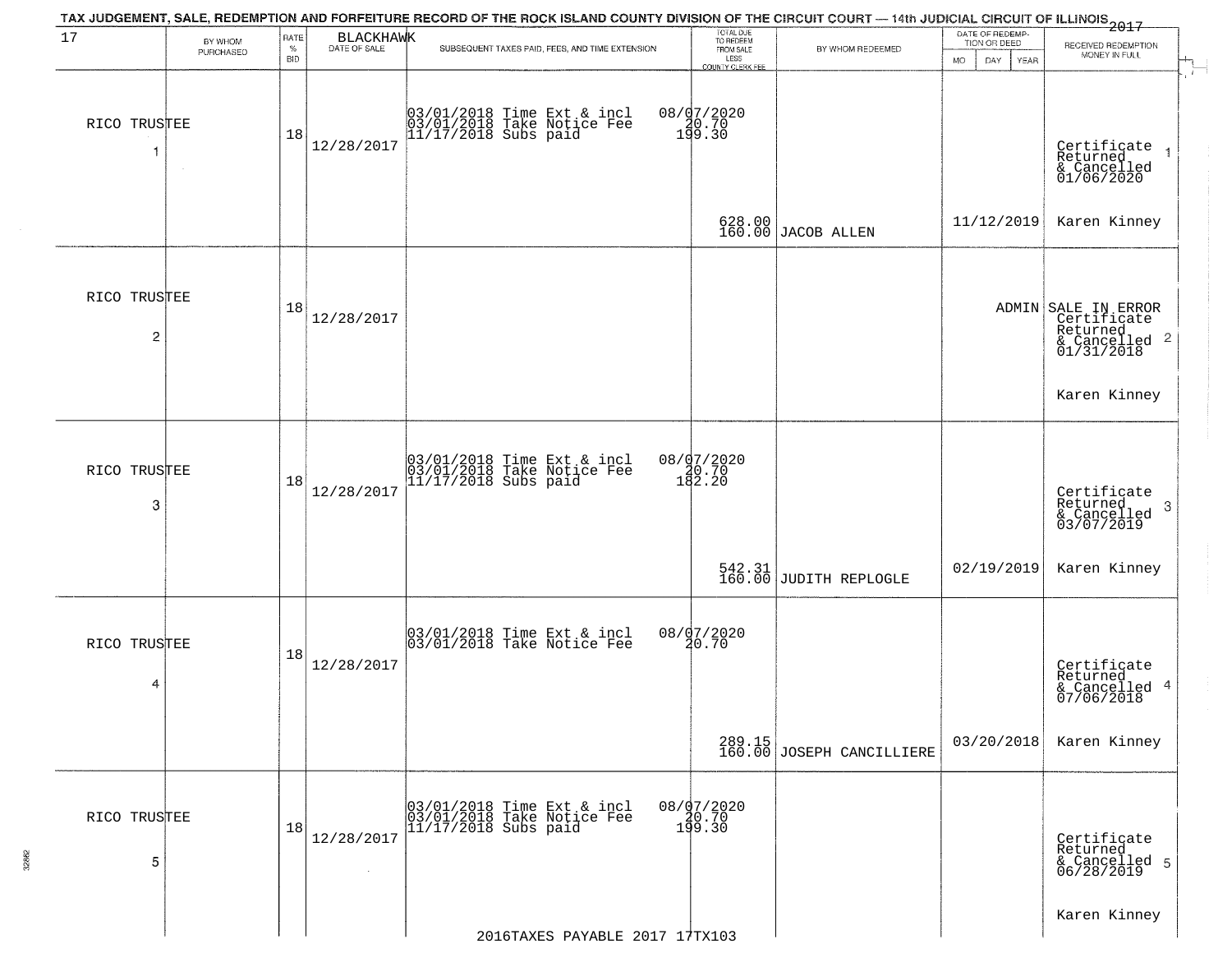|        | INTEREST PAYMENT FUND<br><b>INDEMNITY FUND</b> | CERTIFICATE<br>NO. | <b>AMOUNT</b><br>FOR WHICH<br>JUDGEMENT<br>IS ASKED | TOTAL BACK<br>TAX PENALTY<br>AND COSTS<br>ACCRUED | BACK TAX<br>FORFEITED<br>INTEREST AND<br>COST ACCRUED | BACK TAX<br>FORFEITED<br>PENALTY<br>ACCRUED | A-BACK TAX<br>FORFEITED | <b>BLACKHAWK</b>                      |                                   | NAME AND ADDRESS<br>LEGAL DESCRIPTION<br>TAXPAYER NO.<br>PARCEL NO. |
|--------|------------------------------------------------|--------------------|-----------------------------------------------------|---------------------------------------------------|-------------------------------------------------------|---------------------------------------------|-------------------------|---------------------------------------|-----------------------------------|---------------------------------------------------------------------|
|        | COST OF SALE                                   |                    |                                                     |                                                   |                                                       |                                             | PRIORTO                 | INT DUE<br>1ST                        | TAX DUE<br>1ST                    | TWP - CODE<br>- CODE ACRES<br>ASSESSED VALUATION FOR TAXES          |
|        |                                                |                    |                                                     |                                                   |                                                       |                                             |                         | $63.00$ <sub>2N</sub> $100.00$        | 2ND                               |                                                                     |
|        | 10.00                                          |                    |                                                     |                                                   |                                                       |                                             |                         |                                       |                                   | BOVEE JORDAN<br>416 19TH AVE E<br>MILAN IL                          |
|        | 20.00                                          | 1130               |                                                     |                                                   |                                                       |                                             |                         | 3RD                                   | 3BD                               | $2 - 22 - 93$<br>MOBILE HOME PROPERTY                               |
|        |                                                |                    |                                                     |                                                   |                                                       |                                             |                         | 4TH                                   | 4TH                               | HIGH CLIFF                                                          |
|        | 4.00                                           |                    |                                                     |                                                   |                                                       |                                             |                         |                                       | <b>PUBLICATION COST</b>           | $094 - 36 - 65$<br>$11 - 06$                                        |
|        |                                                |                    |                                                     |                                                   |                                                       |                                             |                         | 10.00                                 | TOTAL DUE-TAXES, INT. COST        | 840.000                                                             |
| 217.00 | 10.00                                          |                    | 173.00                                              |                                                   |                                                       |                                             |                         | 173.00<br>$\overline{1ST}$            | $\overline{1ST}$                  |                                                                     |
|        | 10.00                                          |                    |                                                     |                                                   |                                                       |                                             |                         | <del>115.20<sub>30</sub>1</del> 00.00 | 2ND                               | HOEG MICHAEL/MICHELLE<br>1813 5TH ST E<br>MILAN IL                  |
|        | 20.00                                          | 1131               |                                                     |                                                   |                                                       |                                             |                         | 3RD                                   | 3RD                               | $7/28/11*9/14/12*2/19/16$                                           |
|        |                                                |                    |                                                     |                                                   |                                                       |                                             |                         | 4TH                                   | $\sqrt{47H}$                      | MOBILE HOME PROPERTY<br>HIGH CLIFF                                  |
|        | 4.00                                           |                    |                                                     |                                                   |                                                       |                                             |                         |                                       | <b>PUBLICATION COST</b>           | $094 - 38 - 65$<br>$11 - 06$                                        |
|        |                                                |                    |                                                     |                                                   |                                                       |                                             |                         | 10.00                                 | TOTAL DUE-TAXES, INT. COST        | 1536.000                                                            |
| 269.20 | 10.00                                          |                    | 225.20                                              |                                                   |                                                       |                                             |                         | 225.20                                | ist.                              |                                                                     |
|        | 10.00                                          |                    |                                                     |                                                   |                                                       |                                             |                         | 00.04 مهر                             | $69 - 12$<br>2ND                  | HOUSELY MARIA<br>1809 5TH ST E<br>MILAN IL                          |
|        | 20.00                                          | 1132               |                                                     |                                                   |                                                       |                                             |                         | 3 <sub>BD</sub>                       | 3BD                               | 5/13/11<br>MOBILE HOME PROPERTY                                     |
|        |                                                |                    |                                                     |                                                   |                                                       |                                             |                         | 4TH                                   | 4TH                               | HIGH CLIFF                                                          |
|        | 4.00                                           |                    |                                                     |                                                   |                                                       |                                             |                         | 10.00                                 | PUBLICATION COST                  | $094 - 40 - 65$<br>11-06<br>1152.000                                |
|        |                                                |                    |                                                     |                                                   |                                                       |                                             |                         |                                       | TOTAL OUE-TAXES, INT. COST        |                                                                     |
| 223.12 | 10.00                                          |                    | 179.12                                              |                                                   |                                                       |                                             |                         | 179.12                                |                                   |                                                                     |
|        | 10.00                                          |                    |                                                     |                                                   |                                                       |                                             |                         | 90.00 100.00                          | 2ND                               | WHITED MICHAEL/TAMBRA<br>413 19TH AVE E<br>MILAN IL                 |
|        | 20.00                                          | 1133               |                                                     |                                                   |                                                       |                                             |                         | 3RD<br>47H                            | 3RD<br>4TH                        | 10/29/07 *10/16/09<br>MOBILE HOME PROPERTY<br>HIGH CLIFF            |
|        | 4.00                                           |                    |                                                     |                                                   |                                                       |                                             |                         | 10.00                                 | <b>PUBLICATION COST</b>           | $094 - 48 - 65$<br>$11 - 06$<br>1200.000                            |
| 244.00 | 10.00                                          |                    | 200.00                                              |                                                   |                                                       |                                             |                         | 200.00<br>$\overline{1ST}$            | TOTAL DUE-TAXES, INT. COST<br>1ST |                                                                     |
|        | 10.00                                          |                    |                                                     |                                                   |                                                       |                                             |                         | 50.40100.00<br>2ND                    | 2ND                               | WHITNEY KARIN<br>411 19TH AVE E<br>MILAN IL                         |
|        | 20.00                                          | 1134               |                                                     |                                                   |                                                       |                                             |                         | 3 <sub>RD</sub><br>4TH                | 3RD<br>4TH                        | $7/29/05 * 5/23/12$<br>MOBILE HOME PROPERTY<br>HIGH CLIFF           |
|        | 4.00                                           |                    |                                                     |                                                   |                                                       |                                             |                         | 10.00                                 | PUBLICATION COST                  | $094 - 49 - 65$<br>11-06<br>840.000                                 |
|        |                                                |                    |                                                     |                                                   |                                                       |                                             |                         |                                       | TOTAL DUE-TAXES, INT. COST        |                                                                     |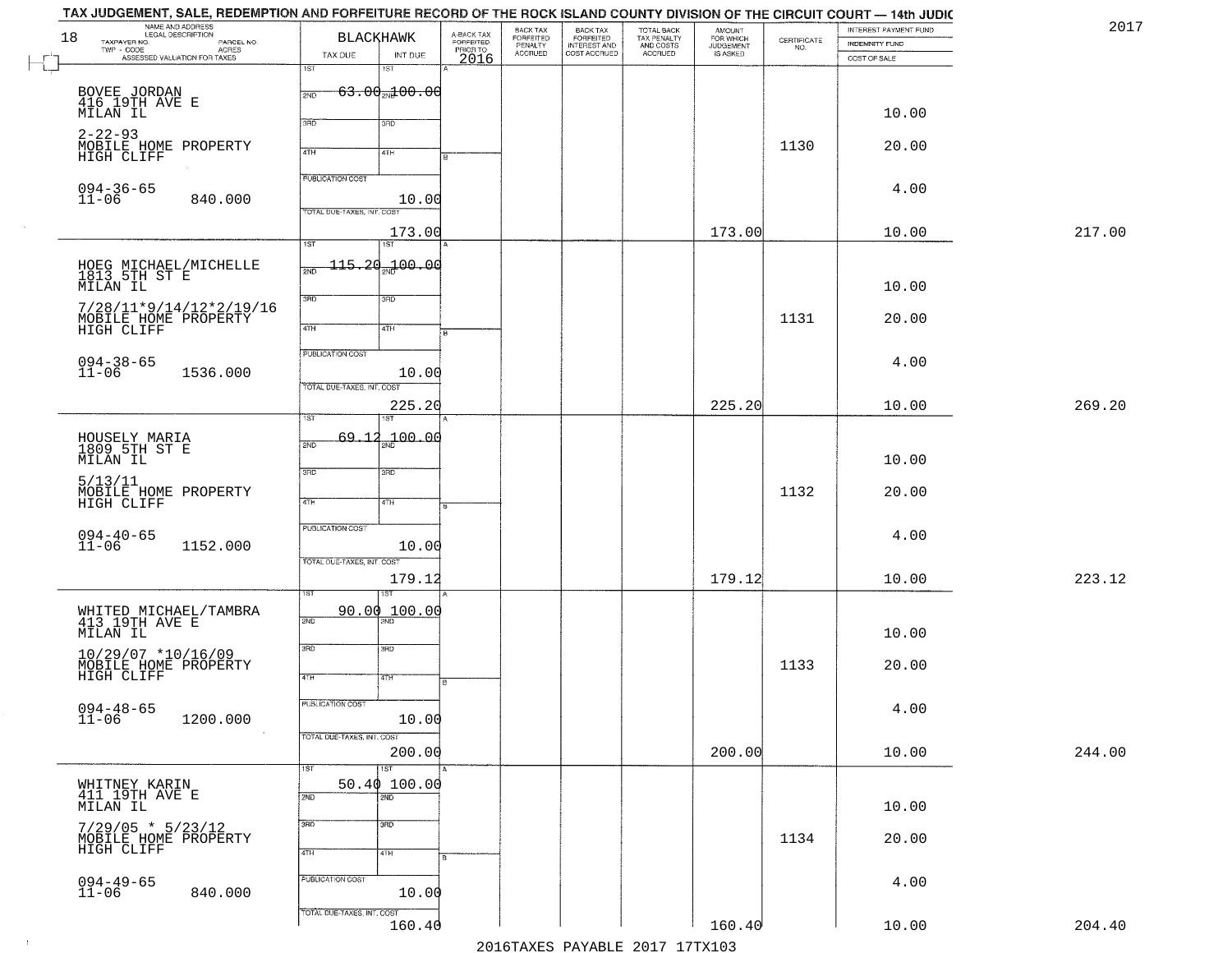| 18                | BY WHOM   | RATE               | BLACKHAWK  |                                                                                                                                                                                                                                                                                                                                                              | TOTAL DUE<br>TO REDEEM                                                                                                     |                      | DATE OF REDEMP-<br>TION OR DEED | 2017                                                                                                      |
|-------------------|-----------|--------------------|------------|--------------------------------------------------------------------------------------------------------------------------------------------------------------------------------------------------------------------------------------------------------------------------------------------------------------------------------------------------------------|----------------------------------------------------------------------------------------------------------------------------|----------------------|---------------------------------|-----------------------------------------------------------------------------------------------------------|
|                   | PURCHASED | $\%$<br><b>BID</b> |            | SUBSEQUENT TAXES PAID, FEES, AND TIME EXTENSION                                                                                                                                                                                                                                                                                                              | FROM SALE<br>LESS                                                                                                          | BY WHOM REDEEMED     | <b>MO</b><br>DAY<br>YEAR        | RECEIVED REDEMPTION<br>MONEY IN FULL                                                                      |
| RICO TRUSTEE      |           | 18                 |            | $[03/01/2018 \text{ Time Ext & incl} \newline [03/01/2018 \text{ Take Notice Free} \newline [02/13/2020 \text{ Take Notice Free} \newline [02/13/2020 \text{ Circle Note Free} \newline [02/27/2020 \text{ ShernifS Free} \newline [02/27/2020 \text{ ShernifS Free} \newline [12/16/2019 \text{ Subs paid} \newline [11/17/2018 \text{ Subs paid} \newline$ | COUNTY CLERK FEE<br>08/07/2020<br>30.70<br>34.500<br>3.503<br>3.040<br>43.000<br>193.00                                    |                      |                                 | $\mathcal{F}$ .<br>1                                                                                      |
| RICO TRUSTEE<br>2 |           | 18                 | 12/28/2017 | $03/01/2018$ Time Ext & incl<br>03/01/2018 Take Notice Fee<br>02/13/2020 Take Notice Fee<br>02/27/2020 Circuit Clerks Fee<br>02/27/2020 Sublication Fee<br>11/16/2019 Subs paid<br>11/17/2018 Subs paid                                                                                                                                                      | ${\footnotesize \begin{matrix} 08 / 97 / 2020 \\ 40.70 \\ 35.00 \\ 7.60 \\ 7.60 \\ 3.04 \\ 245.20 \\ 245.20 \end{matrix}}$ |                      |                                 | TAX DEED ISSUED<br>  Certificate<br>  Returned<br>$\frac{1}{2}$ Cancelled 2<br>01/21/2021<br>Karen Kinney |
| RICO TRUSTEE<br>3 |           | 18                 | 12/28/2017 |                                                                                                                                                                                                                                                                                                                                                              |                                                                                                                            | 263.28 MARIA HOUSELY | 02/28/2018                      | Certificate<br>Returned<br>& Cancelled<br>04/04/2018<br>-3<br>Karen Kinney                                |
| RICO TRUSTEE<br>4 |           | 18                 | 12/28/2017 | $03/01/2018$ Time Ext & incl<br>03/01/2018 Take Notice Fee<br>02/13/2020 Take Notice Fee<br>02/27/2020 Circuit Clerks Fee<br>02/27/2020 Sublication Fee<br>02/27/2020 Publication Fee<br>11/16/2019 Subs paid<br>11/17/2018 Subs paid                                                                                                                        | $08 / \frac{07}{20.70}$<br>30.70<br>35.00<br>30.70<br>$\frac{1}{3}.\overline{0}\overline{3}$<br>220.00<br>220.00           |                      |                                 | 4                                                                                                         |
| RICO TRUSTEE<br>5 |           | 18                 | 12/28/2017 | 03/01/2018 Time Ext & incl<br>03/01/2018 Take Notice Fee<br>02/13/2020 Take Notice Fee<br>02/27/2020 Circuit Clerks Fee<br>02/27/2020 Sheriffs Fee<br>02/27/2020 Publication Fee<br>11/16/2019 Subs paid<br>11/17/2018 Subs paid                                                                                                                             | 08/07/2020<br>20.70<br>35.00<br>20.70<br>$\begin{array}{r} 18.53 \\ 3.04 \\ 190.40 \end{array}$<br>180.40                  |                      | 03/02/2020                      | Certificate<br>Returned<br>& Cancelled 5<br>04/02/2020                                                    |
|                   |           |                    |            | $2016$ TAYEC DAVARLE $2017$ 17TY103                                                                                                                                                                                                                                                                                                                          | 894.08                                                                                                                     | 160.00 GREG THOMPSON |                                 | Karen Kinney                                                                                              |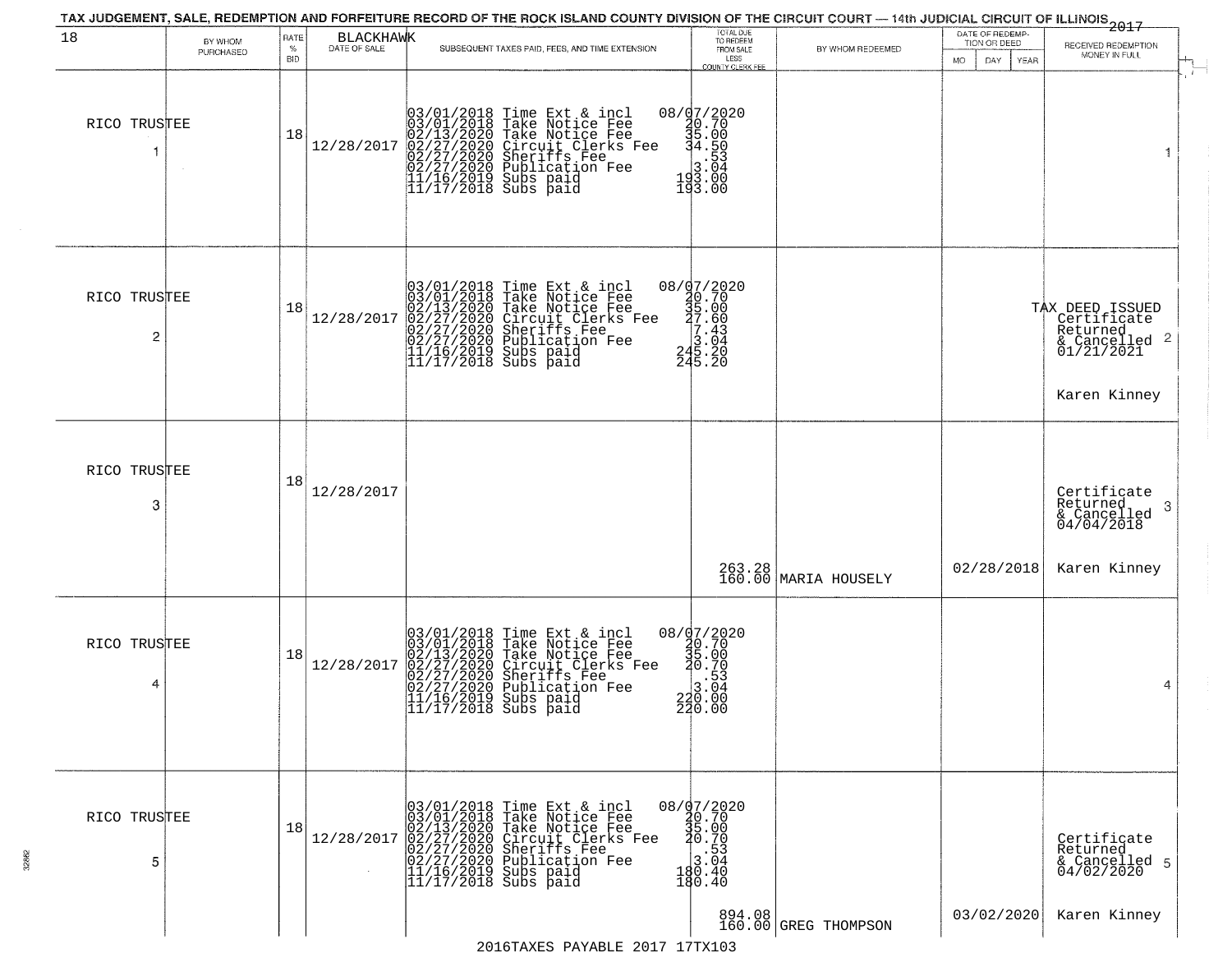| 2017   | INTEREST PAYMENT FUND<br><b>INDEMNITY FUND</b> | CERTIFICATE | <b>AMOUNT</b><br>FOR WHICH<br>JUDGEMENT<br>IS ASKED | TOTAL BACK<br>TAX PENALTY<br>AND COSTS<br>ACCRUED | BACK TAX<br>FORFEITED<br>INTEREST AND<br>COST ACCRUED | BACK TAX<br>FORFEITED<br>PENALTY<br>ACCRUED | A-BACK TAX<br>FORFEITED |                                | <b>BLACKHAWK</b>           | NAME AND ADDRESS<br>LEGAL DESCRIPTION<br>TAXPAYER NO.<br>PARCEL NO. | 19        |
|--------|------------------------------------------------|-------------|-----------------------------------------------------|---------------------------------------------------|-------------------------------------------------------|---------------------------------------------|-------------------------|--------------------------------|----------------------------|---------------------------------------------------------------------|-----------|
|        | COST OF SALE                                   | NO.         |                                                     |                                                   |                                                       |                                             | PRIORTO                 | INT DUE<br>1ST                 | TAX DUE<br>1ST             | TWP - CODE<br>- CODE ACRES<br>ASSESSED VALUATION FOR TAXES          |           |
|        |                                                |             |                                                     |                                                   |                                                       |                                             |                         | $69.30$ <sub>2N</sub> $100.00$ | 2ND                        | MOORE REBECCA<br>2356 E PLEASANT ST                                 |           |
|        | 10.00                                          |             |                                                     |                                                   |                                                       |                                             |                         | 3RD                            | 3BD                        | DAVENPORT IA                                                        |           |
|        | 20.00                                          | 1135        |                                                     |                                                   |                                                       |                                             |                         | 4TH                            | 4TH                        | 8/4/08<br>MOBILE HOME PROPERTY<br>HIGH CLIFF                        |           |
|        | 4.00                                           |             |                                                     |                                                   |                                                       |                                             |                         | 10.00                          | <b>PUBLICATION COST</b>    | $094 - 66 - 65$<br>924.000                                          | $11 - 06$ |
| 223.30 | 10.00                                          |             | 179.30                                              |                                                   |                                                       |                                             |                         | 179.30                         | TOTAL DUE-TAXES, INT. COST |                                                                     |           |
|        |                                                |             |                                                     |                                                   |                                                       |                                             |                         | 1ST                            | $\overline{1ST}$           |                                                                     |           |
|        | 10.00                                          |             |                                                     |                                                   |                                                       |                                             |                         | 67.20 <sub>2N</sub> 100.00     | 2ND                        | GRAVES REBECCA<br>1550 2ND ST E<br>MILAN IL                         |           |
|        | 20.00                                          | 1136        |                                                     |                                                   |                                                       |                                             |                         | 3RD<br>4TH                     | 3RD<br>$\sqrt{47H}$        | $4/14/08*10/22/13*2/20/14*$<br>MOBILE HOME PROPERTY<br>HIGH CLIFF   |           |
|        | 4.00                                           |             |                                                     |                                                   |                                                       |                                             |                         |                                | <b>PUBLICATION COST</b>    | $094 - 70 - 65$                                                     |           |
|        |                                                |             |                                                     |                                                   |                                                       |                                             |                         | 10.00                          | TOTAL DUE-TAXES, INT. COST | 896.000                                                             | $11 - 06$ |
| 221.20 | 10.00                                          |             | 177.20                                              |                                                   |                                                       |                                             |                         | 177.20                         | ist                        |                                                                     |           |
|        | 10.00                                          |             |                                                     |                                                   |                                                       |                                             |                         | <sub>2N</sub> 100.00           | ـ00<br>54.<br>2ND          | SIELER ALBERT<br>205 15TH 1/2 AVE E<br>MILAN IL                     |           |
|        | 20.00                                          | 1137        |                                                     |                                                   |                                                       |                                             |                         | 3 <sub>BD</sub>                | 3BD                        | $4/25/01*7/18/01*8/2/16*$<br>MOBILE HOME PROPERTY                   |           |
|        |                                                |             |                                                     |                                                   |                                                       |                                             |                         | 4TH                            | 4TH                        | HIGH CLIFF                                                          |           |
|        | 4.00                                           |             |                                                     |                                                   |                                                       |                                             |                         | 10.00                          | PUBLICATION COST           | 094-78-65<br>11-06<br>720.000                                       |           |
| 208.00 | 10.00                                          |             | 164.00                                              |                                                   |                                                       |                                             |                         | 164.00                         | TOTAL OUE-TAXES, INT. COST |                                                                     |           |
|        |                                                |             |                                                     |                                                   |                                                       |                                             |                         | 100.00                         | 69.30<br>2ND               | MEYERS AMBER<br>1549 3RD ST E                                       |           |
|        | 10.00                                          |             |                                                     |                                                   |                                                       |                                             |                         | 3BD                            | 3RD                        | MILAN IL                                                            |           |
|        | 20.00                                          | 1138        |                                                     |                                                   |                                                       |                                             |                         | वाम                            | 4TH                        | 12/21/11 *12/30/11 *12/19<br>MOBĪLE HOMĒ PROPĒRTY<br>HIGH CLIFF     |           |
|        | 4.00                                           |             |                                                     |                                                   |                                                       |                                             |                         | 10.00                          | PUBLICATION COST           | 094-87-65<br>11-06<br>924.000                                       |           |
| 223.30 | 10.00                                          |             | 179.30                                              |                                                   |                                                       |                                             |                         | 179.30                         | TOTAL DUE-TAXES, INT. COST |                                                                     |           |
|        |                                                |             |                                                     |                                                   |                                                       |                                             |                         | 1ST<br>76.80 100.00            | 1ST                        |                                                                     |           |
|        | 10.00                                          |             |                                                     |                                                   |                                                       |                                             |                         | 2ND                            | 2ND                        | KILGORE TOMMY J<br>1541 4TH ST E<br>MILAN IL                        |           |
|        | 20.00                                          | 1139        |                                                     |                                                   |                                                       |                                             |                         | 3 <sub>RD</sub><br>4TH         | 3RD<br>4TH                 | MOBILE HOME PROPERTY<br>HIGH CLIFF                                  |           |
|        | 4.00                                           |             |                                                     |                                                   |                                                       |                                             |                         |                                | PUBLICATION COST           | 094-99-65<br>11-06                                                  |           |
|        |                                                |             |                                                     |                                                   |                                                       |                                             |                         | 10.00                          | TOTAL DUE-TAXES, INT. COST | 1280.000                                                            |           |
| 230.80 | 10.00                                          |             | 186.80                                              | 2016 TAVES DAVARIE 2017 17 TAV102                 |                                                       |                                             |                         | 186.80                         |                            |                                                                     |           |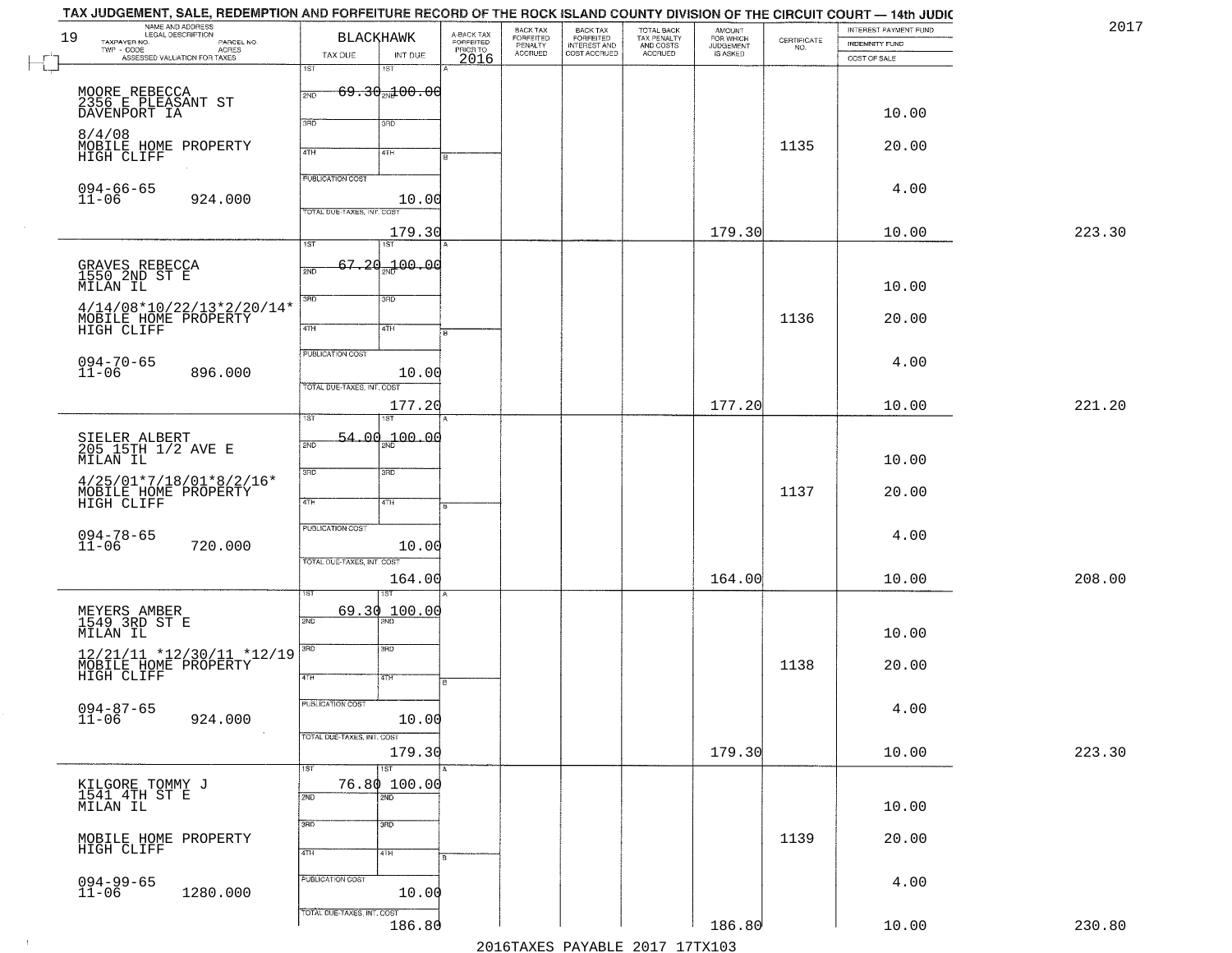| 19                | BY WHOM<br>PURCHASED | RATE<br>$\%$<br><b>BID</b> | BLACKHAWK  | TAX JUDGEMENT, SALE, REDEMPTION AND FORFEITURE RECORD OF THE ROCK ISLAND COUNTY DIVISION OF THE CIRCUIT COURT — 14th JUDICIAL CIRCUIT OF ILLINOIS 2017<br>SUBSEQUENT TAXES PAID, FEES, AND TIME EXTENSION | TOTAL DUE<br>TO REDEEM<br>FROM SALE<br>LESS<br>COUNTY CLERK FEE                                                                      | BY WHOM REDEEMED              | DATE OF REDEMP-<br>TION OR DEED<br><b>MO</b><br>DAY<br>YEAR | RECEIVED REDEMPTION<br>MONEY IN FULL                                                      |
|-------------------|----------------------|----------------------------|------------|-----------------------------------------------------------------------------------------------------------------------------------------------------------------------------------------------------------|--------------------------------------------------------------------------------------------------------------------------------------|-------------------------------|-------------------------------------------------------------|-------------------------------------------------------------------------------------------|
| RICO TRUSTEE      | $\sim$               | 18                         | 12/28/2017 | 03/01/2018 Time Ext & incl<br>03/01/2018 Take Notice Fee<br>11/17/2018 Subs paid                                                                                                                          | 08/07/2020<br>190.70<br>199.30                                                                                                       |                               |                                                             | Certificate<br>Returned<br>& Cancelled<br>06/28/2019<br>Karen Kinney                      |
| RICO TRUSTEE<br>2 |                      | 18                         | 12/28/2017 | $03/01/2018$ Time Ext & incl<br>03/01/2018 Take Notice Fee<br>02/13/2020 Take Notice Fee<br>02/27/2020 Circuit Clerks Fee<br>02/27/2020 Sublication Fee<br>11/16/2019 Subs paid<br>11/17/2018 Subs paid   | 08/07/2020<br>$\frac{20.70}{35.00}$<br>$\frac{20.70}{30.70}$<br>$\begin{array}{r} 3.53 \\ 3.04 \\ 197.20 \\ 197.20 \end{array}$      |                               |                                                             | TAX DEED ISSUED<br>Certificate<br>Returned<br>& Cancelled 2<br>05/18/2021<br>Karen Kinney |
| RICO TRUSTEE<br>3 |                      | 18                         | 12/28/2017 | 03/01/2018 Time Ext & incl<br>03/01/2018 Take Notice Fee                                                                                                                                                  | 08/07/2020<br>20.70                                                                                                                  |                               |                                                             | Certificate<br>Returned<br>-3<br>& Cancelled<br>07/05/2018                                |
|                   |                      |                            |            |                                                                                                                                                                                                           | 266.14<br>160.00                                                                                                                     | <b>DEWAYNE WISE</b>           | 06/01/2018                                                  | Karen Kinney                                                                              |
| RICO TRUSTEE<br>4 |                      | 18                         | 12/28/2017 | 03/01/2018 Time Ext & incl<br>03/01/2018 Take Notice Fee                                                                                                                                                  | 08/07/2020<br>20.70                                                                                                                  |                               |                                                             | Certificate<br>Returned<br>& Cancelled 4<br>07/06/2018                                    |
|                   |                      |                            |            |                                                                                                                                                                                                           |                                                                                                                                      | 284.19<br>160.00 AMBER MEYERS | 03/05/2018                                                  | Karen Kinney                                                                              |
| RICO TRUSTEE<br>5 |                      | 18                         | 12/28/2017 | 03/01/2018 Time Ext & incl<br>03/01/2018 Take Notice Fee<br>02/13/2020 Take Notice Fee<br>02/27/2020 Circuit Clerks Fee<br>02/27/2020 Sublication Fee<br>11/16/2019 Subs paid<br>11/17/2018 Subs paid     | $\begin{array}{r} 08 / \frac{1}{2} 7 / 2020 \\ 30.70 \\ 35.00 \\ -34.50 \\ 4.50 \\ -1.50 \\ -206.80 \\ 206.80 \\ 206.80 \end{array}$ |                               |                                                             | Certificate<br>Returned<br>& Cancelled 5<br>04/02/2020                                    |
|                   |                      |                            |            |                                                                                                                                                                                                           |                                                                                                                                      | 1,054.84<br>160.00 MHPI HOMES | 03/03/2020                                                  | Karen Kinney                                                                              |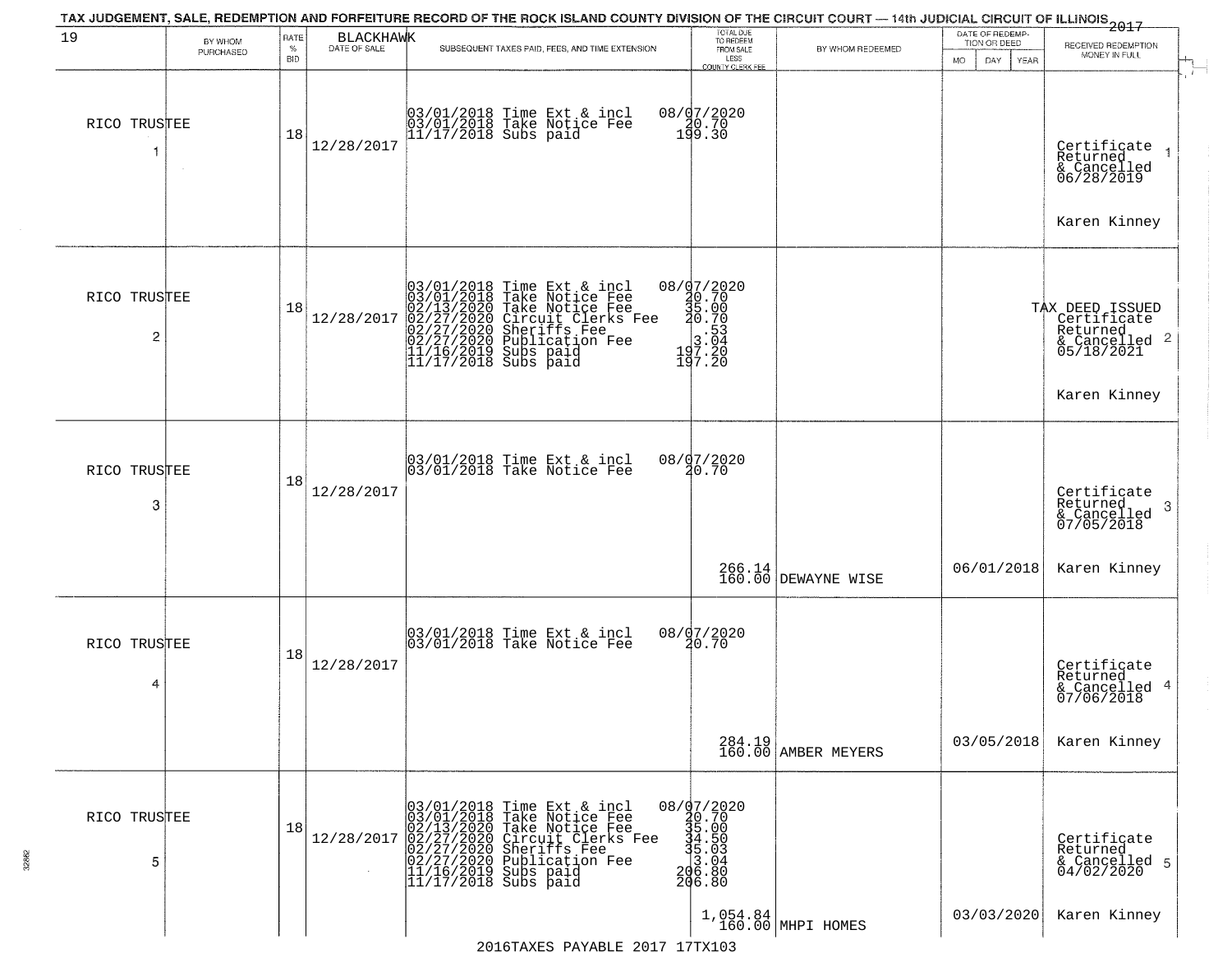## TAX JUDGEMENT, SALE, REDEMPTION AND FORFEITURE RECORD OF THE ROCK ISLAND COUNTY DIVISION OF THE CIRCUIT COURT - 14th JUDIC **EXAMPLE AND ADDRESS**<br>
TAXPAVER NO. LEGAL DESCRIPTION<br>
TWP - CODE COAL DESCRIPTION<br>
PASSESSED VALUATION FOR TAXES<br>
TAX DUE INT DU BACK TAX<br>FORFEITED<br>INTEREST AND<br>COST ACCRUED TOTAL BACK<br>TAX PENALTY<br>AND COSTS AMOUNT<br>FOR WHICH<br>JUDGEMENT<br>IS ASKED BACK TAX INTEREST PAYMENT FUND FORFEITED<br>PENALTY<br>ACCRUED  $\begin{array}{c} \text{CEPTIFICATE} \\ \text{NO.} \end{array}$ INDEMNITY FUND INT DUE TAX DUE ACCRUED COST OF SALE 2016  $\Box$ নে 'ST  $-58.80$ <sub>2N</sub> $100.00$ DENNEY ERIC C 1544 4TH STREET CT E MILAN IL 10.00 11/26/03<br>MOBILE HOME PROPERTY<br>HIGH CLIFF 1140 20.00 20.00 PM 20.00 20 20:00 PM 20.00 PM 20.00 PM 20.00 PM 20.00 PM 20.00 PM 20.00 PM 20.00 PM 20.00 PM 20 **PUBLICATION COST** 095-09-6511-06 980.000 10.00 4.00 TOTAL DUE-TAXES, INT. COST 168.80 168.80 10.00 212.80 $1ST$ 1ST<sup>1</sup>  $2ND$ 12ND 3RD 3RD  $\overline{47H}$ 4TH **FUBLICATION COST** TOTAL DUE-TAXES, INT. COST TST ST  $2ND$ **SMD**  $3BD$ 3RD  $4TH$  $4TH$ PUBLICATION COST TOTAL OUE-TAXES, INT. COST 2ND **T2ND** 3RD tarao 4TH īΤH PUBLICATION COST TOTAL DUE-TAXES, INT. COST 1ST 1ST  $2ND$  $\frac{1}{2ND}$ 3RD 3RD 4TH 4TH **PUBLICATION COST** TOTAL DUE-TAXES, INT. COST 2016TAXES PAYABLE 2017 17TX103

 $\pm 1$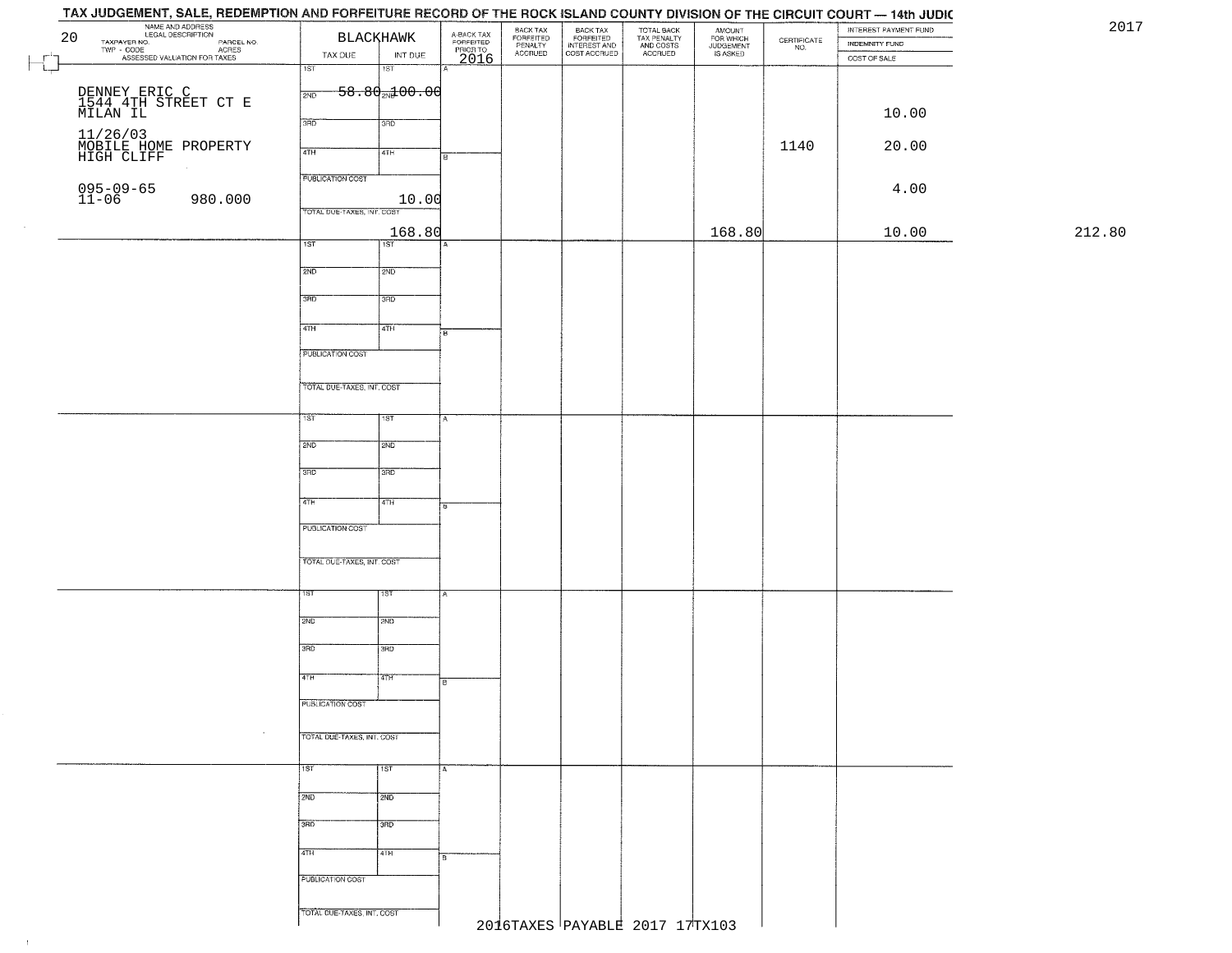|                                | TAX JUDGEMENT, SALE, REDEMPTION AND FORFEITURE RECORD OF THE ROCK ISLAND COUNTY DIVISION OF THE CIRCUIT COURT — 14th JUDICIAL CIRCUIT OF ILLINOIS<br>The contract of the contract of the contract of the contract of the contract |                            |            |                                                          |                                                                 |                  |                                                      |                                                                        |  |  |  |  |
|--------------------------------|-----------------------------------------------------------------------------------------------------------------------------------------------------------------------------------------------------------------------------------|----------------------------|------------|----------------------------------------------------------|-----------------------------------------------------------------|------------------|------------------------------------------------------|------------------------------------------------------------------------|--|--|--|--|
| 20                             | BY WHOM<br>PURCHASED                                                                                                                                                                                                              | RATE<br>$\%$<br><b>BID</b> | BLACKHAWK  | SUBSEQUENT TAXES PAID, FEES, AND TIME EXTENSION          | TOTAL DUE<br>TO REDEEM<br>FROM SALE<br>LESS<br>COUNTY CLERK FEE | BY WHOM REDEEMED | DATE OF REDEMP-<br>TION OR DEED<br>DAY<br>YEAR<br>MO | RECEIVED REDEMPTION<br>MONEY IN FULL<br>$H_{\frac{1}{2}+}$             |  |  |  |  |
| RICO TRUSTEE<br>$\overline{1}$ |                                                                                                                                                                                                                                   | 18                         | 12/28/2017 | 03/01/2018 Time Ext & incl<br>03/01/2018 Take Notice Fee | 08/07/2020<br>20.70                                             |                  |                                                      | Certificate<br>Returned 1<br>& Cancelled<br>08/14/2018<br>Karen Kinney |  |  |  |  |
| $\sqrt{2}$                     |                                                                                                                                                                                                                                   |                            |            |                                                          |                                                                 |                  |                                                      | $\overline{2}$                                                         |  |  |  |  |
| 3                              |                                                                                                                                                                                                                                   |                            |            |                                                          |                                                                 |                  |                                                      | 3                                                                      |  |  |  |  |
| 4                              |                                                                                                                                                                                                                                   |                            |            |                                                          |                                                                 |                  |                                                      | 4                                                                      |  |  |  |  |
| 5                              |                                                                                                                                                                                                                                   |                            |            | 2016TAXES PAYABLE 2017 17TX103                           |                                                                 |                  |                                                      | 5                                                                      |  |  |  |  |
|                                |                                                                                                                                                                                                                                   |                            |            |                                                          |                                                                 |                  |                                                      |                                                                        |  |  |  |  |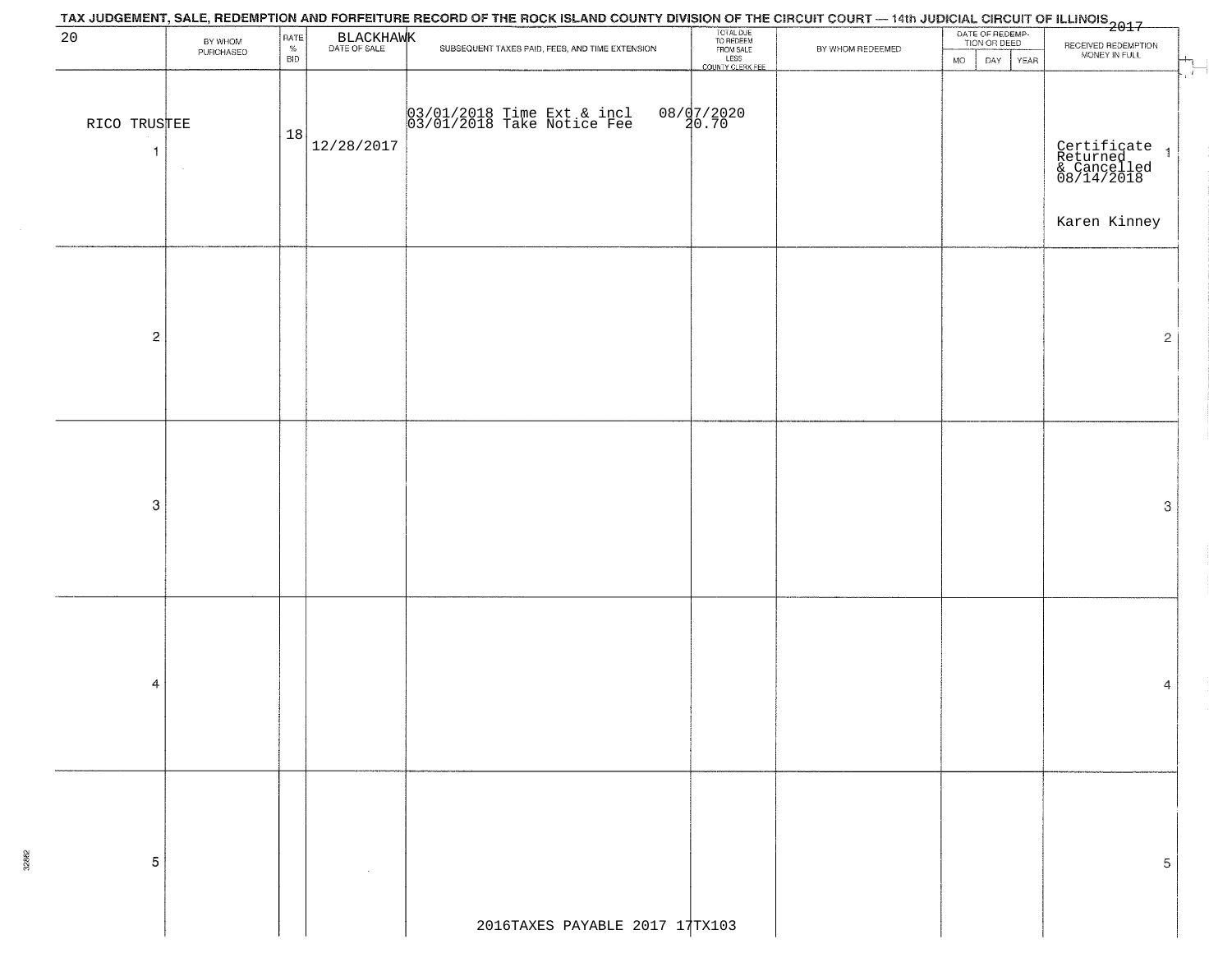|    | TAX JUDGEMENT, SALE, REDEMPTION AND FORFEITURE RECORD OF THE ROCK ISLAND COUNTY DIVISION OF THE CIRCUIT COURT — 14th JUDIC |                                             |                         |                                 |                                                       |                                                   |                                    |                    |                       |        |
|----|----------------------------------------------------------------------------------------------------------------------------|---------------------------------------------|-------------------------|---------------------------------|-------------------------------------------------------|---------------------------------------------------|------------------------------------|--------------------|-----------------------|--------|
|    | NAME AND ADDRESS<br>LEGAL DESCRIPTION                                                                                      |                                             |                         | BACK TAX                        |                                                       |                                                   | <b>AMOUNT</b>                      |                    | INTEREST PAYMENT FUND | 2017   |
| 21 | TAXPAYER NO.<br>PARCEL NO.<br>TWP - CODE                                                                                   | BLACKHAWK                                   | A-BACK TAX<br>FORFEITED | FORFEITED<br>PENALTY<br>ACCRUED | BACK TAX<br>FORFEITED<br>INTEREST AND<br>COST ACCRUED | TOTAL BACK<br>TAX PENALTY<br>AND COSTS<br>ACCRUED | FOR WHICH<br>JUDGEMENT<br>IS ASKED | CERTIFICATE<br>NO. | <b>INDEMNITY FUND</b> |        |
|    | - CODE ACRES<br>ASSESSED VALUATION FOR TAXES                                                                               | TAX DUE                                     | PRIORTO<br>INT DUE      |                                 |                                                       |                                                   |                                    |                    | COST OF SALE          |        |
|    |                                                                                                                            | $\overline{1ST}$<br>1ST                     |                         |                                 |                                                       |                                                   |                                    |                    |                       |        |
|    |                                                                                                                            |                                             |                         |                                 |                                                       |                                                   |                                    |                    |                       |        |
|    | BAILEY STEPHEN/SPRIET SIA 780 63.00 3100.00                                                                                |                                             |                         |                                 |                                                       |                                                   |                                    |                    |                       |        |
|    | ROCK ISLAND IL                                                                                                             | 3RD<br>3BD                                  |                         |                                 |                                                       |                                                   |                                    |                    | 10.00                 |        |
|    | $11/1/07$ *7/25/11                                                                                                         |                                             |                         |                                 |                                                       |                                                   |                                    |                    |                       |        |
|    | MOBILE HOME PROPERTY                                                                                                       | 4TH<br>4TH                                  |                         |                                 |                                                       |                                                   |                                    | 1141               | 20.00                 |        |
|    | LAKE VIEW                                                                                                                  |                                             |                         |                                 |                                                       |                                                   |                                    |                    |                       |        |
|    |                                                                                                                            | <b>PUBLICATION COST</b>                     |                         |                                 |                                                       |                                                   |                                    |                    |                       |        |
|    | 120-29-67<br>11-02                                                                                                         |                                             |                         |                                 |                                                       |                                                   |                                    |                    | 4.00                  |        |
|    | 840.000                                                                                                                    | TOTAL DUE-TAXES, INT. COST                  | 10.00                   |                                 |                                                       |                                                   |                                    |                    |                       |        |
|    |                                                                                                                            |                                             |                         |                                 |                                                       |                                                   |                                    |                    |                       |        |
|    |                                                                                                                            | $\overline{1ST}$<br>$\overline{1ST}$        | 173.00                  |                                 |                                                       |                                                   | 173.00                             |                    | 10.00                 | 217.00 |
|    |                                                                                                                            |                                             |                         |                                 |                                                       |                                                   |                                    |                    |                       |        |
|    | SCHOEN CATHERINE/BINDSEIL<br>2300 79TH AVE W                                                                               | <del>54.90<sub>20</sub>1</del> 00.00<br>2ND |                         |                                 |                                                       |                                                   |                                    |                    |                       |        |
|    | ROCK ISLAND IL                                                                                                             |                                             |                         |                                 |                                                       |                                                   |                                    |                    | 10.00                 |        |
|    |                                                                                                                            | 3BD<br>3RD                                  |                         |                                 |                                                       |                                                   |                                    |                    |                       |        |
|    | $4/21/06$ *3/4/08<br>MOBILE HOME PROPERTY                                                                                  |                                             |                         |                                 |                                                       |                                                   |                                    | 1142               | 20.00                 |        |
|    | LAKE VIEW                                                                                                                  | $\overline{47H}$<br>4TH                     |                         |                                 |                                                       |                                                   |                                    |                    |                       |        |
|    |                                                                                                                            |                                             |                         |                                 |                                                       |                                                   |                                    |                    |                       |        |
|    |                                                                                                                            | PUBLICATION COST                            |                         |                                 |                                                       |                                                   |                                    |                    | 4.00                  |        |
|    | $120 - 33 - 67$<br>$11 - 02$<br>732.000                                                                                    |                                             | 10.00                   |                                 |                                                       |                                                   |                                    |                    |                       |        |
|    |                                                                                                                            | TOTAL DUE-TAXES, INT. COST                  |                         |                                 |                                                       |                                                   |                                    |                    |                       |        |
|    |                                                                                                                            |                                             | 164.90                  |                                 |                                                       |                                                   | 164.90                             |                    | 10.00                 | 208.90 |
|    |                                                                                                                            | 1ST                                         |                         |                                 |                                                       |                                                   |                                    |                    |                       |        |
|    |                                                                                                                            | 101.40                                      | 100.00                  |                                 |                                                       |                                                   |                                    |                    |                       |        |
|    | HOLLEY WILLIE ESTATE OF<br>2300 79TH AVE W                                                                                 | 2ND                                         |                         |                                 |                                                       |                                                   |                                    |                    |                       |        |
|    | ROCK ISLAND IL                                                                                                             | 3RD<br>3BD                                  |                         |                                 |                                                       |                                                   |                                    |                    | 10.00                 |        |
|    | 9/19/11                                                                                                                    |                                             |                         |                                 |                                                       |                                                   |                                    |                    |                       |        |
|    | MOBILE HOME PROPERTY<br>LAKE VIEW                                                                                          | 4TH<br>4TH                                  |                         |                                 |                                                       |                                                   |                                    | 1143               | 20.00                 |        |
|    |                                                                                                                            |                                             |                         |                                 |                                                       |                                                   |                                    |                    |                       |        |
|    |                                                                                                                            | <b>PUBLICATION COST</b>                     |                         |                                 |                                                       |                                                   |                                    |                    |                       |        |
|    | $120 - 45 - 67$<br>$11 - 02$<br>1352.000                                                                                   |                                             | 10.00                   |                                 |                                                       |                                                   |                                    |                    | 4.00                  |        |
|    |                                                                                                                            | TOTAL OUE-TAXES, INT. COST                  |                         |                                 |                                                       |                                                   |                                    |                    |                       |        |
|    |                                                                                                                            |                                             | 211.40                  |                                 |                                                       |                                                   | 211.40                             |                    | 10.00                 | 255.40 |
|    |                                                                                                                            |                                             |                         |                                 |                                                       |                                                   |                                    |                    |                       |        |
|    |                                                                                                                            |                                             |                         |                                 |                                                       |                                                   |                                    |                    |                       |        |
|    | MCKINLEY H/LEES JEREMY<br>2300 79TH AVE W                                                                                  | 55.44<br>2ND                                | 100.00                  |                                 |                                                       |                                                   |                                    |                    |                       |        |
|    | ROCK ISLAND IL                                                                                                             |                                             |                         |                                 |                                                       |                                                   |                                    |                    | 10.00                 |        |
|    | $6 - 23 - 98$                                                                                                              | 3RD<br>3HD                                  |                         |                                 |                                                       |                                                   |                                    |                    |                       |        |
|    |                                                                                                                            |                                             |                         |                                 |                                                       |                                                   |                                    | 1144               | 20.00                 |        |
|    | MOBILE HOME PROPERTY<br>LAKE VIEW                                                                                          | 4TH<br>4TH                                  |                         |                                 |                                                       |                                                   |                                    |                    |                       |        |
|    |                                                                                                                            |                                             |                         |                                 |                                                       |                                                   |                                    |                    |                       |        |
|    | $120 - 46 - 67$<br>$11 - 02$                                                                                               | PUBLICATION COST                            |                         |                                 |                                                       |                                                   |                                    |                    | 4.00                  |        |
|    | 924.000                                                                                                                    |                                             | 10.00                   |                                 |                                                       |                                                   |                                    |                    |                       |        |
|    |                                                                                                                            | TOTAL DUE-TAXES, INT. COST                  |                         |                                 |                                                       |                                                   |                                    |                    |                       |        |
|    |                                                                                                                            |                                             | 165.44                  |                                 |                                                       |                                                   | 165.44                             |                    | 10.00                 | 209.44 |
|    |                                                                                                                            | $\overline{1}$ ST<br>1ST                    |                         |                                 |                                                       |                                                   |                                    |                    |                       |        |
|    | ALLEN KEVIN/ANGI<br>2300 79TH AVE W                                                                                        | 73.50 100.00                                |                         |                                 |                                                       |                                                   |                                    |                    |                       |        |
|    | ROCK ISLAND IL                                                                                                             | 2ND<br>2ND                                  |                         |                                 |                                                       |                                                   |                                    |                    | 10.00                 |        |
|    |                                                                                                                            |                                             |                         |                                 |                                                       |                                                   |                                    |                    |                       |        |
|    | 6/24/98*5/10/07*7/29/14*7                                                                                                  | $\overline{3}$ RD<br>3BD                    |                         |                                 |                                                       |                                                   |                                    |                    |                       |        |
|    | MOBILE HOME PROPERTY                                                                                                       | 4TH                                         |                         |                                 |                                                       |                                                   |                                    | 1145               | 20.00                 |        |
|    |                                                                                                                            | 4TH                                         |                         |                                 |                                                       |                                                   |                                    |                    |                       |        |
|    |                                                                                                                            | PUBLICATION COST                            |                         |                                 |                                                       |                                                   |                                    |                    | 4.00                  |        |
|    | $120 - 50 - 67$<br>$11 - 02$<br>980.000                                                                                    |                                             | 10.00                   |                                 |                                                       |                                                   |                                    |                    |                       |        |
|    |                                                                                                                            | TOTAL DUE-TAXES, INT. COST                  |                         |                                 |                                                       |                                                   |                                    |                    |                       |        |
|    |                                                                                                                            |                                             | 183.50                  |                                 |                                                       |                                                   | 183.50                             |                    | 10.00                 | 227.50 |
|    |                                                                                                                            |                                             |                         |                                 |                                                       | 2016 TAVEC DAVARLE 2017 17 TV102                  |                                    |                    |                       |        |
|    |                                                                                                                            |                                             |                         |                                 |                                                       |                                                   |                                    |                    |                       |        |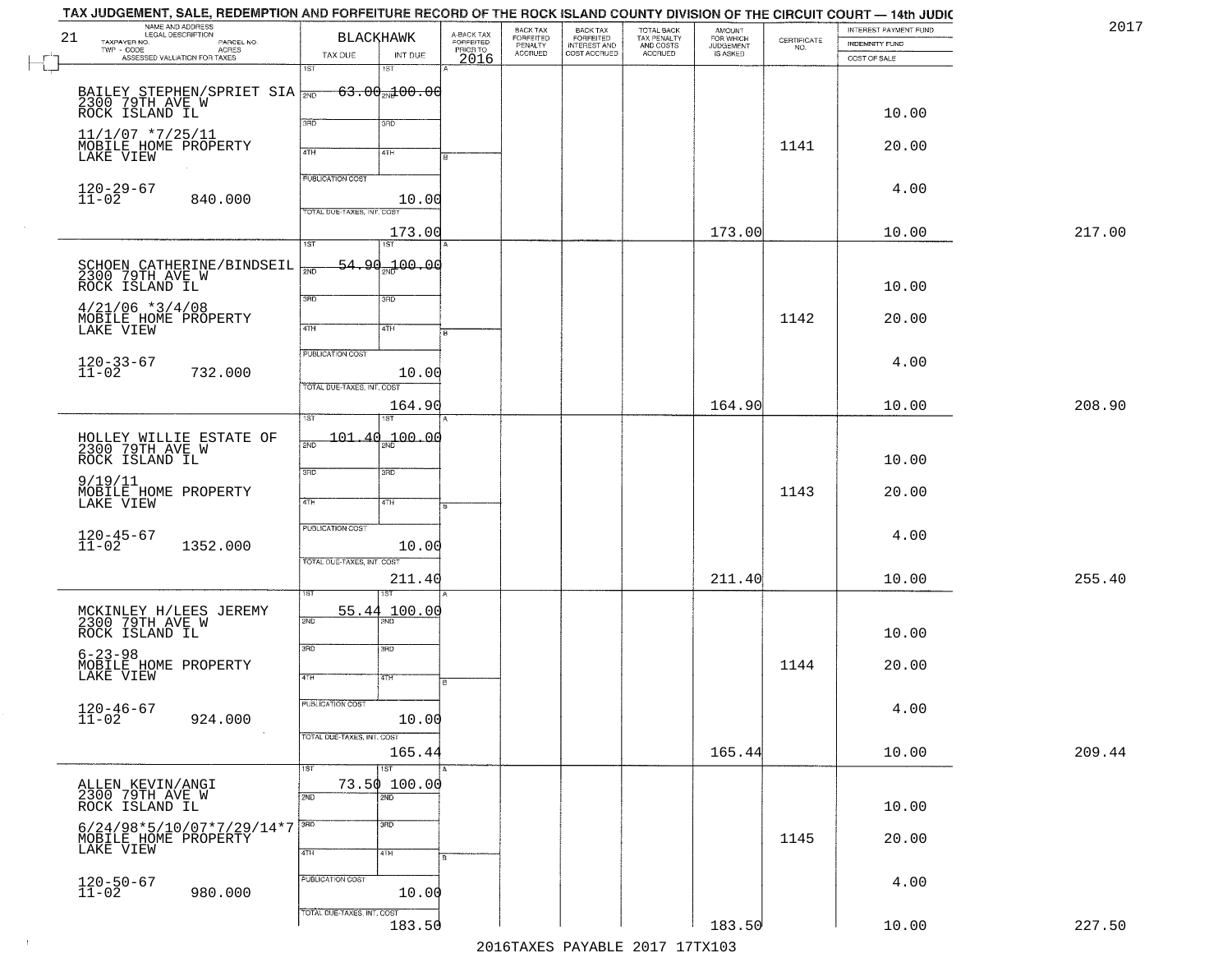| 21                             | BY WHOM<br>PURCHASED | RATE<br>$\%$<br><b>BID</b> | BLACKHAWK  | SUBSEQUENT TAXES PAID, FEES, AND TIME EXTENSION                                  | TOTAL DUE<br>TO REDEEM<br>FROM SALE<br>LESS       | BY WHOM REDEEMED             | DATE OF REDEMP-<br>TION OR DEED<br>DAY. | 2017<br>RECEIVED REDEMPTION<br>MONEY IN FULL                                       |
|--------------------------------|----------------------|----------------------------|------------|----------------------------------------------------------------------------------|---------------------------------------------------|------------------------------|-----------------------------------------|------------------------------------------------------------------------------------|
| RICO TRUSTEE                   |                      | 18                         | 12/28/2017 | 03/01/2018 Time Ext & incl<br>03/01/2018 Take Notice Fee<br>11/17/2018 Subs paid | COUNTY CLERK FEE<br>08/07/2020<br>20.70<br>193.00 |                              | MO.<br>YEAR                             | T<br>Certificate<br>Returned<br>& Cancelled<br>06/28/2019<br>Karen Kinney          |
| RICO TRUSTEE<br>$\overline{c}$ |                      | 18                         | 12/28/2017 | 03/01/2018 Time Ext & incl<br>03/01/2018 Take Notice Fee<br>11/17/2018 Subs paid | 08/07/2020<br>10.70<br>184.90                     |                              |                                         | Certificate<br>Returned<br>$\frac{1}{2}$ Cancelled 2<br>06/28/2019<br>Karen Kinney |
| RICO TRUSTEE<br>3              |                      | 18                         | 12/28/2017 | $\begin{array}{c} 03/01/2018 \\ 03/01/2018 \\ \end{array}$ Take Notice Fee       | 08/07/2020<br>20.70                               |                              |                                         | Certificate<br>Returned<br>& Cancelled<br>03/07/2019<br>3                          |
|                                |                      |                            |            |                                                                                  |                                                   | 368.04<br>160.00 GLEN DAVIS  | 10/29/2018                              | Karen Kinney                                                                       |
| RICO TRUSTEE<br>4              |                      | 18                         | 12/28/2017 | 03/01/2018 Time Ext & incl<br>03/01/2018 Take Notice Fee                         | 08/07/2020<br>20.70                               |                              |                                         | Certificate<br>Returned<br>& Cancelled 4<br>03/07/2019                             |
|                                |                      |                            |            |                                                                                  |                                                   | 305.54<br>160.00 JEREMY LEES | 11/01/2018                              | Karen Kinney                                                                       |
| RICO TRUSTEE<br>5              |                      | 18                         | 12/28/2017 | 03/01/2018 Time Ext & incl<br>03/01/2018 Take Notice Fee                         | $08/\frac{97}{20.70}$                             |                              |                                         | Certificate<br>Returned<br>& Cancelled 5<br>07/06/2018                             |
|                                |                      |                            |            | $0.017 - 17$ mysi                                                                |                                                   | $289.15$ KEVIN/ANGI ALLEN    | 03/12/2018                              | Karen Kinney                                                                       |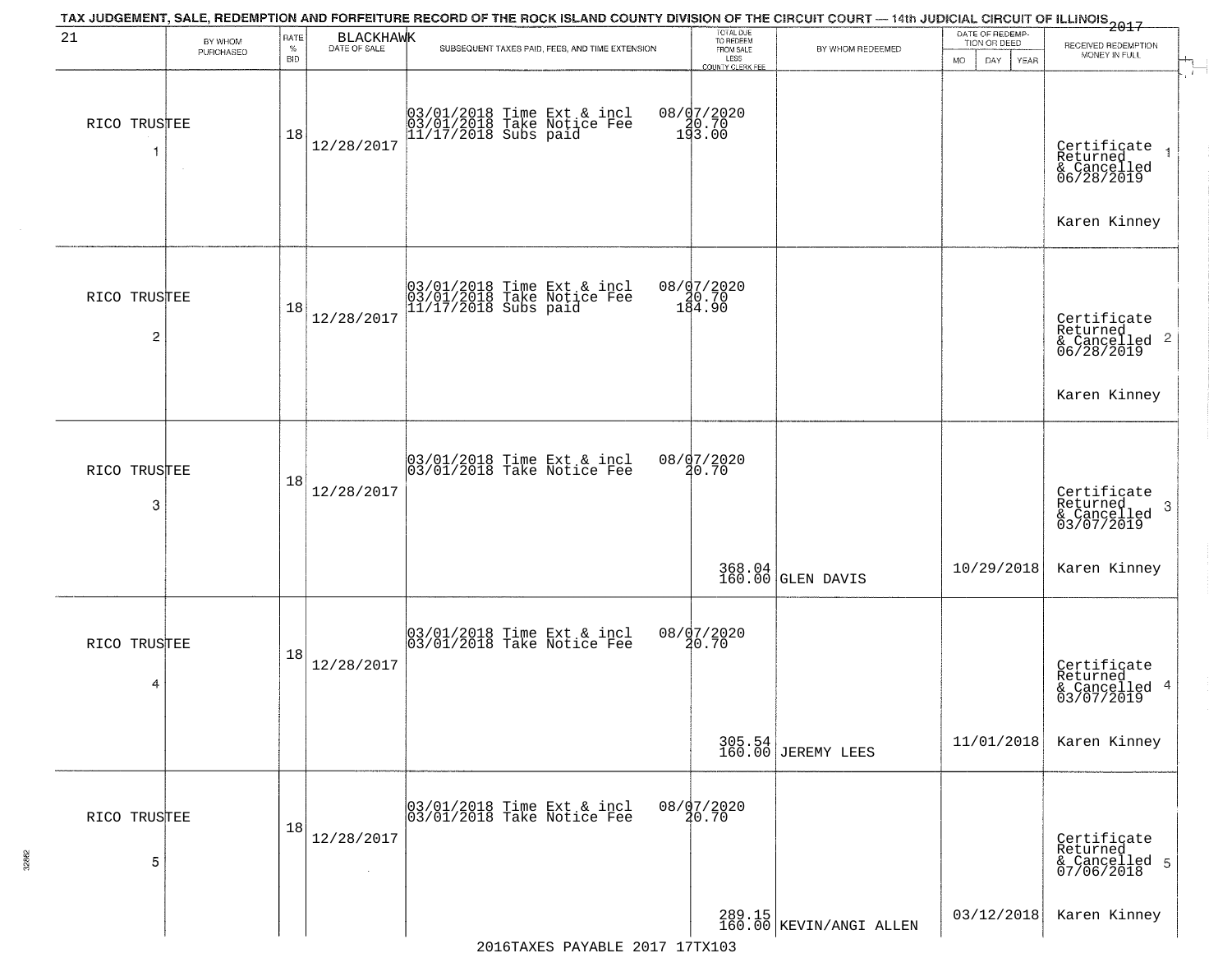| NAME AND ADDRESS<br>22<br>TAXPAYER NO.<br>PARCEL NO.   | <b>BLACKHAWK</b>           |                                     |                                             | BACK TAX<br>FORFEITED<br>PENALTY<br>ACCRUED | BACK TAX<br>FORFEITED<br>INTEREST AND | TOTAL BACK<br>TAX PENALTY<br>AND COSTS<br>ACCRUED | AMOUNT<br>FOR WHICH<br>JUDGEMENT<br>IS ASKED | $\begin{array}{c} \text{CERTIFICATE} \\ \text{NO.} \end{array}$ | INTEREST PAYMENT FUND<br>INDEMNITY FUND |        |
|--------------------------------------------------------|----------------------------|-------------------------------------|---------------------------------------------|---------------------------------------------|---------------------------------------|---------------------------------------------------|----------------------------------------------|-----------------------------------------------------------------|-----------------------------------------|--------|
| TWP - CODE<br>ASSESSED VALUATION FOR TAXES             | TAX DUE                    | INT DUE                             | A-BACK TAX<br>FORFEITED<br>PRIOR TO<br>2016 |                                             | COST ACCRUED                          |                                                   |                                              |                                                                 | COST OF SALE                            |        |
|                                                        | 1ST                        | 18T                                 |                                             |                                             |                                       |                                                   |                                              |                                                                 |                                         |        |
| CUNNINGHAM PATTY<br>2300 79TH AVE W                    | 2ND                        | <del>96.00<sub>20</sub>100.00</del> |                                             |                                             |                                       |                                                   |                                              |                                                                 |                                         |        |
| ROCK ISLAND IL                                         |                            |                                     |                                             |                                             |                                       |                                                   |                                              |                                                                 | 10.00                                   |        |
| 10/20/00*4/13/16*8/4/16                                | 3RD                        | 3RD                                 |                                             |                                             |                                       |                                                   |                                              |                                                                 |                                         |        |
| MOBILE HOME PROPERTY<br>LAKE VIEW                      | 4TH                        | 4TH                                 |                                             |                                             |                                       |                                                   |                                              | 1146                                                            | 20.00                                   |        |
|                                                        |                            |                                     |                                             |                                             |                                       |                                                   |                                              |                                                                 |                                         |        |
| $120 - 61 - 67$<br>$11 - 02$                           | <b>PUBLICATION COST</b>    |                                     |                                             |                                             |                                       |                                                   |                                              |                                                                 | 4.00                                    |        |
| 1280.000                                               | TOTAL DUE-TAXES, INT. COS  | 10.00                               |                                             |                                             |                                       |                                                   |                                              |                                                                 |                                         |        |
|                                                        |                            | 206.00                              |                                             |                                             |                                       |                                                   | 206.00                                       |                                                                 | 10.00                                   | 250.00 |
|                                                        | $\overline{1ST}$           | 1ST                                 |                                             |                                             |                                       |                                                   |                                              |                                                                 |                                         |        |
| CHARLTON JOHNNA<br>2300 79TH AVE W                     | 2ND                        | 69.30.100.00                        |                                             |                                             |                                       |                                                   |                                              |                                                                 |                                         |        |
| ROCK ISLAND IL                                         |                            |                                     |                                             |                                             |                                       |                                                   |                                              |                                                                 | 10.00                                   |        |
|                                                        | $\overline{3\text{RD}}$    | 3RD                                 |                                             |                                             |                                       |                                                   |                                              |                                                                 |                                         |        |
| MOBILE HOME PROPERTY                                   | 47H                        | 4TH                                 |                                             |                                             |                                       |                                                   |                                              | 1147                                                            | 20.00                                   |        |
| LAKE VIEW                                              |                            |                                     |                                             |                                             |                                       |                                                   |                                              |                                                                 |                                         |        |
|                                                        | <b>PUBLICATION COST</b>    |                                     |                                             |                                             |                                       |                                                   |                                              |                                                                 | 4.00                                    |        |
| $120 - 81 - 67$<br>$11 - 02$<br>924.000                |                            | 10.00                               |                                             |                                             |                                       |                                                   |                                              |                                                                 |                                         |        |
|                                                        | TOTAL DUE-TAXES, INT. COST |                                     |                                             |                                             |                                       |                                                   |                                              |                                                                 |                                         |        |
|                                                        | īst                        | 179.30                              |                                             |                                             |                                       |                                                   | 179.30                                       |                                                                 | 10.00                                   | 223.30 |
|                                                        | 50.<br>$\Delta \Omega$     | 700.00                              |                                             |                                             |                                       |                                                   |                                              |                                                                 |                                         |        |
| ORR MEGAN<br>2300 79TH AVE W<br>ROCK ISLAND IL         | 2ND                        |                                     |                                             |                                             |                                       |                                                   |                                              |                                                                 | 10.00                                   |        |
|                                                        | 3RD                        | 3 <sub>BD</sub>                     |                                             |                                             |                                       |                                                   |                                              |                                                                 |                                         |        |
| $3/26/13*6/8/16*$<br>MOBILE HOME PROPERTY<br>LAKE VIEW |                            |                                     |                                             |                                             |                                       |                                                   |                                              | 1148                                                            | 20.00                                   |        |
|                                                        | 4TH                        | 4TH                                 |                                             |                                             |                                       |                                                   |                                              |                                                                 |                                         |        |
|                                                        | PUBLICATION COST           |                                     |                                             |                                             |                                       |                                                   |                                              |                                                                 | 4.00                                    |        |
| $121 - 06 - 67$<br>$11 - 02$<br>672.000                |                            | 10.00                               |                                             |                                             |                                       |                                                   |                                              |                                                                 |                                         |        |
|                                                        | TOTAL OUE-TAXES, INT. COST |                                     |                                             |                                             |                                       |                                                   |                                              |                                                                 |                                         |        |
|                                                        |                            | 160.40                              |                                             |                                             |                                       |                                                   | 160.40                                       |                                                                 | 10.00                                   | 204.40 |
| TIMBROOK MCKENZIE                                      |                            | 58.50 100.00                        |                                             |                                             |                                       |                                                   |                                              |                                                                 |                                         |        |
| 2300 79TH AVE W                                        | 2ND                        |                                     |                                             |                                             |                                       |                                                   |                                              |                                                                 |                                         |        |
| ROCK ISLAND IL                                         | 3RD                        | 3BD                                 |                                             |                                             |                                       |                                                   |                                              |                                                                 | 10.00                                   |        |
| $2/8/05$ *2/5/07<br>MOBILE HOME PROPERTY               |                            |                                     |                                             |                                             |                                       |                                                   |                                              | 1149                                                            | 20.00                                   |        |
| LAKE VIEW                                              | 4TH                        | 47H                                 | в                                           |                                             |                                       |                                                   |                                              |                                                                 |                                         |        |
|                                                        | <b>PUBLICATION COST</b>    |                                     |                                             |                                             |                                       |                                                   |                                              |                                                                 | 4.00                                    |        |
| $121 - 09 - 67$<br>$11 - 02$<br>780.000                |                            | 10.00                               |                                             |                                             |                                       |                                                   |                                              |                                                                 |                                         |        |
|                                                        | TOTAL DUE-TAXES, INT. COST |                                     |                                             |                                             |                                       |                                                   |                                              |                                                                 |                                         |        |
|                                                        |                            | 168.50                              |                                             |                                             |                                       |                                                   | 168.50                                       |                                                                 | 10.00                                   | 212.50 |
| ROADENIZER DENISE                                      | 1ST                        | $\overline{151}$<br>68.2\$ 100.00   |                                             |                                             |                                       |                                                   |                                              |                                                                 |                                         |        |
| 2300 79TH AVE W<br>ROCK ISLAND IL                      | 2ND                        | 2ND                                 |                                             |                                             |                                       |                                                   |                                              |                                                                 |                                         |        |
|                                                        | 3RD                        | 3 <sub>BD</sub>                     |                                             |                                             |                                       |                                                   |                                              |                                                                 | 10.00                                   |        |
| 11/9/06                                                |                            |                                     |                                             |                                             |                                       |                                                   |                                              | 1150                                                            | 20.00                                   |        |
| NOBILE HOME PROPERTY<br>MOBILE HOME PROPERTY           | 4TH                        | 4TH                                 |                                             |                                             |                                       |                                                   |                                              |                                                                 |                                         |        |
|                                                        | PUBLICATION COST           |                                     |                                             |                                             |                                       |                                                   |                                              |                                                                 |                                         |        |
| $121 - 19 - 67$<br>$11 - 02$<br>910.000                |                            | 10.00                               |                                             |                                             |                                       |                                                   |                                              |                                                                 | 4.00                                    |        |
|                                                        | TOTAL DUE-TAXES, INT. COST |                                     |                                             |                                             |                                       |                                                   |                                              |                                                                 |                                         |        |
|                                                        |                            | 178.25                              |                                             |                                             |                                       |                                                   | 178.25                                       |                                                                 | 10.00                                   |        |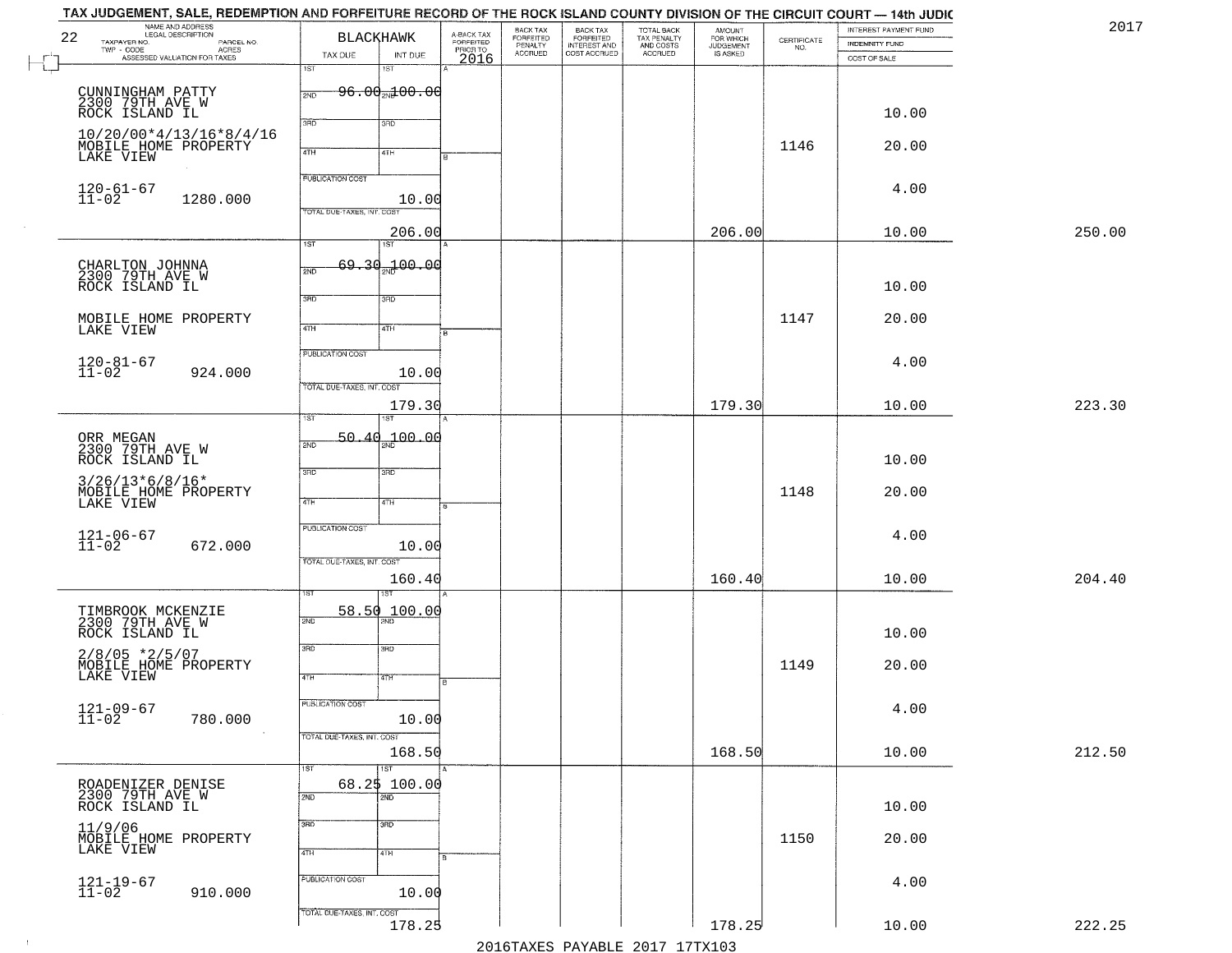| 22                | BY WHOM<br>PURCHASED | RATE<br>$\%$<br><b>BID</b> | BLACKHAWK  | TAX JUDGEMENT, SALE, REDEMPTION AND FORFEITURE RECORD OF THE ROCK ISLAND COUNTY DIVISION OF THE CIRCUIT COURT — 14th JUDICIAL CIRCUIT OF ILLINOIS 2017<br>SUBSEQUENT TAXES PAID, FEES, AND TIME EXTENSION | TOTAL DUE<br>TO REDEEM<br>FROM SALE<br>LESS<br>COUNTY CLERK FEE                                                                                                              | BY WHOM REDEEMED                   | DATE OF REDEMP-<br>TION OR DEED<br><b>MO</b><br>DAY<br><b>YEAR</b> | RECEIVED REDEMPTION<br>MONEY IN FULL                                 |
|-------------------|----------------------|----------------------------|------------|-----------------------------------------------------------------------------------------------------------------------------------------------------------------------------------------------------------|------------------------------------------------------------------------------------------------------------------------------------------------------------------------------|------------------------------------|--------------------------------------------------------------------|----------------------------------------------------------------------|
| RICO TRUSTEE      | $\sim$               | 18                         | 12/28/2017 | $03/01/2018$ Time Ext & incl<br>03/01/2018 Take Notice Fee<br>02/13/2020 Take Notice Fee<br>02/27/2020 Circuit Clerks Fee<br>02/27/2020 Sublication Fee<br>11/16/2019 Subs paid<br>11/17/2018 Subs paid   | $\begin{array}{r} 08 / \frac{1}{2} \cdot 7 / 2020 \\ 20 \cdot 70 \\ 35 \cdot 00 \\ 20 \cdot 70 \\ 3 \cdot 04 \\ 226 \cdot 00 \\ 246 \cdot 00 \\ 246 \cdot 00 \\ \end{array}$ |                                    |                                                                    | Certificate<br>Returned<br>& Cancelled<br>12/10/2020<br>Karen Kinney |
| RICO TRUSTEE<br>2 |                      | 18                         | 12/28/2017 | 03/01/2018 Time Ext & incl<br>03/01/2018 Take Notice Fee                                                                                                                                                  | 08/07/2020<br>20.70                                                                                                                                                          |                                    |                                                                    | Certificate<br>Returned<br>& Cancelled 2<br>07/06/2018               |
|                   |                      |                            |            |                                                                                                                                                                                                           | 284.19<br>160.00                                                                                                                                                             | JOHNNA CHARLTON                    | 05/18/2018                                                         | Karen Kinney                                                         |
| RICO TRUSTEE<br>3 |                      | 18                         | 12/28/2017 | 03/01/2018 Time Ext & incl<br>03/01/2018 Take Notice Fee                                                                                                                                                  | 08/97/2020<br>20.70                                                                                                                                                          |                                    |                                                                    | Certificate<br>Returned<br>- 3<br>& Cancelled<br>07/06/2018          |
|                   |                      |                            |            |                                                                                                                                                                                                           |                                                                                                                                                                              | 261.89<br>160.00 MEGAN ORR         | 03/07/2018                                                         | Karen Kinney                                                         |
| RICO TRUSTEE<br>4 |                      | 18                         | 12/28/2017 | 03/01/2018 Time Ext & incl<br>03/01/2018 Take Notice Fee                                                                                                                                                  | 08/07/2020<br>20.70                                                                                                                                                          |                                    |                                                                    | Certificate<br>Returned<br>& Cancelled 4<br>07/06/2018               |
|                   |                      |                            |            |                                                                                                                                                                                                           |                                                                                                                                                                              | 271.45<br>160.00 MCKENZIE TIMBROOK | 04/02/2018                                                         | Karen Kinney                                                         |
| RICO TRUSTEE<br>5 |                      | 18                         | 12/28/2017 | 03/01/2018 Time Ext & incl<br>03/01/2018 Take Notice Fee<br>11/17/2018 Subs paid                                                                                                                          | 08/07/2020<br>08.70<br>198.25                                                                                                                                                |                                    |                                                                    | Certificate<br>Returned<br>& Cancelled 5<br>06/28/2019               |
|                   |                      |                            |            | 2016TAXES PAYABLE 2017 17TX103                                                                                                                                                                            |                                                                                                                                                                              |                                    |                                                                    | Karen Kinney                                                         |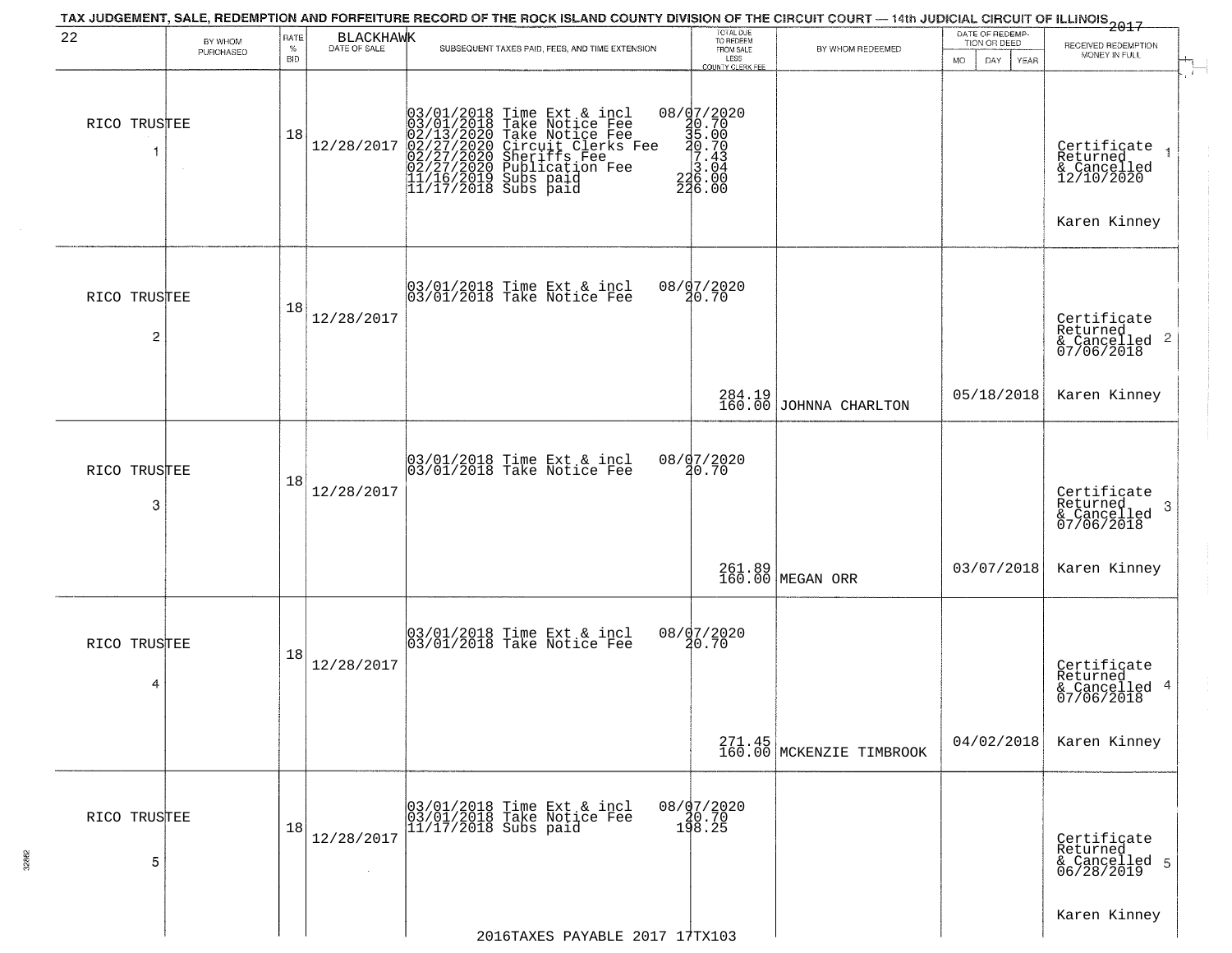## TAX JUDGEMENT, SALE, REDEMPTION AND FORFEITURE RECORD OF THE ROCK ISLAND COUNTY DIVISION OF THE CIRCUIT COURT - 14th JUDIC

|    | TAX 00DOCMENT, OALE, HEDEMITTION AND FONEETONE NEGOND OF THE NOON (SEAND GOUNTT DIVISION OF THE URGUIT GOUNT - 1481 JUDIC |                            |                    |                                             |                                 |                                           |                                                   |                                              |                                                                 | INTEREST PAYMENT FUND | 20     |
|----|---------------------------------------------------------------------------------------------------------------------------|----------------------------|--------------------|---------------------------------------------|---------------------------------|-------------------------------------------|---------------------------------------------------|----------------------------------------------|-----------------------------------------------------------------|-----------------------|--------|
| 23 | NAME AND ADDRESS<br>TAXPAYER LEGAL DESCRIPTION<br>TWP - CODE PARCEL NO.<br>ASSESSED VALUATION FOR TAXES                   |                            | BLACKHAWK          | A-BACK TAX<br>FORFEITED<br>PRIOR TO<br>2016 | BACK TAX                        | <b>BACK TAX</b>                           | TOTAL BACK<br>TAX PENALTY<br>AND COSTS<br>ACCRUED | AMOUNT<br>FOR WHICH<br>JUDGEMENT<br>IS ASKED |                                                                 |                       |        |
|    |                                                                                                                           |                            |                    |                                             | FORFEITED<br>PENALTY<br>ACCRUED | FORFEITED<br>INTEREST AND<br>COST ACCRUED |                                                   |                                              | $\begin{array}{c} \text{CERTIFICATE} \\ \text{NO.} \end{array}$ | INDEMNITY FUND        |        |
|    |                                                                                                                           | TAX DUE                    | INT DUE            |                                             |                                 |                                           |                                                   |                                              |                                                                 | COST OF SALE          |        |
|    |                                                                                                                           | 1ST                        | 1ST                |                                             |                                 |                                           |                                                   |                                              |                                                                 |                       |        |
|    |                                                                                                                           |                            |                    |                                             |                                 |                                           |                                                   |                                              |                                                                 |                       |        |
|    | GORDON ALEC/HAYES ANNA<br>2300 79TH AVE W<br>ROCK ISLAND IL                                                               | 2ND                        | $75.00_{20}100.00$ |                                             |                                 |                                           |                                                   |                                              |                                                                 |                       |        |
|    |                                                                                                                           |                            |                    |                                             |                                 |                                           |                                                   |                                              |                                                                 |                       |        |
|    |                                                                                                                           | 3BD                        | 3RD                |                                             |                                 |                                           |                                                   |                                              |                                                                 | 10.00                 |        |
|    |                                                                                                                           |                            |                    |                                             |                                 |                                           |                                                   |                                              |                                                                 |                       |        |
|    | 10/24/01*1/15/16*<br>MOBILE HOME PROPERTY<br>LAKE VIEW                                                                    |                            |                    |                                             |                                 |                                           |                                                   |                                              | 1151                                                            | 20.00                 |        |
|    |                                                                                                                           | 4TH                        | 4TH                |                                             |                                 |                                           |                                                   |                                              |                                                                 |                       |        |
|    |                                                                                                                           |                            |                    |                                             |                                 |                                           |                                                   |                                              |                                                                 |                       |        |
|    |                                                                                                                           | <b>PUBLICATION COST</b>    |                    |                                             |                                 |                                           |                                                   |                                              |                                                                 |                       |        |
|    |                                                                                                                           |                            |                    |                                             |                                 |                                           |                                                   |                                              |                                                                 | 4.00                  |        |
|    | $121 - 25 - 67$<br>$11 - 02$<br>1000.000                                                                                  |                            | 10.00              |                                             |                                 |                                           |                                                   |                                              |                                                                 |                       |        |
|    |                                                                                                                           | TOTAL DUE-TAXES, INT. COST |                    |                                             |                                 |                                           |                                                   |                                              |                                                                 |                       |        |
|    |                                                                                                                           |                            |                    |                                             |                                 |                                           |                                                   |                                              |                                                                 |                       |        |
|    |                                                                                                                           |                            | 185.00             |                                             |                                 |                                           |                                                   | 185.00                                       |                                                                 | 10.00                 | 229.00 |
|    |                                                                                                                           | 1ST                        | $\overline{1ST}$   |                                             |                                 |                                           |                                                   |                                              |                                                                 |                       |        |
|    |                                                                                                                           |                            |                    |                                             |                                 |                                           |                                                   |                                              |                                                                 |                       |        |
|    |                                                                                                                           | 2ND                        | 2ND                |                                             |                                 |                                           |                                                   |                                              |                                                                 |                       |        |
|    |                                                                                                                           |                            |                    |                                             |                                 |                                           |                                                   |                                              |                                                                 |                       |        |
|    |                                                                                                                           |                            |                    |                                             |                                 |                                           |                                                   |                                              |                                                                 |                       |        |
|    |                                                                                                                           | 3RD                        | 3RD                |                                             |                                 |                                           |                                                   |                                              |                                                                 |                       |        |
|    |                                                                                                                           |                            |                    |                                             |                                 |                                           |                                                   |                                              |                                                                 |                       |        |
|    |                                                                                                                           | $\sqrt{47H}$               | 4TH                |                                             |                                 |                                           |                                                   |                                              |                                                                 |                       |        |
|    |                                                                                                                           |                            |                    | B.                                          |                                 |                                           |                                                   |                                              |                                                                 |                       |        |
|    |                                                                                                                           |                            |                    |                                             |                                 |                                           |                                                   |                                              |                                                                 |                       |        |
|    |                                                                                                                           | <b>PUBLICATION COST</b>    |                    |                                             |                                 |                                           |                                                   |                                              |                                                                 |                       |        |
|    |                                                                                                                           |                            |                    |                                             |                                 |                                           |                                                   |                                              |                                                                 |                       |        |
|    |                                                                                                                           | TOTAL DUE-TAXES, INT. COST |                    |                                             |                                 |                                           |                                                   |                                              |                                                                 |                       |        |
|    |                                                                                                                           |                            |                    |                                             |                                 |                                           |                                                   |                                              |                                                                 |                       |        |
|    |                                                                                                                           |                            |                    |                                             |                                 |                                           |                                                   |                                              |                                                                 |                       |        |
|    |                                                                                                                           | 757                        | 1ST                |                                             |                                 |                                           |                                                   |                                              |                                                                 |                       |        |
|    |                                                                                                                           |                            |                    |                                             |                                 |                                           |                                                   |                                              |                                                                 |                       |        |
|    |                                                                                                                           | 2ND                        | 2ND                |                                             |                                 |                                           |                                                   |                                              |                                                                 |                       |        |
|    |                                                                                                                           |                            |                    |                                             |                                 |                                           |                                                   |                                              |                                                                 |                       |        |
|    |                                                                                                                           |                            |                    |                                             |                                 |                                           |                                                   |                                              |                                                                 |                       |        |
|    |                                                                                                                           | 3RD                        | 3 <sub>3</sub>     |                                             |                                 |                                           |                                                   |                                              |                                                                 |                       |        |
|    |                                                                                                                           |                            |                    |                                             |                                 |                                           |                                                   |                                              |                                                                 |                       |        |
|    |                                                                                                                           | 4TH                        |                    |                                             |                                 |                                           |                                                   |                                              |                                                                 |                       |        |
|    |                                                                                                                           |                            | 4TH                |                                             |                                 |                                           |                                                   |                                              |                                                                 |                       |        |
|    |                                                                                                                           |                            |                    |                                             |                                 |                                           |                                                   |                                              |                                                                 |                       |        |
|    |                                                                                                                           | PUBLICATION COST           |                    |                                             |                                 |                                           |                                                   |                                              |                                                                 |                       |        |
|    |                                                                                                                           |                            |                    |                                             |                                 |                                           |                                                   |                                              |                                                                 |                       |        |
|    |                                                                                                                           |                            |                    |                                             |                                 |                                           |                                                   |                                              |                                                                 |                       |        |
|    |                                                                                                                           | TOTAL OUE-TAXES, INT. COST |                    |                                             |                                 |                                           |                                                   |                                              |                                                                 |                       |        |
|    |                                                                                                                           |                            |                    |                                             |                                 |                                           |                                                   |                                              |                                                                 |                       |        |
|    |                                                                                                                           | 1ST.                       | 15T                | A                                           |                                 |                                           |                                                   |                                              |                                                                 |                       |        |
|    |                                                                                                                           |                            |                    |                                             |                                 |                                           |                                                   |                                              |                                                                 |                       |        |
|    |                                                                                                                           |                            |                    |                                             |                                 |                                           |                                                   |                                              |                                                                 |                       |        |
|    |                                                                                                                           | 2ND                        | 2ND                |                                             |                                 |                                           |                                                   |                                              |                                                                 |                       |        |
|    |                                                                                                                           |                            |                    |                                             |                                 |                                           |                                                   |                                              |                                                                 |                       |        |
|    |                                                                                                                           | 3RD                        | 3BD                |                                             |                                 |                                           |                                                   |                                              |                                                                 |                       |        |
|    |                                                                                                                           |                            |                    |                                             |                                 |                                           |                                                   |                                              |                                                                 |                       |        |
|    |                                                                                                                           | 4TH                        | 77H                |                                             |                                 |                                           |                                                   |                                              |                                                                 |                       |        |
|    |                                                                                                                           |                            |                    | в                                           |                                 |                                           |                                                   |                                              |                                                                 |                       |        |
|    |                                                                                                                           |                            |                    |                                             |                                 |                                           |                                                   |                                              |                                                                 |                       |        |
|    |                                                                                                                           | PUBLICATION COST           |                    |                                             |                                 |                                           |                                                   |                                              |                                                                 |                       |        |
|    |                                                                                                                           |                            |                    |                                             |                                 |                                           |                                                   |                                              |                                                                 |                       |        |
|    | $\sim$                                                                                                                    |                            |                    |                                             |                                 |                                           |                                                   |                                              |                                                                 |                       |        |
|    |                                                                                                                           | TOTAL DUE-TAXES, INT. COST |                    |                                             |                                 |                                           |                                                   |                                              |                                                                 |                       |        |
|    |                                                                                                                           |                            |                    |                                             |                                 |                                           |                                                   |                                              |                                                                 |                       |        |
|    |                                                                                                                           | 1ST                        | 1st                |                                             |                                 |                                           |                                                   |                                              |                                                                 |                       |        |
|    |                                                                                                                           |                            |                    |                                             |                                 |                                           |                                                   |                                              |                                                                 |                       |        |
|    |                                                                                                                           |                            |                    |                                             |                                 |                                           |                                                   |                                              |                                                                 |                       |        |
|    |                                                                                                                           | 2ND                        | 2ND                |                                             |                                 |                                           |                                                   |                                              |                                                                 |                       |        |
|    |                                                                                                                           |                            |                    |                                             |                                 |                                           |                                                   |                                              |                                                                 |                       |        |
|    |                                                                                                                           | 3BD                        | 3HD                |                                             |                                 |                                           |                                                   |                                              |                                                                 |                       |        |
|    |                                                                                                                           |                            |                    |                                             |                                 |                                           |                                                   |                                              |                                                                 |                       |        |
|    |                                                                                                                           | 4TH                        |                    |                                             |                                 |                                           |                                                   |                                              |                                                                 |                       |        |
|    |                                                                                                                           |                            | 4TH                | R                                           |                                 |                                           |                                                   |                                              |                                                                 |                       |        |
|    |                                                                                                                           |                            |                    |                                             |                                 |                                           |                                                   |                                              |                                                                 |                       |        |
|    |                                                                                                                           | PUBLICATION COST           |                    |                                             |                                 |                                           |                                                   |                                              |                                                                 |                       |        |
|    |                                                                                                                           |                            |                    |                                             |                                 |                                           |                                                   |                                              |                                                                 |                       |        |
|    |                                                                                                                           | TOTAL DUE-TAXES, INT. COST |                    |                                             |                                 |                                           |                                                   |                                              |                                                                 |                       |        |
|    |                                                                                                                           |                            |                    |                                             |                                 |                                           | 2016TAXES PAYABLE 2017 17TX103                    |                                              |                                                                 |                       |        |
|    |                                                                                                                           |                            |                    |                                             |                                 |                                           |                                                   |                                              |                                                                 |                       |        |
|    |                                                                                                                           |                            |                    |                                             |                                 |                                           |                                                   |                                              |                                                                 |                       |        |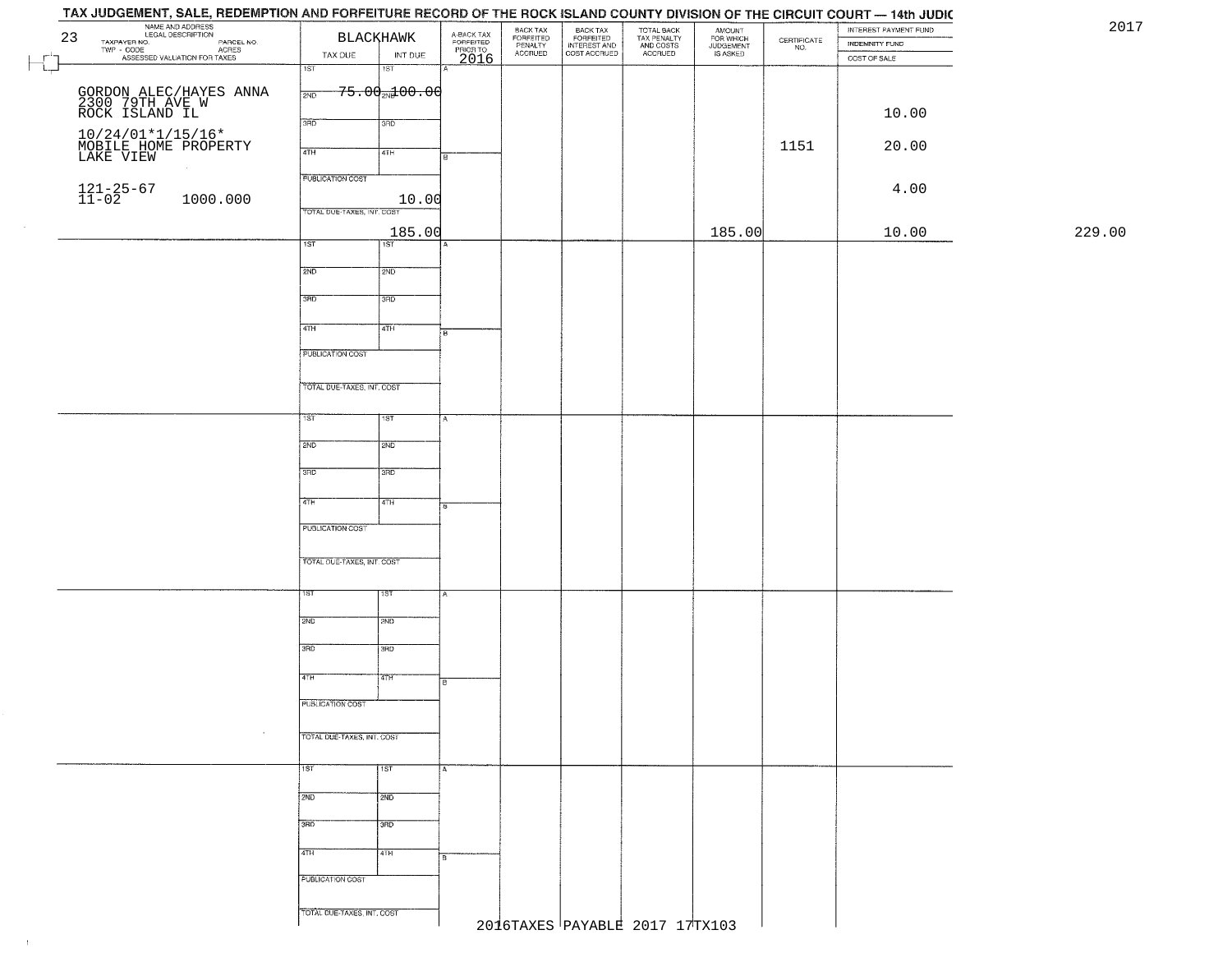## TOTAL DUE<br>TO REDEEM<br>FROM SALE<br>LESS 2017 DATE OF REDEMP-<br>TION OR DEED 23 BY WHOM PATE BLACKHAMK RECEIVED REDEMPTION SUBSEQUENT TAXES PAID, FEES, AND TIME EXTENSION BY WHOM REDEEMED PURCHASED MONEY IN FULL **BID** MO. DAY YEAR **COUNTY CLERK FEE** 11/16/2019 Subs paid 205.00 11/17/2018 Subs paid 205.00 RICO TRUSTEE (18/01/2018 Time Ext & incl 08/07/2020<br>10.70 18 12/28/2017 02/13/2018 Take Notice Fee 15.00<br>12/28/2017 02/27/2020 Sheriffs Fee 15.00<br>12/28/2017 02/27/2020 Sheriffs Fee 41.40<br>13.04  $\overline{\mathbf{1}}$  $\overline{1}$  $\overline{\mathbf{c}}$  $\overline{2}$ 3 3  $\overline{4}$ 4 5 5 2016TAXES PAYABLE 2017 17TX103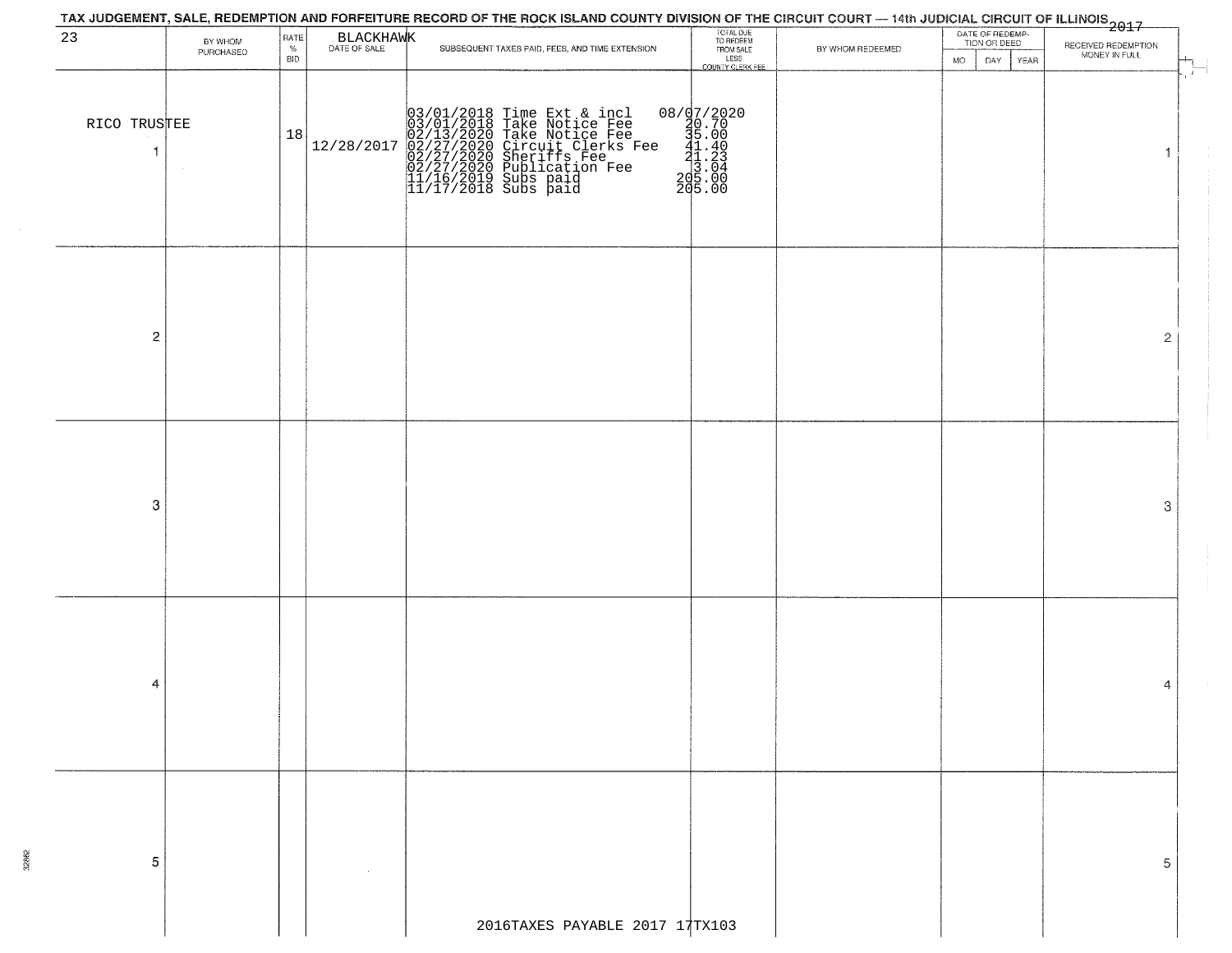| 24<br>TAXPAYER NO.<br>TWP - CODE | NAME AND ADDRESS<br>LEGAL DESCRIPTION<br>PARCEL NO.<br>ACRES | <b>BLACKHAWK</b><br>TAX DUE<br>INT DUE | A-BACK TAX<br>FORFEITED<br>PRIOR TO | BACK TAX<br>FORFEITED<br>PENALTY<br><b>ACCRUED</b> | BACK TAX<br>FORFEITED<br>INTEREST AND<br>COST ACCRUED | TOTAL BACK<br>TAX PENALTY<br>AND COSTS<br>ACCRUED | AMOUNT<br>FOR WHICH<br>JUDGEMENT<br>IS ASKED | $\begin{array}{c} \text{CERTIFICATE} \\ \text{NO.} \end{array}$ | INTEREST PAYMENT FUND<br><b>INDEMNITY FUND</b> | 2017   |
|----------------------------------|--------------------------------------------------------------|----------------------------------------|-------------------------------------|----------------------------------------------------|-------------------------------------------------------|---------------------------------------------------|----------------------------------------------|-----------------------------------------------------------------|------------------------------------------------|--------|
| $\vdash$                         | ASSESSED VALUATION FOR TAXES                                 | 1ST<br>18T                             | 2016                                |                                                    |                                                       |                                                   |                                              |                                                                 | COST OF SALE                                   |        |
|                                  |                                                              | $54.90 + 00.00$<br>2ND                 |                                     |                                                    |                                                       |                                                   |                                              |                                                                 |                                                |        |
|                                  | FERRELL JAMES<br>8603 KNOXVILLE RD<br>MILAN IL               |                                        |                                     |                                                    |                                                       |                                                   |                                              |                                                                 | 10.00                                          |        |
|                                  |                                                              | 3RD<br>3RD                             |                                     |                                                    |                                                       |                                                   |                                              |                                                                 |                                                |        |
|                                  | 3/24/05<br>MOBILE HOME PROPERTY<br>PARADISE                  | 4TH<br>4TH                             | R                                   |                                                    |                                                       |                                                   |                                              | 1152                                                            | 20.00                                          |        |
|                                  |                                                              | <b>PUBLICATION COST</b>                |                                     |                                                    |                                                       |                                                   |                                              |                                                                 |                                                |        |
| $140 - 55 - 69$<br>11-04         | 732.000                                                      | 10.00                                  |                                     |                                                    |                                                       |                                                   |                                              |                                                                 | 4.00                                           |        |
|                                  |                                                              | TOTAL DUE-TAXES, INT. COST             |                                     |                                                    |                                                       |                                                   |                                              |                                                                 |                                                |        |
|                                  |                                                              | 164.90<br>1ST<br>1ST                   |                                     |                                                    |                                                       |                                                   | 164.90                                       |                                                                 | 10.00                                          | 208.90 |
|                                  |                                                              | $58.50 + 00.00$                        |                                     |                                                    |                                                       |                                                   |                                              |                                                                 |                                                |        |
|                                  | TRASK ROBERT JR<br>8603 KNOXVILLE RD<br>MILAN IL             | 2ND                                    |                                     |                                                    |                                                       |                                                   |                                              |                                                                 | 10.00                                          |        |
|                                  |                                                              | 3RD<br>3RD                             |                                     |                                                    |                                                       |                                                   |                                              |                                                                 |                                                |        |
| PARADISE                         | 8/18/15*<br>MOBILE HOME PROPERTY                             | 47H<br>4TH                             | Гв                                  |                                                    |                                                       |                                                   |                                              | 1153                                                            | 20.00                                          |        |
|                                  |                                                              | PUBLICATION COST                       |                                     |                                                    |                                                       |                                                   |                                              |                                                                 |                                                |        |
| $140 - 73 - 69$<br>$11 - 04$     | 780.000                                                      | 10.00                                  |                                     |                                                    |                                                       |                                                   |                                              |                                                                 | 4.00                                           |        |
|                                  |                                                              | TOTAL DUE-TAXES, INT. COST             |                                     |                                                    |                                                       |                                                   |                                              |                                                                 |                                                |        |
|                                  |                                                              | 168.50<br>1ST<br>1ST                   |                                     |                                                    |                                                       |                                                   | 168.50                                       |                                                                 | 10.00                                          | 212.50 |
|                                  |                                                              |                                        |                                     |                                                    |                                                       |                                                   |                                              |                                                                 |                                                |        |
|                                  |                                                              | 2ND<br>2ND                             |                                     |                                                    |                                                       |                                                   |                                              |                                                                 |                                                |        |
|                                  |                                                              | 3 <sub>BD</sub><br>3RD                 |                                     |                                                    |                                                       |                                                   |                                              |                                                                 |                                                |        |
|                                  |                                                              | 4TH<br>4TH                             | l B.                                |                                                    |                                                       |                                                   |                                              |                                                                 |                                                |        |
|                                  |                                                              | PUBLICATION COST                       |                                     |                                                    |                                                       |                                                   |                                              |                                                                 |                                                |        |
|                                  |                                                              |                                        |                                     |                                                    |                                                       |                                                   |                                              |                                                                 |                                                |        |
|                                  |                                                              | TOTAL OUE-TAXES, INT. COST             |                                     |                                                    |                                                       |                                                   |                                              |                                                                 |                                                |        |
|                                  |                                                              | 1ST<br>१९४                             |                                     |                                                    |                                                       |                                                   |                                              |                                                                 |                                                |        |
|                                  |                                                              |                                        |                                     |                                                    |                                                       |                                                   |                                              |                                                                 |                                                |        |
|                                  |                                                              | 2ND<br>2ND                             |                                     |                                                    |                                                       |                                                   |                                              |                                                                 |                                                |        |
|                                  |                                                              | 3RD<br>3BD                             |                                     |                                                    |                                                       |                                                   |                                              |                                                                 |                                                |        |
|                                  |                                                              | वाम<br>4TH                             |                                     |                                                    |                                                       |                                                   |                                              |                                                                 |                                                |        |
|                                  |                                                              |                                        | в                                   |                                                    |                                                       |                                                   |                                              |                                                                 |                                                |        |
|                                  |                                                              | PUBLICATION COST                       |                                     |                                                    |                                                       |                                                   |                                              |                                                                 |                                                |        |
|                                  |                                                              | TOTAL DUE-TAXES, INT. COST             |                                     |                                                    |                                                       |                                                   |                                              |                                                                 |                                                |        |
|                                  |                                                              | 1ST<br>1ST                             | IA.                                 |                                                    |                                                       |                                                   |                                              |                                                                 |                                                |        |
|                                  |                                                              |                                        |                                     |                                                    |                                                       |                                                   |                                              |                                                                 |                                                |        |
|                                  |                                                              | 2ND<br>2ND                             |                                     |                                                    |                                                       |                                                   |                                              |                                                                 |                                                |        |
|                                  |                                                              | 3RD<br>$\overline{3}$ RD               |                                     |                                                    |                                                       |                                                   |                                              |                                                                 |                                                |        |
|                                  |                                                              | 4TH<br>4TH                             |                                     |                                                    |                                                       |                                                   |                                              |                                                                 |                                                |        |
|                                  |                                                              |                                        | l B.                                |                                                    |                                                       |                                                   |                                              |                                                                 |                                                |        |
|                                  |                                                              | PUBLICATION COST                       |                                     |                                                    |                                                       |                                                   |                                              |                                                                 |                                                |        |
|                                  |                                                              | TOTAL DUE-TAXES, INT. COST             |                                     | 2016TAXES PAYABLE 2017 17TX103                     |                                                       |                                                   |                                              |                                                                 |                                                |        |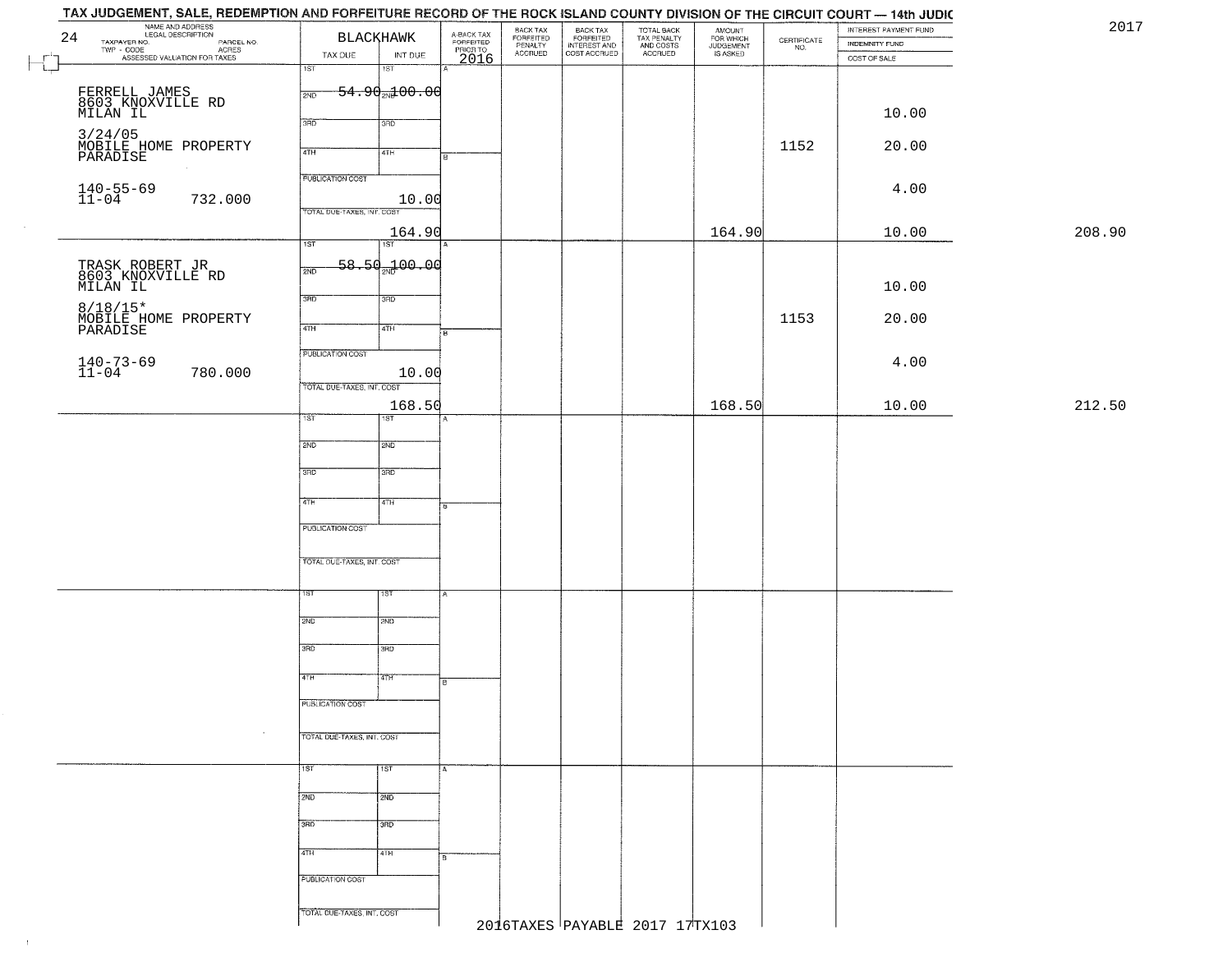|                                         |                      |                            |            | TAX JUDGEMENT, SALE, REDEMPTION AND FORFEITURE RECORD OF THE ROCK ISLAND COUNTY DIVISION OF THE CIRCUIT COURT — 14th JUDICIAL CIRCUIT OF ILLINOIS 2017                                                  |                                                                                                                            |                                  |                                                        |                                                                   |
|-----------------------------------------|----------------------|----------------------------|------------|---------------------------------------------------------------------------------------------------------------------------------------------------------------------------------------------------------|----------------------------------------------------------------------------------------------------------------------------|----------------------------------|--------------------------------------------------------|-------------------------------------------------------------------|
| 24                                      | BY WHOM<br>PURCHASED | RATE<br>$\%$<br><b>BID</b> | BLACKHAWK  | SUBSEQUENT TAXES PAID, FEES, AND TIME EXTENSION                                                                                                                                                         | TOTAL DUE<br>TO REDEEM<br>FROM SALE<br>LESS<br>COUNTY CLERK FEE                                                            | BY WHOM REDEEMED                 | DATE OF REDEMP-<br>TION OR DEED<br>DAY.<br>YEAR<br>MO. | RECEIVED REDEMPTION<br>MONEY IN FULL                              |
| RICO TRUSTEE<br>-1                      |                      | 18                         | 12/28/2017 | 03/01/2018 Time Ext & incl<br>03/01/2018 Take Notice Fee                                                                                                                                                | 08/07/2020<br>20.70                                                                                                        |                                  |                                                        | $\mathbf{f}$<br>d,                                                |
|                                         |                      |                            |            |                                                                                                                                                                                                         |                                                                                                                            | 342.41 EAGLE AND EAGLE CHARTERED |                                                        |                                                                   |
| RICO TRUSTEE<br>$\overline{\mathbf{c}}$ |                      | 18                         | 12/28/2017 | $03/01/2018$ Time Ext & incl<br>03/01/2018 Take Notice Fee<br>02/13/2020 Take Notice Fee<br>02/27/2020 Circuit Clerks Fee<br>02/27/2020 Sublication Fee<br>11/16/2019 Subs paid<br>11/17/2018 Subs paid | $\begin{array}{r} 08 / \frac{97}{2020} \\ 20.70 \\ 35.00 \\ -8.90 \\ 3.04 \\ 18.50 \\ 18.50 \\ 18.50 \\ 18.50 \end{array}$ |                                  |                                                        | Certificate<br>Returned<br>& Cancelled <sup>2</sup><br>03/31/2021 |
|                                         |                      |                            |            |                                                                                                                                                                                                         |                                                                                                                            |                                  |                                                        | Karen Kinney                                                      |
|                                         |                      |                            |            |                                                                                                                                                                                                         |                                                                                                                            |                                  |                                                        |                                                                   |
| 3                                       |                      |                            |            |                                                                                                                                                                                                         |                                                                                                                            |                                  |                                                        | 3                                                                 |
|                                         |                      |                            |            |                                                                                                                                                                                                         |                                                                                                                            |                                  |                                                        |                                                                   |
| 4                                       |                      |                            |            |                                                                                                                                                                                                         |                                                                                                                            |                                  |                                                        | 4                                                                 |
|                                         |                      |                            |            |                                                                                                                                                                                                         |                                                                                                                            |                                  |                                                        |                                                                   |
| 5                                       |                      |                            |            |                                                                                                                                                                                                         |                                                                                                                            |                                  |                                                        | 5                                                                 |
|                                         |                      |                            |            | 2016TAXES PAYABLE 2017 17TX103                                                                                                                                                                          |                                                                                                                            |                                  |                                                        |                                                                   |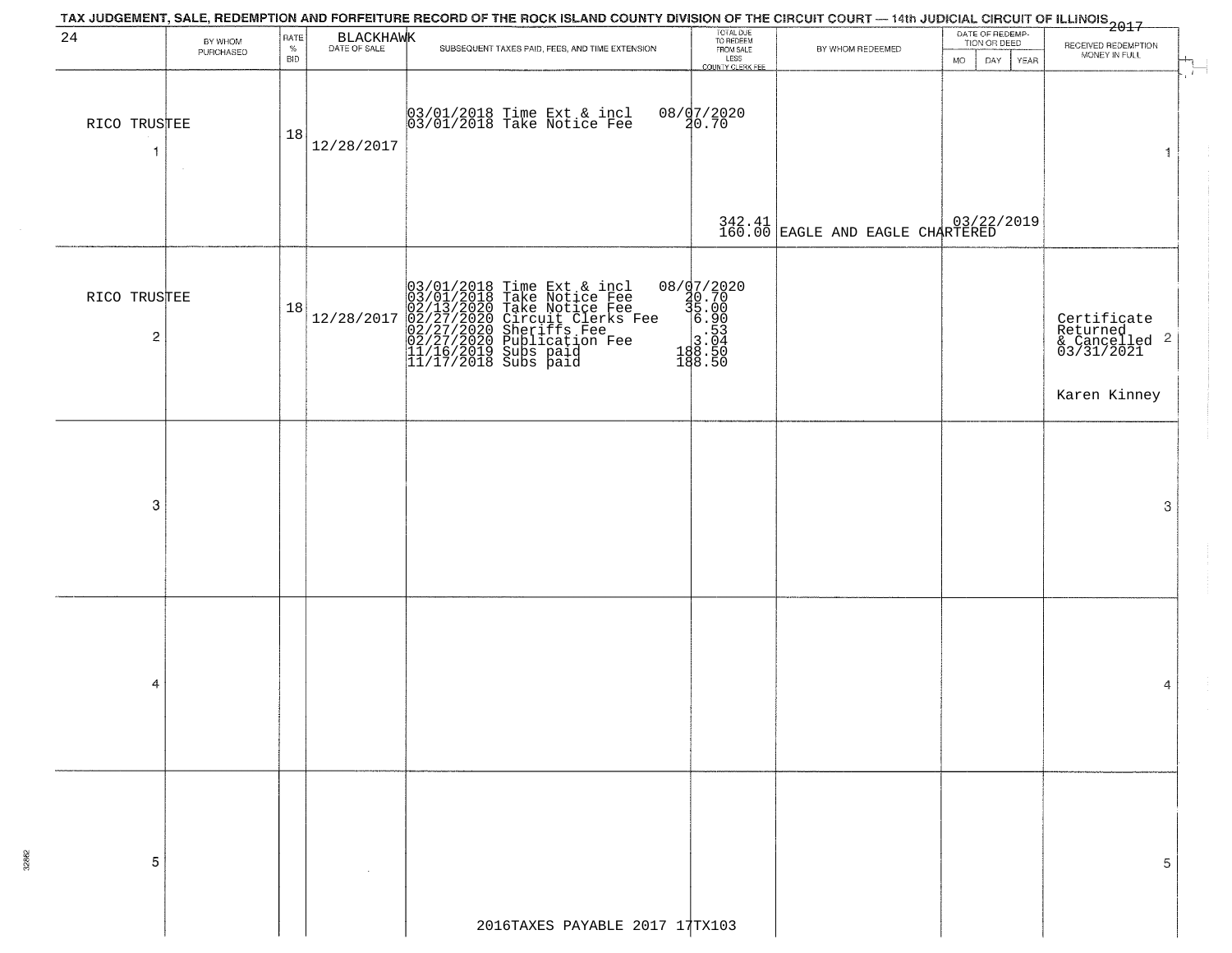|    | TAX JUDGEMENT, SALE, REDEMPTION AND FORFEITURE RECORD OF THE ROCK ISLAND COUNTY DIVISION OF THE CIRCUIT COURT — 14th JUDIC |                                   |                            |                         |                                 |                                                       |                                                   |                                    |             |                                         | 2017   |
|----|----------------------------------------------------------------------------------------------------------------------------|-----------------------------------|----------------------------|-------------------------|---------------------------------|-------------------------------------------------------|---------------------------------------------------|------------------------------------|-------------|-----------------------------------------|--------|
| 25 | NAME AND ADDRESS<br>LEGAL DESCRIPTION<br>TAXPAYER NO.<br>PARCEL NO.                                                        | COAL VALLEY                       |                            | A-BACK TAX<br>FORFEITED | BACK TAX                        | BACK TAX<br>FORFEITED<br>INTEREST AND<br>COST ACCRUED | TOTAL BACK<br>TAX PENALTY<br>AND COSTS<br>ACCRUED | <b>AMOUNT</b>                      | CERTIFICATE | INTEREST PAYMENT FUND<br>INDEMNITY FUND |        |
|    | TWP - CODE<br>- CODE ACRES<br>ASSESSED VALUATION FOR TAXES                                                                 | TAX DUE                           | INT DUE                    | PRIORTO<br>2016         | FORFEITED<br>PENALTY<br>ACCRUED |                                                       |                                                   | FOR WHICH<br>JUDGEMENT<br>IS ASKED | NO.         | COST OF SALE                            |        |
|    |                                                                                                                            | 1ST                               | 1ST                        |                         |                                 |                                                       |                                                   |                                    |             |                                         |        |
|    | JONES JONATHAN<br>104 W 6TH ST                                                                                             | 2ND                               | $-54.00$ $-00.00$          |                         |                                 |                                                       |                                                   |                                    |             |                                         |        |
|    | COAL VALLEY IL                                                                                                             |                                   |                            |                         |                                 |                                                       |                                                   |                                    |             | 10.00                                   |        |
|    | 5/29/14 01/20/15*8/29/16                                                                                                   | 3RD                               | 3RD                        |                         |                                 |                                                       |                                                   |                                    |             |                                         |        |
|    | MOBILE HOME PROPERTY                                                                                                       | 4TH                               | 4TH                        |                         |                                 |                                                       |                                                   |                                    | 1154        | 20.00                                   |        |
|    | CANDLELIGHT                                                                                                                |                                   |                            |                         |                                 |                                                       |                                                   |                                    |             |                                         |        |
|    | $080 - 04 - 80$                                                                                                            | PUBLICATION COST                  |                            |                         |                                 |                                                       |                                                   |                                    |             | 4.00                                    |        |
|    | $12 - 03$<br>720.000                                                                                                       | TOTAL DUE-TAXES, INT. COST        | 10.00                      |                         |                                 |                                                       |                                                   |                                    |             |                                         |        |
|    |                                                                                                                            |                                   |                            |                         |                                 |                                                       |                                                   | 164.00                             |             | 10.00                                   | 208.00 |
|    |                                                                                                                            | $\overline{1ST}$                  | 164.00<br>1ST              |                         |                                 |                                                       |                                                   |                                    |             |                                         |        |
|    |                                                                                                                            | 50.<br>40.<br>2ND                 | 700.00                     |                         |                                 |                                                       |                                                   |                                    |             |                                         |        |
|    | CALHOUN DAWN<br>127 W 8TH ST<br>COAL VALLEY IL                                                                             |                                   |                            |                         |                                 |                                                       |                                                   |                                    |             | 10.00                                   |        |
|    | $5/29/09$ *3/18/10                                                                                                         | 3RD                               | 3RD                        |                         |                                 |                                                       |                                                   |                                    |             |                                         |        |
|    | MOBILE HOME PROPERTY                                                                                                       | $\overline{47H}$                  |                            |                         |                                 |                                                       |                                                   |                                    | 1155        | 20.00                                   |        |
|    | CANDLELIGHT                                                                                                                |                                   | 4TH                        |                         |                                 |                                                       |                                                   |                                    |             |                                         |        |
|    |                                                                                                                            | PUBLICATION COST                  |                            |                         |                                 |                                                       |                                                   |                                    |             | 4.00                                    |        |
|    | $082 - 27 - 80$<br>12-03<br>672.000                                                                                        |                                   | 10.00                      |                         |                                 |                                                       |                                                   |                                    |             |                                         |        |
|    |                                                                                                                            | <b>TOTAL DUE-TAXES, INT. COST</b> |                            |                         |                                 |                                                       |                                                   | 160.40                             |             |                                         | 204.40 |
|    |                                                                                                                            | ist                               | 160.40                     |                         |                                 |                                                       |                                                   |                                    |             | 10.00                                   |        |
|    | ELLIOTT JUSTIN<br>114 W 10TH_ST_                                                                                           | -34<br>69.                        | 00.04 مهر                  |                         |                                 |                                                       |                                                   |                                    |             |                                         |        |
|    | COAL VALLEY IL                                                                                                             | 2ND                               |                            |                         |                                 |                                                       |                                                   |                                    |             | 10.00                                   |        |
|    | 8/1/07*7/1/11*9/30/13*10/                                                                                                  | 3RD                               | 3RD                        |                         |                                 |                                                       |                                                   |                                    |             |                                         |        |
|    | MOBILE HOME PROPERTY                                                                                                       |                                   |                            |                         |                                 |                                                       |                                                   |                                    | 1156        | 20.00                                   |        |
|    | CANDLELIGHT                                                                                                                | 4TH                               | 4TH                        |                         |                                 |                                                       |                                                   |                                    |             |                                         |        |
|    |                                                                                                                            | PUBLICATION COST                  |                            |                         |                                 |                                                       |                                                   |                                    |             | 4.00                                    |        |
|    | $084 - 14 - 80$<br>12-03<br>924.000                                                                                        |                                   | 10.00                      |                         |                                 |                                                       |                                                   |                                    |             |                                         |        |
|    |                                                                                                                            | TOTAL OUE-TAXES, INT. COST        |                            |                         |                                 |                                                       |                                                   |                                    |             |                                         |        |
|    |                                                                                                                            |                                   | 179.30                     |                         |                                 |                                                       |                                                   | 179.30                             |             | 10.00                                   | 223.30 |
|    |                                                                                                                            |                                   | 75.60 100.00               |                         |                                 |                                                       |                                                   |                                    |             |                                         |        |
|    | RICHARDSON DONALD/DOLORES<br>124 W 11TH ST<br>COAL VALLEY IL                                                               | 2ND                               |                            |                         |                                 |                                                       |                                                   |                                    |             | 10.00                                   |        |
|    |                                                                                                                            | 3RD                               | 3RD                        |                         |                                 |                                                       |                                                   |                                    |             |                                         |        |
|    | 3/25/11*10/05/2012<br>MOBILE HOME PROPERTY<br>CANDLELIGHT                                                                  |                                   |                            |                         |                                 |                                                       |                                                   |                                    | 1157        | 20.00                                   |        |
|    |                                                                                                                            | 4TH                               | 47H                        |                         |                                 |                                                       |                                                   |                                    |             |                                         |        |
|    |                                                                                                                            | <b>PUBLICATION COST</b>           |                            |                         |                                 |                                                       |                                                   |                                    |             | 4.00                                    |        |
|    | $085 - 24 - 80$<br>12-03<br>1008.000                                                                                       |                                   | 10.00                      |                         |                                 |                                                       |                                                   |                                    |             |                                         |        |
|    |                                                                                                                            | TOTAL DUE-TAXES, INT. COST        |                            |                         |                                 |                                                       |                                                   |                                    |             |                                         |        |
|    |                                                                                                                            | 1ST                               | 185.60<br>$\overline{1ST}$ |                         |                                 |                                                       |                                                   | 185.60                             |             | 10.00                                   | 229.60 |
|    | LUNSFORD MATT/FISHER PAT                                                                                                   |                                   | 54.60100.00                |                         |                                 |                                                       |                                                   |                                    |             |                                         |        |
|    | 135 W 11TH ST<br>COAL VALLEY IL                                                                                            | 2ND                               | 2ND                        |                         |                                 |                                                       |                                                   |                                    |             | 10.00                                   |        |
|    |                                                                                                                            | 3RD                               | 3 <sub>RD</sub>            |                         |                                 |                                                       |                                                   |                                    |             |                                         |        |
|    | 3/1/12<br>MOBILE HOME PROPERTY<br>CANDLELIGHT                                                                              |                                   |                            |                         |                                 |                                                       |                                                   |                                    | 1158        | 20.00                                   |        |
|    |                                                                                                                            | 4TH                               | 4TH                        |                         |                                 |                                                       |                                                   |                                    |             |                                         |        |
|    |                                                                                                                            | PUBLICATION COST                  |                            |                         |                                 |                                                       |                                                   |                                    |             | 4.00                                    |        |
|    | $085 - 35 - 80$<br>12-03<br>728.000                                                                                        |                                   | 10.00                      |                         |                                 |                                                       |                                                   |                                    |             |                                         |        |
|    |                                                                                                                            | TOTAL DUE-TAXES, INT. COST        |                            |                         |                                 |                                                       |                                                   |                                    |             |                                         |        |
|    |                                                                                                                            |                                   | 164.60                     |                         |                                 |                                                       |                                                   | 164.60                             |             | 10.00                                   | 208.60 |
|    |                                                                                                                            |                                   |                            |                         |                                 |                                                       | 2016 TAVES DAVARIE 2017 17 TAV102                 |                                    |             |                                         |        |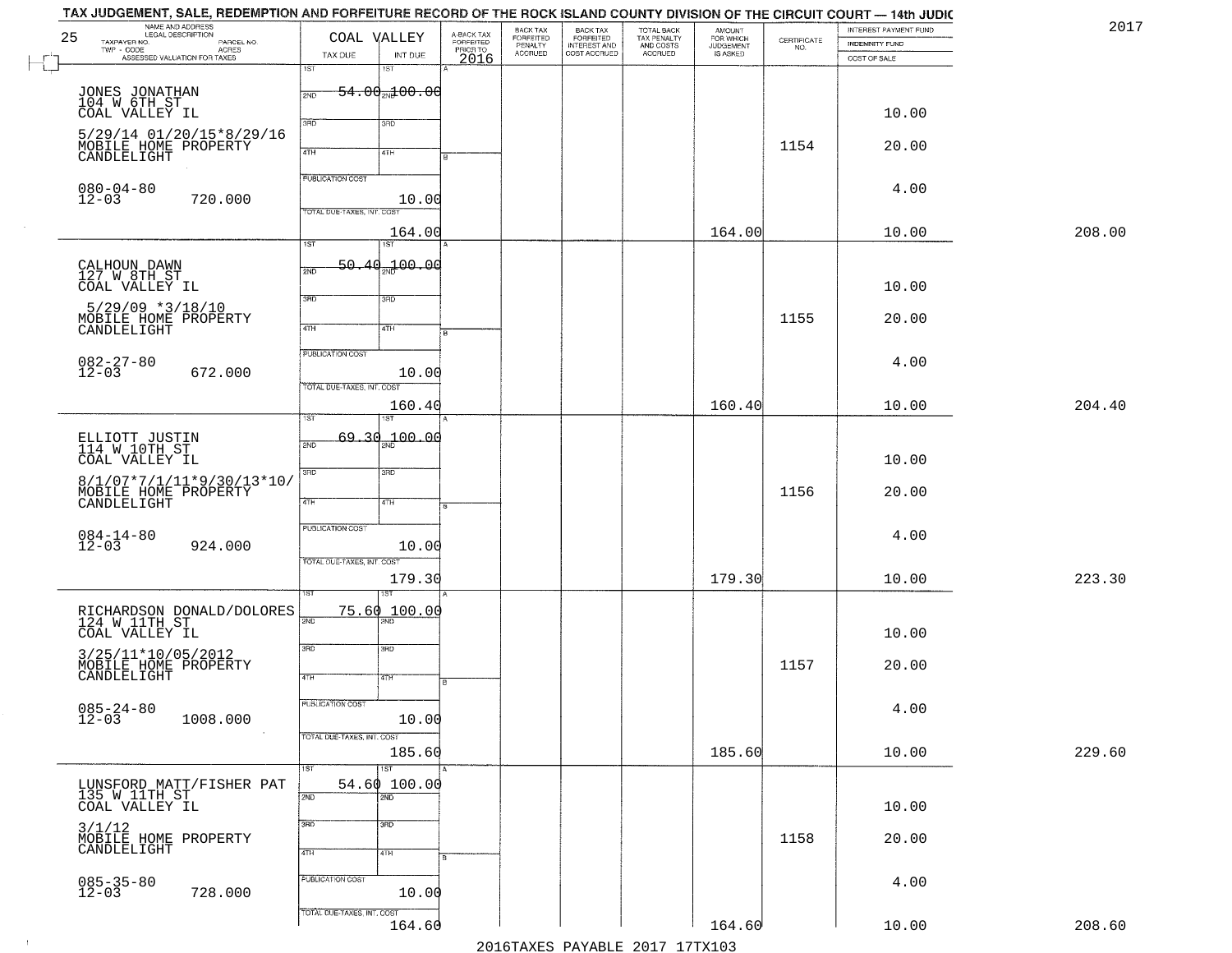| 25                             | BY WHOM   | RATE               |                | TAX JUDGEMENT, SALE, REDEMPTION AND FORFEITURE RECORD OF THE ROCK ISLAND COUNTY DIVISION OF THE CIRCUIT COURT — 14th JUDICIAL CIRCUIT OF ILLINOIS 2017   | TOTAL DUE<br>TO REDEEM<br>FROM SALE     |                                   | DATE OF REDEMP-<br>TION OR DEED |                                                                                  |
|--------------------------------|-----------|--------------------|----------------|----------------------------------------------------------------------------------------------------------------------------------------------------------|-----------------------------------------|-----------------------------------|---------------------------------|----------------------------------------------------------------------------------|
|                                | PURCHASED | $\%$<br><b>BID</b> | COAL VALLEY    | SUBSEQUENT TAXES PAID, FEES, AND TIME EXTENSION                                                                                                          | LESS<br>COUNTY CLERK FEE                | BY WHOM REDEEMED                  | MO.<br>DAY<br>YEAR              | RECEIVED REDEMPTION<br>MONEY IN FULL                                             |
| RICO TRUSTEE                   |           | 18                 | 12/28/2017     | 03/01/2018 Time Ext & incl<br>03/01/2018 Take Notice Fee<br>11/17/2018 Subs paid                                                                         | 08/97/2020<br>184.00                    |                                   |                                 | Certificate<br>Returned<br>& Cancelled<br>09/06/2019                             |
|                                |           |                    |                |                                                                                                                                                          |                                         | $584.54$ $ $ LLCV CANDLELIGHT MHP | 07/19/2019                      | Karen Kinney                                                                     |
| RICO TRUSTEE<br>$\overline{c}$ |           | 18                 | 12/28/2017     | 03/01/2018 Time Ext & incl<br>03/01/2018 Take Notice Fee                                                                                                 | 08/07/2020<br>20.70                     |                                   |                                 | Certificate<br>Returned<br>$& \text{Cancelled}$ 2<br>$07/06/2018$                |
|                                |           |                    |                |                                                                                                                                                          |                                         | 261.89<br>160.00 DAWN CALHOUN     | 03/19/2018                      | Karen Kinney                                                                     |
| RICO TRUSTEE<br>3              |           | 18                 | 12/28/2017     |                                                                                                                                                          |                                         |                                   |                                 | ADMIN SALE IN ERROR<br>Certificate<br>Returned<br>3<br>& Cancelled<br>01/31/2018 |
|                                |           |                    |                |                                                                                                                                                          |                                         |                                   |                                 | Karen Kinney                                                                     |
| RICO TRUSTEE<br>4              |           | 18                 | 12/28/2017     |                                                                                                                                                          |                                         |                                   |                                 | ADMIN SALE IN ERROR<br>Certificate<br>Returned<br>& Cancelled 4<br>01/31/2018    |
|                                |           |                    |                |                                                                                                                                                          |                                         |                                   |                                 | Karen Kinney                                                                     |
| RICO TRUSTEE<br>5              |           | 18                 | $\sim 10^{-1}$ | $[03/01/2018 \t\t Time \t\t Ext & incl \\ [03/01/2018 \t\t Take Notice Free \\ [11/16/2019 \t\ Subs paid \\ [12/28/2017 \t\t] 11/17/2018 \t\ Subs paid]$ | 08/07/2020<br>08.70<br>194.60<br>184.60 |                                   |                                 | Certificate<br>Returned<br>& Cancelled 5<br>01/03/2020                           |
|                                |           |                    |                |                                                                                                                                                          |                                         | 815.14<br>160.00 MATT LUNSFORD    | 12/20/2019                      | Karen Kinney                                                                     |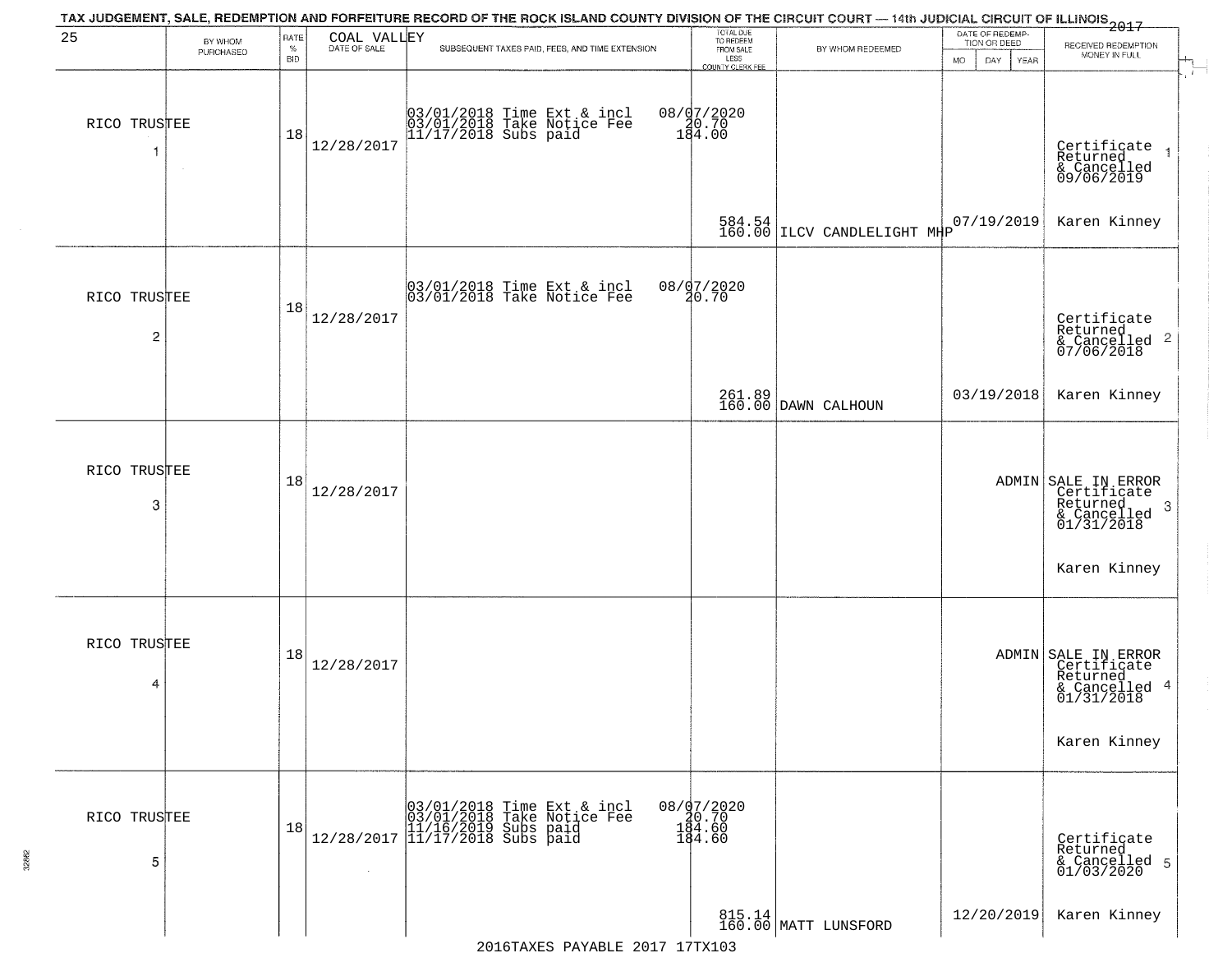|    | TAX JUDGEMENT, SALE, REDEMPTION AND FORFEITURE RECORD OF THE ROCK ISLAND COUNTY DIVISION OF THE CIRCUIT COURT — 14th JUDIC<br>NAME AND ADDRESS<br>LEGAL DESCRIPTION |                                            |           |                                             | BACK TAX                        |                                                       |                                                   | <b>AMOUNT</b>                      |                                                                 | INTEREST PAYMENT FUND | 2017   |
|----|---------------------------------------------------------------------------------------------------------------------------------------------------------------------|--------------------------------------------|-----------|---------------------------------------------|---------------------------------|-------------------------------------------------------|---------------------------------------------------|------------------------------------|-----------------------------------------------------------------|-----------------------|--------|
| 26 | TAXPAYER NO.<br>PARCEL NO.<br>$\mathsf{TWP} \, \cdot \, \mathsf{CODE}$                                                                                              | COAL VALLEY                                |           | A-BACK TAX<br>FORFEITED<br>PRIOR TO<br>2016 | FORFEITED<br>PENALTY<br>ACCRUED | BACK TAX<br>FORFEITED<br>INTEREST AND<br>COST ACCRUED | TOTAL BACK<br>TAX PENALTY<br>AND COSTS<br>ACCRUED | FOR WHICH<br>JUDGEMENT<br>IS ASKED | $\begin{array}{c} \text{CERTIFICATE} \\ \text{NO.} \end{array}$ | INDEMNITY FUND        |        |
|    | - CODE<br>ACRES<br>ASSESSED VALUATION FOR TAXES                                                                                                                     | TAX DUE<br>1ST<br>1ST                      | INT DUE   |                                             |                                 |                                                       |                                                   |                                    |                                                                 | COST OF SALE          |        |
|    |                                                                                                                                                                     |                                            |           |                                             |                                 |                                                       |                                                   |                                    |                                                                 |                       |        |
|    | MCGOVERN SHAUN<br>140 W 11TH ST                                                                                                                                     | <del>73.50<sub>20</sub>100.00</del><br>2ND |           |                                             |                                 |                                                       |                                                   |                                    |                                                                 |                       |        |
|    | COAL VALLEY IL                                                                                                                                                      | 3RD<br>3RD                                 |           |                                             |                                 |                                                       |                                                   |                                    |                                                                 | 10.00                 |        |
|    | 5/21/13*9/12/14*10/16/14*<br>MOBILE HOME PROPERTY                                                                                                                   |                                            |           |                                             |                                 |                                                       |                                                   |                                    | 1159                                                            | 20.00                 |        |
|    | CANDLELIGHT                                                                                                                                                         | 4TH<br>41H                                 |           |                                             |                                 |                                                       |                                                   |                                    |                                                                 |                       |        |
|    |                                                                                                                                                                     | <b>PUBLICATION COST</b>                    |           |                                             |                                 |                                                       |                                                   |                                    |                                                                 |                       |        |
|    | $085 - 40 - 80$<br>12-03<br>980.000                                                                                                                                 |                                            | 10.00     |                                             |                                 |                                                       |                                                   |                                    |                                                                 | 4.00                  |        |
|    |                                                                                                                                                                     | TOTAL DUE-TAXES, INT. COST                 |           |                                             |                                 |                                                       |                                                   |                                    |                                                                 |                       |        |
|    |                                                                                                                                                                     | $\overline{1ST}$<br>1ST                    | 183.50    |                                             |                                 |                                                       |                                                   | 183.50                             |                                                                 | 10.00                 | 227.50 |
|    |                                                                                                                                                                     | $36 - 77$                                  |           |                                             |                                 |                                                       |                                                   |                                    |                                                                 |                       |        |
|    | MAIN HAROLD<br>116 W 12TH ST                                                                                                                                        | 2ND                                        | 2ND 00.00 |                                             |                                 |                                                       |                                                   |                                    |                                                                 |                       |        |
|    | COAL VALLEY IL                                                                                                                                                      | 3RD<br>3RD                                 |           |                                             |                                 |                                                       |                                                   |                                    |                                                                 | 10.00                 |        |
|    | 12/29/06                                                                                                                                                            |                                            |           |                                             |                                 |                                                       |                                                   |                                    | 1160                                                            | 20.00                 |        |
|    | MOBILE HOME PROPERTY<br>CANDLELIGHT                                                                                                                                 | 47H<br>4TH                                 |           |                                             |                                 |                                                       |                                                   |                                    |                                                                 |                       |        |
|    |                                                                                                                                                                     | PUBLICATION COST                           |           |                                             |                                 |                                                       |                                                   |                                    |                                                                 |                       |        |
|    | $086 - 16 - 80$<br>12-03<br>612.000                                                                                                                                 |                                            | 10.00     |                                             |                                 |                                                       |                                                   |                                    |                                                                 | 4.00                  |        |
|    |                                                                                                                                                                     | TOTAL DUE-TAXES, INT. COST                 |           |                                             |                                 |                                                       |                                                   |                                    |                                                                 |                       |        |
|    |                                                                                                                                                                     | ist<br>1ST                                 | 146.72    |                                             |                                 |                                                       |                                                   | 146.72                             |                                                                 | 10.00                 | 190.72 |
|    |                                                                                                                                                                     |                                            |           |                                             |                                 |                                                       |                                                   |                                    |                                                                 |                       |        |
|    | SPEARS TONIA<br>118 W 15TH ST                                                                                                                                       | 60.90 <sub>am</sub> 100.00<br>2ND          |           |                                             |                                 |                                                       |                                                   |                                    |                                                                 |                       |        |
|    | COAL VALLEY IL                                                                                                                                                      | 3RD<br>3 <sub>3</sub>                      |           |                                             |                                 |                                                       |                                                   |                                    |                                                                 | 10.00                 |        |
|    | $1/13/03*11/1/16*$                                                                                                                                                  |                                            |           |                                             |                                 |                                                       |                                                   |                                    | 1161                                                            | 20.00                 |        |
|    | MOBILE HOME PROPERTY<br>CANDLELIGHT                                                                                                                                 | 4TH<br>4TH                                 |           |                                             |                                 |                                                       |                                                   |                                    |                                                                 |                       |        |
|    |                                                                                                                                                                     | <b>PUBLICATION COST</b>                    |           |                                             |                                 |                                                       |                                                   |                                    |                                                                 |                       |        |
|    | $089 - 18 - 80$<br>12-03<br>812.000                                                                                                                                 |                                            | 10.00     |                                             |                                 |                                                       |                                                   |                                    |                                                                 | 4.00                  |        |
|    |                                                                                                                                                                     | TOTAL OUE-TAXES, INT. COST                 |           |                                             |                                 |                                                       |                                                   |                                    |                                                                 |                       |        |
|    |                                                                                                                                                                     |                                            | 170.90    |                                             |                                 |                                                       |                                                   | 170.90                             |                                                                 | 10.00                 | 214.90 |
|    |                                                                                                                                                                     | ख़                                         |           |                                             |                                 |                                                       |                                                   |                                    |                                                                 |                       |        |
|    | WILLIAMS MILES/HUFFMAN JE<br>122 W 15TH ST                                                                                                                          | 50.40<br>2ND                               | 100.00    |                                             |                                 |                                                       |                                                   |                                    |                                                                 |                       |        |
|    | COAL VALLEY IL                                                                                                                                                      | 3BD<br>3RD                                 |           |                                             |                                 |                                                       |                                                   |                                    |                                                                 | 10.00                 |        |
|    | $\begin{array}{c} 12/11/01*09/13/12*8/15/13\\ \text{MOBILE HOME PROPERTY}\\ \text{CANDLELIGHT} \end{array}$                                                         |                                            |           |                                             |                                 |                                                       |                                                   |                                    | 1162                                                            | 20.00                 |        |
|    |                                                                                                                                                                     | 4TH<br>4TH                                 |           |                                             |                                 |                                                       |                                                   |                                    |                                                                 |                       |        |
|    |                                                                                                                                                                     | PUBLICATION COST                           |           |                                             |                                 |                                                       |                                                   |                                    |                                                                 |                       |        |
|    | $089 - 22 - 80$<br>12-03<br>672.000                                                                                                                                 |                                            | 10.00     |                                             |                                 |                                                       |                                                   |                                    |                                                                 | 4.00                  |        |
|    | $\sim 100$                                                                                                                                                          | TOTAL DUE-TAXES, INT. COST                 |           |                                             |                                 |                                                       |                                                   |                                    |                                                                 |                       |        |
|    |                                                                                                                                                                     |                                            | 160.40    |                                             |                                 |                                                       |                                                   | 160.40                             |                                                                 | 10.00                 | 204.40 |
|    |                                                                                                                                                                     | $\overline{151}$<br>1ST                    |           |                                             |                                 |                                                       |                                                   |                                    |                                                                 |                       |        |
|    | WHITNEY JUANITA<br>122 W 16TH ST                                                                                                                                    | 69.30 100.00<br>2ND<br>$\overline{2ND}$    |           |                                             |                                 |                                                       |                                                   |                                    |                                                                 |                       |        |
|    | COAL VALLEY IL                                                                                                                                                      |                                            |           |                                             |                                 |                                                       |                                                   |                                    |                                                                 | 10.00                 |        |
|    | 5/23/02 7/23/12<br>MOBILE HOME PROPERTY<br>CANDLELIGHT                                                                                                              | 3RD<br>3 <sub>BD</sub>                     |           |                                             |                                 |                                                       |                                                   |                                    | 1163                                                            | 20.00                 |        |
|    |                                                                                                                                                                     | 4TH<br>4TH                                 |           |                                             |                                 |                                                       |                                                   |                                    |                                                                 |                       |        |
|    |                                                                                                                                                                     | PUBLICATION COST                           |           |                                             |                                 |                                                       |                                                   |                                    |                                                                 |                       |        |
|    | $090 - 22 - 80$<br>12-03<br>924.000                                                                                                                                 |                                            | 10.00     |                                             |                                 |                                                       |                                                   |                                    |                                                                 | 4.00                  |        |
|    |                                                                                                                                                                     | TOTAL DUE-TAXES, INT. COST                 |           |                                             |                                 |                                                       |                                                   |                                    |                                                                 |                       |        |
|    |                                                                                                                                                                     |                                            | 179.30    |                                             |                                 |                                                       |                                                   | 179.30                             |                                                                 | 10.00                 | 223.30 |
|    |                                                                                                                                                                     |                                            |           |                                             |                                 |                                                       | 2016 TAVEC DAVARLE 2017 17 TV102                  |                                    |                                                                 |                       |        |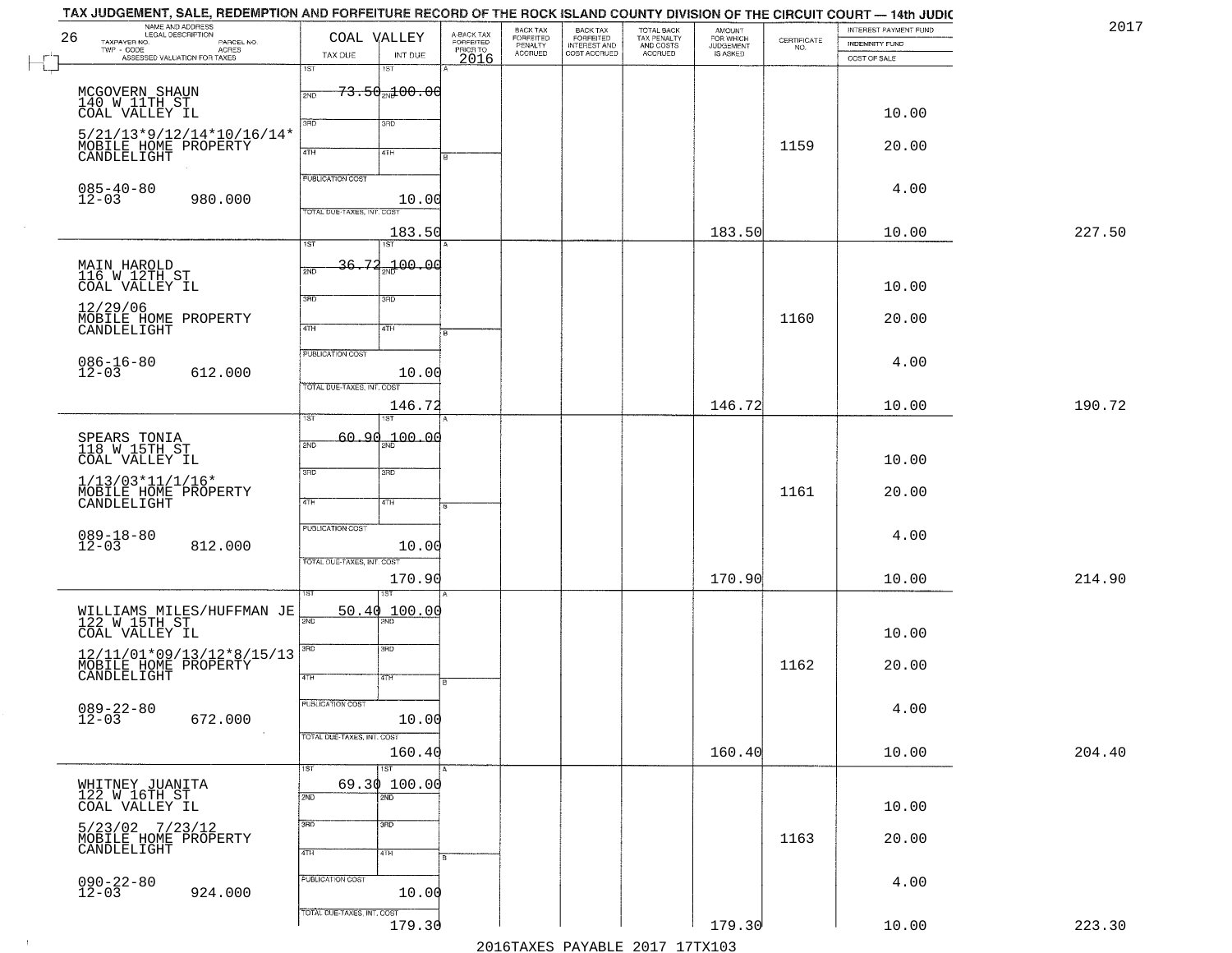| 26                             |                      | RATE               | COAL VALLEY  | TAX JUDGEMENT, SALE, REDEMPTION AND FORFEITURE RECORD OF THE ROCK ISLAND COUNTY DIVISION OF THE CIRCUIT COURT — 14th JUDICIAL CIRCUIT OF ILLINOIS 2017 | TOTAL DUE<br>TO REDEEM                         |                                                                      | DATE OF REDEMP-                     |                                                           |
|--------------------------------|----------------------|--------------------|--------------|--------------------------------------------------------------------------------------------------------------------------------------------------------|------------------------------------------------|----------------------------------------------------------------------|-------------------------------------|-----------------------------------------------------------|
|                                | BY WHOM<br>PURCHASED | $\%$<br><b>BID</b> | DATE OF SALE | SUBSEQUENT TAXES PAID, FEES, AND TIME EXTENSION                                                                                                        | FROM SALE<br>LESS                              | BY WHOM REDEEMED                                                     | TION OR DEED<br>MO.<br>DAY.<br>YEAR | RECEIVED REDEMPTION<br>MONEY IN FULL                      |
| RICO TRUSTEE<br>1              | $\sim$               | 18                 | 12/28/2017   | 03/01/2018 Time Ext & incl<br>03/01/2018 Take Notice Fee                                                                                               | <b>COUNTY CLERK FEE</b><br>08/07/2020<br>20.70 |                                                                      |                                     | Certificate<br>Returned<br>& Cancelled<br>07/06/2018      |
|                                |                      |                    |              |                                                                                                                                                        |                                                | 289.15<br>160.00 A & J REAL ESTATE INVESTM                           |                                     | Karen Kinney                                              |
| RICO TRUSTEE<br>$\overline{c}$ |                      | 18                 | 12/28/2017   | 03/01/2018 Time Ext & incl<br>03/01/2018 Take Notice Fee<br>11/17/2018 Subs paid                                                                       | 08/07/2020<br>20.70<br>166.72                  |                                                                      |                                     | Certificate<br>Returned<br>& Cancelled 2<br>06/28/2019    |
|                                |                      |                    |              |                                                                                                                                                        |                                                |                                                                      |                                     | Karen Kinney                                              |
| RICO TRUSTEE<br>3              |                      | 18                 | 12/28/2017   | 03/01/2018 Time Ext & incl<br>03/01/2018 Take Notice Fee                                                                                               | 08/07/2020<br>20.70                            |                                                                      |                                     | Certificate<br>Returned<br>3<br>& Cancelled<br>08/14/2018 |
|                                |                      |                    |              |                                                                                                                                                        |                                                |                                                                      |                                     | Karen Kinney                                              |
| RICO TRUSTEE<br>4              |                      | 18                 | 12/28/2017   | 03/01/2018 Time Ext & incl<br>03/01/2018 Take Notice Fee                                                                                               | 08/07/2020<br>20.70                            |                                                                      |                                     | Certificate<br>Returned<br>& Cancelled 4<br>09/06/2019    |
|                                |                      |                    |              |                                                                                                                                                        |                                                | 372.27<br>160.00 ILCV CANDLE MHP                                     | 08/06/2019                          | Karen Kinney                                              |
| RICO TRUSTEE<br>5              |                      | 18                 | 12/28/2017   | 03/01/2018 Time Ext & incl<br>03/01/2018 Take Notice Fee<br>11/17/2018 Subs paid                                                                       | 08/07/2020<br>08.70<br>199.30                  |                                                                      |                                     | Certificate<br>Returned<br>& Cancelled 5<br>09/06/2019    |
|                                |                      |                    |              |                                                                                                                                                        |                                                | $\begin{array}{c} 628.00 \\ 160.00 \end{array}$ ILCV CANDLELIGHT M#P | 07/19/2019                          | Karen Kinney                                              |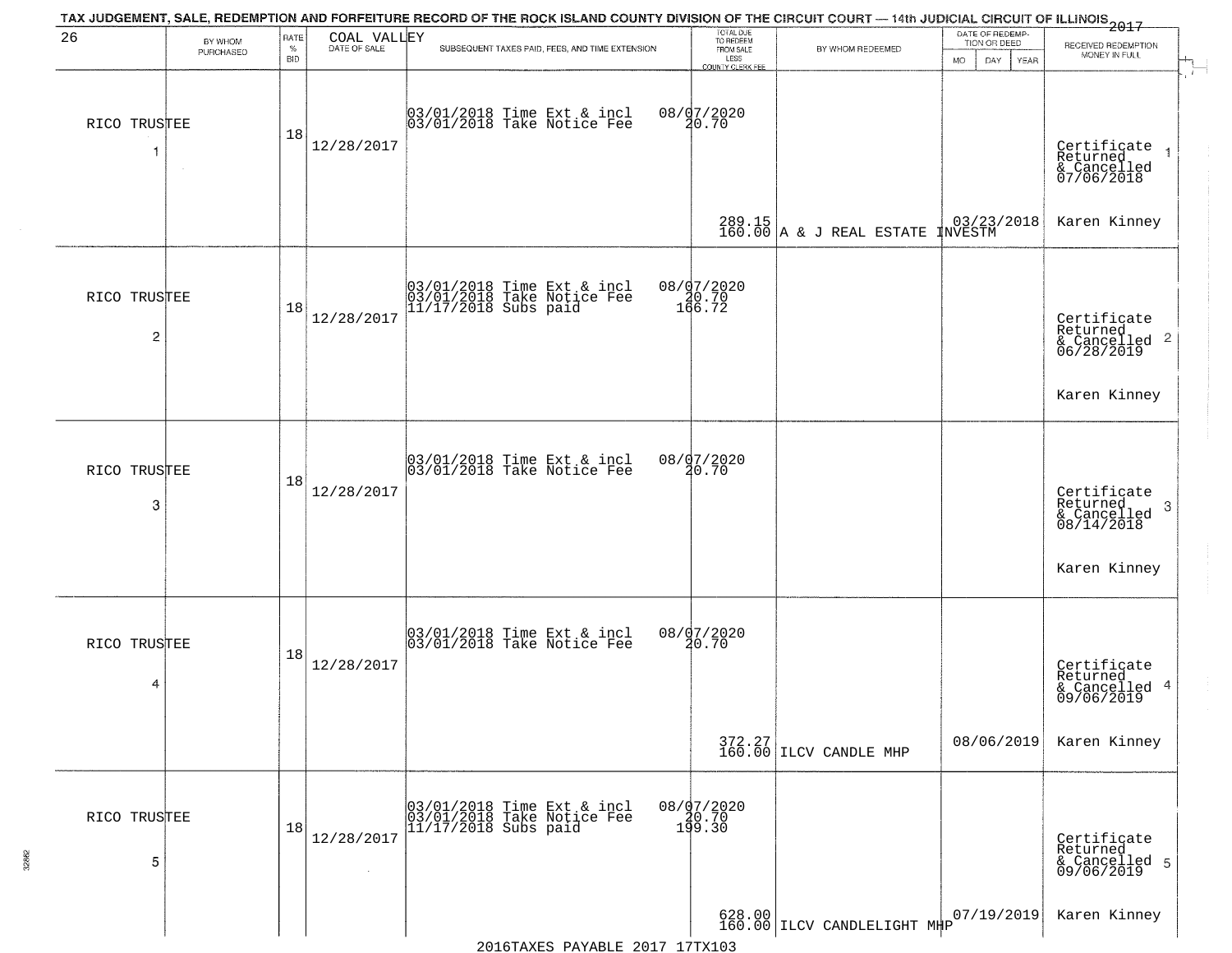| 27                           | NAME AND ADDRESS<br>LEGAL DESCRIPTION<br>TAXPAYER NO.<br>PARCEL NO.<br>ACRES<br>TWP - CODE<br>ASSESSED VALUATION FOR TAXES | COAL VALLEY<br>TAX DUE<br>INT DUE                       | A-BACK TAX<br>FORFEITED<br>PRIOR TO | BACK TAX<br>FORFEITED<br>PENALTY<br><b>ACCRUED</b> | BACK TAX<br>FORFEITED<br>INTEREST AND<br>COST ACCRUED | TOTAL BACK<br>TAX PENALTY<br>AND COSTS<br>ACCRUED | AMOUNT<br>FOR WHICH<br><b>JUDGEMENT</b><br><b>IS ASKED</b> | $\begin{array}{c} \text{CERTIFICATE} \\ \text{NO.} \end{array}$ | INTEREST PAYMENT FUND<br><b>INDEMNITY FUND</b> | 2017   |
|------------------------------|----------------------------------------------------------------------------------------------------------------------------|---------------------------------------------------------|-------------------------------------|----------------------------------------------------|-------------------------------------------------------|---------------------------------------------------|------------------------------------------------------------|-----------------------------------------------------------------|------------------------------------------------|--------|
| $\vdash \Box$                |                                                                                                                            | 1ST<br>1ST                                              | 2016                                |                                                    |                                                       |                                                   |                                                            |                                                                 | COST OF SALE                                   |        |
|                              |                                                                                                                            | $50.40$ <sub>2N</sub> $100.00$<br>2ND                   |                                     |                                                    |                                                       |                                                   |                                                            |                                                                 |                                                |        |
|                              | RYLANDER JEFFREY<br>142 W 16TH ST<br>COAL VALLEY IL                                                                        | 3RD<br>3RD                                              |                                     |                                                    |                                                       |                                                   |                                                            |                                                                 | 10.00                                          |        |
|                              | 12/2/11<br>MOBILE HOME PROPERTY<br>CANDLELIGHT                                                                             |                                                         |                                     |                                                    |                                                       |                                                   |                                                            | 1164                                                            | 20.00                                          |        |
|                              |                                                                                                                            | 4TH<br>4TH                                              | B                                   |                                                    |                                                       |                                                   |                                                            |                                                                 |                                                |        |
| $090 - 42 - 80$<br>12-03     |                                                                                                                            | <b>PUBLICATION COST</b>                                 |                                     |                                                    |                                                       |                                                   |                                                            |                                                                 | 4.00                                           |        |
|                              | 672.000                                                                                                                    | 10.00<br>TOTAL DUE-TAXES, INT. COST                     |                                     |                                                    |                                                       |                                                   |                                                            |                                                                 |                                                |        |
|                              |                                                                                                                            | 160.40                                                  |                                     |                                                    |                                                       |                                                   | 160.40                                                     |                                                                 | 10.00                                          | 204.40 |
|                              |                                                                                                                            | $\overline{1ST}$<br>$\overline{1ST}$<br>$64.05 + 00.00$ |                                     |                                                    |                                                       |                                                   |                                                            |                                                                 |                                                |        |
|                              | A & J REAL ESTATE<br>1503 W 1ST AVE<br>COAL VALLEY IL                                                                      | 2ND                                                     |                                     |                                                    |                                                       |                                                   |                                                            |                                                                 | 10.00                                          |        |
|                              |                                                                                                                            | 3RD<br>3HD                                              |                                     |                                                    |                                                       |                                                   |                                                            |                                                                 |                                                |        |
|                              | 7-21-95 6-25-97<br>MOBILE HOME PROPERTY<br>CANDLELIGHT                                                                     | 47H<br>4TH                                              | B                                   |                                                    |                                                       |                                                   |                                                            | 1165                                                            | 20.00                                          |        |
|                              |                                                                                                                            | PUBLICATION COST                                        |                                     |                                                    |                                                       |                                                   |                                                            |                                                                 |                                                |        |
| $091 - 17 - 80$<br>$12 - 03$ | 854.000                                                                                                                    | 10.00                                                   |                                     |                                                    |                                                       |                                                   |                                                            |                                                                 | 4.00                                           |        |
|                              |                                                                                                                            | TOTAL DUE-TAXES, INT. COST<br>174.05                    |                                     |                                                    |                                                       |                                                   | 174.05                                                     |                                                                 | 10.00                                          | 218.05 |
|                              |                                                                                                                            | ist<br>1ST                                              |                                     |                                                    |                                                       |                                                   |                                                            |                                                                 |                                                |        |
|                              | PONCE JUAN<br>123 W 17TH ST                                                                                                | 69.30 <sub>2Nd</sub> 00.00<br>2ND                       |                                     |                                                    |                                                       |                                                   |                                                            |                                                                 |                                                |        |
|                              | COAL VALLEY IL                                                                                                             | 3 <sub>BD</sub><br>3RD                                  |                                     |                                                    |                                                       |                                                   |                                                            |                                                                 | 10.00                                          |        |
|                              | 3/26/12*3/20/14<br>MOBILE HOME PROPERTY<br>CANDLELIGHT                                                                     |                                                         |                                     |                                                    |                                                       |                                                   |                                                            | 1166                                                            | 20.00                                          |        |
|                              |                                                                                                                            | 4TH<br>4TH                                              | B.                                  |                                                    |                                                       |                                                   |                                                            |                                                                 |                                                |        |
| $091 - 23 - 80$<br>12-03     | 924.000                                                                                                                    | <b>PUBLICATION COST</b><br>10.00                        |                                     |                                                    |                                                       |                                                   |                                                            |                                                                 | 4.00                                           |        |
|                              |                                                                                                                            | TOTAL OUE-TAXES, INT. COST                              |                                     |                                                    |                                                       |                                                   |                                                            |                                                                 |                                                |        |
|                              |                                                                                                                            | 179.30<br>ख़ा<br>ΙSΤ                                    |                                     |                                                    |                                                       |                                                   | 179.30                                                     |                                                                 | 10.00                                          | 223.30 |
|                              |                                                                                                                            |                                                         |                                     |                                                    |                                                       |                                                   |                                                            |                                                                 |                                                |        |
|                              |                                                                                                                            | 2ND<br>2ND                                              |                                     |                                                    |                                                       |                                                   |                                                            |                                                                 |                                                |        |
|                              |                                                                                                                            | 3RD<br>3BD                                              |                                     |                                                    |                                                       |                                                   |                                                            |                                                                 |                                                |        |
|                              |                                                                                                                            | 4TH<br>4TH                                              | R                                   |                                                    |                                                       |                                                   |                                                            |                                                                 |                                                |        |
|                              |                                                                                                                            | PUBLICATION COST                                        |                                     |                                                    |                                                       |                                                   |                                                            |                                                                 |                                                |        |
|                              | $\sim$                                                                                                                     |                                                         |                                     |                                                    |                                                       |                                                   |                                                            |                                                                 |                                                |        |
|                              |                                                                                                                            | TOTAL DUE-TAXES, INT. COST                              |                                     |                                                    |                                                       |                                                   |                                                            |                                                                 |                                                |        |
|                              |                                                                                                                            | 1ST<br>1ST                                              | $\mathbf{A}$                        |                                                    |                                                       |                                                   |                                                            |                                                                 |                                                |        |
|                              |                                                                                                                            | 2ND<br>2ND                                              |                                     |                                                    |                                                       |                                                   |                                                            |                                                                 |                                                |        |
|                              |                                                                                                                            | 3BD<br>3BD                                              |                                     |                                                    |                                                       |                                                   |                                                            |                                                                 |                                                |        |
|                              |                                                                                                                            |                                                         |                                     |                                                    |                                                       |                                                   |                                                            |                                                                 |                                                |        |
|                              |                                                                                                                            | 4TH<br>4TH                                              | 8                                   |                                                    |                                                       |                                                   |                                                            |                                                                 |                                                |        |
|                              |                                                                                                                            | PUBLICATION COST                                        |                                     |                                                    |                                                       |                                                   |                                                            |                                                                 |                                                |        |
|                              |                                                                                                                            | TOTAL DUE-TAXES, INT. COST                              |                                     | 2016TAXES PAYABLE 2017 17TX103                     |                                                       |                                                   |                                                            |                                                                 |                                                |        |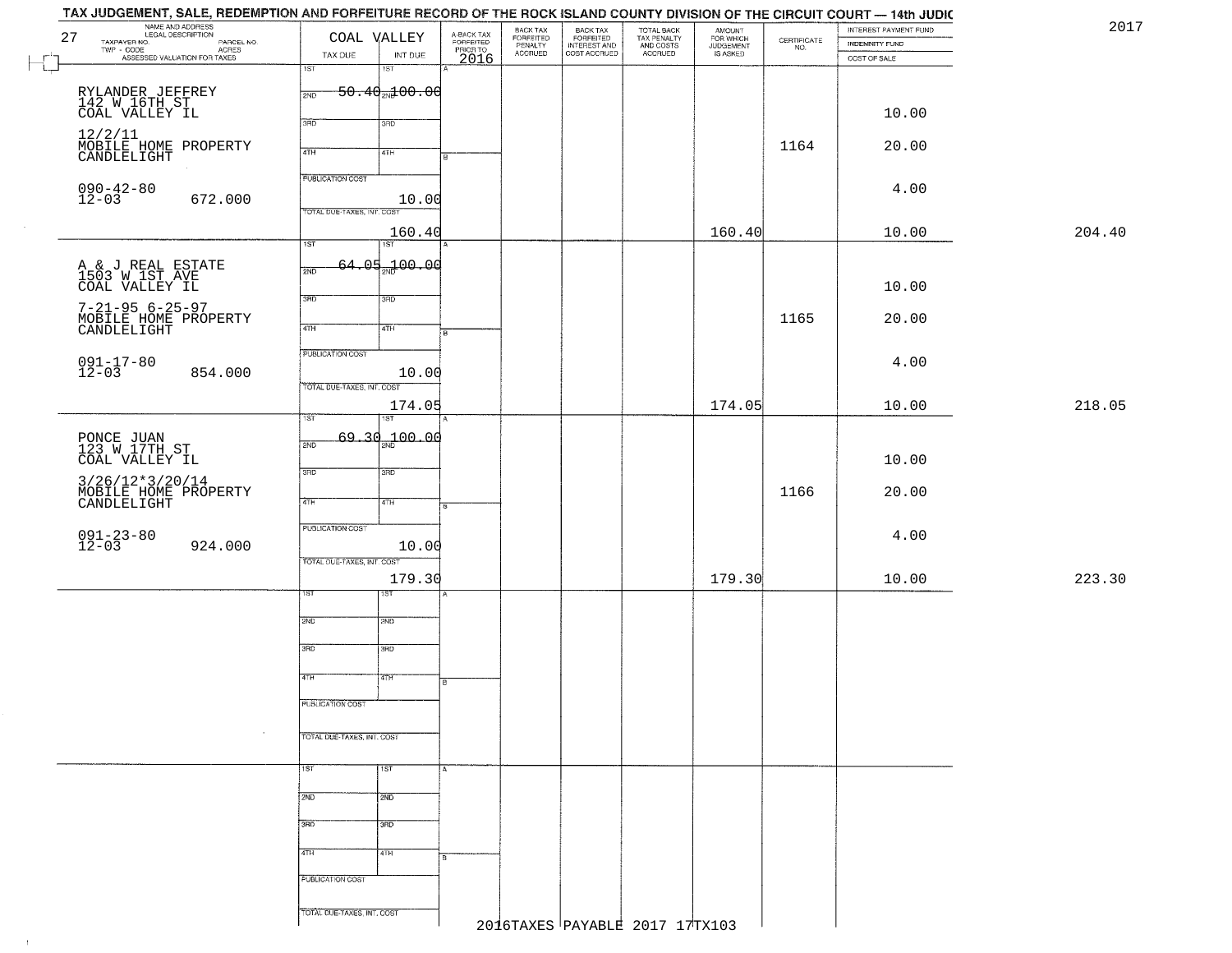|                             |                      |                            |             | TAX JUDGEMENT, SALE, REDEMPTION AND FORFEITURE RECORD OF THE ROCK ISLAND COUNTY DIVISION OF THE CIRCUIT COURT — 14th JUDICIAL CIRCUIT OF ILLINOIS 2017 |                                                                 |                                  |                                                       |                                                                   |
|-----------------------------|----------------------|----------------------------|-------------|--------------------------------------------------------------------------------------------------------------------------------------------------------|-----------------------------------------------------------------|----------------------------------|-------------------------------------------------------|-------------------------------------------------------------------|
| 27                          | BY WHOM<br>PURCHASED | RATE<br>$\%$<br><b>BID</b> | COAL VALLEY | SUBSEQUENT TAXES PAID, FEES, AND TIME EXTENSION                                                                                                        | TOTAL DUE<br>TO REDEEM<br>FROM SALE<br>LESS<br>COUNTY CLERK FEE | BY WHOM REDEEMED                 | DATE OF REDEMP-<br>TION OR DEED<br>DAY<br>YEAR<br>MO. | RECEIVED REDEMPTION<br>MONEY IN FULL<br>÷                         |
| RICO TRUSTEE<br>-1          |                      | 18                         | 12/28/2017  | 03/01/2018 Time Ext & incl<br>03/01/2018 Take Notice Fee                                                                                               | 08/07/2020<br>20.70                                             |                                  |                                                       | Certificate 1<br>Returned 1<br>& Cancelled<br>08/14/2018          |
|                             |                      |                            |             |                                                                                                                                                        |                                                                 |                                  |                                                       | Karen Kinney                                                      |
| RICO TRUSTEE<br>$\mathbf 2$ |                      | 18                         | 12/28/2017  | 03/01/2018 Time Ext & incl<br>03/01/2018 Take Notice Fee                                                                                               | 08/07/2020<br>20.70                                             |                                  |                                                       | Certificate<br>Returned<br>& Cancelled <sup>2</sup><br>07/06/2018 |
|                             |                      |                            |             |                                                                                                                                                        |                                                                 | 278.00<br>160.00 ILCV CANDLE MHP | 04/09/2018                                            | Karen Kinney                                                      |
| RICO TRUSTEE<br>$\mbox{3}$  |                      | 18                         | 12/28/2017  | 03/01/2018 Time Ext & incl<br>03/01/2018 Take Notice Fee                                                                                               | 08/07/2020<br>20.70                                             |                                  |                                                       | Certificate<br>Returned<br>& Cancelled<br>06/28/2019<br>3         |
|                             |                      |                            |             |                                                                                                                                                        |                                                                 |                                  |                                                       | Karen Kinney                                                      |
| 4                           |                      |                            |             |                                                                                                                                                        |                                                                 |                                  |                                                       | 4                                                                 |
| 5                           |                      |                            |             |                                                                                                                                                        |                                                                 |                                  |                                                       | 5                                                                 |
|                             |                      |                            |             | 2016TAXES PAYABLE 2017 17TX103                                                                                                                         |                                                                 |                                  |                                                       |                                                                   |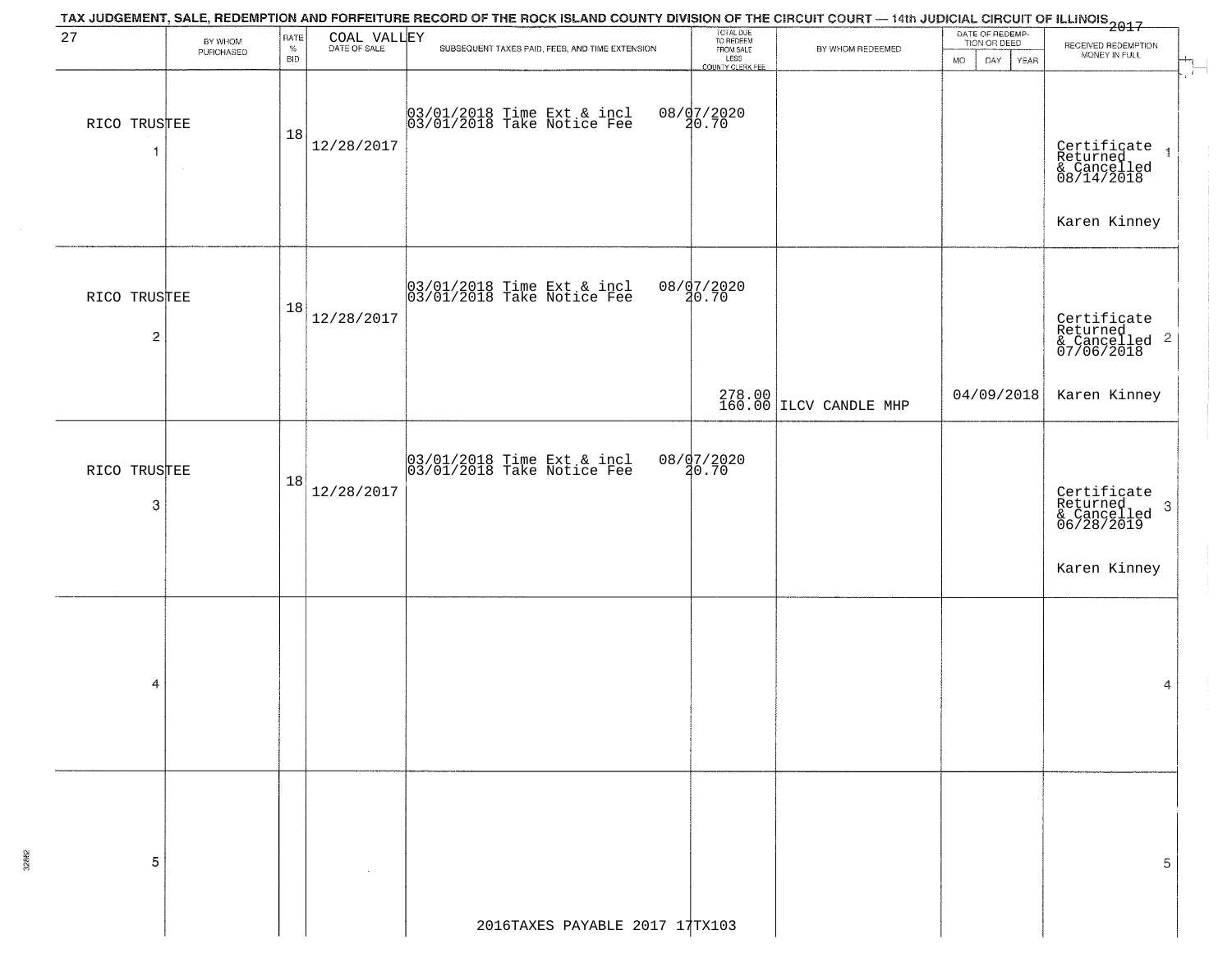| NAME AND ADDRESS<br>LEGAL DESCRIPTION |                                                                                                                                                                                                                                                                                                                                                                                                                                                                                                                 |                                                                                                                              |                                                                                                                                                                                     |                                                                                                                                                                                                                     |                                  |                                                       |                                                   |                                              | INTEREST PAYMENT FUND                                                                       | 2017                                                                                       |
|---------------------------------------|-----------------------------------------------------------------------------------------------------------------------------------------------------------------------------------------------------------------------------------------------------------------------------------------------------------------------------------------------------------------------------------------------------------------------------------------------------------------------------------------------------------------|------------------------------------------------------------------------------------------------------------------------------|-------------------------------------------------------------------------------------------------------------------------------------------------------------------------------------|---------------------------------------------------------------------------------------------------------------------------------------------------------------------------------------------------------------------|----------------------------------|-------------------------------------------------------|---------------------------------------------------|----------------------------------------------|---------------------------------------------------------------------------------------------|--------------------------------------------------------------------------------------------|
|                                       | TAX DUE                                                                                                                                                                                                                                                                                                                                                                                                                                                                                                         | INT DUE                                                                                                                      |                                                                                                                                                                                     | <b>ACCRUED</b>                                                                                                                                                                                                      |                                  |                                                       |                                                   |                                              |                                                                                             |                                                                                            |
|                                       | $\overline{1ST}$                                                                                                                                                                                                                                                                                                                                                                                                                                                                                                | $1S$ T                                                                                                                       |                                                                                                                                                                                     |                                                                                                                                                                                                                     |                                  |                                                       |                                                   |                                              |                                                                                             |                                                                                            |
|                                       | 2ND                                                                                                                                                                                                                                                                                                                                                                                                                                                                                                             |                                                                                                                              |                                                                                                                                                                                     |                                                                                                                                                                                                                     |                                  |                                                       |                                                   |                                              |                                                                                             |                                                                                            |
|                                       |                                                                                                                                                                                                                                                                                                                                                                                                                                                                                                                 |                                                                                                                              |                                                                                                                                                                                     |                                                                                                                                                                                                                     |                                  |                                                       |                                                   |                                              |                                                                                             |                                                                                            |
|                                       | 3RD                                                                                                                                                                                                                                                                                                                                                                                                                                                                                                             | 3RD                                                                                                                          |                                                                                                                                                                                     |                                                                                                                                                                                                                     |                                  |                                                       |                                                   |                                              |                                                                                             |                                                                                            |
|                                       | 4TH                                                                                                                                                                                                                                                                                                                                                                                                                                                                                                             | 4TH                                                                                                                          |                                                                                                                                                                                     |                                                                                                                                                                                                                     |                                  |                                                       |                                                   | 1167                                         | 20.00                                                                                       |                                                                                            |
|                                       |                                                                                                                                                                                                                                                                                                                                                                                                                                                                                                                 |                                                                                                                              |                                                                                                                                                                                     |                                                                                                                                                                                                                     |                                  |                                                       |                                                   |                                              |                                                                                             |                                                                                            |
|                                       |                                                                                                                                                                                                                                                                                                                                                                                                                                                                                                                 |                                                                                                                              |                                                                                                                                                                                     |                                                                                                                                                                                                                     |                                  |                                                       |                                                   |                                              | 4.00                                                                                        |                                                                                            |
|                                       |                                                                                                                                                                                                                                                                                                                                                                                                                                                                                                                 |                                                                                                                              |                                                                                                                                                                                     |                                                                                                                                                                                                                     |                                  |                                                       |                                                   |                                              |                                                                                             |                                                                                            |
|                                       |                                                                                                                                                                                                                                                                                                                                                                                                                                                                                                                 |                                                                                                                              |                                                                                                                                                                                     |                                                                                                                                                                                                                     |                                  |                                                       |                                                   |                                              |                                                                                             | 234.64                                                                                     |
|                                       | $\overline{1ST}$                                                                                                                                                                                                                                                                                                                                                                                                                                                                                                | 1ST                                                                                                                          |                                                                                                                                                                                     |                                                                                                                                                                                                                     |                                  |                                                       |                                                   |                                              |                                                                                             |                                                                                            |
|                                       | 2ND                                                                                                                                                                                                                                                                                                                                                                                                                                                                                                             |                                                                                                                              |                                                                                                                                                                                     |                                                                                                                                                                                                                     |                                  |                                                       |                                                   |                                              |                                                                                             |                                                                                            |
|                                       |                                                                                                                                                                                                                                                                                                                                                                                                                                                                                                                 |                                                                                                                              |                                                                                                                                                                                     |                                                                                                                                                                                                                     |                                  |                                                       |                                                   |                                              | 10.00                                                                                       |                                                                                            |
|                                       |                                                                                                                                                                                                                                                                                                                                                                                                                                                                                                                 |                                                                                                                              |                                                                                                                                                                                     |                                                                                                                                                                                                                     |                                  |                                                       |                                                   |                                              |                                                                                             |                                                                                            |
|                                       | $\sqrt{47H}$                                                                                                                                                                                                                                                                                                                                                                                                                                                                                                    | 4TH                                                                                                                          |                                                                                                                                                                                     |                                                                                                                                                                                                                     |                                  |                                                       |                                                   | 1168                                         |                                                                                             |                                                                                            |
|                                       |                                                                                                                                                                                                                                                                                                                                                                                                                                                                                                                 |                                                                                                                              |                                                                                                                                                                                     |                                                                                                                                                                                                                     |                                  |                                                       |                                                   |                                              |                                                                                             |                                                                                            |
|                                       |                                                                                                                                                                                                                                                                                                                                                                                                                                                                                                                 |                                                                                                                              |                                                                                                                                                                                     |                                                                                                                                                                                                                     |                                  |                                                       |                                                   |                                              | 4.00                                                                                        |                                                                                            |
|                                       |                                                                                                                                                                                                                                                                                                                                                                                                                                                                                                                 |                                                                                                                              |                                                                                                                                                                                     |                                                                                                                                                                                                                     |                                  |                                                       |                                                   |                                              |                                                                                             |                                                                                            |
|                                       |                                                                                                                                                                                                                                                                                                                                                                                                                                                                                                                 |                                                                                                                              |                                                                                                                                                                                     |                                                                                                                                                                                                                     |                                  |                                                       | 148.25                                            |                                              |                                                                                             | 192.25                                                                                     |
|                                       | 1ST                                                                                                                                                                                                                                                                                                                                                                                                                                                                                                             | 187                                                                                                                          |                                                                                                                                                                                     |                                                                                                                                                                                                                     |                                  |                                                       |                                                   |                                              |                                                                                             |                                                                                            |
|                                       | 2ND                                                                                                                                                                                                                                                                                                                                                                                                                                                                                                             |                                                                                                                              |                                                                                                                                                                                     |                                                                                                                                                                                                                     |                                  |                                                       |                                                   |                                              |                                                                                             |                                                                                            |
|                                       |                                                                                                                                                                                                                                                                                                                                                                                                                                                                                                                 |                                                                                                                              |                                                                                                                                                                                     |                                                                                                                                                                                                                     |                                  |                                                       |                                                   |                                              | 10.00                                                                                       |                                                                                            |
|                                       |                                                                                                                                                                                                                                                                                                                                                                                                                                                                                                                 |                                                                                                                              |                                                                                                                                                                                     |                                                                                                                                                                                                                     |                                  |                                                       |                                                   |                                              |                                                                                             |                                                                                            |
|                                       | 4TH                                                                                                                                                                                                                                                                                                                                                                                                                                                                                                             | 4TH                                                                                                                          |                                                                                                                                                                                     |                                                                                                                                                                                                                     |                                  |                                                       |                                                   |                                              |                                                                                             |                                                                                            |
|                                       |                                                                                                                                                                                                                                                                                                                                                                                                                                                                                                                 |                                                                                                                              |                                                                                                                                                                                     |                                                                                                                                                                                                                     |                                  |                                                       |                                                   |                                              |                                                                                             |                                                                                            |
|                                       |                                                                                                                                                                                                                                                                                                                                                                                                                                                                                                                 |                                                                                                                              |                                                                                                                                                                                     |                                                                                                                                                                                                                     |                                  |                                                       |                                                   |                                              |                                                                                             |                                                                                            |
|                                       |                                                                                                                                                                                                                                                                                                                                                                                                                                                                                                                 |                                                                                                                              |                                                                                                                                                                                     |                                                                                                                                                                                                                     |                                  |                                                       |                                                   |                                              |                                                                                             |                                                                                            |
|                                       |                                                                                                                                                                                                                                                                                                                                                                                                                                                                                                                 |                                                                                                                              |                                                                                                                                                                                     |                                                                                                                                                                                                                     |                                  |                                                       |                                                   |                                              | 10.00                                                                                       | 204.40                                                                                     |
|                                       | sт                                                                                                                                                                                                                                                                                                                                                                                                                                                                                                              | १९४                                                                                                                          |                                                                                                                                                                                     |                                                                                                                                                                                                                     |                                  |                                                       |                                                   |                                              |                                                                                             |                                                                                            |
|                                       | 2ND                                                                                                                                                                                                                                                                                                                                                                                                                                                                                                             | 2ND                                                                                                                          |                                                                                                                                                                                     |                                                                                                                                                                                                                     |                                  |                                                       |                                                   |                                              |                                                                                             |                                                                                            |
|                                       |                                                                                                                                                                                                                                                                                                                                                                                                                                                                                                                 |                                                                                                                              |                                                                                                                                                                                     |                                                                                                                                                                                                                     |                                  |                                                       |                                                   |                                              |                                                                                             |                                                                                            |
|                                       |                                                                                                                                                                                                                                                                                                                                                                                                                                                                                                                 |                                                                                                                              |                                                                                                                                                                                     |                                                                                                                                                                                                                     |                                  |                                                       |                                                   |                                              |                                                                                             |                                                                                            |
|                                       | 4TH                                                                                                                                                                                                                                                                                                                                                                                                                                                                                                             | 47H                                                                                                                          | B                                                                                                                                                                                   |                                                                                                                                                                                                                     |                                  |                                                       |                                                   |                                              |                                                                                             |                                                                                            |
|                                       | PUBLICATION COST                                                                                                                                                                                                                                                                                                                                                                                                                                                                                                |                                                                                                                              |                                                                                                                                                                                     |                                                                                                                                                                                                                     |                                  |                                                       |                                                   |                                              |                                                                                             |                                                                                            |
|                                       |                                                                                                                                                                                                                                                                                                                                                                                                                                                                                                                 |                                                                                                                              |                                                                                                                                                                                     |                                                                                                                                                                                                                     |                                  |                                                       |                                                   |                                              |                                                                                             |                                                                                            |
| $\sim$                                |                                                                                                                                                                                                                                                                                                                                                                                                                                                                                                                 |                                                                                                                              |                                                                                                                                                                                     |                                                                                                                                                                                                                     |                                  |                                                       |                                                   |                                              |                                                                                             |                                                                                            |
|                                       |                                                                                                                                                                                                                                                                                                                                                                                                                                                                                                                 |                                                                                                                              |                                                                                                                                                                                     |                                                                                                                                                                                                                     |                                  |                                                       |                                                   |                                              |                                                                                             |                                                                                            |
|                                       |                                                                                                                                                                                                                                                                                                                                                                                                                                                                                                                 |                                                                                                                              |                                                                                                                                                                                     |                                                                                                                                                                                                                     |                                  |                                                       |                                                   |                                              |                                                                                             |                                                                                            |
|                                       | 2ND                                                                                                                                                                                                                                                                                                                                                                                                                                                                                                             | 2ND                                                                                                                          |                                                                                                                                                                                     |                                                                                                                                                                                                                     |                                  |                                                       |                                                   |                                              |                                                                                             |                                                                                            |
|                                       |                                                                                                                                                                                                                                                                                                                                                                                                                                                                                                                 |                                                                                                                              |                                                                                                                                                                                     |                                                                                                                                                                                                                     |                                  |                                                       |                                                   |                                              |                                                                                             |                                                                                            |
|                                       |                                                                                                                                                                                                                                                                                                                                                                                                                                                                                                                 |                                                                                                                              |                                                                                                                                                                                     |                                                                                                                                                                                                                     |                                  |                                                       |                                                   |                                              |                                                                                             |                                                                                            |
|                                       | 4TH                                                                                                                                                                                                                                                                                                                                                                                                                                                                                                             | 4TH                                                                                                                          |                                                                                                                                                                                     |                                                                                                                                                                                                                     |                                  |                                                       |                                                   |                                              |                                                                                             |                                                                                            |
|                                       | PUBLICATION COST                                                                                                                                                                                                                                                                                                                                                                                                                                                                                                |                                                                                                                              |                                                                                                                                                                                     |                                                                                                                                                                                                                     |                                  |                                                       |                                                   |                                              |                                                                                             |                                                                                            |
|                                       |                                                                                                                                                                                                                                                                                                                                                                                                                                                                                                                 |                                                                                                                              |                                                                                                                                                                                     |                                                                                                                                                                                                                     |                                  |                                                       |                                                   |                                              |                                                                                             |                                                                                            |
|                                       |                                                                                                                                                                                                                                                                                                                                                                                                                                                                                                                 |                                                                                                                              |                                                                                                                                                                                     |                                                                                                                                                                                                                     |                                  |                                                       |                                                   |                                              |                                                                                             |                                                                                            |
| TAXPAYER NO.                          | PAYER NO.<br>- CODE AGRES<br>- ASSESSED VALUATION FOR TAXES<br>VANN BRENDA<br>905 E 3RD AVE<br>COAL VALLEY IL<br>$02/27/09$ *4/21/09<br>MOBILE HOME PROPERTY<br>WHISPERING HILLS<br>$100 - 02 - 81$<br>12-02<br>896.000<br>BRAKHAGE HUGH C<br>905 E 3RD AVE<br>COAL VALLEY IL<br>MOBILE HOME PROPERTY<br>WHISPERING HILLS<br>$100 - 06 - 81$<br>12-02<br>510.000<br>TUCKER PENNY<br>905 E 3RD AVE<br>COAL VALLEY IL<br>5/31/06*9/14/07*7/21/14*6<br>MOBILE HOME PROPERTY<br>$100 - 12 - 81$<br>12-02<br>672.000 | <b>PUBLICATION COST</b><br>3RD<br><b>PUBLICATION COST</b><br>3 <sub>BD</sub><br><b>PUBLICATION COST</b><br>3RD<br>1ST<br>3RD | COAL VALLEY<br>TOTAL DUE-TAXES, INT. COST<br>3RD<br>TOTAL DUE-TAXES, INT. COST<br>3RD<br>TOTAL OUE-TAXES, INT. COST<br>$\overline{3BD}$<br>TOTAL DUE-TAXES, INT. COST<br>1ST<br>3RD | A-BACK TAX<br>FORFEITED<br>PRIOR TO<br>2016<br>$80.64$ <sub>2N</sub> $200.00$<br>10.00<br>190.64<br>38.25 <sub>37</sub> 00.00<br>$\overline{B}$<br>10.00<br>148.25<br>50.40 <sub>2N</sub> 100.00<br>10.00<br>160.40 | BACK TAX<br>FORFEITED<br>PENALTY | BACK TAX<br>FORFEITED<br>INTEREST AND<br>COST ACCRUED | TOTAL BACK<br>TAX PENALTY<br>AND COSTS<br>ACCRUED | AMOUNT<br>FOR WHICH<br>JUDGEMENT<br>IS ASKED | $\begin{array}{c} \text{CEPTIFICATE} \\ \text{NO.} \end{array}$<br>190.64<br>1169<br>160.40 | <b>INDEMNITY FUND</b><br>COST OF SALE<br>10.00<br>10.00<br>20.00<br>10.00<br>20.00<br>4.00 |

 $\sim 4\%$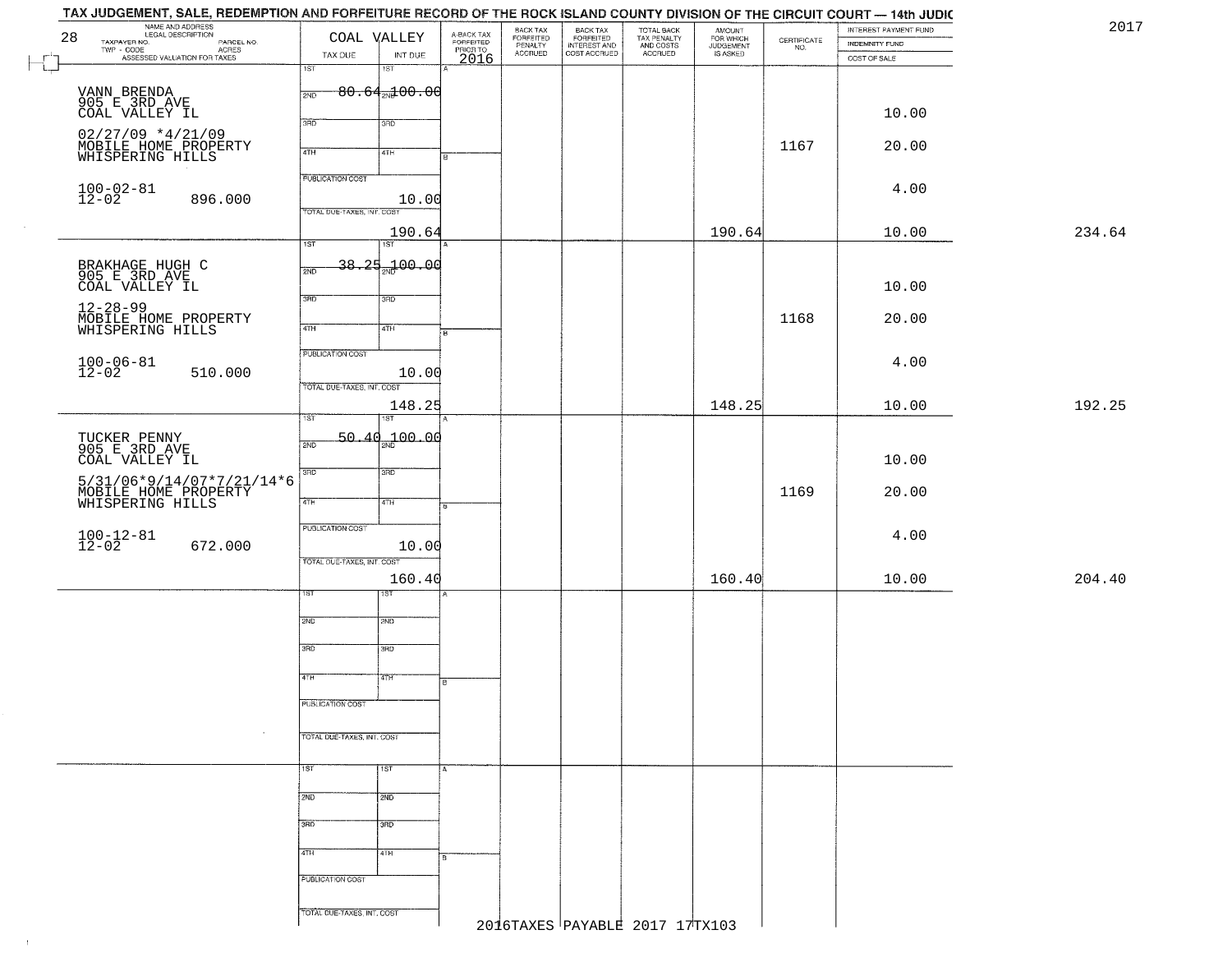|                   |                      |                            |             | TAX JUDGEMENT, SALE, REDEMPTION AND FORFEITURE RECORD OF THE ROCK ISLAND COUNTY DIVISION OF THE CIRCUIT COURT — 14th JUDICIAL CIRCUIT OF ILLINOIS 2017                             |                                                                                                        |                                   |                                                               |                                                                       |
|-------------------|----------------------|----------------------------|-------------|------------------------------------------------------------------------------------------------------------------------------------------------------------------------------------|--------------------------------------------------------------------------------------------------------|-----------------------------------|---------------------------------------------------------------|-----------------------------------------------------------------------|
| 28                | BY WHOM<br>PURCHASED | RATE<br>$\%$<br><b>BID</b> | COAL VALLEY | SUBSEQUENT TAXES PAID, FEES, AND TIME EXTENSION                                                                                                                                    | TOTAL DUE<br>TO REDEEM<br>FROM SALE<br>LESS<br>COUNTY CLERK FEE                                        | BY WHOM REDEEMED                  | DATE OF REDEMP-<br>TION OR DEED<br>MO.<br>DAY.<br><b>YEAR</b> | RECEIVED REDEMPTION<br>MONEY IN FULL                                  |
| RICO TRUSTEE<br>1 |                      | 18                         | 12/28/2017  | 03/01/2018 Time Ext & incl<br>03/01/2018 Take Notice Fee<br>11/17/2018 Subs paid                                                                                                   | $08 / 07 / 2020$<br>20.70<br>210.64                                                                    |                                   |                                                               | Certificate<br>Returned<br>& Cancelled<br>09/06/2019<br>$\rightarrow$ |
|                   |                      |                            |             |                                                                                                                                                                                    |                                                                                                        | 660.20<br>160.00 21 MORTGAGE CORP | 08/20/2019                                                    | Karen Kinney                                                          |
| RICO TRUSTEE<br>2 |                      | 18                         | 12/28/2017  | $03/01/2018$ Time Ext & incl<br>03/01/2018 Take Notice Fee<br>02/13/2020 Take Notice Fee<br>02/27/2020 Circuit Clerks Fee<br>02/27/2020 Sheriffs Fee<br>02/27/2020 Publication Fee | $\begin{array}{r} 08 / \frac{07}{20.70} \\ 20.70 \\ 35.00 \\ \text{=} \quad 13.80 \\ 3.04 \end{array}$ |                                   |                                                               | Certificate<br>Returned<br>& Cancelled 2<br>07/01/2020                |
|                   |                      |                            |             |                                                                                                                                                                                    |                                                                                                        | 438.35<br>160.00 HUGH BRAKHAGE    | 06/17/2020                                                    | Karen Kinney                                                          |
| RICO TRUSTEE<br>3 |                      | 18                         |             | $[03/01/2018 \t\t Time Ext & incl03/01/2018 \tTake Notice Free11/16/2019 Subs paid12/28/2017 [11/17/2018 Subs paid$                                                                | 08/07/2020<br>20.70<br>180.40<br>180.40                                                                |                                   |                                                               | Certificate<br>Returned<br>3<br>& Cancelled<br>03/03/2020             |
|                   |                      |                            |             |                                                                                                                                                                                    |                                                                                                        | 834.81<br>160.00 PENNY TUCKER     | 02/03/2020                                                    | Karen Kinney                                                          |
| 4                 |                      |                            |             |                                                                                                                                                                                    |                                                                                                        |                                   |                                                               | 4                                                                     |
| 5                 |                      |                            |             |                                                                                                                                                                                    |                                                                                                        |                                   |                                                               | 5                                                                     |
|                   |                      |                            |             | 2016TAXES PAYABLE 2017 17TX103                                                                                                                                                     |                                                                                                        |                                   |                                                               |                                                                       |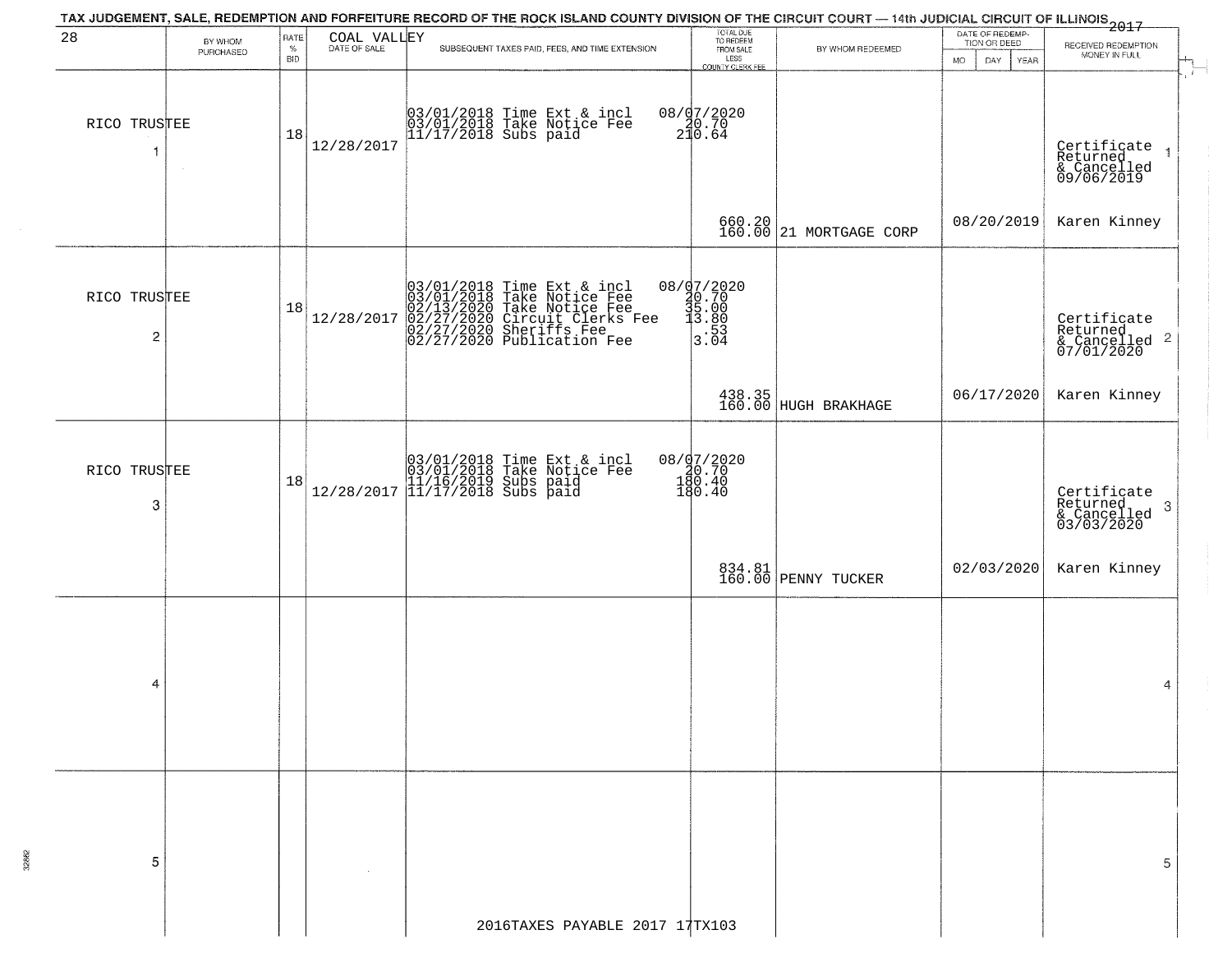| NAME AND ADDRESS<br>29                                                                    | <b>BOWLING</b>              |                             | A-BACK TAX<br>FORFEITED |                                             |                                                       |                                                   |                                              |                                                                 | INTEREST PAYMENT FUND |        |
|-------------------------------------------------------------------------------------------|-----------------------------|-----------------------------|-------------------------|---------------------------------------------|-------------------------------------------------------|---------------------------------------------------|----------------------------------------------|-----------------------------------------------------------------|-----------------------|--------|
| TAXPAYER NO.<br>PARER NO.<br>- CODE ACRES<br>- ASSESSED VALUATION FOR TAXES<br>TWP - CODE |                             |                             |                         | BACK TAX<br>FORFEITED<br>PENALTY<br>ACCRUED | BACK TAX<br>FORFEITED<br>INTEREST AND<br>COST ACCRUED | TOTAL BACK<br>TAX PENALTY<br>AND COSTS<br>ACCRUED | AMOUNT<br>FOR WHICH<br>JUDGEMENT<br>IS ASKED | $\begin{array}{c} \text{CERTIFICATE} \\ \text{NO.} \end{array}$ | INDEMNITY FUND        |        |
|                                                                                           | TAX DUE<br>$\overline{1ST}$ | INT DUE<br>$\overline{181}$ | PRIOR TO<br>2016        |                                             |                                                       |                                                   |                                              |                                                                 | COST OF SALE          |        |
|                                                                                           |                             |                             |                         |                                             |                                                       |                                                   |                                              |                                                                 |                       |        |
| BUSH G RUSSELL<br>10620 1ST ST W<br>MILAN IL                                              | 2ND                         | $36.00 \text{ m}100.00$     |                         |                                             |                                                       |                                                   |                                              |                                                                 |                       |        |
|                                                                                           |                             |                             |                         |                                             |                                                       |                                                   |                                              |                                                                 | 10.00                 |        |
|                                                                                           | 3RD                         | 3RD                         |                         |                                             |                                                       |                                                   |                                              |                                                                 |                       |        |
| 6/8/09*6/3/13<br>MOBILE HOME PROPERTY<br>OAK GROVE                                        |                             |                             |                         |                                             |                                                       |                                                   |                                              | 1170                                                            | 20.00                 |        |
|                                                                                           | 4TH                         | 4TH                         |                         |                                             |                                                       |                                                   |                                              |                                                                 |                       |        |
|                                                                                           | <b>PUBLICATION COST</b>     |                             |                         |                                             |                                                       |                                                   |                                              |                                                                 |                       |        |
| $050 - 13 - 90$<br>14-01                                                                  |                             |                             |                         |                                             |                                                       |                                                   |                                              |                                                                 | 4.00                  |        |
| 600.000                                                                                   | TOTAL DUE-TAXES, INT. COST  | 10.00                       |                         |                                             |                                                       |                                                   |                                              |                                                                 |                       |        |
|                                                                                           |                             |                             |                         |                                             |                                                       |                                                   |                                              |                                                                 |                       |        |
|                                                                                           | 1ST                         | 146.00<br>$\overline{1ST}$  |                         |                                             |                                                       |                                                   | 146.00                                       |                                                                 | 10.00                 | 190.00 |
|                                                                                           |                             |                             |                         |                                             |                                                       |                                                   |                                              |                                                                 |                       |        |
|                                                                                           | 2ND                         | 2ND                         |                         |                                             |                                                       |                                                   |                                              |                                                                 |                       |        |
|                                                                                           |                             |                             |                         |                                             |                                                       |                                                   |                                              |                                                                 |                       |        |
|                                                                                           | 3RD                         | 3RD                         |                         |                                             |                                                       |                                                   |                                              |                                                                 |                       |        |
|                                                                                           | $\sqrt{47H}$                | 4TH                         |                         |                                             |                                                       |                                                   |                                              |                                                                 |                       |        |
|                                                                                           |                             |                             | в                       |                                             |                                                       |                                                   |                                              |                                                                 |                       |        |
|                                                                                           | <b>PUBLICATION COST</b>     |                             |                         |                                             |                                                       |                                                   |                                              |                                                                 |                       |        |
|                                                                                           |                             |                             |                         |                                             |                                                       |                                                   |                                              |                                                                 |                       |        |
|                                                                                           | TOTAL DUE-TAXES, INT. COST  |                             |                         |                                             |                                                       |                                                   |                                              |                                                                 |                       |        |
|                                                                                           |                             |                             |                         |                                             |                                                       |                                                   |                                              |                                                                 |                       |        |
|                                                                                           | ist"                        | 1ST                         |                         |                                             |                                                       |                                                   |                                              |                                                                 |                       |        |
|                                                                                           |                             |                             |                         |                                             |                                                       |                                                   |                                              |                                                                 |                       |        |
|                                                                                           | 2ND                         | 2ND                         |                         |                                             |                                                       |                                                   |                                              |                                                                 |                       |        |
|                                                                                           | 3 <sub>BD</sub>             | 3 <sub>3</sub>              |                         |                                             |                                                       |                                                   |                                              |                                                                 |                       |        |
|                                                                                           |                             |                             |                         |                                             |                                                       |                                                   |                                              |                                                                 |                       |        |
|                                                                                           | 4TH                         | 4TH                         |                         |                                             |                                                       |                                                   |                                              |                                                                 |                       |        |
|                                                                                           |                             |                             |                         |                                             |                                                       |                                                   |                                              |                                                                 |                       |        |
|                                                                                           | PUBLICATION COST            |                             |                         |                                             |                                                       |                                                   |                                              |                                                                 |                       |        |
|                                                                                           |                             |                             |                         |                                             |                                                       |                                                   |                                              |                                                                 |                       |        |
|                                                                                           | TOTAL OUE-TAXES, INT. COST  |                             |                         |                                             |                                                       |                                                   |                                              |                                                                 |                       |        |
|                                                                                           |                             |                             |                         |                                             |                                                       |                                                   |                                              |                                                                 |                       |        |
|                                                                                           | 1ST                         | 1ST                         |                         |                                             |                                                       |                                                   |                                              |                                                                 |                       |        |
|                                                                                           | 2ND                         | SMD                         |                         |                                             |                                                       |                                                   |                                              |                                                                 |                       |        |
|                                                                                           |                             |                             |                         |                                             |                                                       |                                                   |                                              |                                                                 |                       |        |
|                                                                                           | 3RD                         | 3BD                         |                         |                                             |                                                       |                                                   |                                              |                                                                 |                       |        |
|                                                                                           |                             |                             |                         |                                             |                                                       |                                                   |                                              |                                                                 |                       |        |
|                                                                                           | 4TH                         | 47H                         |                         |                                             |                                                       |                                                   |                                              |                                                                 |                       |        |
|                                                                                           | PUBLICATION COST            |                             |                         |                                             |                                                       |                                                   |                                              |                                                                 |                       |        |
|                                                                                           |                             |                             |                         |                                             |                                                       |                                                   |                                              |                                                                 |                       |        |
| $\sim$                                                                                    | TOTAL DUE-TAXES, INT. COST  |                             |                         |                                             |                                                       |                                                   |                                              |                                                                 |                       |        |
|                                                                                           |                             |                             |                         |                                             |                                                       |                                                   |                                              |                                                                 |                       |        |
|                                                                                           | 1ST <sup>-</sup>            | ∏тsт                        | А                       |                                             |                                                       |                                                   |                                              |                                                                 |                       |        |
|                                                                                           |                             |                             |                         |                                             |                                                       |                                                   |                                              |                                                                 |                       |        |
|                                                                                           | 2ND                         | 2ND                         |                         |                                             |                                                       |                                                   |                                              |                                                                 |                       |        |
|                                                                                           |                             |                             |                         |                                             |                                                       |                                                   |                                              |                                                                 |                       |        |
|                                                                                           | 3BD                         | ਤਿਸ਼ਨ                       |                         |                                             |                                                       |                                                   |                                              |                                                                 |                       |        |
|                                                                                           | 4TH                         | 4TH                         |                         |                                             |                                                       |                                                   |                                              |                                                                 |                       |        |
|                                                                                           |                             |                             |                         |                                             |                                                       |                                                   |                                              |                                                                 |                       |        |
|                                                                                           | PUBLICATION COST            |                             |                         |                                             |                                                       |                                                   |                                              |                                                                 |                       |        |
|                                                                                           |                             |                             |                         |                                             |                                                       |                                                   |                                              |                                                                 |                       |        |
|                                                                                           | TOTAL DUE-TAXES, INT. COST  |                             |                         |                                             |                                                       |                                                   |                                              |                                                                 |                       |        |
|                                                                                           |                             |                             |                         |                                             |                                                       | 2016TAXES PAYABLE 2017 17TX103                    |                                              |                                                                 |                       |        |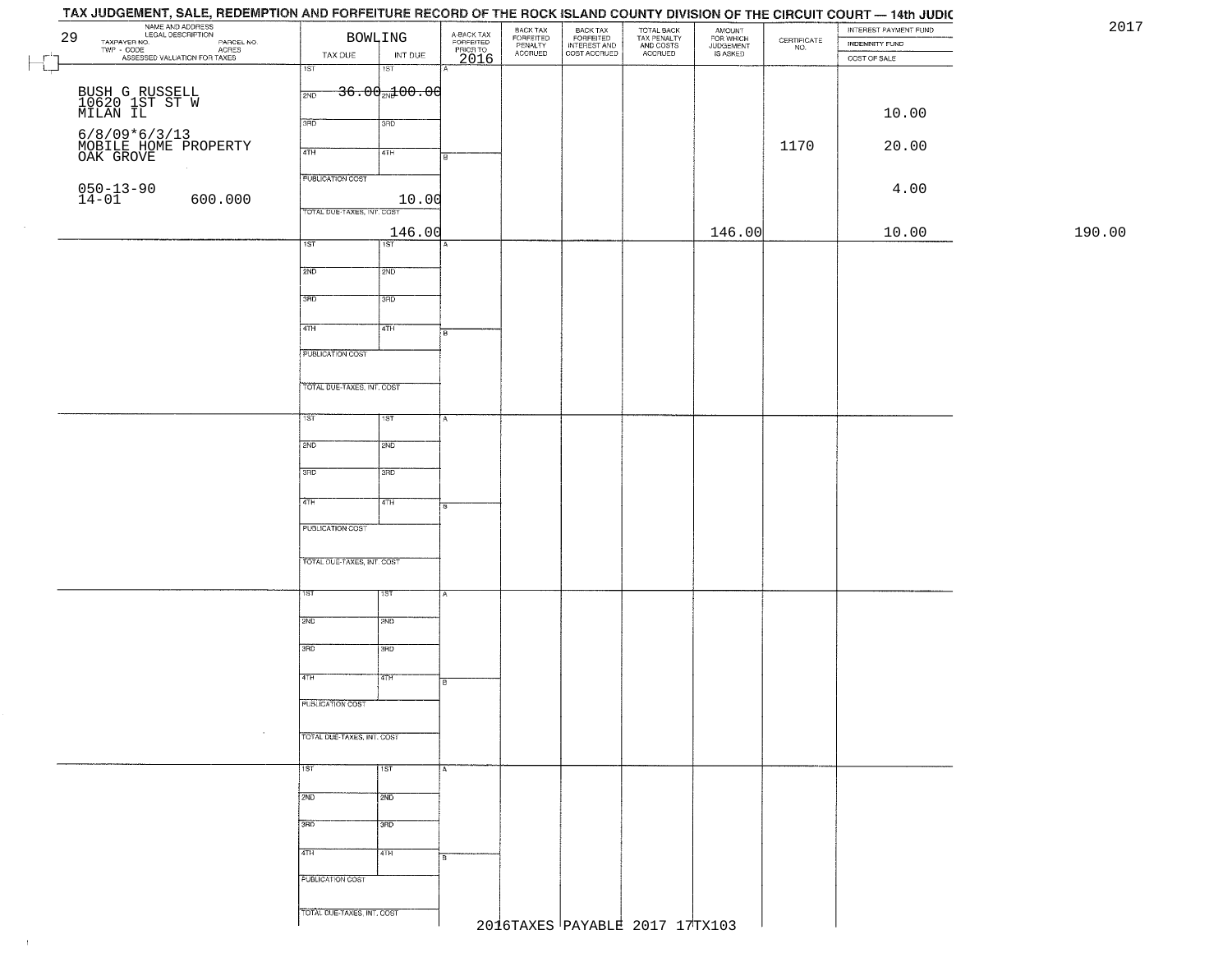|                              |                      |                            |                         | TAX JUDGEMENT, SALE, REDEMPTION AND FORFEITURE RECORD OF THE ROCK ISLAND COUNTY DIVISION OF THE CIRCUIT COURT — 14th JUDICIAL CIRCUIT OF ILLINOIS 2017                                                                                      |                                                                                                                                                                                                                                                                                                                                |                  |                                                             |                                                                                         |
|------------------------------|----------------------|----------------------------|-------------------------|---------------------------------------------------------------------------------------------------------------------------------------------------------------------------------------------------------------------------------------------|--------------------------------------------------------------------------------------------------------------------------------------------------------------------------------------------------------------------------------------------------------------------------------------------------------------------------------|------------------|-------------------------------------------------------------|-----------------------------------------------------------------------------------------|
| 29                           | BY WHOM<br>PURCHASED | RATE<br>$\%$<br><b>BID</b> | BOWLING<br>DATE OF SALE | SUBSEQUENT TAXES PAID, FEES, AND TIME EXTENSION                                                                                                                                                                                             | TOTAL DUE<br>TO REDEEM<br>FROM SALE<br>LESS<br>COUNTY CLERK FEE                                                                                                                                                                                                                                                                | BY WHOM REDEEMED | DATE OF REDEMP-<br>TION OR DEED<br><b>MO</b><br>DAY<br>YEAR | RECEIVED REDEMPTION<br>MONEY IN FULL                                                    |
| RICO TRUSTEE<br>$\mathbf{1}$ |                      | 18                         | 12/28/2017              | $03/01/2018$ Time Ext & incl<br>$03/01/2018$ Take Notice Fee<br>$02/13/2020$ Take Notice Fee<br>$02/27/2020$ Circuit Clerks Fee<br>$02/27/2020$ Sublication Fee<br>$02/27/2020$ Publication Fee<br>$11/16/2019$ Subs paid<br>$11/17/2018$ S | $[ \begin{smallmatrix} 0 & 8 & / & 9 & / & 2 & 0 & 2 & 0 \\ 2 & 0 & 0 & 7 & 0 & 0 & 0 \\ 3 & 0 & 0 & 0 & 0 & 0 & 0 \\ 1 & 0 & 0 & 0 & 0 & 0 & 0 \\ 1 & 0 & 0 & 0 & 0 & 0 & 0 \\ 1 & 0 & 0 & 0 & 0 & 0 & 0 \\ 1 & 0 & 0 & 0 & 0 & 0 & 0 \\ 0 & 0 & 0 & 0 & 0 & 0 & 0 \\ 0 & 0 & 0 & 0 & 0 & 0 & 0 \\ 0 & 0 & 0 & 0 & 0 & 0 & 0$ |                  |                                                             | TAX DEED ISSUED<br>Certificate<br>Returned<br>& Cancelled<br>02/26/2021<br>Karen Kinney |
| $\overline{2}$               |                      |                            |                         |                                                                                                                                                                                                                                             |                                                                                                                                                                                                                                                                                                                                |                  |                                                             | TAX DEED ISSUED<br>$\overline{2}$                                                       |
| 3                            |                      |                            |                         |                                                                                                                                                                                                                                             |                                                                                                                                                                                                                                                                                                                                |                  |                                                             | TAX DEED ISSUED<br>3                                                                    |
| 4                            |                      |                            |                         |                                                                                                                                                                                                                                             |                                                                                                                                                                                                                                                                                                                                |                  |                                                             | TAX DEED ISSUED<br>4                                                                    |
| 5                            |                      |                            |                         |                                                                                                                                                                                                                                             |                                                                                                                                                                                                                                                                                                                                |                  |                                                             | TAX DEED ISSUED<br>5                                                                    |
|                              |                      |                            |                         | 2016TAXES PAYABLE 2017 17TX103                                                                                                                                                                                                              |                                                                                                                                                                                                                                                                                                                                |                  |                                                             |                                                                                         |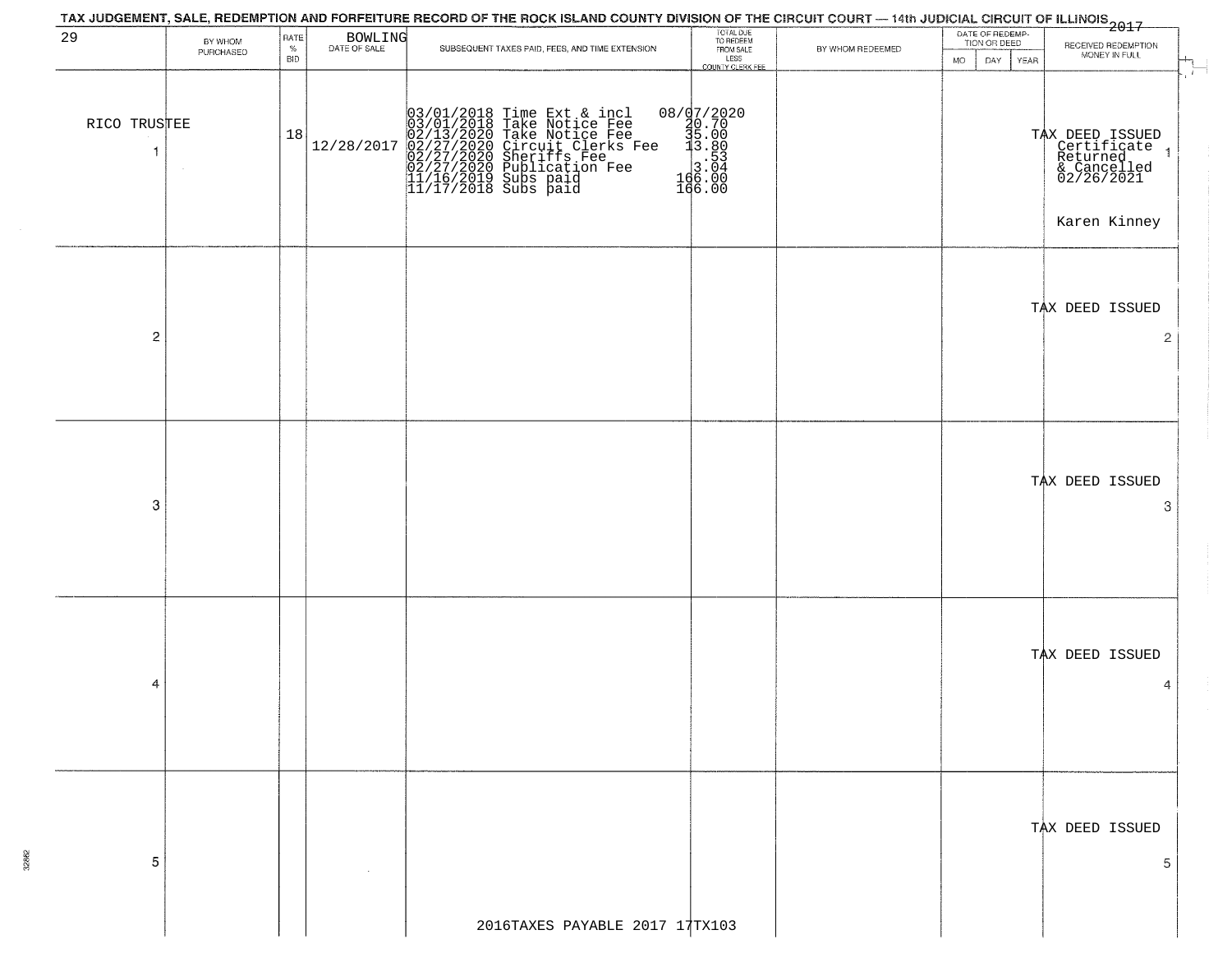|        | INTEREST PAYMENT FUND<br><b>INDEMNITY FUND</b> | $\begin{array}{c} \text{CERTIFICATE} \\ \text{NO.} \end{array}$ | AMOUNT<br>FOR WHICH<br>JUDGEMENT<br>IS ASKED | TOTAL BACK<br>TAX PENALTY<br>AND COSTS<br>ACCRUED | BACK TAX<br>FORFEITED<br>INTEREST AND<br>COST ACCRUED | BACK TAX<br>FORFEITED<br>PENALTY<br>ACCRUED |                                             | <b>BOWLING</b>                      |                            | NAME AND ADDRESS                                                                              | 30                           |
|--------|------------------------------------------------|-----------------------------------------------------------------|----------------------------------------------|---------------------------------------------------|-------------------------------------------------------|---------------------------------------------|---------------------------------------------|-------------------------------------|----------------------------|-----------------------------------------------------------------------------------------------|------------------------------|
|        | COST OF SALE                                   |                                                                 |                                              |                                                   |                                                       |                                             | A-BACK TAX<br>FORFEITED<br>PRIOR TO<br>2016 | INT DUE                             | TAX DUE                    | TAXPAYER NO. LEGAL DESCRIPTION PARCEL NO.<br>TWP - CODE AGRES<br>ASSESSED VALUATION FOR TAXES |                              |
|        |                                                |                                                                 |                                              |                                                   |                                                       |                                             |                                             | 1ST                                 | 1ST                        |                                                                                               |                              |
|        |                                                |                                                                 |                                              |                                                   |                                                       |                                             |                                             | <del>73.50<sub>2N</sub>100.00</del> | 2ND                        | SCHAFER KYLE<br>1511 COYNE CENTER RD                                                          |                              |
|        | 10.00                                          |                                                                 |                                              |                                                   |                                                       |                                             |                                             | 3RD                                 | 3BD                        |                                                                                               | MILAN IL                     |
|        | 20.00                                          | 1171                                                            |                                              |                                                   |                                                       |                                             |                                             | 4TH                                 | 4TH                        | MOBILE HOME PROPERTY                                                                          | 8/2/13                       |
|        |                                                |                                                                 |                                              |                                                   |                                                       |                                             |                                             |                                     |                            |                                                                                               | WOODLAND                     |
|        | 4.00                                           |                                                                 |                                              |                                                   |                                                       |                                             |                                             |                                     | <b>PUBLICATION COST</b>    |                                                                                               | $060 - 17 - 91$              |
|        |                                                |                                                                 |                                              |                                                   |                                                       |                                             |                                             | 10.00                               | TOTAL DUE-TAXES, INT. COST | 980.000                                                                                       | $14 - 01$                    |
| 227.50 | 10.00                                          |                                                                 | 183.50                                       |                                                   |                                                       |                                             |                                             | 183.50                              | $\overline{1ST}$           |                                                                                               |                              |
|        |                                                |                                                                 |                                              |                                                   |                                                       |                                             |                                             | 1ST<br>.00.100.00                   | 54                         |                                                                                               |                              |
|        | 10.00                                          |                                                                 |                                              |                                                   |                                                       |                                             |                                             |                                     | 2ND                        | KOLB KEVIN<br>1511 COYNE CENTER RD                                                            | MILAN IL                     |
|        |                                                |                                                                 |                                              |                                                   |                                                       |                                             |                                             | 3RD                                 | 3RD                        |                                                                                               | 6/20/11                      |
|        | 20.00                                          | 1172                                                            |                                              |                                                   |                                                       |                                             |                                             | 4TH                                 | 47H                        | MOBILE HOME PROPERTY                                                                          | <b>WOODLAND</b>              |
|        |                                                |                                                                 |                                              |                                                   |                                                       |                                             |                                             |                                     | PUBLICATION COST           |                                                                                               |                              |
|        | 4.00                                           |                                                                 |                                              |                                                   |                                                       |                                             |                                             | 10.00                               |                            | 720.000                                                                                       | $060 - 32 - 91$<br>14-01     |
|        |                                                |                                                                 |                                              |                                                   |                                                       |                                             |                                             |                                     | TOTAL DUE-TAXES, INT. COST |                                                                                               |                              |
| 208.00 | 10.00                                          |                                                                 | 164.00                                       |                                                   |                                                       |                                             |                                             | 164.00                              | īst                        |                                                                                               |                              |
|        |                                                |                                                                 |                                              |                                                   |                                                       |                                             |                                             | 04 - 04 مهر <mark>04 - 04</mark>    | 54.                        |                                                                                               |                              |
|        | 10.00                                          |                                                                 |                                              |                                                   |                                                       |                                             |                                             |                                     | 2ND                        | EDGAR JARIAH<br>1511 COYNE CENTER RD                                                          | MILAN IL                     |
|        |                                                |                                                                 |                                              |                                                   |                                                       |                                             |                                             | 3 <sub>3</sub>                      | 3RD                        |                                                                                               |                              |
|        | 20.00                                          | 1173                                                            |                                              |                                                   |                                                       |                                             |                                             | 4TH                                 | 4TH                        | MOBILE HOME PROPERTY                                                                          | WOODLAND                     |
|        |                                                |                                                                 |                                              |                                                   |                                                       |                                             |                                             |                                     | PUBLICATION COST           |                                                                                               |                              |
|        | 4.00                                           |                                                                 |                                              |                                                   |                                                       |                                             |                                             | 10.00                               |                            | 720.000                                                                                       | $060 - 38 - 91$<br>14-01     |
|        |                                                |                                                                 |                                              |                                                   |                                                       |                                             |                                             |                                     | TOTAL OUE-TAXES, INT. COST |                                                                                               |                              |
| 208.00 | 10.00                                          |                                                                 | 164.00                                       |                                                   |                                                       |                                             |                                             | 164.00                              |                            |                                                                                               |                              |
|        |                                                |                                                                 |                                              |                                                   |                                                       |                                             |                                             | 50.40 100.00                        |                            | NEFF SHAWNA<br>1511 COYNE CENTER RD                                                           |                              |
|        | 10.00                                          |                                                                 |                                              |                                                   |                                                       |                                             |                                             |                                     | 2ND                        |                                                                                               | MILAN IL                     |
|        |                                                |                                                                 |                                              |                                                   |                                                       |                                             |                                             | 3BD                                 | 3RD                        |                                                                                               |                              |
|        | 20.00                                          | 1174                                                            |                                              |                                                   |                                                       |                                             | в                                           | 47H                                 | 4TH                        | 10/23/06*2/11/15*10/23/15<br>MOBILE HOME PROPERTY<br>WOODLAND                                 |                              |
|        |                                                |                                                                 |                                              |                                                   |                                                       |                                             |                                             |                                     | <b>PUBLICATION COST</b>    |                                                                                               |                              |
|        | 4.00                                           |                                                                 |                                              |                                                   |                                                       |                                             |                                             | 10.00                               |                            | 672.000                                                                                       | $060 - 51 - 91$<br>$14 - 01$ |
|        |                                                |                                                                 |                                              |                                                   |                                                       |                                             |                                             |                                     | TOTAL DUE-TAXES, INT. COST | $\sim 100$                                                                                    |                              |
| 204.40 | 10.00                                          |                                                                 | 160.40                                       |                                                   |                                                       |                                             |                                             | 160.40<br>$\overline{1ST}$          | 1ST                        |                                                                                               |                              |
|        |                                                |                                                                 |                                              |                                                   |                                                       |                                             |                                             | 58.50 100.00                        |                            | SMITH VIOLA<br>1511 COYNE CENTER RD                                                           |                              |
|        | 10.00                                          |                                                                 |                                              |                                                   |                                                       |                                             |                                             | 2ND                                 | 2ND                        |                                                                                               | MILAN IL                     |
|        | 20.00                                          | 1175                                                            |                                              |                                                   |                                                       |                                             |                                             | 3 <sub>BD</sub>                     | 3RD                        |                                                                                               | $7/3/01*7/29/16*$            |
|        |                                                |                                                                 |                                              |                                                   |                                                       |                                             |                                             | 4TH                                 | 4TH                        | MOBILE HOME PROPERTY                                                                          | WOODLAND                     |
|        | 4.00                                           |                                                                 |                                              |                                                   |                                                       |                                             |                                             |                                     | PUBLICATION COST           |                                                                                               | $060 - 57 - 91$              |
|        |                                                |                                                                 |                                              |                                                   |                                                       |                                             |                                             | 10.00                               |                            | 780.000                                                                                       | $14 - 01$                    |
|        |                                                |                                                                 |                                              |                                                   |                                                       |                                             |                                             |                                     |                            |                                                                                               |                              |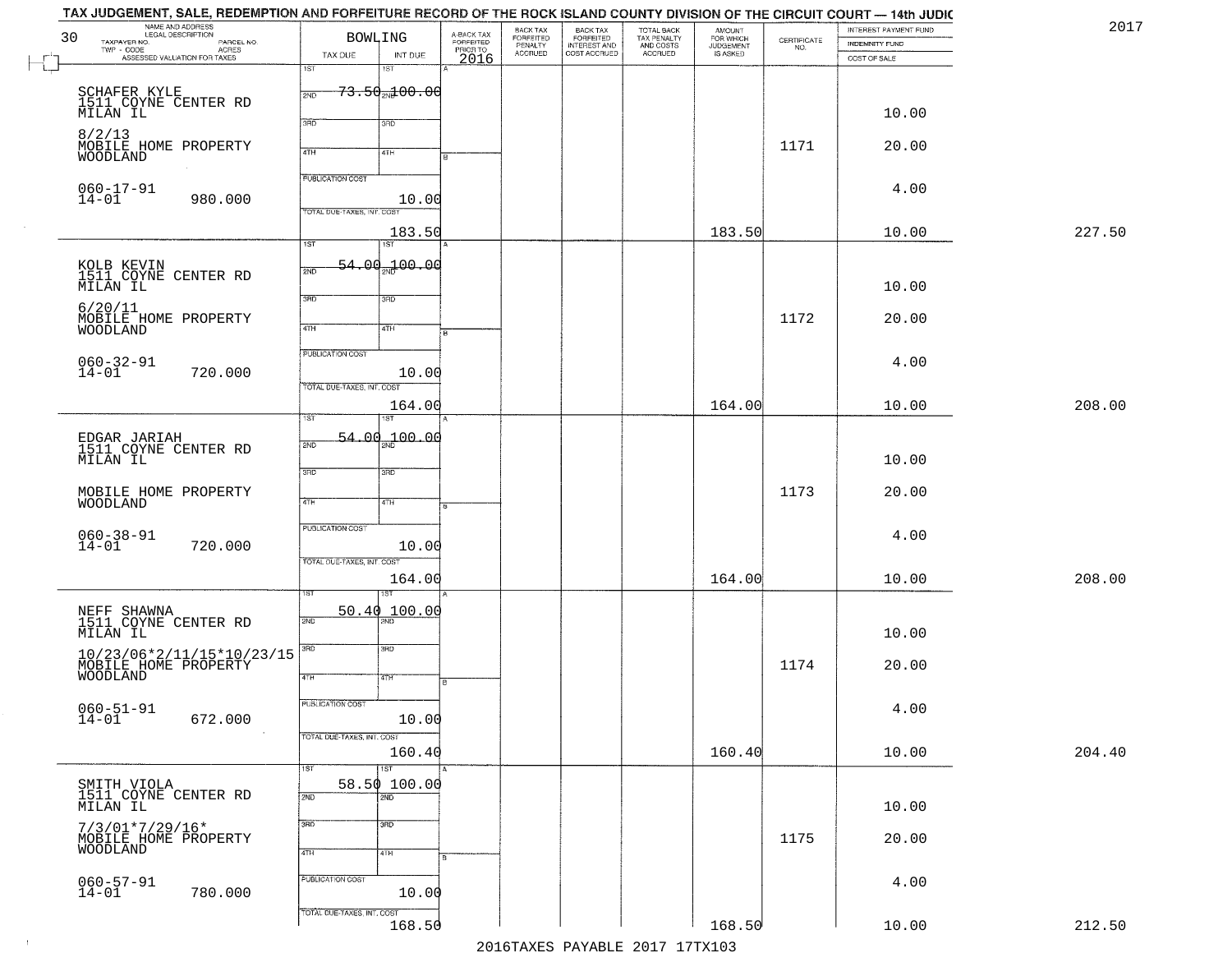| 30                | BY WHOM<br>PURCHASED | RATE<br>$\%$<br><b>BID</b> | BOWLING<br>DATE OF SALE | TAX JUDGEMENT, SALE, REDEMPTION AND FORFEITURE RECORD OF THE ROCK ISLAND COUNTY DIVISION OF THE CIRCUIT COURT - 14th JUDICIAL CIRCUIT OF ILLINOIS 2017<br>SUBSEQUENT TAXES PAID, FEES, AND TIME EXTENSION           | TOTAL DUE<br>TO REDEEM<br>FROM SALE                                               | BY WHOM REDEEMED                                             | DATE OF REDEMP<br>TION OR DEED<br>MO.<br>DAY.<br>YEAR | RECEIVED REDEMPTION<br>MONEY IN FULL                   |
|-------------------|----------------------|----------------------------|-------------------------|---------------------------------------------------------------------------------------------------------------------------------------------------------------------------------------------------------------------|-----------------------------------------------------------------------------------|--------------------------------------------------------------|-------------------------------------------------------|--------------------------------------------------------|
| RICO TRUSTEE<br>1 | $\sim$               | 18                         | 12/28/2017              | 03/01/2018 Time Ext & incl<br>03/01/2018 Take Notice Fee                                                                                                                                                            | LESS<br>COUNTY CLERK FEE<br>08/07/2020<br>20.70                                   |                                                              |                                                       | Certificate<br>Returned<br>& Cancelled<br>08/02/2018   |
|                   |                      |                            |                         |                                                                                                                                                                                                                     |                                                                                   | 330.10<br>160.00 KYLE SCHAFER                                | 07/30/2018                                            | Karen Kinney                                           |
| RICO TRUSTEE<br>2 |                      | 18                         | 12/28/2017              | 03/01/2018 Time Ext & incl<br>03/01/2018 Take Notice Fee                                                                                                                                                            | 08/07/2020<br>20.70                                                               |                                                              |                                                       | Certificate<br>Returned<br>& Cancelled 2<br>07/06/2018 |
|                   |                      |                            |                         |                                                                                                                                                                                                                     |                                                                                   | 266.14<br>160.00 HAUCK HOMES                                 | 03/14/2018                                            | Karen Kinney                                           |
| RICO TRUSTEE<br>3 |                      | 18                         | 12/28/2017              | $03/01/2018$ Time Ext & incl<br>$03/01/2018$ Take Notice Fee<br>$02/13/2020$ Take Notice Fee<br>$02/27/2020$ Circuit Clerks Fee<br>$02/27/2020$ Sublication Fee<br>$01/16/2019$ Subs paid<br>$11/17/2018$ Subs paid | $28 / \frac{97 / 2020}{36.70}$ $29.700$ $3.0000$ $3.0404.000$ $484.000$<br>184.00 |                                                              |                                                       | 3                                                      |
| RICO TRUSTEE<br>4 |                      | 18                         | 12/28/2017              | 03/01/2018 Time Ext & incl<br>03/01/2018 Take Notice Fee<br>11/17/2018 Subs paid                                                                                                                                    | 08/07/2020<br>10.70<br>180.40                                                     |                                                              |                                                       | Certificate<br>Returned<br>& Cancelled 4<br>11/15/2019 |
|                   |                      |                            |                         |                                                                                                                                                                                                                     |                                                                                   | $\begin{array}{c} 574.32 \\ 160.00 \end{array}$ TAYLOR STOCK | 09/17/2019                                            | Karen Kinney                                           |
| RICO TRUSTEE<br>5 |                      | 18                         | 12/28/2017              | 03/01/2018 Time Ext & incl<br>03/01/2018 Take Notice Fee<br>11/17/2018 Subs paid                                                                                                                                    | 08/07/2020<br>08.70<br>188.50                                                     |                                                              |                                                       | Certificate<br>Returned<br>& Cancelled 5<br>03/07/2019 |
|                   |                      |                            |                         |                                                                                                                                                                                                                     |                                                                                   | 559.07<br>160.00 HAUCK HOMES                                 | 02/14/2019                                            | Karen Kinney                                           |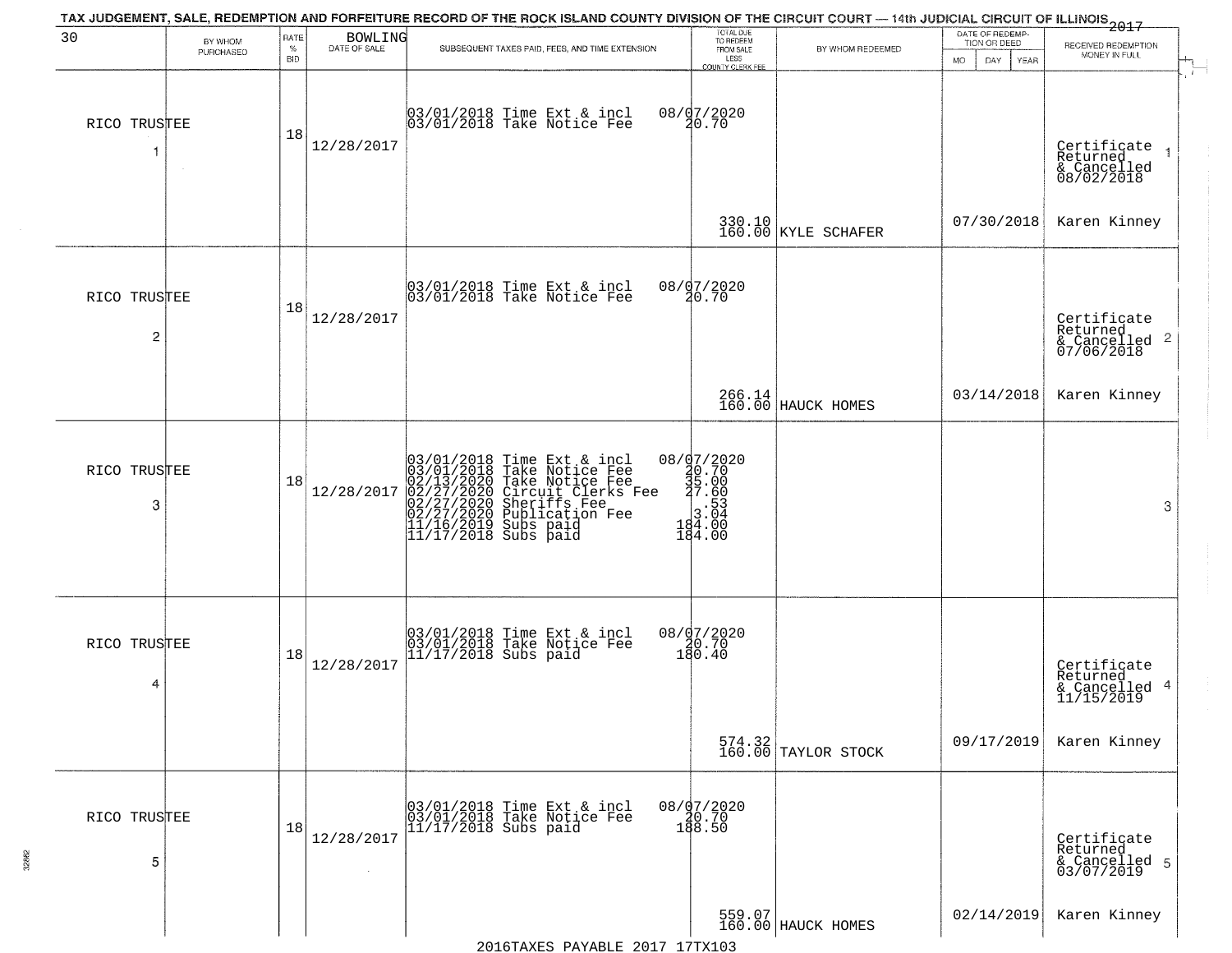|        | INTEREST PAYMENT FUND<br><b>INDEMNITY FUND</b> | $\begin{array}{c} \text{CERTIFICATE} \\ \text{NO.} \end{array}$ | AMOUNT<br>FOR WHICH<br>JUDGEMENT<br>IS ASKED | TOTAL BACK<br>TAX PENALTY<br>AND COSTS<br>ACCRUED | <b>BACK TAX</b><br>FORFEITED<br>INTEREST AND | BACK TAX<br>FORFEITED<br>PENALTY<br>ACCRUED |                                             | BOWLING                             |                            | NAME AND ADDRESS<br>TAXPAYER NO.<br>PARCEL NO.         | 31 |
|--------|------------------------------------------------|-----------------------------------------------------------------|----------------------------------------------|---------------------------------------------------|----------------------------------------------|---------------------------------------------|---------------------------------------------|-------------------------------------|----------------------------|--------------------------------------------------------|----|
|        | COST OF SALE                                   |                                                                 |                                              |                                                   | COST ACCRUED                                 |                                             | A-BACK TAX<br>FORFEITED<br>PRIOR TO<br>2016 | INT DUE                             | TAX DUE                    | TWP - CODE<br>ASSESSED VALUATION FOR TAXES             |    |
|        |                                                |                                                                 |                                              |                                                   |                                              |                                             |                                             | 18T                                 | 1ST                        |                                                        |    |
|        |                                                |                                                                 |                                              |                                                   |                                              |                                             |                                             | <del>73.50<sub>20</sub>100.00</del> | 2ND                        | SIMMONS FREDRICK<br>1511 COYNE CENTER RD               |    |
|        | 10.00                                          |                                                                 |                                              |                                                   |                                              |                                             |                                             | 3RD                                 | 3RD                        | MILAN IL                                               |    |
|        | 20.00                                          | 1176                                                            |                                              |                                                   |                                              |                                             |                                             |                                     |                            | $2/10/06* 5/16/08$<br>MOBILE HOME PROPERTY             |    |
|        |                                                |                                                                 |                                              |                                                   |                                              |                                             |                                             | 4TH                                 | 4TH                        | WOODLAND                                               |    |
|        | 4.00                                           |                                                                 |                                              |                                                   |                                              |                                             |                                             |                                     | <b>PUBLICATION COST</b>    | $060 - 66 - 91$                                        |    |
|        |                                                |                                                                 |                                              |                                                   |                                              |                                             |                                             | 10.00                               | TOTAL DUE-TAXES, INT. COS  | $14 - 01$<br>980.000                                   |    |
| 227.50 | 10.00                                          |                                                                 | 183.50                                       |                                                   |                                              |                                             |                                             | 183.50                              |                            |                                                        |    |
|        |                                                |                                                                 |                                              |                                                   |                                              |                                             |                                             | 1ST                                 | $\overline{1ST}$           |                                                        |    |
|        |                                                |                                                                 |                                              |                                                   |                                              |                                             |                                             | $63.00 - 100.00$                    | 2ND                        | ROESSLER SHERRY<br>1511 COYNE CENTER RD                |    |
|        | 10.00                                          |                                                                 |                                              |                                                   |                                              |                                             |                                             |                                     |                            | MILAN IL                                               |    |
|        |                                                |                                                                 |                                              |                                                   |                                              |                                             |                                             | 3RD                                 | 3RD                        | 12/31/09 1/22/2013                                     |    |
|        | 20.00                                          | 1177                                                            |                                              |                                                   |                                              |                                             |                                             | 4TH                                 | $\sqrt{47H}$               | MOBILE HOME PROPERTY<br><b>WOODLAND</b>                |    |
|        |                                                |                                                                 |                                              |                                                   |                                              |                                             |                                             |                                     | PUBLICATION COST           |                                                        |    |
|        | 4.00                                           |                                                                 |                                              |                                                   |                                              |                                             |                                             | 10.00                               |                            | $060 - 68 - 91$<br>14-01<br>840.000                    |    |
|        |                                                |                                                                 |                                              |                                                   |                                              |                                             |                                             |                                     | TOTAL DUE-TAXES, INT. COST |                                                        |    |
| 217.00 | 10.00                                          |                                                                 | 173.00                                       |                                                   |                                              |                                             |                                             | 173.00                              | īst                        |                                                        |    |
|        |                                                |                                                                 |                                              |                                                   |                                              |                                             |                                             | $-73.50 - 00.00$                    |                            |                                                        |    |
|        | 10.00                                          |                                                                 |                                              |                                                   |                                              |                                             |                                             |                                     | 2ND                        | JOHNSON CARRIE<br>1511 COYNE CENTER RD<br>MILAN IL     |    |
|        |                                                |                                                                 |                                              |                                                   |                                              |                                             |                                             | 3 <sub>3</sub>                      | 3RD                        | 3/26/15                                                |    |
|        | 20.00                                          | 1178                                                            |                                              |                                                   |                                              |                                             |                                             | 4TH                                 | 4TH                        | MOBILE HOME PROPERTY<br><b>WOODLAND</b>                |    |
|        |                                                |                                                                 |                                              |                                                   |                                              |                                             |                                             |                                     |                            |                                                        |    |
|        | 4.00                                           |                                                                 |                                              |                                                   |                                              |                                             |                                             | 10.00                               | PUBLICATION COST           | $060 - 74 - 91$<br>$14 - 01$<br>980.000                |    |
|        |                                                |                                                                 |                                              |                                                   |                                              |                                             |                                             |                                     | TOTAL OUE-TAXES, INT. COST |                                                        |    |
| 227.50 | 10.00                                          |                                                                 | 183.50                                       |                                                   |                                              |                                             |                                             | 183.50                              |                            |                                                        |    |
|        |                                                |                                                                 |                                              |                                                   |                                              |                                             |                                             | ৰে<br>73.50 100.00                  |                            |                                                        |    |
|        |                                                |                                                                 |                                              |                                                   |                                              |                                             |                                             |                                     | 2ND                        | ERICKSON DANIELLE<br>1511 COYNE CENTER RD              |    |
|        | 10.00                                          |                                                                 |                                              |                                                   |                                              |                                             |                                             | 3BD                                 | 3RD                        | MILAN IL                                               |    |
|        | 20.00                                          | 1179                                                            |                                              |                                                   |                                              |                                             |                                             |                                     |                            | $1/31/05$ *2/24/11<br>MOBILE HOME PROPERTY<br>WOODLAND |    |
|        |                                                |                                                                 |                                              |                                                   |                                              |                                             | в                                           | 47H                                 | 4TH                        |                                                        |    |
|        | 4.00                                           |                                                                 |                                              |                                                   |                                              |                                             |                                             |                                     | <b>PUBLICATION COST</b>    | $060 - 85 - 91$                                        |    |
|        |                                                |                                                                 |                                              |                                                   |                                              |                                             |                                             | 10.00                               | TOTAL DUE-TAXES, INT. COST | $14 - 01$<br>980.000                                   |    |
| 227.50 | 10.00                                          |                                                                 | 183.50                                       |                                                   |                                              |                                             |                                             | 183.50                              |                            |                                                        |    |
|        |                                                |                                                                 |                                              |                                                   |                                              |                                             |                                             | $\overline{1ST}$                    | 1ST                        |                                                        |    |
|        |                                                |                                                                 |                                              |                                                   |                                              |                                             |                                             | 58.50 100.00<br>2ND                 | 2ND                        | MORGAN SHANNON<br>1511 COYNE CENTER RD                 |    |
|        | 10.00                                          |                                                                 |                                              |                                                   |                                              |                                             |                                             |                                     |                            | MILAN IL                                               |    |
|        | 20.00                                          | 1180                                                            |                                              |                                                   |                                              |                                             |                                             | 3 <sub>BD</sub>                     | 3RD                        | MOBILE HOME PROPERTY                                   |    |
|        |                                                |                                                                 |                                              |                                                   |                                              |                                             |                                             | 4TH                                 | 4TH                        | WOODLAND                                               |    |
|        | 4.00                                           |                                                                 |                                              |                                                   |                                              |                                             |                                             |                                     | PUBLICATION COST           |                                                        |    |
|        |                                                |                                                                 |                                              |                                                   |                                              |                                             |                                             | 10.00                               |                            | $061 - 22 - 91$<br>14-01<br>780.000                    |    |
|        |                                                |                                                                 |                                              |                                                   |                                              |                                             |                                             |                                     | TOTAL DUE-TAXES, INT. COST |                                                        |    |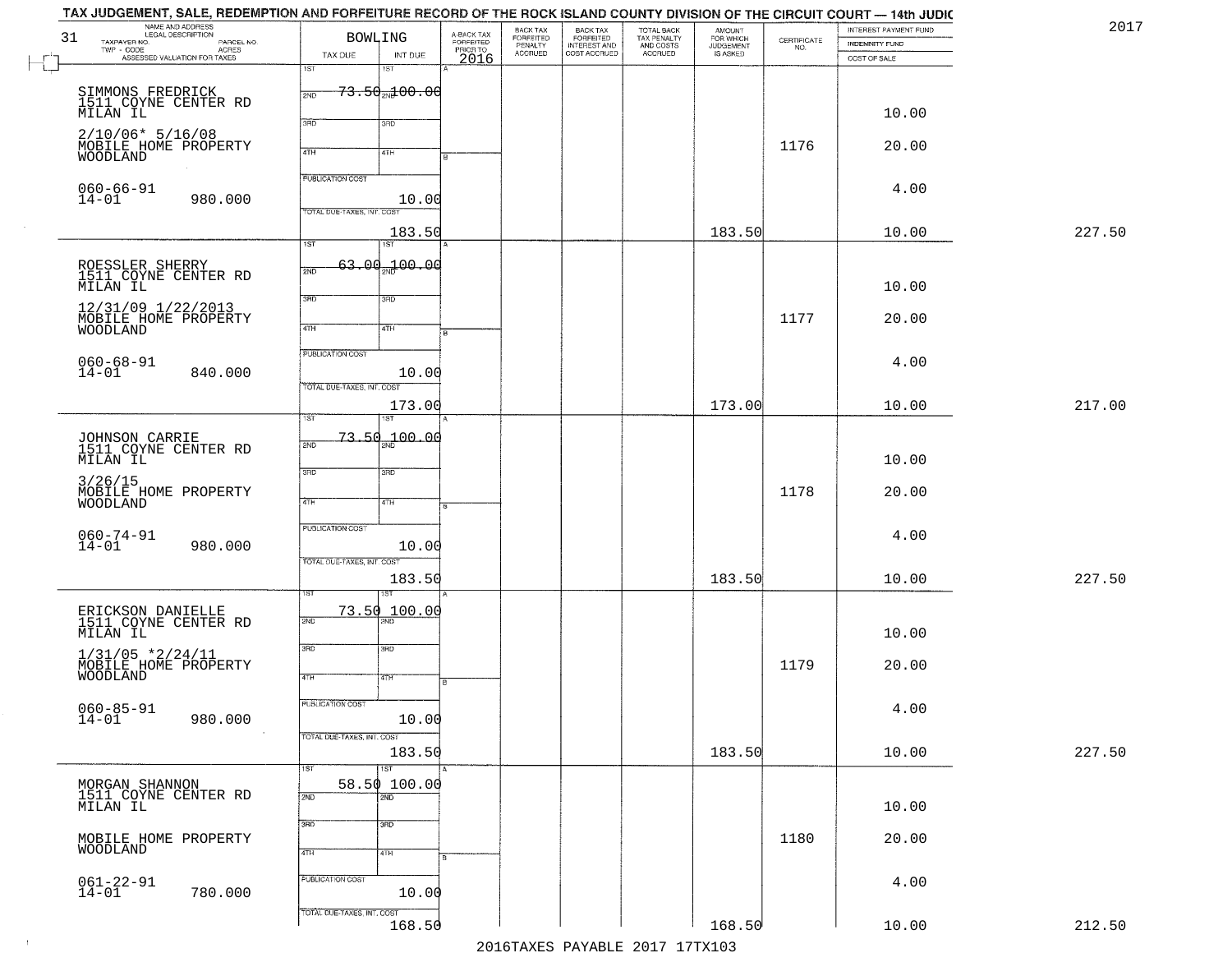| 31                 | BY WHOM   | RATE        | BOWLING<br>DATE OF SALE | TAX JUDGEMENT, SALE, REDEMPTION AND FORFEITURE RECORD OF THE ROCK ISLAND COUNTY DIVISION OF THE CIRCUIT COURT - 14th JUDICIAL CIRCUIT OF ILLINOIS 2017                                                                                      | TOTAL DUE<br>TO REDEEM                                                                              |                                   | DATE OF REDEMP-<br>TION OR DEED |                                                                            |
|--------------------|-----------|-------------|-------------------------|---------------------------------------------------------------------------------------------------------------------------------------------------------------------------------------------------------------------------------------------|-----------------------------------------------------------------------------------------------------|-----------------------------------|---------------------------------|----------------------------------------------------------------------------|
|                    | PURCHASED | $\%$<br>BID |                         | SUBSEQUENT TAXES PAID, FEES, AND TIME EXTENSION                                                                                                                                                                                             | FROM SALE<br>LESS<br>COUNTY CLERK FEE                                                               | BY WHOM REDEEMED                  | MO.<br>DAY.<br><b>YEAR</b>      | RECEIVED REDEMPTION<br>MONEY IN FULL                                       |
| RICO TRUSTEE<br>-1 |           | 18          | 12/28/2017              | 03/01/2018 Time Ext & incl<br>03/01/2018 Take Notice Fee                                                                                                                                                                                    | 08/07/2020<br>20.70                                                                                 |                                   |                                 | Certificate<br>Returned<br>& Cancelled<br>07/05/2018                       |
|                    |           |             |                         |                                                                                                                                                                                                                                             |                                                                                                     | 289.15<br>160.00 FREDRICK SIMMONS | 06/04/2018                      | Karen Kinney                                                               |
| RICO TRUSTEE<br>2  |           | 18          | 12/28/2017              | 03/01/2018 Time Ext & incl<br>03/01/2018 Take Notice Fee<br>11/17/2018 Subs paid                                                                                                                                                            | 08/07/2020<br>$\begin{smallmatrix} 7 & 30 & 70 \\ 193 & 00 \end{smallmatrix}$                       |                                   |                                 | Certificate<br>Returned<br>& Cancelled 2<br>07/05/2019                     |
|                    |           |             |                         |                                                                                                                                                                                                                                             |                                                                                                     | 571.04<br>160.00 JACOB M LESTER   | 06/14/2019                      | Karen Kinney                                                               |
| RICO TRUSTEE<br>3  |           | 18          | 12/28/2017              | $03/01/2018$ Time Ext & incl<br>$03/01/2018$ Take Notice Fee<br>$02/13/2020$ Take Notice Fee<br>$02/27/2020$ Circuit Clerks Fee<br>$02/27/2020$ Sublication Fee<br>$02/27/2020$ Publication Fee<br>$11/16/2019$ Subs paid<br>$11/17/2018$ S | ${\footnotesize \begin{matrix} 08/97/2020\\ 40.70\\ 35.00\\ 13.80\\ 203.50\\ 203.50 \end{matrix} }$ |                                   |                                 | Certifiçate<br>Returned<br>-3<br>& Cancelled<br>01/26/2021<br>Karen Kinney |
| RICO TRUSTEE<br>4  |           | 18          | 12/28/2017              | $03/01/2018$ Time Ext & incl<br>03/01/2018 Take Notice Fee<br>02/13/2020 Take Notice Fee<br>02/27/2020 Circuit Clerks Fee<br>02/27/2020 Sheriffs Fee<br>02/27/2020 Publication Fee<br>11/17/2018 Subs paid<br>11/17/2018 Subs paid          | 08/07/2020<br>30.70<br>35.00<br>3.80<br>3.53<br>203.54<br>203.50<br>203.50                          |                                   |                                 | 4                                                                          |
| RICO TRUSTEE<br>5  |           | 18          | 12/28/2017              | 03/01/2018 Time Ext & incl<br>03/01/2018 Take Notice Fee                                                                                                                                                                                    | 08/07/2020                                                                                          |                                   |                                 | Certificate<br>Returned<br>& Cancelled 5<br>07/06/2018                     |
|                    |           |             |                         |                                                                                                                                                                                                                                             |                                                                                                     |                                   | 05/04/2018                      | Karen Kinney                                                               |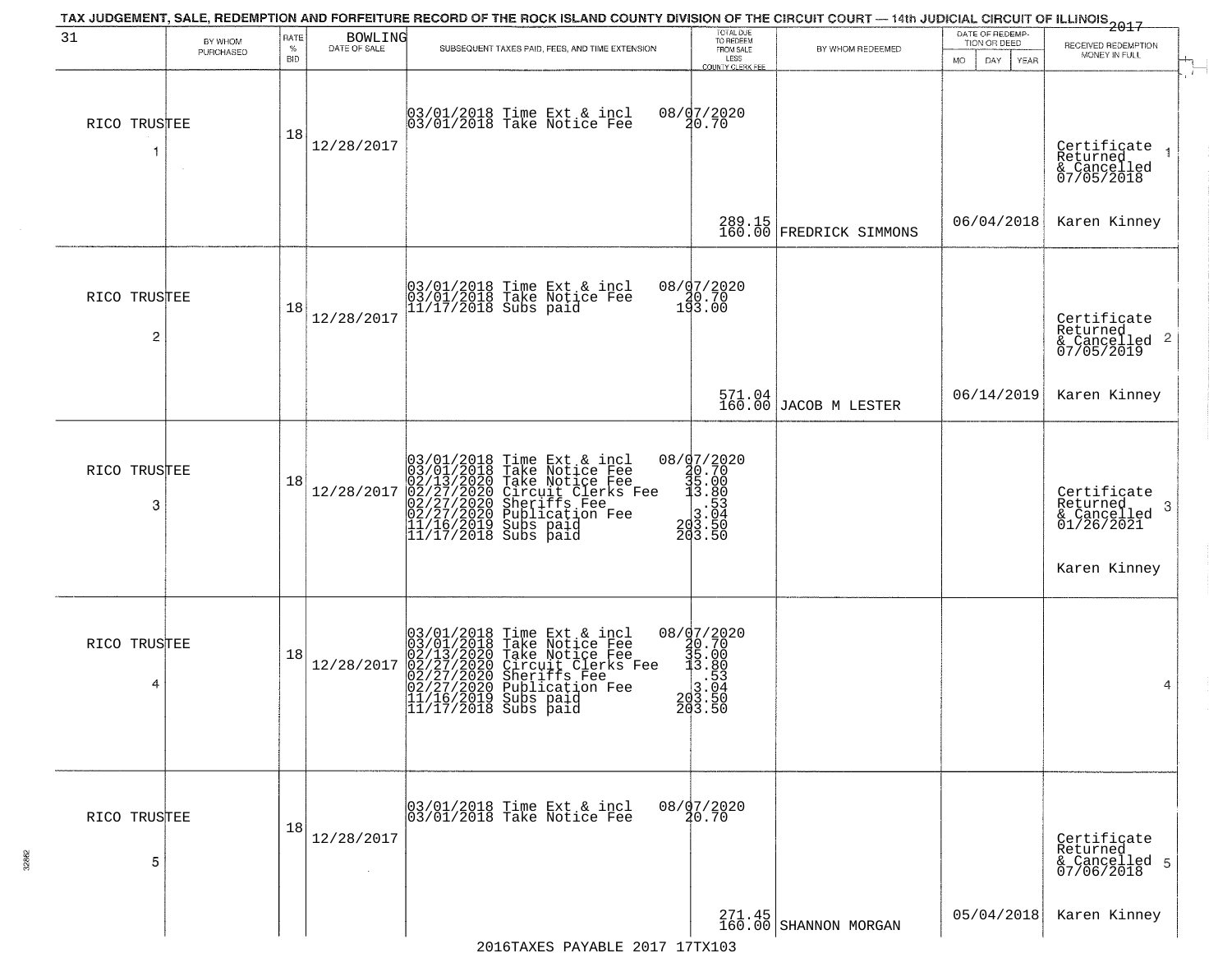|        | INTEREST PAYMENT FUND<br><b>INDEMNITY FUND</b> | CERTIFICATE<br>NO. | <b>AMOUNT</b><br>FOR WHICH<br>JUDGEMENT<br>IS ASKED | TOTAL BACK<br>TAX PENALTY<br>AND COSTS<br>ACCRUED | BACK TAX<br>FORFEITED<br>INTEREST AND<br>COST ACCRUED | BACK TAX<br>FORFEITED<br>PENALTY<br>ACCRUED | A-BACK TAX<br>FORFEITED | <b>BOWLING</b>                 |                               | NAME AND ADDRESS<br>LEGAL DESCRIPTION<br>TAXPAYER NO.<br>PARCEL NO.<br>TWP - CODE | 32 |
|--------|------------------------------------------------|--------------------|-----------------------------------------------------|---------------------------------------------------|-------------------------------------------------------|---------------------------------------------|-------------------------|--------------------------------|-------------------------------|-----------------------------------------------------------------------------------|----|
|        | COST OF SALE                                   |                    |                                                     |                                                   |                                                       |                                             | PRIORTO<br>2016         | INT DUE<br>1ST                 | TAX DUE<br>1ST                | - CODE ACRES<br>ASSESSED VALUATION FOR TAXES                                      |    |
|        |                                                |                    |                                                     |                                                   |                                                       |                                             |                         | $69.30$ <sub>2N</sub> $200.00$ | 2ND                           |                                                                                   |    |
|        | 10.00                                          |                    |                                                     |                                                   |                                                       |                                             |                         | 3RD                            | 3BD                           | DEBORD KENITH<br>1511 COYNE CENTER RD<br>MILAN IL                                 |    |
|        | 20.00                                          | 1181               |                                                     |                                                   |                                                       |                                             |                         |                                |                               | $11 - 28 - 07 * 6 / 23 / 14$<br>MOBILE HOME PROPERTY                              |    |
|        |                                                |                    |                                                     |                                                   |                                                       |                                             |                         | 4TH                            | 4TH                           | WOODLAND                                                                          |    |
|        | 4.00                                           |                    |                                                     |                                                   |                                                       |                                             |                         |                                | <b>PUBLICATION COST</b>       | $061 - 27 - 91$                                                                   |    |
|        |                                                |                    |                                                     |                                                   |                                                       |                                             |                         | 10.00                          | TOTAL DUE-TAXES, INT. COST    | $14 - 01$<br>924.000                                                              |    |
| 223.30 | 10.00                                          |                    | 179.30                                              |                                                   |                                                       |                                             |                         | 179.30<br>1ST                  | $\overline{1ST}$              |                                                                                   |    |
|        |                                                |                    |                                                     |                                                   |                                                       |                                             |                         | 2ND 00.00                      | 55.44<br>2ND                  | MIERENDORF DONALD<br>1511 COYNE CENTER RD                                         |    |
|        | 10.00                                          |                    |                                                     |                                                   |                                                       |                                             |                         | 3RD                            | 3RD                           | MILAN IL                                                                          |    |
|        | 20.00                                          | 1182               |                                                     |                                                   |                                                       |                                             |                         |                                |                               | 7/6/10<br>MOBILE HOME PROPERTY                                                    |    |
|        |                                                |                    |                                                     |                                                   |                                                       |                                             |                         | 4TH                            | $\overline{47H}$              | WOODLAND                                                                          |    |
|        | 4.00                                           |                    |                                                     |                                                   |                                                       |                                             |                         | 10.00                          | <b>PUBLICATION COST</b>       | $061 - 58 - 91$<br>14-01<br>924.000                                               |    |
|        |                                                |                    |                                                     |                                                   |                                                       |                                             |                         |                                | TOTAL DUE-TAXES, INT. COST    |                                                                                   |    |
| 209.44 | 10.00                                          |                    | 165.44                                              |                                                   |                                                       |                                             |                         | 165.44                         | ist.                          |                                                                                   |    |
|        |                                                |                    |                                                     |                                                   |                                                       |                                             |                         | 00.04 مهر                      | 50.<br>$\Delta \Omega$<br>2ND | ST CLAIR ASHLEY<br>1511 COYNE CENTER RD                                           |    |
|        | 10.00                                          |                    |                                                     |                                                   |                                                       |                                             |                         | 3 <sub>BD</sub>                | 3BD                           | MILAN IL                                                                          |    |
|        | 20.00                                          | 1183               |                                                     |                                                   |                                                       |                                             |                         | 4TH                            | 4TH                           | 3/18/14<br>MOBILE HOME PROPERTY                                                   |    |
|        |                                                |                    |                                                     |                                                   |                                                       |                                             |                         |                                | PUBLICATION COST              | <b>WOODLAND</b>                                                                   |    |
|        | 4.00                                           |                    |                                                     |                                                   |                                                       |                                             |                         | 10.00                          |                               | $061 - 61 - 91$<br>14-01<br>672.000                                               |    |
| 204.40 | 10.00                                          |                    | 160.40                                              |                                                   |                                                       |                                             |                         | 160.40                         | TOTAL OUE-TAXES, INT. COST    |                                                                                   |    |
|        |                                                |                    |                                                     |                                                   |                                                       |                                             |                         | īšT                            |                               |                                                                                   |    |
|        |                                                |                    |                                                     |                                                   |                                                       |                                             |                         | 50.40 100.00                   | 2ND                           | BRASHER DANEL<br>1511 COYNE CENTER RD                                             |    |
|        | 10.00                                          |                    |                                                     |                                                   |                                                       |                                             |                         | 3HD                            | 3RD                           | MILAN IL                                                                          |    |
|        | 20.00                                          | 1184               |                                                     |                                                   |                                                       |                                             |                         | 47H                            | 4TH                           | MOBILE HOME PROPERTY<br>WOODLAND                                                  |    |
|        |                                                |                    |                                                     |                                                   |                                                       |                                             |                         |                                | <b>PUBLICATION COST</b>       |                                                                                   |    |
|        | 4.00                                           |                    |                                                     |                                                   |                                                       |                                             |                         | 10.00                          |                               | $061 - 72 - 91$<br>672.000<br>14-01                                               |    |
| 204.40 | 10.00                                          |                    | 160.40                                              |                                                   |                                                       |                                             |                         | 160.40                         | TOTAL DUE-TAXES, INT. COST    |                                                                                   |    |
|        |                                                |                    |                                                     |                                                   |                                                       |                                             |                         | 1ST                            | 1ST                           |                                                                                   |    |
|        | 10.00                                          |                    |                                                     |                                                   |                                                       |                                             |                         | 70.3\$ 100.00<br>2ND           | 2ND                           | DELEROSA JOSEPH III<br>1511 COYNE CENTER RD<br>MILAN IL                           |    |
|        |                                                |                    |                                                     |                                                   |                                                       |                                             |                         | 3 <sub>RD</sub>                | 3RD                           | $10/20/08$ *9/19/11                                                               |    |
|        | 20.00                                          | 1185               |                                                     |                                                   |                                                       |                                             |                         | 4TH                            | 4TH                           | MOBILE HOME PROPERTY<br><b>WOODLAND</b>                                           |    |
|        | 4.00                                           |                    |                                                     |                                                   |                                                       |                                             |                         |                                | PUBLICATION COST              |                                                                                   |    |
|        |                                                |                    |                                                     |                                                   |                                                       |                                             |                         | 10.00                          |                               | $062 - 38 - 91$<br>14-01<br>938.000                                               |    |
|        | 10.00                                          |                    | 180.35                                              |                                                   |                                                       |                                             |                         | 180.35                         | TOTAL DUE-TAXES, INT. COST    |                                                                                   |    |